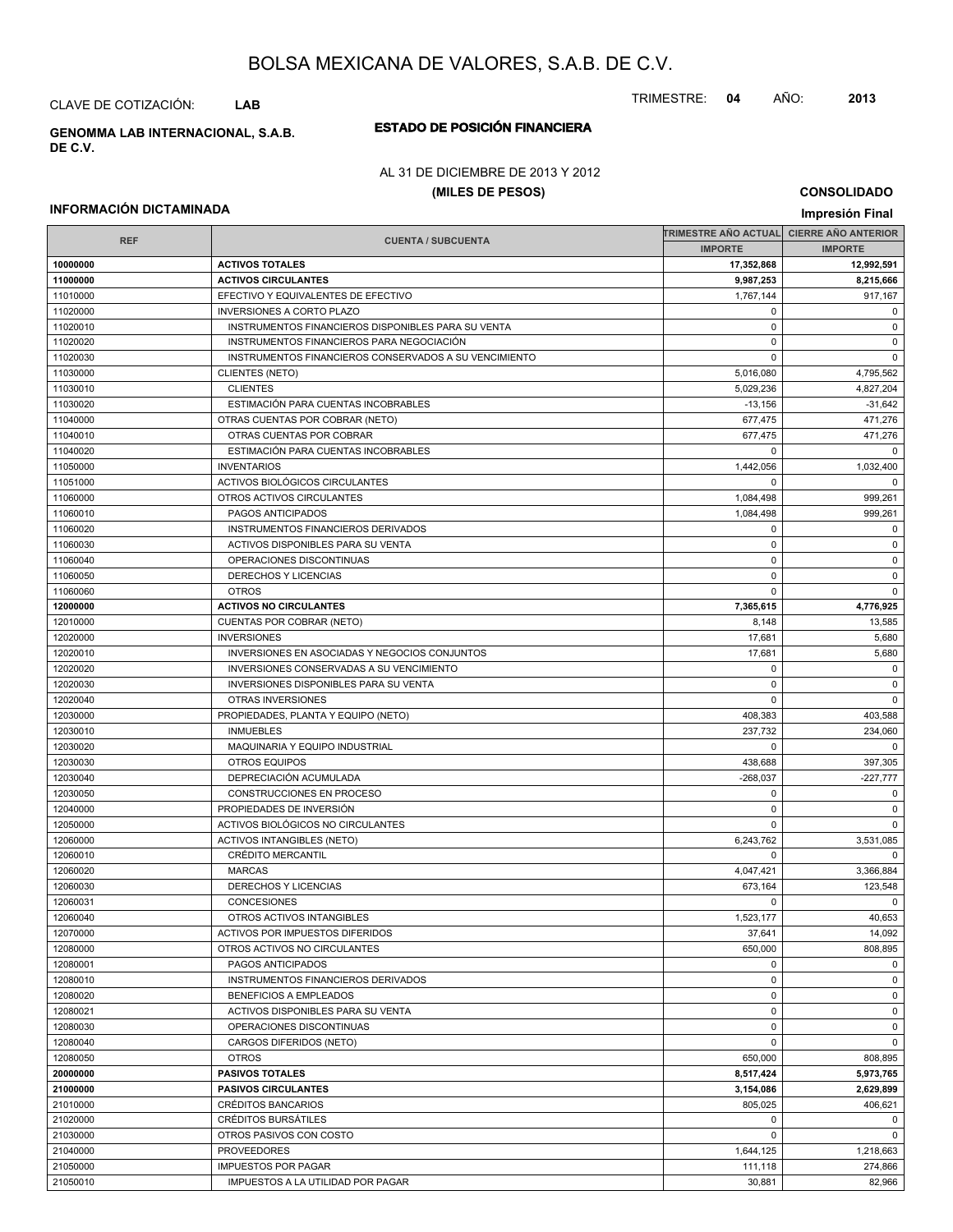CLAVE DE COTIZACIÓN: **LAB**

**ESTADO DE POSICIÓN FINANCIERA GENOMMA LAB INTERNACIONAL, S.A.B. DE C.V.**

AL 31 DE DICIEMBRE DE 2013 Y 2012

#### **(MILES DE PESOS)**

**CONSOLIDADO**

#### **INFORMACIÓN DICTAMINADA**

| <b>INFORMACION DICTAMINADA</b> |                                                                                          | Impresión Final                          |                |  |
|--------------------------------|------------------------------------------------------------------------------------------|------------------------------------------|----------------|--|
|                                |                                                                                          | TRIMESTRE AÑO ACTUAL CIERRE AÑO ANTERIOR |                |  |
| <b>REF</b>                     | <b>CUENTA / SUBCUENTA</b>                                                                | <b>IMPORTE</b>                           | <b>IMPORTE</b> |  |
| 21050020                       | OTROS IMPUESTOS POR PAGAR                                                                | 80,237                                   | 191,900        |  |
| 21060000                       | OTROS PASIVOS CIRCULANTES                                                                | 593,818                                  | 729,749        |  |
| 21060010                       | <b>INTERESES POR PAGAR</b>                                                               | 5,368                                    | 9,961          |  |
| 21060020                       | INSTRUMENTOS FINANCIEROS DERIVADOS                                                       | 0                                        | $\Omega$       |  |
| 21060030                       | <b>INGRESOS DIFERIDOS</b>                                                                | $\mathbf 0$                              | $\mathbf 0$    |  |
| 21060050                       | <b>BENEFICIOS A EMPLEADOS</b>                                                            | 9,911                                    | 3,111          |  |
| 21060060                       | <b>PROVISIONES</b>                                                                       | 195,059                                  | 154,759        |  |
| 21060061                       | PASIVOS RELACIONADOS CON ACTIVOS DISPONIBLES PARA SU VENTA CIRCULANTES                   | 0                                        | $\mathbf 0$    |  |
| 21060070                       | OPERACIONES DISCONTINUAS                                                                 | $\mathbf 0$                              | $\mathbf 0$    |  |
| 21060080                       | <b>OTROS</b>                                                                             | 383,480                                  | 561,918        |  |
| 22000000                       | <b>PASIVOS NO CIRCULANTES</b>                                                            | 5,363,338                                | 3,343,866      |  |
| 22010000                       | <b>CRÉDITOS BANCARIOS</b>                                                                | 668,745                                  | 3,052,275      |  |
| 22020000                       | <b>CRÉDITOS BURSÁTILES</b>                                                               | 3,982,107                                | $\mathbf 0$    |  |
| 22030000                       | OTROS PASIVOS CON COSTO                                                                  | 0                                        | $\mathbf 0$    |  |
| 22040000                       | PASIVOS POR IMPUESTOS DIFERIDOS                                                          | 660.416                                  | 229,370        |  |
| 22050000                       | OTROS PASIVOS NO CIRCULANTES                                                             | 52,070                                   | 62,221         |  |
| 22050010                       | INSTRUMENTOS FINANCIEROS DERIVADOS                                                       | $\Omega$                                 | $\Omega$       |  |
| 22050020                       | <b>INGRESOS DIFERIDOS</b>                                                                | $\mathbf 0$                              | $\mathbf 0$    |  |
| 22050040                       | <b>BENEFICIOS A EMPLEADOS</b>                                                            | 1,889                                    | 1,659          |  |
| 22050050                       | <b>PROVISIONES</b>                                                                       | 0                                        | $\mathbf 0$    |  |
| 22050051                       | PASIVOS RELACIONADOS CON ACTIVOS DISPONIBLES PARA SU VENTA NO CIRCULANTES                | $\mathbf 0$                              | $\mathbf 0$    |  |
| 22050060                       | OPERACIONES DISCONTINUAS                                                                 | $\mathbf 0$                              | $\mathbf 0$    |  |
| 22050070                       | <b>OTROS</b>                                                                             | 50,181                                   | 60,562         |  |
| 30000000                       | <b>CAPITAL CONTABLE</b>                                                                  | 8,835,444                                | 7,018,826      |  |
| 30010000                       | CAPITAL CONTABLE DE LA PARTICIPACIÓN CONTROLADORA                                        | 8,711,274                                | 6,963,109      |  |
| 30030000                       | <b>CAPITAL SOCIAL</b>                                                                    | 1,914,306                                | 1,921,660      |  |
| 30040000                       | ACCIONES RECOMPRADAS                                                                     | $-74,622$                                | $-159,952$     |  |
| 30050000                       | PRIMA EN EMISIÓN DE ACCIONES                                                             | 39.749                                   | 39,749         |  |
| 30060000                       | APORTACIONES PARA FUTUROS AUMENTOS DE CAPITAL                                            | $\mathbf 0$                              | $\mathbf 0$    |  |
| 30070000                       | OTRO CAPITAL CONTRIBUIDO                                                                 | $\Omega$                                 | $\Omega$       |  |
| 30080000                       | UTILIDADES RETENIDAS (PERDIDAS ACUMULADAS)                                               | 6,819,006                                | 5,156,957      |  |
| 30080010                       | <b>RESERVA LEGAL</b>                                                                     | 249,609                                  | 187,192        |  |
| 30080020                       | <b>OTRAS RESERVAS</b>                                                                    | $\mathbf 0$                              | $\mathbf 0$    |  |
| 30080030                       | RESULTADOS DE EJERCICIOS ANTERIORES                                                      | 4,816,930                                | 3,404,827      |  |
| 30080040                       | RESULTADO DEL EJERCICIO                                                                  | 1,752,467                                | 1,564,938      |  |
| 30080050                       | <b>OTROS</b>                                                                             | 0                                        | $\mathbf 0$    |  |
| 30090000                       | OTROS RESULTADOS INTEGRALES ACUMULADOS (NETOS DE IMPUESTOS)                              | 12,835                                   | 4,695          |  |
| 30090010                       | GANANCIAS POR REVALUACIÓN DE PROPIEDADES                                                 | 0                                        | $\mathbf 0$    |  |
| 30090020                       | GANANCIAS (PERDIDAS) ACTUARIALES POR OBLIGACIONES LABORALES                              | $\mathbf 0$                              | $\mathbf 0$    |  |
| 30090030                       | RESULTADO POR CONVERSIÓN DE MONEDAS EXTRANJERAS                                          | 12,835                                   | 4,695          |  |
| 30090040                       | CAMBIOS EN LA VALUACIÓN DE ACTIVOS FINANCIEROS DISPONIBLES PARA SU VENTA                 | $\mathbf 0$                              | $\mathbf 0$    |  |
| 30090050                       | CAMBIOS EN LA VALUACIÓN DE INSTRUMENTOS FINANCIEROS DERIVADOS                            | $\pmb{0}$                                | 0              |  |
| 30090060                       | CAMBIOS EN EL VALOR RAZONABLE DE OTROS ACTIVOS                                           | $\mathbf 0$                              | $\mathbf 0$    |  |
| 30090070                       | PARTICIPACIÓN EN OTROS RESULTADOS INTEGRALES DE ASOCIADAS Y NEGOCIOS<br><b>CONJUNTOS</b> | 0                                        | $\pmb{0}$      |  |
| 30090080                       | OTROS RESULTADOS INTEGRALES                                                              | $\mathbf 0$                              | $\mathsf 0$    |  |
| 30020000                       | CAPITAL CONTABLE DE LA PARTICIPACIÓN NO CONTROLADORA                                     | 124.170                                  | 55.717         |  |

#### TRIMESTRE: **04** AÑO: **2013**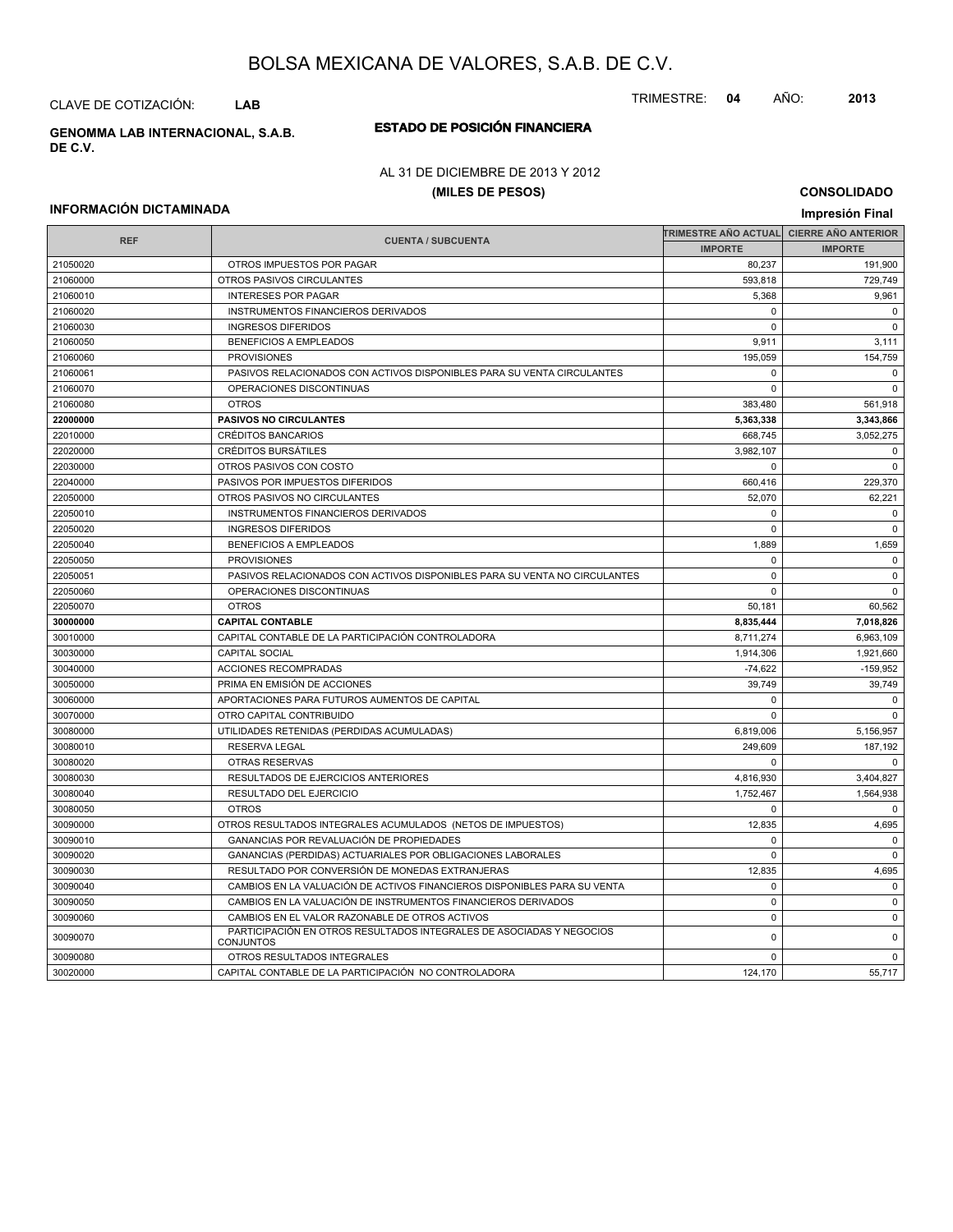## CLAVE DE COTIZACIÓN: **LAB**

**DE C.V.**

#### **ESTADO DE POSICIÓN FINANCIERA GENOMMA LAB INTERNACIONAL, S.A.B. DATOS INFORMATIVOS**

## AL 31 DE DICIEMBRE DE 2013 Y 2012

#### **(MILES DE PESOS)**

#### **CONSOLIDADO Impresión Final**

TRIMESTRE: **04** AÑO: **2013**

#### **INFORMACIÓN DICTAMINADA**

|          | <b>REF</b><br><b>CONCEPTOS</b>              | <b>TRIMESTRE AÑO ACTUAL</b> | <b>CIERRE AÑO ANTERIOR</b> |
|----------|---------------------------------------------|-----------------------------|----------------------------|
|          |                                             | <b>IMPORTE</b>              | <b>IMPORTE</b>             |
| 91000010 | PASIVOS MONEDA EXTRANJERA CORTO PLAZO       | 739,457                     | 388,285                    |
| 91000020 | PASIVOS MONEDA EXTRANJERA LARGO PLAZO       | 71,000                      | 152,275                    |
| 91000030 | <b>CAPITAL SOCIAL NOMINAL</b>               | 1,914,306                   | 1,921,660                  |
| 91000040 | CAPITAL SOCIAL POR ACTUALIZACIÓN            |                             |                            |
| 91000050 | FONDOS PARA PENSIONES Y PRIMA DE ANTIGÜEDAD |                             | 0                          |
| 91000060 | NUMERO DE FUNCIONARIOS (*)                  | 53                          | 48                         |
| 91000070 | NUMERO DE EMPLEADOS (*)                     | 644                         | 1.220                      |
| 91000080 | NUMERO DE OBREROS (*)                       |                             | 0                          |
| 91000090 | NUMERO DE ACCIONES EN CIRCULACIÓN (*)       | 1,048,733,370               | 1,052,749,426              |
| 91000100 | NUMERO DE ACCIONES RECOMPRADAS (*)          |                             | 4,016,056                  |
| 91000110 | EFECTIVO RESTRINGIDO (1)                    | 8,126                       | 32,750                     |
| 91000120 | DEUDA DE ASOCIADAS GARANTIZADA              |                             | 0                          |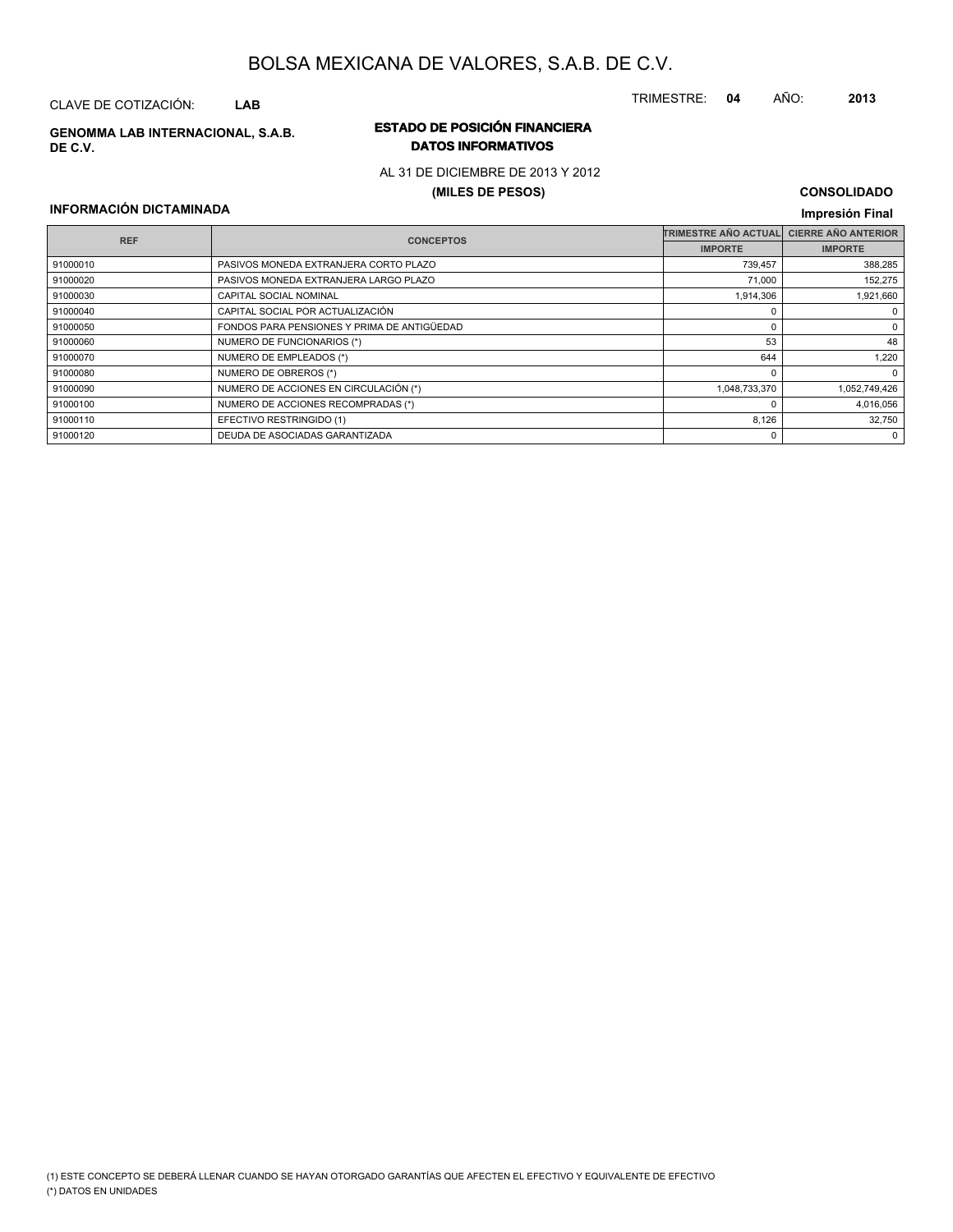**GENOMMA LAB INTERNACIONAL, S.A.B. DE C.V.** CLAVE DE COTIZACIÓN: **LAB** TRIMESTRE: **04** AÑO: **2013**

#### **ESTADOS DE RESULTADOS INTEGRALES**

#### **CONSOLIDADO**

#### POR LOS PERIODOS DE DOCE Y TRES MESES TERMINADOS AL 31 DE DICIEMBRE DE 2013 Y 2012

| INFORMACION DICTAMINADA | (MILES DE PESOS)                                                              |                   |                  |                     |                  |  |
|-------------------------|-------------------------------------------------------------------------------|-------------------|------------------|---------------------|------------------|--|
|                         |                                                                               | <b>AÑO ACTUAL</b> |                  | <b>AÑO ANTERIOR</b> |                  |  |
| <b>REF</b>              | <b>CUENTA / SUBCUENTA</b>                                                     | <b>ACUMULADO</b>  | <b>TRIMESTRE</b> | <b>ACUMULADO</b>    | <b>TRIMESTRE</b> |  |
| 40010000                | <b>INGRESOS NETOS</b>                                                         | 11,360,689        | 3,677,528        | 9.799.690           | 3,389,088        |  |
| 40010010                | <b>SERVICIOS</b>                                                              | 18,746            | $-2,567$         | 7,573               | 3,198            |  |
| 40010020                | <b>VENTA DE BIENES</b>                                                        | 11,341,943        | 3,680,095        | 9,782,135           | 3,385,515        |  |
| 40010030                | <b>INTERESES</b>                                                              | $\mathbf 0$       | $\Omega$         | $\Omega$            | $\mathbf 0$      |  |
| 40010040                | <b>REGALIAS</b>                                                               | $\mathbf 0$       | $\mathbf 0$      | $\pmb{0}$           | $\mathsf 0$      |  |
| 40010050                | <b>DIVIDENDOS</b>                                                             | $\mathbf 0$       | $\mathbf 0$      | $\mathbf 0$         | $\mathbf{0}$     |  |
| 40010060                | ARRENDAMIENTO                                                                 | $\mathsf 0$       | $\mathbf 0$      | $\mathbf 0$         | $\mathbf 0$      |  |
| 40010061                | <b>CONSTRUCCIÓN</b>                                                           | $\mathbf 0$       | $\Omega$         | $\Omega$            | $\mathbf 0$      |  |
| 40010070                | <b>OTROS</b>                                                                  | $\mathsf 0$       | $\mathbf 0$      | 9,982               | 375              |  |
| 40020000                | <b>COSTO DE VENTAS</b>                                                        | 3,416,363         | 1,093,378        | 3,062,130           | 1,048,393        |  |
| 40021000                | UTILIDAD (PÉRDIDA) BRUTA                                                      | 7.944.326         | 2,584,150        | 6,737,560           | 2.340.695        |  |
| 40030000                | <b>GASTOS GENERALES</b>                                                       | 5,017,153         | 1,262,291        | 4,245,037           | 1,195,868        |  |
| 40040000                | UTILIDAD (PÉRDIDA) ANTES DE OTROS INGRESOS Y GASTOS, NETO                     | 2,927,173         | 1,321,859        | 2,492,523           | 1,144,827        |  |
| 40050000                | OTROS INGRESOS Y (GASTOS), NETO                                               | 9,719             | 365              | -401                | $-4,541$         |  |
| 40060000                | UTILIDAD (PÉRDIDA) DE OPERACIÓN (*)                                           | 2,936,892         | 1,322,224        | 2,492,122           | 1,140,286        |  |
| 40070000                | <b>INGRESOS FINANCIEROS</b>                                                   | 12,847            | 6.695            | 41.651              | 18,453           |  |
| 40070010                | <b>INTERESES GANADOS</b>                                                      | 12,847            | 6,695            | 41,651              | 18,453           |  |
| 40070020                | UTILIDAD POR FLUCTUACIÓN CAMBIARIA, NETO                                      | $\mathbf 0$       | $\mathbf 0$      | $\mathbf 0$         | $\mathbf 0$      |  |
| 40070030                | UTILIDAD POR DERIVADOS, NETO                                                  | $\mathsf 0$       | $\mathbf 0$      | $\mathsf 0$         | $\mathsf 0$      |  |
| 40070040                | UTILIDAD POR CAMBIOS EN VALOR RAZONABLE DE INSTRUMENTOS<br><b>FINANCIEROS</b> | $\mathbf 0$       | $\mathbf 0$      | $\mathbf 0$         | $\mathbf 0$      |  |
| 40070050                | OTROS INGRESOS FINANCIEROS                                                    | $\mathbf 0$       | $\mathbf 0$      | $\mathbf 0$         | $\mathbf 0$      |  |
| 40080000                | <b>GASTOS FINANCIEROS</b>                                                     | 355,390           | 132,403          | 209,770             | 62,440           |  |
| 40080010                | <b>INTERESES PAGADOS</b>                                                      | 294,074           | 75,639           | 157,380             | 59,261           |  |
| 40080020                | PÉRDIDA POR FLUCTUACIÓN CAMBIARIA, NETO                                       | 56,921            | 54,082           | 42,250              | 383              |  |
| 40080030                | PÉRDIDA POR DERIVADOS. NETO                                                   | $\mathbf 0$       | $\Omega$         | $\mathbf 0$         | $\mathbf 0$      |  |
| 40080050                | PÉRDIDA POR CAMBIOS EN VALOR RAZONABLE DE INSTRUMENTOS<br><b>FINANCIEROS</b>  | $\mathbf 0$       | $\Omega$         | $\mathbf 0$         | $\mathbf{0}$     |  |
| 40080060                | OTROS GASTOS FINANCIEROS                                                      | 4.395             | 2.682            | 10.140              | 2.796            |  |
| 40090000                | <b>INGRESOS (GASTOS) FINANCIEROS NETO</b>                                     | $-342,543$        | $-125,708$       | $-168, 119$         | 43,987           |  |
| 40100000                | PARTICIPACIÓN EN LOS RESULTADOS DE ASOCIADAS Y NEGOCIOS<br>CONJUNTOS          | 11,244            | $-1,244$         | $-1,310$            | 5,656            |  |
| 40110000                | UTILIDAD (PÉRDIDA) ANTES DE IMPUESTOS A LA UTILIDAD                           | 2,605,593         | 1,195,272        | 2,322,693           | 1,101,955        |  |
| 40120000                | <b>IMPUESTOS A LA UTILIDAD</b>                                                | 794,983           | 336.913          | 716,723             | 332,108          |  |
| 40120010                | <b>IMPUESTO CAUSADO</b>                                                       | 408,719           | 31,119           | 662,878             | 14,868           |  |
| 40120020                | <b>IMPUESTO DIFERIDO</b>                                                      | 386,264           | 305,794          | 53.845              | 317,240          |  |
| 40130000                | UTILIDAD (PÉRDIDA) DE LAS OPERACIONES CONTINUAS                               | 1,810,610         | 858,359          | 1,605,970           | 769,847          |  |
| 40140000                | UTILIDAD (PÉRDIDA) DE LAS OPERACIONES DISCONTINUAS, NETO                      | $\mathbf 0$       | $\mathbf 0$      | $\mathbf 0$         | 0                |  |
| 40150000                | UTILIDAD (PÉRDIDA) NETA                                                       | 1,810,610         | 858.359          | 1,605,970           | 769,847          |  |
| 40160000                | PARTICIPACIÓN NO CONTROLADORA EN LA UTILIDAD (PÉRDIDA) NETA                   | 58,143            | 16,432           | 41,032              | 17,591           |  |
| 40170000                | PARTICIPACIÓN CONTROLADORA EN LA UTILIDAD (PÉRDIDA) NETA                      | 1,752,467         | 841,927          | 1,564,938           | 752.256          |  |
|                         |                                                                               |                   |                  |                     |                  |  |
| 40180000                | UTILIDAD (PÉRDIDA) NETA BÁSICA POR ACCIÓN                                     | 1.67              | 0.80             | 1.49                | 0.71             |  |
| 40190000                | UTILIDAD (PÉRDIDA) NETA POR ACCIÓN DILUIDA                                    | $\Omega$          | $\Omega$         | 0.00                | 0.00             |  |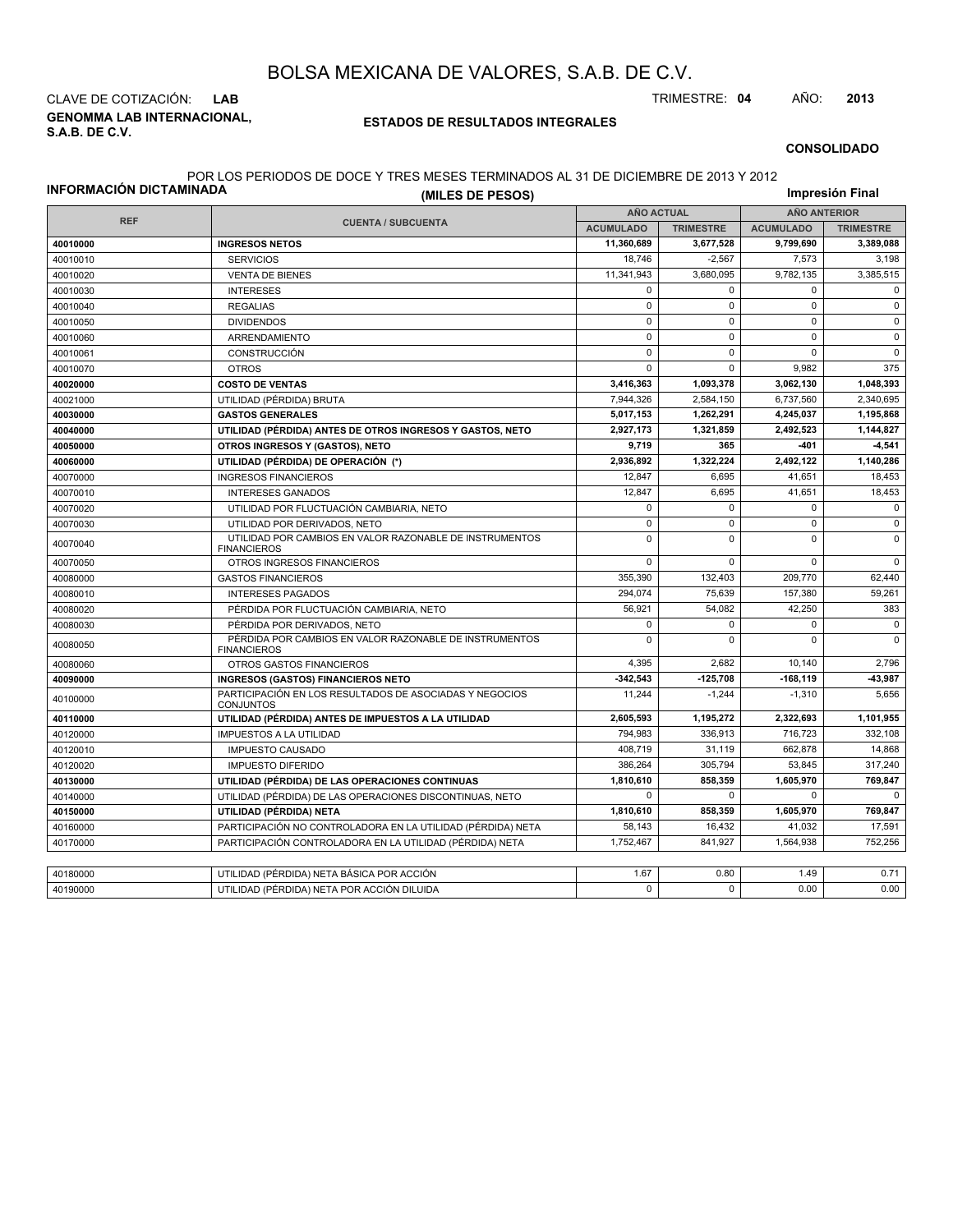**GENOMMA LAB INTERNACIONAL, S.A.B. DE C.V.** CLAVE DE COTIZACIÓN: **LAB** TRIMESTRE: **04** AÑO: **2013**

#### **ESTADOS DE RESULTADOS INTEGRALES OTROS RESULTADOS INTEGRALES (NETOS DE IMPUESTOS)**

**CONSOLIDADO**

#### **INFORMACIÓN DICTAMINADA**

POR LOS PERIODOS DE DOCE Y TRES MESES TERMINADOS AL 31 DE DICIEMBRE DE 2013 Y 2012 **(MILES DE PESOS)**

**Impresión Final**

| <b>REF</b> |                                                                                                 |                                      | <b>AÑO ACTUAL</b> | <b>AÑO ANTERIOR</b> |                  |  |
|------------|-------------------------------------------------------------------------------------------------|--------------------------------------|-------------------|---------------------|------------------|--|
|            | <b>CUENTA / SUBCUENTA</b>                                                                       | <b>ACUMULADO</b><br><b>TRIMESTRE</b> |                   | <b>ACUMULADO</b>    | <b>TRIMESTRE</b> |  |
| 40200000   | UTILIDAD (PÉRDIDA) NETA                                                                         | 1,810,610                            | 858,359           | 1,605,970           | 769,847          |  |
|            | PARTIDAS QUE NO SERAN RECLASIFICADAS A RESULTADOS                                               |                                      |                   |                     |                  |  |
| 40210000   | GANANCIAS POR REVALUACIÓN DE PROPIEDADES                                                        | $\Omega$                             | $\Omega$          | 0                   | $\Omega$         |  |
| 40220000   | GANANCIAS (PÉRDIDAS) ACTUARIALES POR OBLIGACIONES LABORALES                                     | $\Omega$                             |                   | $\Omega$            | $\Omega$         |  |
| 40220100   | PARTICIPACIÓN EN RESULTADOS POR REVALUACIÓN DE PROPIEDADES DE<br>ASOCIADAS Y NEGOCIOS CONJUNTOS | $\Omega$                             |                   | $\Omega$            | 0                |  |
|            | <b>PARTIDAS QUE PUEDEN SER RECLASIFICADAS SUBSECUENTEMENTE A</b><br><b>RESULTADOS</b>           |                                      |                   |                     |                  |  |
| 40230000   | RESULTADO POR CONVERSIÓN DE MONEDAS EXTRANJERAS                                                 | 9.885                                | $-76$             | $-65,159$           | 8,221            |  |
| 40240000   | CAMBIOS EN LA VALUACIÓN DE ACTIVOS FINANCIEROS DISPONIBLES PARA<br><b>SU VENTA</b>              | $\Omega$                             |                   |                     | $\Omega$         |  |
| 40250000   | CAMBIOS EN LA VALUACIÓN DE INSTRUMENTOS FINANCIEROS DERIVADOS                                   | $\Omega$                             | $\Omega$          | 0                   | $\Omega$         |  |
| 40260000   | CAMBIOS EN EL VALOR RAZONABLE DE OTROS ACTIVOS                                                  | 0                                    | O                 | 0                   | $\Omega$         |  |
| 40270000   | PARTICIPACIÓN EN OTROS RESULTADOS INTEGRALES DE ASOCIADAS Y<br>NEGOCIOS CONJUNTOS               | $\Omega$                             | $\Omega$          | $\Omega$            | $\Omega$         |  |
| 40280000   | OTROS RESULTADOS INTEGRALES                                                                     | n                                    | $\mathbf{0}$      | 0                   | 0                |  |
| 40290000   | TOTAL DE OTROS RESULTADOS INTEGRALES                                                            | 9,885                                | $-76$             | $-65, 159$          | 8,221            |  |
|            |                                                                                                 |                                      |                   |                     |                  |  |
| 40300000   | UTILIDAD (PÉRDIDA) INTEGRAL                                                                     | 1,820,495                            | 858,283           | 1,540,811           | 778,068          |  |
|            |                                                                                                 |                                      |                   |                     |                  |  |

| 40300000 | UTILIDAD (PÉRDIDA) INTEGRAL                                                  | 1.820.495 | 858.283 | 1.540.811 | 778.068 |
|----------|------------------------------------------------------------------------------|-----------|---------|-----------|---------|
| 40320000 | UTILIDAD (PÉRDIDA) INTEGRAL ATRIBUIBLE A LA PARTICIPACIÓN NO<br>CONTROLADORA | 59.888    | 15.853  | 36.809    | 18.064  |
| 40310000 | UTILIDAD (PÉRDIDA) INTEGRAL ATRIBUIBLE A LA PARTICIPACIÓN<br>CONTROLADORA    | .760.607  | 842.430 | 1,504,002 | 760.004 |
|          |                                                                              |           |         |           |         |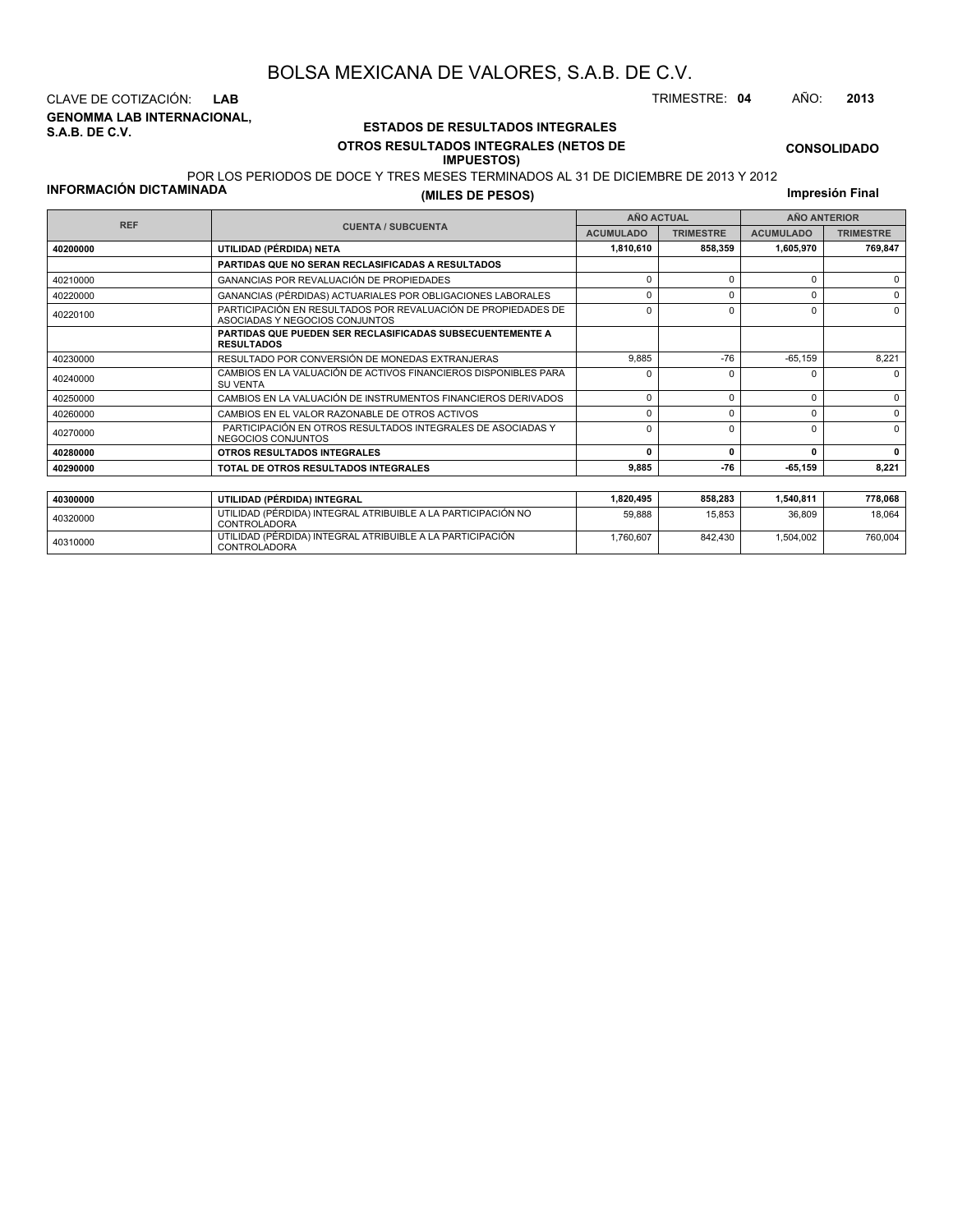**GENOMMA LAB INTERNACIONAL, S.A.B. DE C.V.** CLAVE DE COTIZACIÓN: **LAB** TRIMESTRE: **04** AÑO: **2013**

#### **ESTADOS DE RESULTADOS INTEGRALES DATOS INFORMATIVOS**

**CONSOLIDADO**

#### **INFORMACIÓN DICTAMINADA** POR LOS PERIODOS DE DOCE Y TRES MESES TERMINADOS AL 31 DE DICIEMBRE DE 2013 Y 2012

| INFORMACIÓN DICTAMINADA | (MILES DE PESOS)                      |                  |                  |                  | Impresión Final  |  |  |
|-------------------------|---------------------------------------|------------------|------------------|------------------|------------------|--|--|
| <b>REF</b>              |                                       | AÑO ACTUAL       |                  | AÑO ANTERIOR     |                  |  |  |
|                         | <b>CUENTA / SUBCUENTA</b>             | <b>ACUMULADO</b> | <b>TRIMESTRE</b> | <b>ACUMULADO</b> | <b>TRIMESTRE</b> |  |  |
| 92000010                | DEPRECIACIÓN Y AMORTIZACIÓN OPERATIVA | 64.243           | 18.460           | 66.346           | 17,602           |  |  |
| 92000020                | PTU CAUSADA                           | 11.914           | 5.440            | 5,153            | 2,870            |  |  |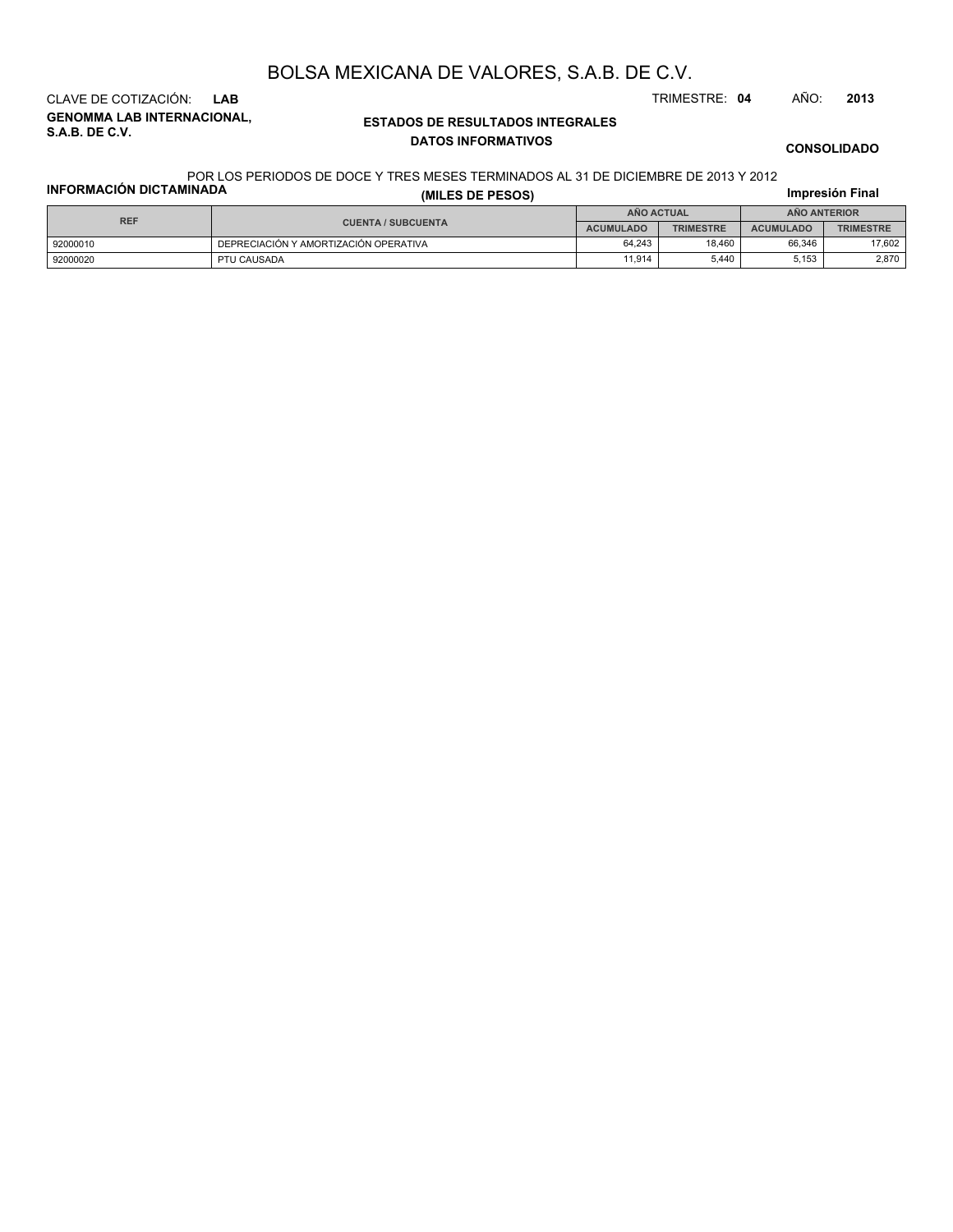**GENOMMA LAB INTERNACIONAL,**

# BOLSA MEXICANA DE VALORES, S.A.B. DE C.V.

**ESTADOS DE RESULTADOS INTEGRALES DATOS INFORMATIVOS (12 MESES)**

CLAVE DE COTIZACIÓN: **LAB** TRIMESTRE: **04** AÑO: **2013**

**CONSOLIDADO**

#### POR LOS PERIODOS DE DOCE Y TRES MESES TERMINADOS AL 31 DE DICIEMBRE DE 2013 Y 2012

**INFORMACIÓN DICTAMINADA**

**S.A.B. DE C.V.**

|  |  | (MILES DE PESOS) |  |  |
|--|--|------------------|--|--|

**Impresión Final**

|            |                                                              |               | <b></b>         |  |  |
|------------|--------------------------------------------------------------|---------------|-----------------|--|--|
| <b>REF</b> |                                                              | <b>AÑO</b>    |                 |  |  |
|            | <b>CUENTA / SUBCUENTA</b>                                    | <b>ACTUAL</b> | <b>ANTERIOR</b> |  |  |
| 92000030   | INGRESOS NETOS (**)                                          | 11,360,689    | 9,799,690       |  |  |
| 92000040   | UTILIDAD (PÉRDIDA) DE OPERACIÓN (**)                         | 2,936,892     | 2.492.122       |  |  |
| 92000050   | PARTICIPACIÓN CONTROLADORA EN LA UTILIDAD (PÉRDIDA) NETA(**) | 1.752.467     | 1.564.938       |  |  |
| 92000060   | UTILIDAD (PÉRDIDA) NETA (**)                                 | 1,810,610     | 1,605,970       |  |  |
| 92000070   | DEPRECIACIÓN Y AMORTIZACIÓN OPERATIVA (**)                   | 64,243        | 66.346          |  |  |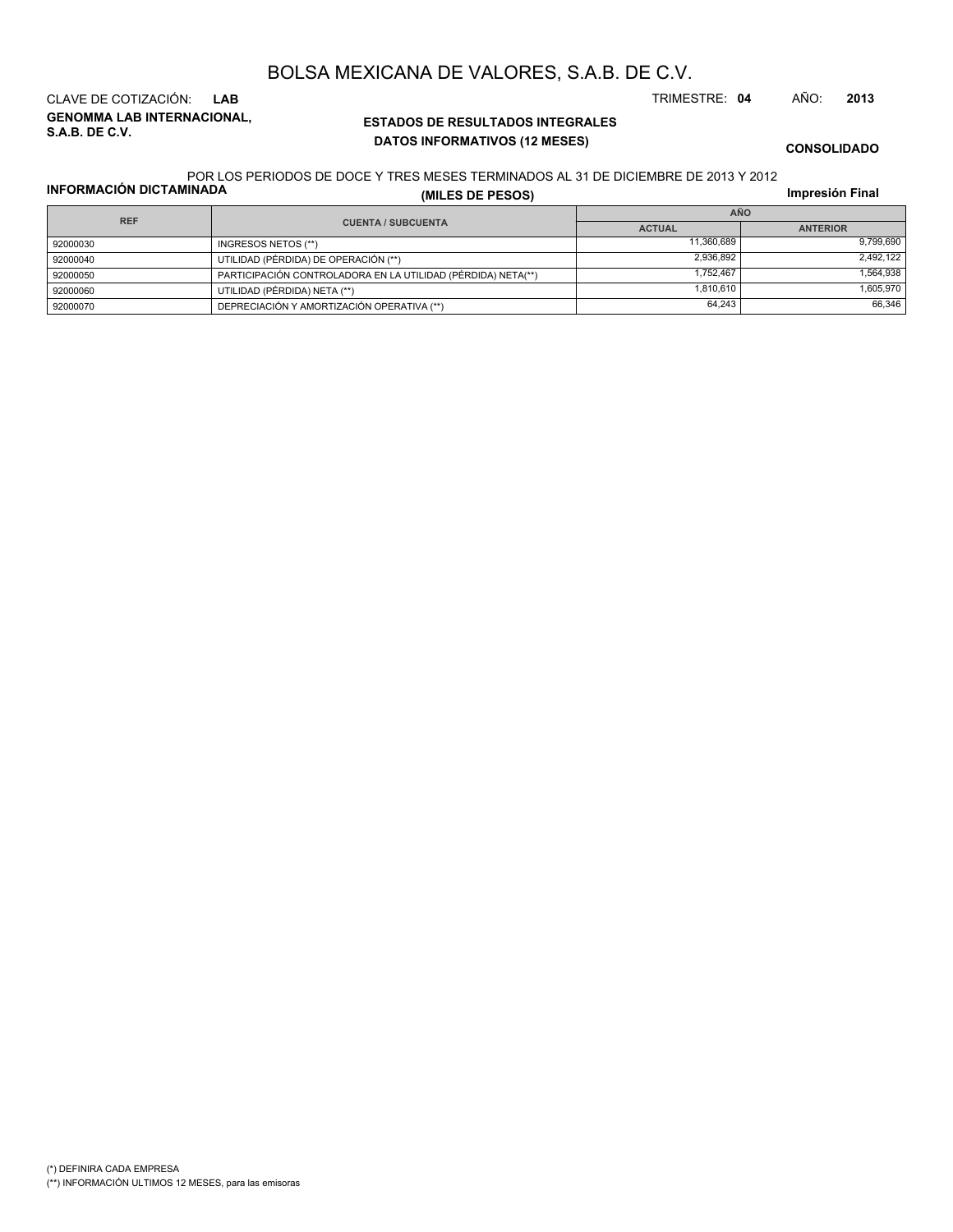TRIMESTRE: **04** AÑO: **2013**

#### **ESTADOS DE FLUJOS DE EFECTIVO (METODO INDIRECTO) GENOMMA LAB INTERNACIONAL, S.A.B.**

#### AL 31 DE DICIEMBRE DE 2013 Y 2012

#### **(MILES DE PESOS)**

#### **INFORMACIÓN DICTAMINADA**

**IMPRESIÓN FINAL AND SUBCUENTA**<br> **IMPORTE TRIMESTRE AÑO ACTUAL IMPORTE IMPORTE REF TRIMESTRE AÑO ANTERIOR IMPORTE ACTIVIDADES DE OPERACIÓN 50010000 UTILIDAD (PÉRDIDA) NETA ANTES DE IMPUESTOS A LA UTILIDAD 2,605,593 2,322,693** 50020000 +(-) PARTIDAS SIN IMPACTO EN EL EFECTIVO 0 0 50020010 + ESTIMACIÓN DEL PERIODO 0 0 50020020 +PROVISIÓN DEL PERIODO 0 0 50020030 + (-) OTRAS PARTIDAS NO REALIZADAS 0 0 50030000 + (-) PARTIDAS RELACIONADAS CON ACTIVIDADES DE INVERSIÓN 48,559 48,559 67,240 50030010 + DEPRECIACIÓN Y AMORTIZACIÓN DEL PERIODO 64,243 66,347 50030020 (-) + UTILIDAD O PERDIDA EN VENTA DE PROPIEDADES PLANTA Y EQUIPO -6,353 -6,353 -6,353 -6,353 -6,353 -6,353 -6,353 -6,353 -6,353 -6,353 -6,353 -6,353 -6,353 -6,353 -6,353 -6,478 50030030 +(-) PÉRDIDA (REVERSIÓN) POR DETERIORO 0 0 50030040 (-)+PARTICIPACIÓN EN ASOCIADAS Y NEGOCIOS CONJUNTOS -11,244 - 1,310 50030050 (-)DIVIDENDOS COBRADOS 0 0 50030060 (-)INTERESES A FAVOR 0 0 50030070 (-)FLUCTUACIÓN CAMBIARIA 276 61 50030080 (-) +OTRAS PARTIDAS 1,637 0 50040000 + (-) PARTIDAS RELACIONADAS CON ACTIVIDADES DE FINANCIAMIENTO 272,914 277,914 157,326 50040010 (+)INTERESES DEVENGADOS 157,326 50040020 (+)FLUCTUACIÓN CAMBIARIA 0 0 50040030 (+)OPERACIONES FINANCIERAS DE DERIVADOS 0 0 50040040 + (-) OTRAS PARTIDAS 0 0 **50050000 FLUJO DERIVADO DEL RESULTADO ANTES DE IMPUESTOS A LA UTILIDAD 2,927,066 2,547,259** 50060000 FLUJOS GENERADOS O UTILIZADOS EN LA OPERACIÓN -1,056,319 -2,654,344 50060010 + (-) DECREMENTO (INCREMENTO) EN CLIENTES -220,508 -1,312,916 50060020 + (-) DECREMENTO (INCREMENTO) EN INVENTARIOS 409.656 409.656 68,553  $+(-)$ DECREMENTO (INCREMENTO) EN OTRAS CUENTAS POR COBRAR Y OTROS ACTIVOS 499,380 499,380 -1,406,147 **CIRCULANTES** 50060040 + (-) INCREMENTO (DECREMENTO) EN PROVEEDORES + + (-) INCREMENTO (DECREMENTO) EN PROVEEDORES 50060050 + (-) INCREMENTO (DECREMENTO) EN OTROS PASIVOS -89,917 225,878  $50060060$  + (-)IMPUESTOS A LA UTILIDAD PAGADOS O DEVUELTOS -262,316 -262,316 -262,316 -186,035 **50070000 FLUJOS NETOS DE EFECTIVO DE ACTIVIDADES DE OPERACIÓN 1,870,747 -107,085 ACTIVIDADES DE INVERSIÓN** 50080000 FLUJOS NETOS DE EFECTIVO DE ACTIVIDADES DE INVERSIÓN CONTENTENTE EN EL EL EL EL EL EL EL EL EL EL EL E 50080010 (-)INVERSIONES CON CARÁCTER PERMANENTE 0 0 50080020 +DISPOSICIONES DE INVERSIONES CON CARÁCTER PERMANENTE 0 0 50080030 (-)INVERSION EN PROPIEDADES, PLANTA Y EQUIPO -40,887 -40,887 -71,723 50080040 +VENTA DE PROPIEDADES, PLANTA Y EQUIPO 9,574 1,179 50080050 (-) INVERSIONES TEMPORALES 0 0 50080060 +DISPOSICION DE INVERSIONES TEMPORALES 0 0 50080070 (-)INVERSION EN ACTIVOS INTANGIBLES -2,690,934 -2,690,934 -2,617,163 50080080 +DISPOSICION DE ACTIVOS INTANGIBLES 0 0 50080090 (-)ADQUISICIONES DE NEGOCIOS 0 0 50080100 +DISPOSICIONES DE NEGOCIOS 0 0 50080110 +DIVIDENDOS COBRADOS 0 0 50080120 +INTERESES COBRADOS 0 0 50080130 +(-) DECREMENTO (INCREMENTO) ANTICIPOS Y PRESTAMOS A TERCEROS 0 0 50080140 + (-) OTRAS PARTIDAS 0 0 **ACTIVIDADES DE FINANCIAMIENTO** 50090000 FLUJOS NETOS DE EFECTIVO DE ACTIVIDADES DE FINANCIAMIENTO 1,767,264 2,233,244 50090010 + FINANCIAMIENTOS BANCARIOS 1,841,700 2,668,896 50090020 + FINANCIAMIENTOS BURSÁTILES 3,980,471 0 50090030 + OTROS FINANCIAMIENTOS 0 0 50090040 (-) AMORTIZACIÓN DE FINANCIAMIENTOS BANCARIOS -3,784,457 -180,000 50090050 (-) AMORTIZACIÓN DE FINANCIAMIENTOS BURSÁTILES 0 0 50090060 (-) AMORTIZACIÓN DE OTROS FINANCIAMIENTOS 0 0 50090070 + (-) INCREMENTO (DECREMENTO) EN EL CAPITAL SOCIAL 0 0 50090080 (-) DIVIDENDOS PAGADOS 0 0 50090090 + PRIMA EN EMISIÓN DE ACCIONES de la componentación de la componentación de la componentación de la c 50090100 + APORTACIONES PARA FUTUROS AUMENTOS DE CAPITAL 0 0 50090110 | (-)INTERESES PAGADOS -277,997 | -162,242 50090120 (-)RECOMPRA DE ACCIONES -2,763 -219,440

50090130 + (-) OTRAS PARTIDAS 10,310 126,030

**CONSOLIDADO**

**Impresión Final**

#### CLAVE DE COTIZACIÓN: **LAB**

**DE C.V.**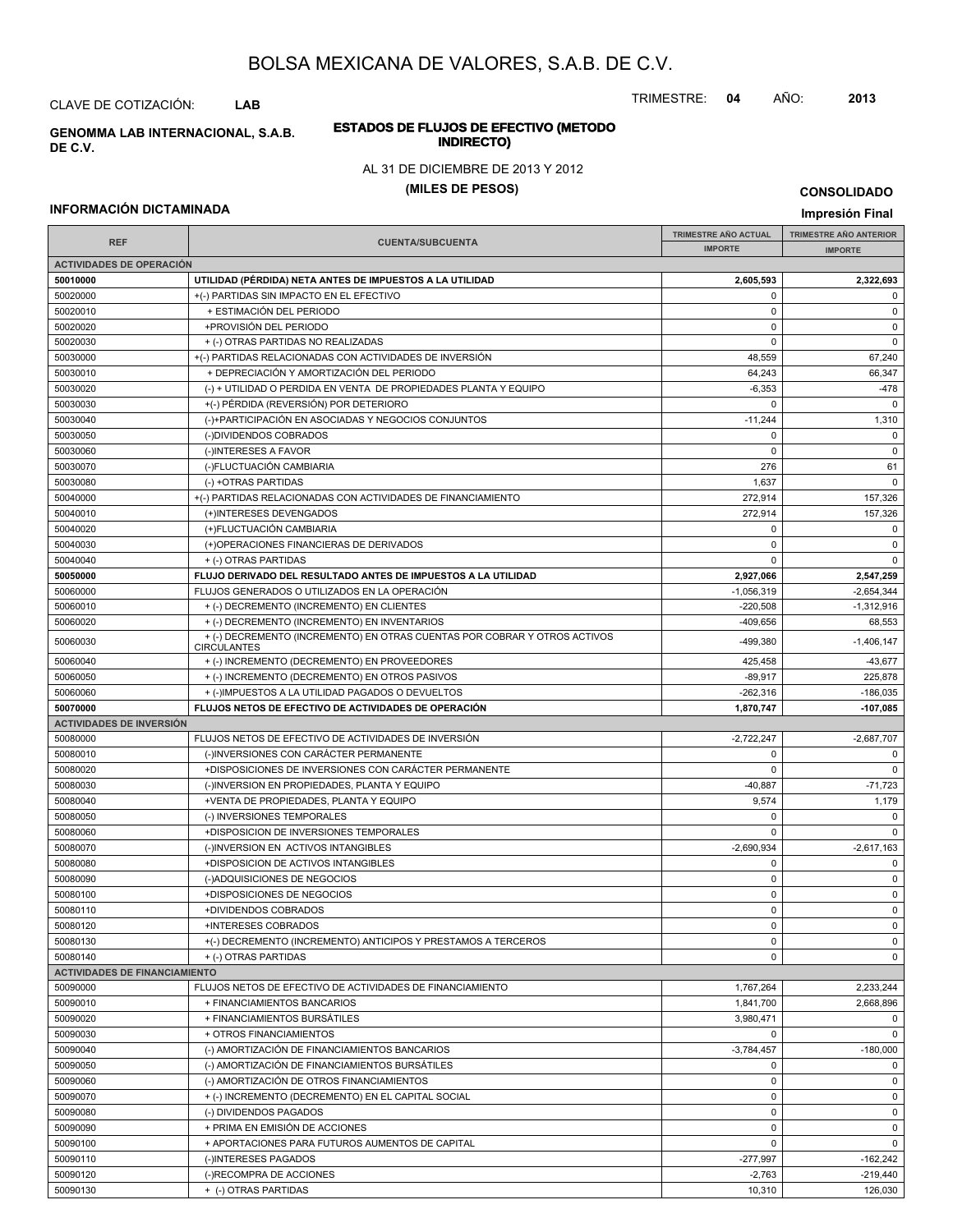CLAVE DE COTIZACIÓN: **LAB**

**INDIRECTO) GENOMMA LAB INTERNACIONAL, S.A.B. DE C.V.**

# **ESTADOS DE FLUJOS DE EFECTIVO (METODO**

#### AL 31 DE DICIEMBRE DE 2013 Y 2012

#### **(MILES DE PESOS)**

#### **INFORMACIÓN DICTAMINADA**

**CONSOLIDADO**

#### **Impresión Final**

|                                       |                                                                 | <b>TRIMESTRE AÑO ACTUAL</b> | <b>TRIMESTRE AÑO ANTERIOR</b> |
|---------------------------------------|-----------------------------------------------------------------|-----------------------------|-------------------------------|
| <b>REF</b><br><b>CUENTA/SUBCUENTA</b> | <b>IMPORTE</b>                                                  | <b>IMPORTE</b>              |                               |
| 50100000                              | INCREMENTO (DISMINUCION) DE EFECTIVO Y EQUIVALENTES DE EFECTIVO | 915.764                     | 561.548                       |
| 50110000                              | CAMBIOS EN EL VALOR DEL EFECTIVO Y EQUIVALENTES DE EFECTIVO     | -65.787                     | $-59.805$                     |
| 50120000                              | EFECTIVO Y EQUIVALENTES DE EFECTIVO AL PRINCIPIO DEL PERIODO    | 917.167                     | 1,538,520                     |
| 50130000                              | EFECTIVO Y EQUIVALENTES DE EFECTIVO AL FINAL DEL PERIODO        | 1,767,144                   | 917.167                       |

TRIMESTRE: **04** AÑO: **2013**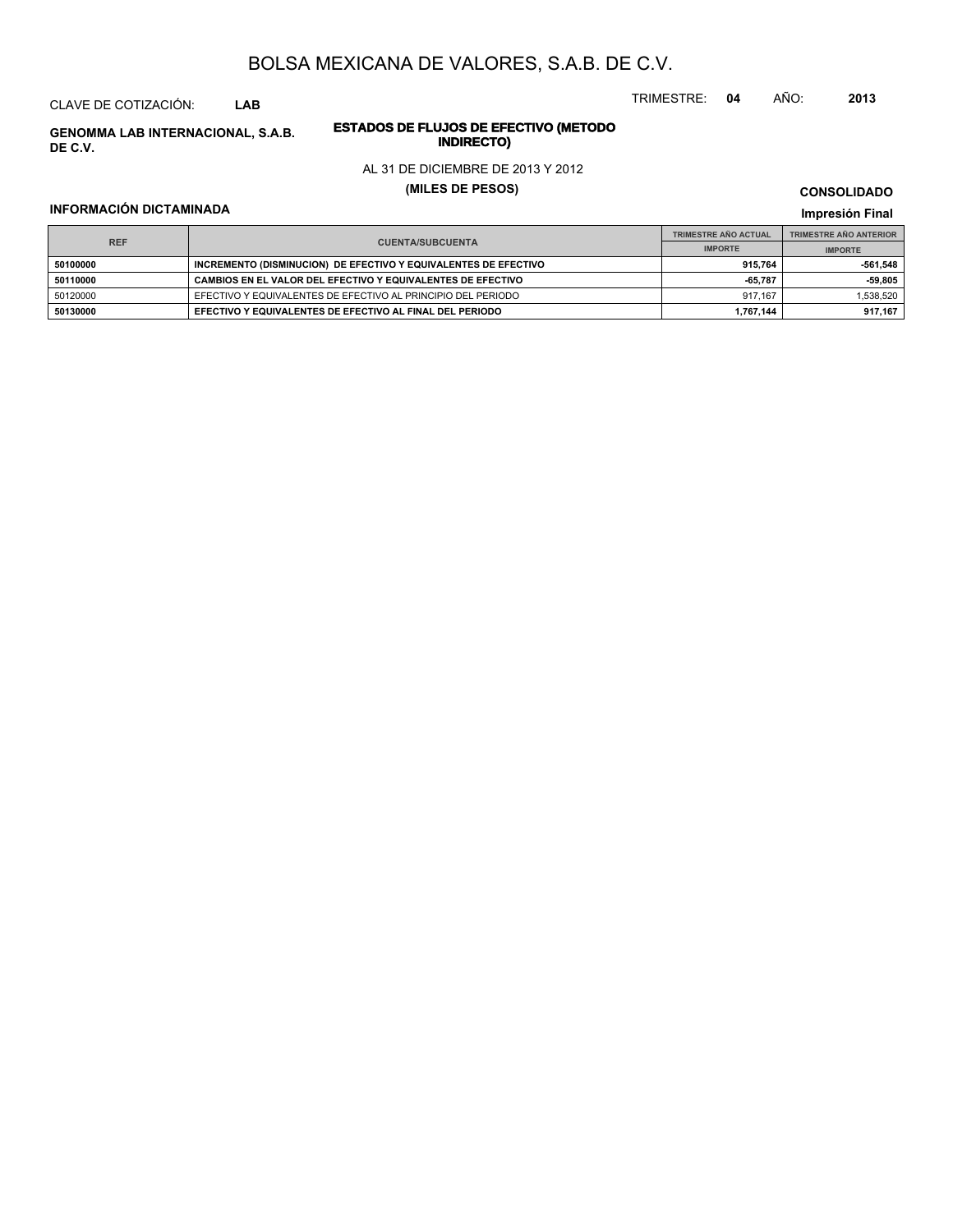CLAVE DE COTIZACIÓN:**LAB**

**GENOMMA LAB INTERNACIONAL, S.A.B. DE C.V.**

#### **ESTADOS DE VARIACIONES EN EL CAPITALCONTABLE(MILES DE PESOS)**

 TRIMESTRE:TRIMESTRE: 04 AÑO: **<sup>2013</sup>**

**CONSOLIDADO**

#### **INFORMACIÓN DICTAMINADA**

**Impresión Final**

|                                                                     |                       |                                       |                                                         | <b>APORTACIONES</b>                                         |                                           | UTILIDADES O PÉRDIDAS | <b>ACUMULADAS</b>                                                        | <b>OTROS</b><br><b>RESULTADOS</b>                                        |                                             |                                                          |                                            |
|---------------------------------------------------------------------|-----------------------|---------------------------------------|---------------------------------------------------------|-------------------------------------------------------------|-------------------------------------------|-----------------------|--------------------------------------------------------------------------|--------------------------------------------------------------------------|---------------------------------------------|----------------------------------------------------------|--------------------------------------------|
| <b>CONCEPTOS</b>                                                    | <b>CAPITAL SOCIAL</b> | <b>ACCIONES</b><br><b>RECOMPRADAS</b> | <b>PRIMA EN</b><br><b>EMISIÓN DE</b><br><b>ACCIONES</b> | <b>PARA FUTUROS</b><br><b>AUMENTOS DE</b><br><b>CAPITAL</b> | <b>OTRO CAPITAL</b><br><b>CONTRIBUIDO</b> | <b>RESERVAS</b>       | <b>UTILIDADES</b><br><b>RETENIDAS</b><br>(PÉRDIDAS<br><b>ACUMULADAS)</b> | <b>INTEGRALES</b><br><b>ACUMULADOS</b><br>(NETOS DE<br><b>IMPUESTOS)</b> | <b>PARTICIPACIÓN</b><br><b>CONTROLADORA</b> | <b>PARTICIPACIÓN</b><br><b>NO</b><br><b>CONTROLADORA</b> | <b>TOTAL DE CAPITAL</b><br><b>CONTABLE</b> |
| SALDO INICIAL AL 1 DE ENERO DEL 2012                                | 1,921,660             | $-96,485$                             | 19,612                                                  | $\mathbf{0}$                                                | $\mathbf{0}$                              | 117,354               | 3,474,665                                                                | 65,631                                                                   | 5,502,437                                   | 41,894                                                   | 5,544,331                                  |
| AJUSTES RETROSPECTIVOS                                              |                       |                                       |                                                         |                                                             |                                           |                       |                                                                          |                                                                          |                                             |                                                          |                                            |
| APLICACIÓN DE OTROS RESULTADOS<br>INTEGRALES A UTILIDADES RETENIDAS |                       |                                       |                                                         |                                                             |                                           |                       |                                                                          |                                                                          |                                             |                                                          |                                            |
| CONSTITUCIÓN DE RESERVAS                                            |                       |                                       |                                                         |                                                             |                                           | 69,838                | $-69,838$                                                                |                                                                          |                                             |                                                          |                                            |
| DIVIDENDOS DECRETADOS                                               |                       |                                       |                                                         |                                                             |                                           |                       |                                                                          |                                                                          |                                             | $-22,986$                                                | $-22,986$                                  |
| (DISMINUCIÓN) AUMENTOS DE CAPITAL                                   |                       | $\Omega$                              |                                                         |                                                             |                                           |                       |                                                                          |                                                                          |                                             |                                                          | $\Omega$                                   |
| RECOMPRA DE ACCIONES                                                |                       | $-63,467$                             |                                                         |                                                             |                                           |                       |                                                                          |                                                                          | $-63,467$                                   |                                                          | $-63,467$                                  |
| (DISMINUCIÓN) AUMENTO EN PRIMA EN<br>EMISIÓN DE ACCIONES            |                       | - 0                                   | 20,137                                                  |                                                             |                                           |                       |                                                                          |                                                                          | 20,137                                      |                                                          | 20,137                                     |
| (DISMINUCIÓN) AUMENTO DE LA<br>PARTICIPACIÓN NO CONTROLADORA        |                       |                                       |                                                         |                                                             |                                           |                       |                                                                          |                                                                          |                                             |                                                          |                                            |
| OTROS MOVIMIENTOS                                                   |                       |                                       |                                                         |                                                             |                                           |                       |                                                                          |                                                                          |                                             |                                                          |                                            |
| RESULTADO INTEGRAL                                                  |                       | $\Omega$                              |                                                         |                                                             |                                           | 0                     | 1,564,938                                                                | $-60,936$                                                                | 1,504,002                                   | 36,809                                                   | 1,540,811                                  |
| SALDO FINAL AL 31 DE DICIEMBRE DEL 2012                             | 1,921,660             | $-159,952$                            | 39,749                                                  |                                                             |                                           | 187,192               | 4,969,765                                                                | 4,695                                                                    | 6,963,109                                   | 55,717                                                   | 7,018,826                                  |
| SALDO INICIAL AL 1 DE ENERO DEL 2013                                | 1,921,660             | $-159,952$                            | 39,749                                                  |                                                             |                                           | 187,192               | 4,969,765                                                                | 4,695                                                                    | 6,963,109                                   | 55,717                                                   | 7,018,826                                  |
| AJUSTES RETROSPECTIVOS                                              |                       |                                       |                                                         |                                                             |                                           |                       |                                                                          |                                                                          |                                             |                                                          |                                            |
| APLICACIÓN DE OTROS RESULTADOS<br>INTEGRALES A UTILIDADES RETENIDAS |                       |                                       |                                                         |                                                             |                                           |                       |                                                                          |                                                                          |                                             |                                                          |                                            |
| CONSTITUCIÓN DE RESERVAS                                            |                       |                                       |                                                         |                                                             |                                           | 62,417                | $-62,417$                                                                |                                                                          |                                             |                                                          |                                            |
| DIVIDENDOS DECRETADOS                                               |                       | $\Omega$                              |                                                         |                                                             |                                           |                       |                                                                          |                                                                          |                                             |                                                          |                                            |
| (DISMINUCIÓN) AUMENTOS DE CAPITAL                                   | $-7,354$              | 97,772                                |                                                         |                                                             |                                           |                       | $-90,418$                                                                |                                                                          |                                             |                                                          |                                            |
| RECOMPRA DE ACCIONES                                                |                       | $-12,442$                             |                                                         |                                                             |                                           |                       |                                                                          |                                                                          | $-12,442$                                   |                                                          | $-12,442$                                  |
| (DISMINUCIÓN) AUMENTO EN PRIMA EN<br>EMISIÓN DE ACCIONES            |                       |                                       |                                                         |                                                             |                                           |                       |                                                                          |                                                                          |                                             |                                                          |                                            |
| (DISMINUCIÓN) AUMENTO DE LA<br>PARTICIPACIÓN NO CONTROLADORA        |                       |                                       |                                                         |                                                             |                                           |                       |                                                                          |                                                                          |                                             |                                                          |                                            |
| OTROS MOVIMIENTOS                                                   |                       |                                       |                                                         |                                                             |                                           |                       |                                                                          |                                                                          |                                             | 8,565                                                    | 8,565                                      |
| RESULTADO INTEGRAL                                                  |                       |                                       |                                                         |                                                             |                                           |                       | 1,752,467                                                                | 8,140                                                                    | 1,760,607                                   | 59,888                                                   | 1,820,495                                  |
| SALDO FINAL AL 31 DE DICIEMBRE DEL 2013                             | 1,914,306             | $-74,622$                             | 39,749                                                  |                                                             |                                           | 249,609               | 6,569,397                                                                | 12,835                                                                   | 8,711,274                                   | 124,170                                                  | 8,835,444                                  |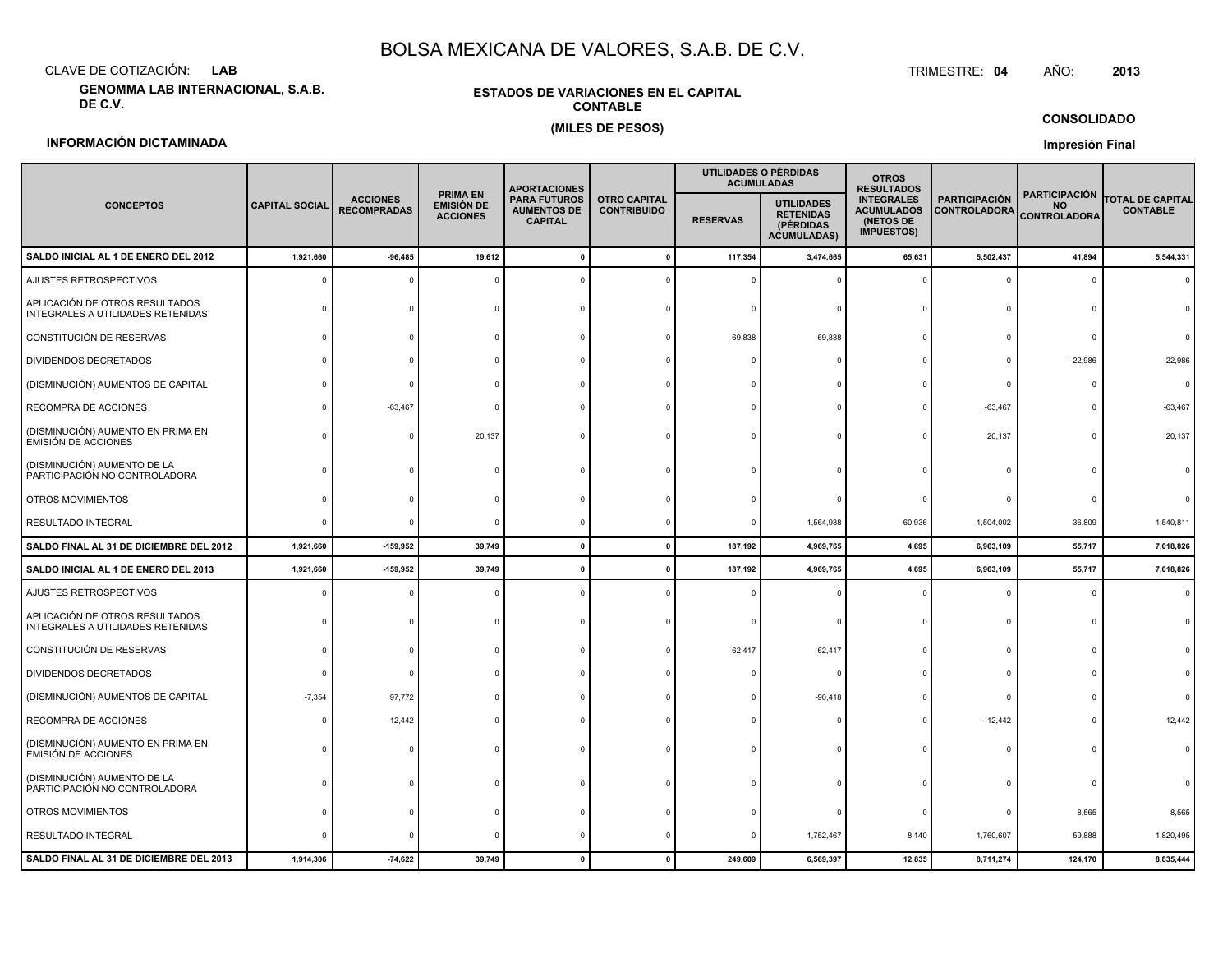CLAVE DE COTIZACIÓN: **LAB**

**GENOMMA LAB INTERNACIONAL, S.A.B. DE C.V.**

**COMENTARIOS Y ANALISIS DE LA ADMINISTRACIÓN SOBRE LOS RESULTADOS DE OPERACIÓN Y SITUACIÓN FINANCIERA DE LA COMPAÑÍA**

 $1/8$ **CONSOLIDADO Impresión Final** PAGINA

TRIMESTRE: **04** AÑO: **2013**

#### **INFORMACIÓN DICTAMINADA**

GENOMMA LAB REPORTA CRECIMIENTO EN VENTAS NETAS DE 15.9% Y UN MARGEN EBITDA DE 26.4% PARA 2013

GENOMMA LAB INTERNACIONAL REPORTA RESULTADOS DEL CUARTO TRIMESTRE Y AUDITADOS ANUALES DE 2013

#### MÉXICO D.F., A 26 DE FEBRERO DE 2014

GENOMMA LAB INTERNACIONAL, S.A.B. DE C.V. (BMV: LAB.B) ("GENOMMA LAB" O "LA COMPAÑÍA"), DA A CONOCER LOS RESULTADOS CORRESPONDIENTES AL CUARTO TRIMESTRE Y EL AÑO COMPLETO TERMINADOS EL 31 DE DICIEMBRE DE 2013. TODAS LAS CIFRAS INCLUIDAS EN ESTE REPORTE SE ENCUENTRAN EN PESOS NOMINALES MEXICANOS Y ESTÁN PRESENTADAS DE ACUERDO A LAS NORMAS INTERNACIONALES DE INFORMACIÓN FINANCIERA (NIIF O IFRS POR SUS SIGLAS EN INGLÉS). PARA CUMPLIR CON LAS DISPOSICIONES ESTABLECIDAS POR LA COMISIÓN NACIONAL BANCARIA Y DE VALORES (CNBV), LA COMPAÑÍA ADOPTÓ A PARTIR DEL 1 DE ENERO DE 2012 EL MARCO CONTABLE ESTABLECIDO EN LAS NORMAS INTERNACIONALES DE INFORMACIÓN FINANCIERA (IFRS) PARA LA PREPARACIÓN DE SUS ESTADOS FINANCIEROS.

RESULTADOS Y HECHOS RELEVANTES DEL 4T 2013 (VS. 4T 2012)

 LAS VENTAS NETAS EN EL CUARTO TRIMESTRE ALCANZARON PS. 3,677.5 MILLONES, UN INCREMENTO DE 8.5% CONTRA EL MISMO PERIODO DE 2012.

 EN EL CUARTO TRIMESTRE DE 2013, LAS VENTAS EN MÉXICO AUMENTARON 0.8% A PS. 2,514.2 MILLONES, COMPARADO CON EL MISMO TRIMESTRE DE 2012.

 LAS VENTAS DE NUESTRAS OPERACIONES INTERNACIONALES AUMENTARON 30.1% EN EL CUARTO TRIMESTRE DE 2013, COMPARADO CON EL MISMO TRIMESTRE DE 2012, ALCANZANDO PS. 1,163.3 MILLONES.

 EL EBITDA AUMENTÓ 15.8%, ALCANZANDO PS. 1,340.7 MILLONES EN EL TRIMESTRE, COMPARADO CON EL MISMO TRIMESTRE DE 2012, LO QUE REPRESENTA UN MARGEN DE 36.5%.

 LA UTILIDAD NETA CONSOLIDADA CRECIÓ 11.5% EN EL CUARTO TRIMESTRE DE 2013, ALCANZANDO PS. 858.4 MILLONES, COMPARADO CON EL MISMO TRIMESTRE DE 2012. LA UTILIDAD POR ACCIÓN EN ESTE TRIMESTRE FUE DE PS. 1.67, UN INCREMENTO DE 12.0% COMPARADO CON EL MISMO PERIODO DE 2012.

 EL CICLO DE CONVERSIÓN DE EFECTIVO TUVO UNA MEJORA DE 16 DÍAS AL PASAR DE 154 DÍAS AL 31 DE DICIEMBRE DE 2012 A 138 AL 31 DE DICIEMBRE DE 2013.

RESULTADOS Y HECHOS RELEVANTES AUDITADOS 2013 (VS. 2012)

 LAS VENTAS NETAS EN 2013 ALCANZARON PS. 11,360.7 MILLONES, UN INCREMENTO DE 15.9% CONTRA EL MISMO PERIODO DE 2012.

 EL EBITDA AUMENTÓ 17.3%, ALCANZANDO PS. 3,001.1 MILLONES EN 2013, COMPARADO CON EL AÑO ANTERIOR, LO QUE REPRESENTA UN MARGEN DE 26.4%.

 LA UTILIDAD NETA CONSOLIDADA CRECIÓ 12.7% EN 2013, ALCANZANDO PS. 1,810.6 MILLONES, COMPARADO CON 2012. LA UTILIDAD POR ACCIÓN1 EN ESTE TRIMESTRE FUE DE PS. 1.67, UN INCREMENTO DE 11.9% COMPARADO CON 2012.

 LAS VENTAS DE NUESTRAS OPERACIONES INTERNACIONALES AUMENTARON 62.5% EN 2013, COMPARADO CON 2012, ALCANZANDO PS. 4,274.8 MILLONES.

COMENTARIOS DEL DIRECTOR GENERAL

EL SR. RODRIGO HERRERA, DIRECTOR GENERAL DE LA COMPAÑÍA MENCIONÓ: "A PESAR DE LOS RETOS EN 2013, GENOMMA LAB TUVO UN BUEN AÑO EN CUANTO A RESULTADOS, FORTALECIENDO SUS OPERACIONES EN MÉXICO Y EL EXTRANJERO.

EL CRECIMIENTO EN VENTAS NETAS AÑO CONTRA AÑO DE 15.9% FUE IMPULSADO PRINCIPALMENTE POR LAS OPERACIONES INTERNACIONALES, EN DONDE CONTINUAMOS VIENDO RESULTADOS POSITIVOS DE NUESTRAS INICIATIVAS EN ESTADOS UNIDOS, ASÍ COMO LA PENETRACIÓN POSITIVA Y EXPANSIÓN DE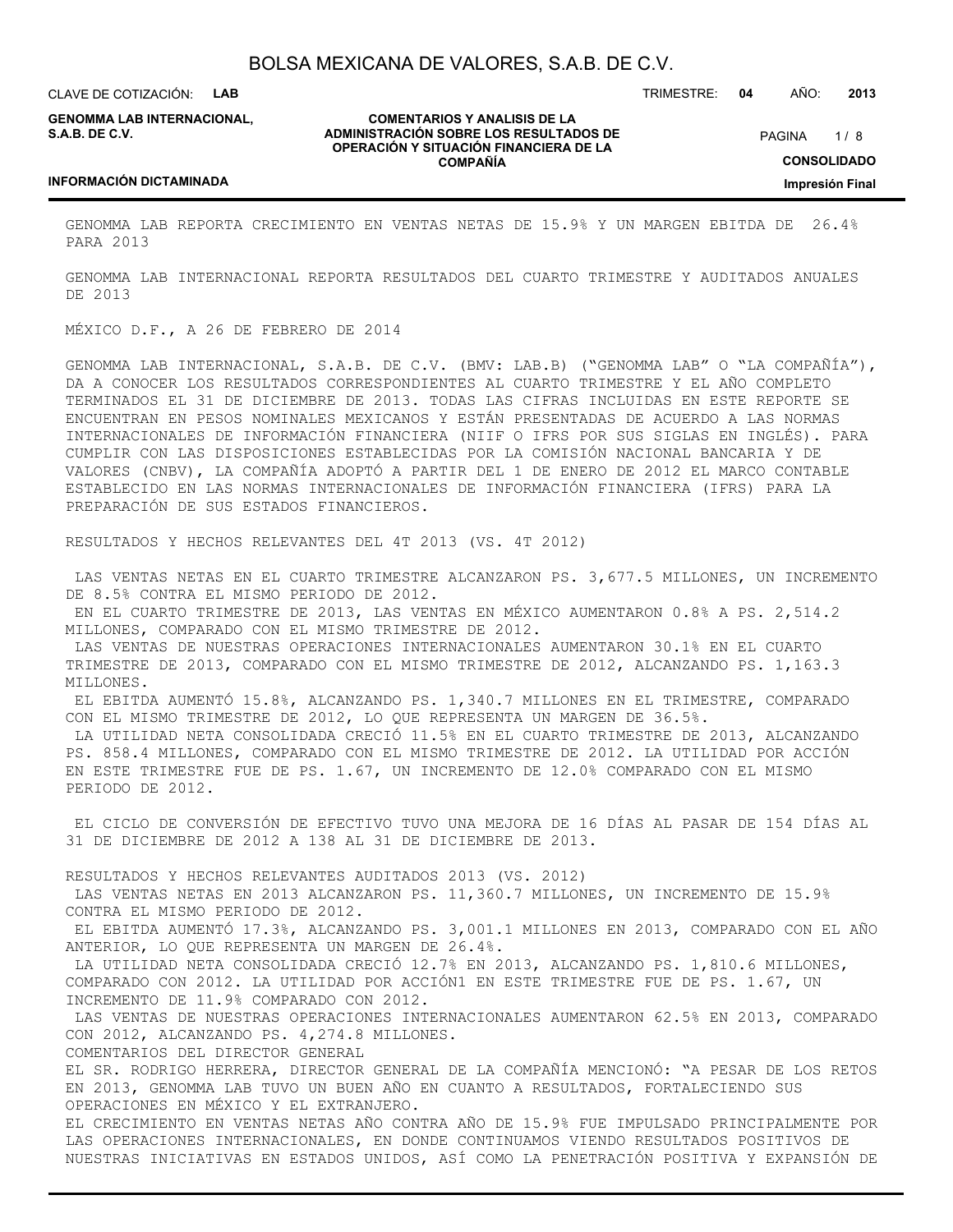CLAVE DE COTIZACIÓN: **LAB**

**INFORMACIÓN DICTAMINADA**

**GENOMMA LAB INTERNACIONAL, S.A.B. DE C.V.**

#### **COMENTARIOS Y ANALISIS DE LA ADMINISTRACIÓN SOBRE LOS RESULTADOS DE OPERACIÓN Y SITUACIÓN FINANCIERA DE LA COMPAÑÍA**

 $2/8$ PAGINA

TRIMESTRE: **04** AÑO: **2013**

**CONSOLIDADO**

**Impresión Final**

NUESTROS PRODUCTOS EN BRASIL Y EL FUERTE DESEMPEÑO REGISTRADO EN EL RESTO DE LOS PAÍSES EN LOS QUE OPERAMOS, LOS CUALES ESTUVIERON EN LÍNEA CON NUESTRAS EXPECTATIVAS. SIGUIENDO CON NUESTRA ESTRATEGIA DE LARGO PLAZO, HEMOS EMPEZADO A IMPLEMENTAR NUESTRA ESTRATEGIA DE ADQUISICIONES EN LOS MERCADOS INTERNACIONALES, ENFOCADA PRINCIPALMENTE EN EL MERCADO DE OTC. NUESTRAS OPERACIONES EN MÉXICO TUVIERON UN AÑO ALGO DIFÍCIL EN 2013. EXPERIMENTAMOS UNA

DESACELERACIÓN EN EL CONSUMO A LO LARGO DEL AÑO, QUE AFECTÓ PRINCIPALMENTE LAS VENTAS DE NUESTROS PRODUCTOS DE CUIDADO PERSONAL. SIN EMBARGO, NUESTROS PRODUCTOS OTC TUVIERON UN FUERTE DESEMPEÑO, PROBANDO SER DEFENSIVOS. ADICIONALMENTE, DURANTE EL AÑO REALIZAMOS CAMBIOS ESTRATÉGICOS Y NOS ENFOCAMOS EN MEJORAR EL CICLO DE CONVERSIÓN DE EFECTIVO, CERRANDO EL AÑO CON 138 DÍAS EN EL CICLO Y MITIGANDO SU VOLATILIDAD. DADAS ESTAS ACCIONES, EL FLUJO LIBRE DE EFECTIVO, MEJORÓ COMPARADO CON EL AÑO ANTERIOR. ES IMPORTANTE MENCIONAR QUE LA COMPAÑÍA CONTINUA ENFOCADA EN MEJORAR EL CAPITAL DE TRABAJO Y LA GENERACIÓN DE FLUJO LIBRE DE EFECTIVO.

AL EMPEZAR EL 2014, NOS MANTENEMOS CAUTELOSOS SOBRE LAS EXPECTATIVAS PARA MÉXICO EN ESTE AÑO, YA QUE NO HEMOS VISTO RECUPERACIÓN ALGUNA EN EL CONSUMO EN ESTOS DOS PRIMEROS MESES DEL AÑO. COMO RESULTADO, ESPERAMOS UN CRECIMIENTO EN VENTAS DE 15% PARA EL AÑO Y UN MARGEN DE EBITDA DE 26.5%. EL CRECIMIENTO CONTINUARÁ SIENDO LIDERADO POR LOS MERCADOS INTERNACIONALES, LOS CUALES CRECERÁN ENTRE 30% Y 35% AÑO CONTRA AÑO, MIENTRAS QUE LAS VENTAS EN MÉXICO SE ESPERA QUE INCREMENTEN ENTRE 2% Y 4% AÑO CONTRA AÑO. ESTO LLEVARÁ A LA COMPAÑÍA A ACERCARSE DE SU OBJETIVO DE GENERAR AL MENOS 50% DE SUS VENTAS EN SUS OPERACIONES INTERNACIONALES.

RESULTADOS CONSOLIDADOS DEL CUARTO TRIMESTRE Y AÑO COMPLETO 2013 LA SIGUIENTE TABLA PRESENTA LOS ESTADOS DE RESULTADOS CONSOLIDADOS, EN MILLONES DE PESOS (EXCEPTO LAS ACCIONES Y LAS UTILIDADES POR ACCIÓN); MOSTRANDO EL MARGEN DE CADA CONCEPTO, COMO PORCENTAJE DE VENTAS NETAS, ASÍ COMO LA VARIACIÓN PORCENTUAL PARA EL TRIMESTRE Y AÑO TERMINADOS EL 31 DE DICIEMBRE DE 2013, EN COMPARACIÓN CON EL MISMO PERIODO DE 2012:

PARA EL TRIMESTRE Y AÑO TERMINADOS EL 31 DE DICIEMBRE 2013 Y 2012 (EN MILLONES DE PESOS NOMINALES)

 EL EBITDA SE CALCULA AGREGANDO LA DEPRECIACIÓN Y AMORTIZACIÓN A LA UTILIDAD OPERATIVA. 2 LA UTILIDAD POR ACCIÓN SE CALCULÓ DIVIDIENDO LA UTILIDAD NETA MAYORITARIA DE LOS ÚLTIMOS 12 MESES ENTRE EL PROMEDIO PONDERADO DEL NÚMERO DE ACCIONES QUE HABÍA EN LA SOCIEDAD DURANTE EL PERIODO. EL NÚMERO TOTAL DE ACCIONES EN CIRCULACIÓN AL 31 DE DICIEMBRE DE 2013 ERA DE 1,048,733,370.

LAS VENTAS NETAS AUMENTARON 8.5%, ALCANZANDO PS. 3,677.5 MILLONES EN EL CUARTO TRIMESTRE DEL 2013, EN COMPARACIÓN CON PS. 3,389.1 MILLONES EN EL MISMO TRIMESTRE DEL 2012. PARA EL AÑO COMPLETO, LAS VENTAS NETAS AUMENTARON 15.9%, ALCANZANDO PS. 11,360.7, COMPARADO CON PS. 9,799.7 EN 2012. LA COMPAÑÍA CLASIFICA LAS VENTAS NETAS DE LAS MARCAS DE LA SIGUIENTE MANERA:

1) LÍNEA BASE SON MARCAS LANZADAS AL MENOS DOS AÑOS ANTES DEL AÑO FISCAL EN MÉXICO (2011, 2010, 2009 Y ANTERIORES); 2) LANZAMIENTOS DEL AÑO ANTERIOR SON MARCAS LANZADAS DURANTE EL AÑO FISCAL ANTERIOR EN MÉXICO (2012); 3) MARCAS NUEVAS SON MARCAS LANZADAS DURANTE EL AÑO FISCAL EN CURSO EN MÉXICO(2013); E 4) INTERNACIONALES SON LAS VENTAS NETAS DE LAS OPERACIONES INTERNACIONALES.

 EL INCREMENTO EN VENTAS NETAS ES EL RESULTADO DE: I) UNA DISMINUCIÓN DE 13.0% (PS. 298.2 MILLONES) DE LA LÍNEA BASE EN MÉXICO DURANTE EL CUARTO TRIMESTRE DE 2013, ALCANZANDO PS. 2,000.2 MILLONES, INCLUYENDO LAS EXTENSIONES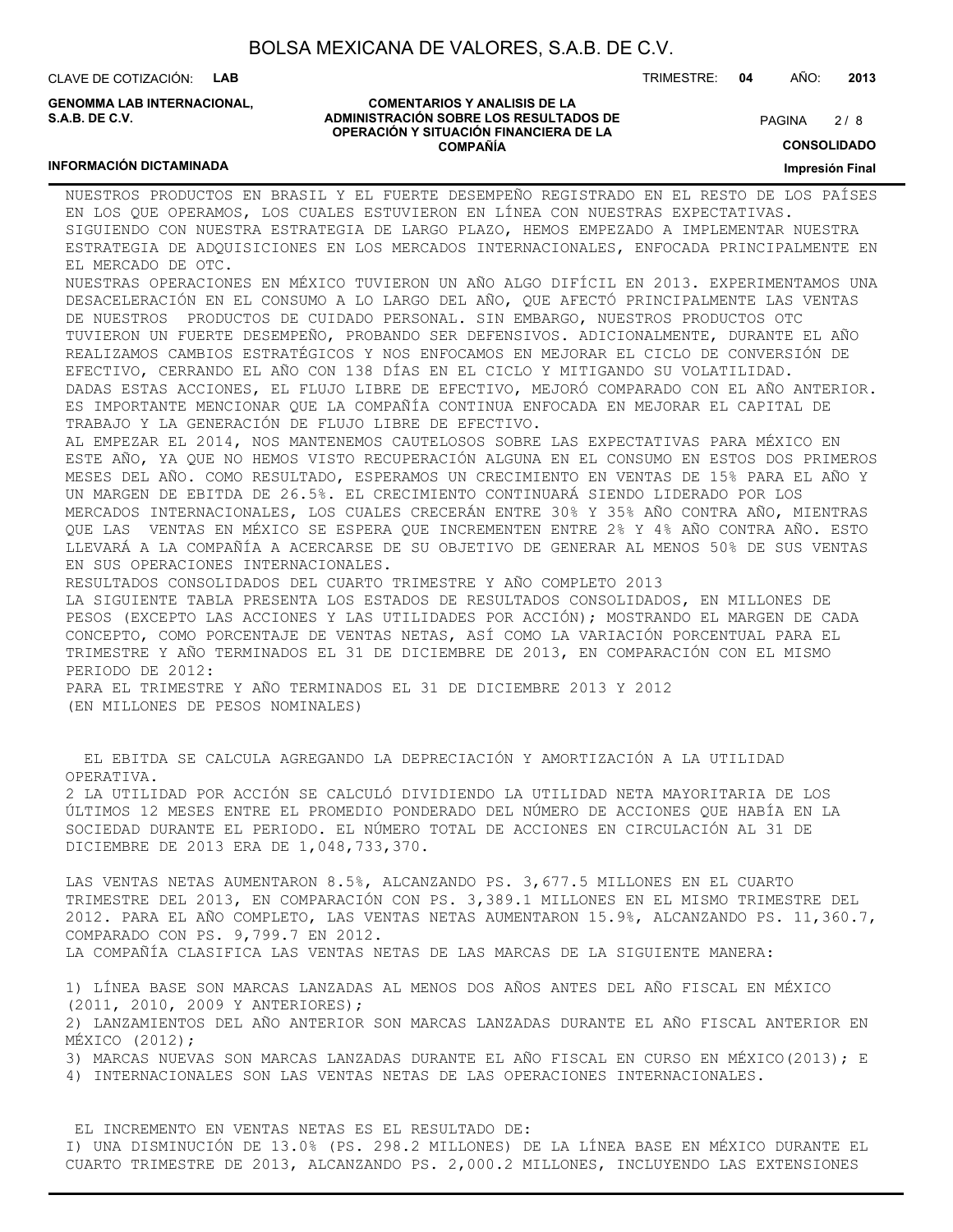CLAVE DE COTIZACIÓN: **LAB**

**INFORMACIÓN DICTAMINADA**

**GENOMMA LAB INTERNACIONAL, S.A.B. DE C.V.**

#### **COMENTARIOS Y ANALISIS DE LA ADMINISTRACIÓN SOBRE LOS RESULTADOS DE OPERACIÓN Y SITUACIÓN FINANCIERA DE LA COMPAÑÍA**

 $3/8$ PAGINA

**CONSOLIDADO**

**Impresión Final**

DE LÍNEA DE ESTAS MARCAS. ESTA DISMINUCIÓN SE EXPLICA POR UNA DISMINUCIÓN DE 32.5% EN LA LÍNEA BASE DE PRODUCTOS DE CUIDADO PERSONAL, LO CUAL FUE COMPENSADO POR UN INCREMENTO DE 10.5% EN LA LÍNEA BASE DE PRODUCTOS FARMA\* EN EL CUARTO TRIMESTRE DE 2013, COMPARADO CON EL MISMO TRIMESTRE DE 2012. PARA EL AÑO COMPLETO 2013, LA LÍNEA BASE EN MÉXICO ALCANZÓ PS. 5,864.3 MILLONES; \*FARMA SE REFIERE A PRODUCTOS OTC Y GENÉRICOS EN MÉXICO.

II) UN AUMENTO DE 97.1% (PS. 190.8 MILLONES) EN LANZAMIENTOS DEL AÑO ANTERIOR EN MÉXICO DURANTE EL CUARTO TRIMESTRE DE 2013 DEBIDO AL EFECTO DEL AÑO COMPLETO DE ESTAS MARCAS, INCLUYENDO LAS RECIENTES EXTENSIONES DE LÍNEA EN DICHAS MARCAS, ALCANZANDO PS. 387.4 MILLONES. DURANTE 2013, LOS LANZAMIENTOS DEL AÑO ANTERIOR EN MÉXICO AUMENTARON 172.2% (PS. 581.2 MILLONES), ALCANZANDO PS. 918.7 MILLONES; III) PS. 126.7 MILLONES DURANTE EL CUARTO TRIMESTRE DE 2013 DE MARCAS NUEVAS EN MÉXICO. EN 2013, LAS MARCAS NUEVAS EN MÉXICO ALCANZARON PS. 302.8 MILLONES; Y, IV) UN INCREMENTO DE 30.1% (PS. 269.1 MILLONES) DE LAS OPERACIONES INTERNACIONALES PARA ALCANZAR PS. 1,163.3 MILLONES EN EL CUARTO TRIMESTRE DE 2013. PARA EL AÑO COMPLETO, LAS OPERACIONES INTERNACIONALES AUMENTARON 62.5% (PS. 1,644.5 MILLONES), ALCANZANDO PS. 4,274.8 MILLONES.

LA UTILIDAD BRUTA AUMENTÓ 10.4% PARA LLEGAR A PS. 2,584.2 MILLONES EN EL CUARTO TRIMESTRE DE 2013, EN COMPARACIÓN CON PS. 2,340.7 MILLONES EN EL CUARTO TRIMESTRE DE 2012. EL MARGEN BRUTO AUMENTÓ 1.2 PUNTOS PORCENTUALES, COMO PORCENTAJE DE VENTAS NETAS, AL ALCANZAR 70.3% EN EL CUARTO TRIMESTRE DE 2013, COMPARADO CON 69.1% DURANTE EL MISMO PERIODO DE 2012. ESTE AUMENTO EN MARGEN SE DEBIÓ, PRINCIPALMENTE, A UNA MEJOR MEZCLA DE NUESTROS PRODUCTOS, DERIVADA DE UNA MAYOR PARTICIPACIÓN DE NUESTROS MEDICAMENTOS DE LIBRE VENTA (OTC), COMO PORCENTAJE DE VENTAS NETAS, LAS CUALES TIENES UN MENOR COSTO DE VENTAS COMO PORCENTAJE DE VENTAS NETAS.

LA UTILIDAD BRUTA PARA EL AÑO COMPLETO AUMENTÓ 17.9%, A PS. 7,944.3 MILLONES, DE PS. 6,737.6 MILLONES EN 2012. EL MARGEN BRUTO AUMENTÓ 1.1 PUNTOS PORCENTUALES, COMO PORCENTAJE DE VENTAS NETAS, AL ALCANZAR 69.9% EN 2013, COMPARADO CON 68.8% EN 2012.

LOS GASTOS GENERALES, DE VENTA Y ADMINISTRACIÓN, COMO PORCENTAJE DE VENTAS NETAS, DISMINUYERON 1.0 PUNTO PORCENTUAL PARA ALCANZAR 34.3% EN EL CUARTO TRIMESTRE DE 2013, COMPARADO CON 35.3% EN EL CUARTO TRIMESTRE DE 2012. ESTA DISMINUCIÓN EN MARGEN SE DEBIÓ A MENORES GASTOS DERIVADOS DE CAMBIOS EN LAS ESTRATEGIAS COMERCIALES CON LOS CLIENTES, ASÍ COMO A UN MENORES GASTOS DE PUBLICIDAD, EN LOS PRODUCTOS DE CUIDADO PERSONAL, DADO EL DÉBIL CONSUMO EN MÉXICO.

LOS GASTOS GENERALES, DE VENTA Y ADMINISTRACIÓN PARA EL AÑO COMPLETO, COMO PORCENTAJE DE VENTAS NETAS, AUMENTARON 0.9 PUNTOS PORCENTUALES, PARA ALCANZAR 44.2%, COMPARADO CON 43.3% EN 2012. EL INCREMENTO PARA EL AÑO COMPLETO SE DEBIÓ, PRINCIPALMENTE, A MAYORES GASTOS DE PUBLICIDAD A LO LARGO DEL AÑO PARA SOPORTAR LA EXPANSIÓN DE NUESTRAS OPERACIONES INTERNACIONALES, PRINCIPALMENTE EN BRASIL Y ESTADOS UNIDOS, ASÍ COMO A NUEVOS GASTOS DE PROMOTORÍA REALIZADOS EN NUESTRAS OPERACIONES EN MÉXICO PARA MEJORAR LA PRESENCIA DE NUESTRAS MARCAS EN EL PUNTO DE VENTA.

EL EBITDA AUMENTÓ 15.8%, ALCANZANDO PS. 1,340.7 MILLONES DURANTE EL CUARTO TRIMESTRE DE 2013, COMPARADO CON PS. 1,157.9 MILLONES EN EL MISMO PERIODO DE 2012. EL MARGEN DE EBITDA AUMENTÓ 2.3 PUNTOS PORCENTUALES, COMO PORCENTAJE DE VENTAS NETAS, PARA ALCANZAR 36.5% EN EL CUARTO TRIMESTRE DE 2013, COMPARADO CON 34.2% EN EL MISMO PERIODO DE 2012. EL AUMENTO EN EL MARGEN DE EBITDA SE DEBIÓ, PRINCIPALMENTE, A UN MENOR COSTO DE VENTAS, COMO PORCENTAJE DE VENTAS NETAS, Y A MENORES GASTOS GENERALES, DE VENTA Y ADMINISTRACIÓN (EXCLUYENDO DEPRECIACIÓN Y AMORTIZACIÓN), COMO PORCENTAJE DE VENTAS NETAS.

TRIMESTRE: **04** AÑO: **2013**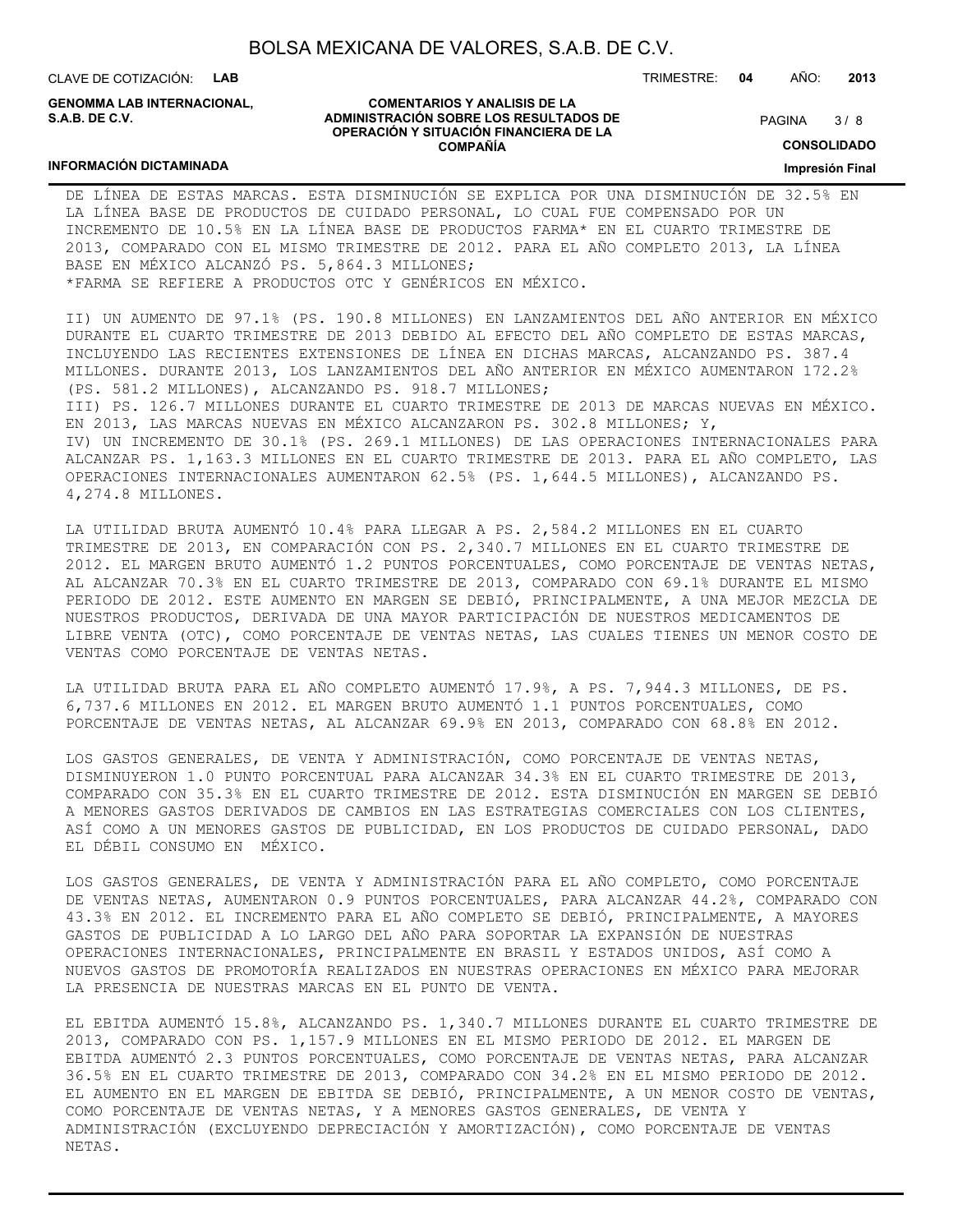CLAVE DE COTIZACIÓN: **LAB**

**GENOMMA LAB INTERNACIONAL, S.A.B. DE C.V.**

**COMENTARIOS Y ANALISIS DE LA ADMINISTRACIÓN SOBRE LOS RESULTADOS DE OPERACIÓN Y SITUACIÓN FINANCIERA DE LA COMPAÑÍA**

 $4/8$ PAGINA

TRIMESTRE: **04** AÑO: **2013**

**CONSOLIDADO**

**Impresión Final**

#### **INFORMACIÓN DICTAMINADA**

EL EBITDA PARA EL AÑO COMPLETO AUMENTÓ 17.3%, PARA ALCANZAR PS. 3,001.1 MILLONES, COMPARADO CON PS. 2,558.5 MILLONES EN 2012. EL MARGEN DE EBITDA AUMENTÓ 0.3 PUNTOS PORCENTUALES, COMO PORCENTAJE DE VENTAS NETAS, ALCANZANDO 26.4% EN 2013, COMPARADO CON 26.1% EN 2012.

CONCILIACIÓN DEL EBITDA PARA EL CUARTO TRIMESTRE Y AÑO COMPLETO TERMINADOS EL 31 DE DICIEMBRE DE 2013 Y 2012 (EN MILLONES DE PESOS NOMINALES)

LA UTILIDAD OPERATIVA AUMENTÓ 16.0%, ALCANZANDO PS. 1,322.2 MILLONES EN EL CUARTO TRIMESTRE DE 2013, COMPARADO CON PS. 1,140.3 MILLONES EN EL CUARTO TRIMESTRE DE 2012. EL MARGEN OPERATIVO, COMO PORCENTAJE DE VENTAS NETAS, AUMENTÓ 2.4 PUNTOS PORCENTUALES, ALCANZANDO 36.0% EN EL CUARTO TRIMESTRE DE 2013, COMPARADO CON 33.6% EN EL MISMO PERIODO DE 2012.

LA UTILIDAD OPERATIVA PARA EL AÑO COMPLETO AUMENTÓ 17.8%, PARA ALCANZAR PS. 2,936.9 MILLONES COMPARADO CON PS. 2,492.1 MILLONES EN 2012. EL MARGEN OPERATIVO, COMO PORCENTAJE DE VENTAS NETAS, AUMENTÓ 0.5 PUNTOS PORCENTUALES, ALCANZANDO 25.9% EN 2013, COMPARADO CON 25.4% EN 2012.

EL RESULTADO INTEGRAL DE FINANCIAMIENTO RESULTÓ EN UNA PÉRDIDA DE PS. 125.7 MILLONES EN EL CUARTO TRIMESTRE DE 2013, PS. 81.7 MILLONES MÁS QUE LA PÉRDIDA DE PS. 44.0 MILLONES EN EL CUARTO TRIMESTRE DE 2012. ESTE CAMBIO SE ATRIBUYE PRINCIPALMENTE A: I) UNA PÉRDIDA CAMBIARIA DE PS. 55.8 MILLONES EN EL CUARTO TRIMESTRE DE 2013, COMPARADO CON UNA GANANCIA DE PS. 1.70 MILLONES PARA EL MISMO PERIODO DE 2012; LA PÉRDIDA SE DEBIÓ PRINCIPALMENTE A UNA APRECIACIÓN DEL DÓLAR ESTADOUNIDENSE COMPARADO CON LAS MONEDAS EN LAS QUE OPERA LA COMPAÑÍA, LO CUAL SE REFLEJÓ EN LA POSICIÓN DE EFECTIVO EN MONEDAS LOCALES DE LA COMPAÑÍA; II) UN AUMENTO DE PS. 16.2 MILLONES EN LOS GASTOS FINANCIEROS A PS. 78.3 MILLONES DURANTE EL CUARTO TRIMESTRE DE 2013, COMPARADO CON PS 62.1 MILLONES DE GASTOS FINANCIEROS DURANTE EL MISMO PERIODO DE 2012; III) UN MENOR INGRESO FINANCIERO ALCANZANDO PS. 6.7 MILLONES DURANTE EL CUARTO TRIMESTRE DE 2013, COMPARADO CON PS. 18.5 MILLONES DURANTE EL MISMO PERIODO DE 2012; Y IV) UNA GANANCIA EN EL EFECTO DE CONVERSIÓN DE ENTIDADES EXTRANJERAS DE PS. 1.7 MILLONES, RESULTADO DEL TIPO DE CAMBIO EN NUESTRAS OPERACIONES INTERNACIONALES, COMPARADO CON UNA PÉRDIDA DE PS. 2.1 MILLONES EN EL MISMO PERIODO DE 2012.

EL RESULTADO INTEGRAL DE FINANCIAMIENTO PARA EL AÑO COMPLETO RESULTÓ EN UNA PÉRDIDA DE PS. 342.5 MILLONES, LO QUE REPRESENTA UN AUMENTO EN LA PÉRDIDA DE PS. 174.4 MILLONES, COMPARADO CON UNA PÉRDIDA DE PS. 168.1 MILLONES EN 2012. EL AUMENTO EN LA PÉRDIDA SE DEBIÓ, PRINCIPALMENTE, A LOS GASTOS FINANCIEROS DERIVADOS DE UN MAYOR NIVEL DE DEUDA.

LA UTILIDAD NETA CONSOLIDADA AUMENTÓ 11.5%, A PS. 858.4 MILLONES DURANTE EL CUARTO TRIMESTRE DE 2013, REPRESENTANDO UN MARGEN DE 23.3% SOBRE VENTAS NETAS, COMPARADO CON PS. 769.8 MILLONES DURANTE EL CUARTO TRIMESTRE DE 2012, LO QUE REPRESENTÓ UN MARGEN DE 22.7%.

LA UTILIDAD NETA CONSOLIDADA PARA EL AÑO COMPLETO AUMENTÓ 12.7%, ALCANZANDO PS. 1,810.6 MILLONES, REPRESENTANDO UN MARGEN DE 15.9% SOBRE VENTAS NETAS, COMPARADO CON PS. PS. 1,606.0 MILLONES EN 2012, QUE REPRESENTA UN MARGEN DE 16.4%. LA TASA DE IMPUESTOS CONSOLIDADA PARA EL AÑO COMPLETO 2013 FUE DE 30.5%, COMPUESTA POR UNA TASA DE IMPUESTOS DE 29.2% EN MÉXICO Y DE 33.2% EN LAS OPERACIONES INTERNACIONALES.

BALANCE GENERAL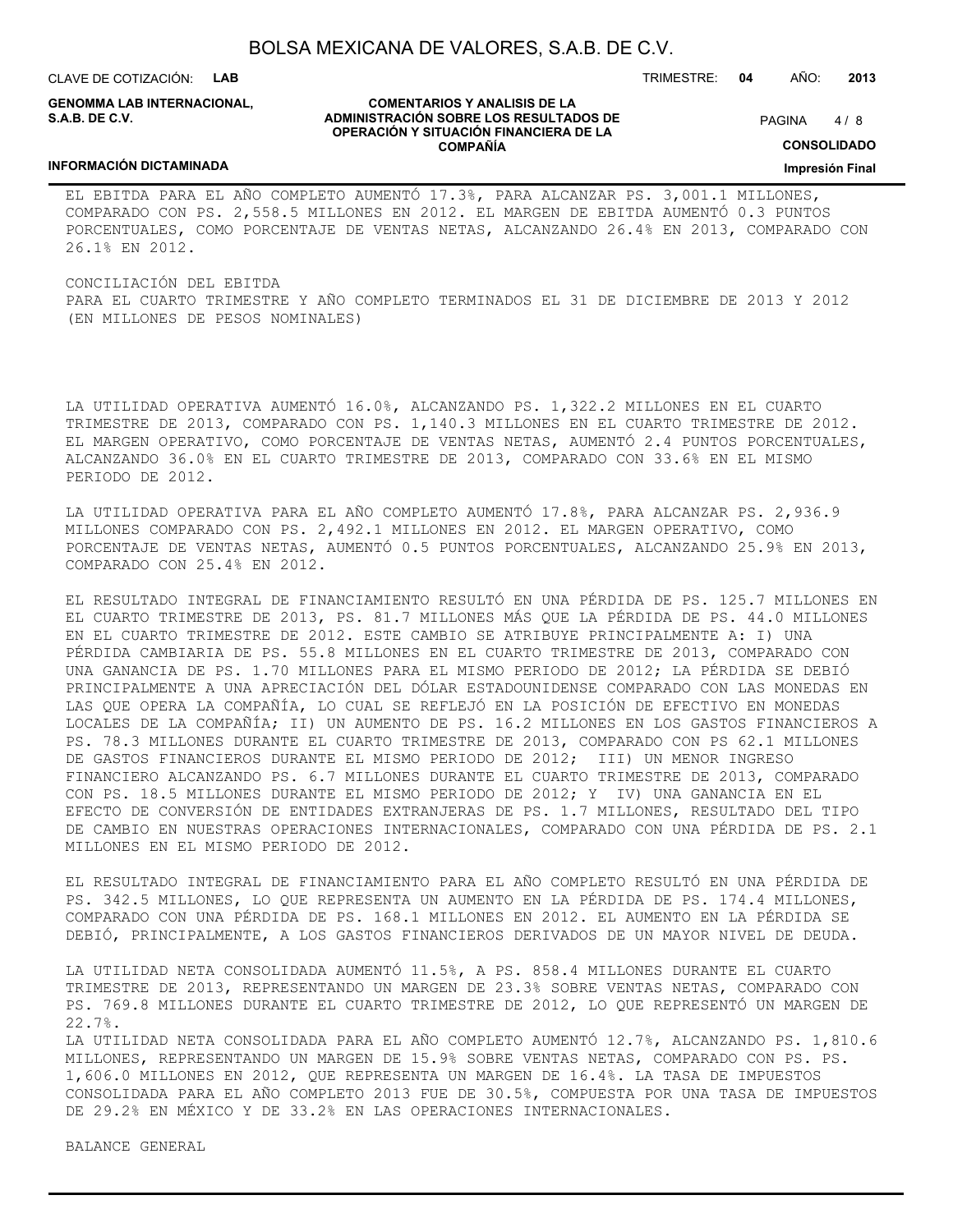CLAVE DE COTIZACIÓN: **LAB**

**GENOMMA LAB INTERNACIONAL, S.A.B. DE C.V.**

#### **COMENTARIOS Y ANALISIS DE LA ADMINISTRACIÓN SOBRE LOS RESULTADOS DE OPERACIÓN Y SITUACIÓN FINANCIERA DE LA COMPAÑÍA**

TRIMESTRE: **04** AÑO: **2013**

 $5/8$ PAGINA

**CONSOLIDADO**

**Impresión Final**

#### **INFORMACIÓN DICTAMINADA**

EFECTIVO Y EQUIVALENTES AUMENTARON 92.7% (PS. 850.0 MILLONES), ALCANZANDO PS. 1,767.1 MILLONES AL 31 DE DICIEMBRE DE 2013, COMPARADO CON PS. 917.2 MILLONES AL 31 DE DICIEMBRE DE 2012. ESTE INCREMENTO SE DEBIÓ, PRINCIPALMENTE, AL EFECTIVO GENERADO POR NUESTRAS OPERACIONES DURANTE LOS ÚLTIMOS DOCE MESES, LO CUAL FUE CONTRARRESTADO POR VARIOS PAGOS POR ADQUISICIONES DE MARCAS, LOS CUALES TAMBIÉN FUERON FINANCIADOS CON NUEVA DEUDA.

LA CARTERA DE CLIENTES FUE DE PS. 5,016.1 MILLONES AL 31 DE DICIEMBRE DE 2013, COMPARADO CON PS. 4,795.6 MILLONES AL 31 DE DICIEMBRE DE 2012. LOS DÍAS DE CLIENTES DISMINUYERON 17 DÍAS, AL PASAR DE 176 DÍAS AL 31 DE DICIEMBRE DE 2012 A 159 DÍAS AL 31 DE DICIEMBRE DE 2013. ESTA MEJORA EN DÍAS FUE EL RESULTADO DE LAS ACCIONES TOMADAS DURANTE 2013 PARA MEJORAR LAS POLÍTICAS COMERCIALES CON NUESTROS CLIENTES, PRINCIPALMENTE EN MÉXICO, CON EL OBJETIVO DE REDUCIR LAS CUENTAS POR COBRAR Y CONTROLAR LA ESTACIONALIDAD ENTRE TRIMESTRES, A PESAR DEL FUERTE CRECIMIENTO INTERNACIONAL.

INVENTARIOS ALCANZARON PS. 1,442.1 MILLONES AL 31 DE DICIEMBRE DE 2013, COMPARADO CON PS. 1,032.4 MILLONES AL 31 DE DICIEMBRE DE 2012. LOS DÍAS DE INVENTARIOS AUMENTARON 31 DÍAS, AL PASAR DE 121 DÍAS AL 31 DE DICIEMBRE DE 2012 A 152 DÍAS AL 31 DE DICIEMBRE DE 2013. ESTE AUMENTO SE DEBIÓ, PRINCIPALMENTE, A LAS FUERTES VENTAS INTERNACIONALES, LAS CUALES REQUIEREN DE PREPARAR MAYORES INVENTARIOS YA QUE, AUNQUE HEMOS EMPEZADO A TRABAJAR CON PROVEEDORES LOCALES EN OTROS PAÍSES, MUCHOS DE ESTOS PRODUCTOS TODAVÍA SON MANUFACTURADOS POR NUESTROS PROVEEDORES EN MÉXICO.

OTROS ACTIVOS CIRCULANTES ALCANZARON PS. 1,762.0 MILLONES AL 31 DE DICIEMBRE DE 2013, COMPARADO CON PS. 1,470.5 MILLONES AL 31 DE DICIEMBRE DE 2012. ESTE INCREMENTO SE DEBIÓ PRINCIPALMENTE A IMPUESTOS A FAVOR DE LA COMPAÑÍA QUE SERÁN COMPENSADOS EN EL PRIMER TRIMESTRE DE 2014.

ACTIVOS TOTALES ALCANZARON PS. 17,352.8 MILLONES AL 31 DE DICIEMBRE DE 2013, COMPARADO CON PS. 12,992.6 MILLONES AL 31 DE DICIEMBRE DE 2012. ESTE INCREMENTO SE DEBE PARCIALMENTE A LAS ADQUISICIONES REALIZADAS EN EL CUARTO TRIMESTRE EN NUESTRAS OPERACIONES INTERNACIONALES, LAS CUALES SE ESPERA EMPIECEN A SUMAR VENTAS HASTA EL 2015.

PROVEEDORES ALCANZARON PS. 1,644.1MILLONES AL 31 DE DICIEMBRE DE 2013, COMPARADO CON PS. 1,218.7 MILLONES AL 31 DE DICIEMBRE DE 2012. LOS DÍAS DE PROVEEDORES AUMENTARON 30 DÍAS, AL PASAR DE 143 DÍAS AL 31 DE DICIEMBRE DE 2012 A 173 DÍAS AL 31 DE DICIEMBRE DE 2013. ESTE INCREMENTO ESTÁ EN LÍNEA CON EL AUMENTO DE INVENTARIOS. ADICIONALMENTE, LA COMPAÑÍA HA CONTINUADO MEJORANDO SU RELACIÓN CON LOS PROVEEDORES FUERA DE MÉXICO AL INCREMENTAR EL VOLUMEN Y LA ESCALA, LO QUE HA RESULTADO EN MAYORES PLAZOS PARA LA COMPAÑÍA

OTROS PASIVOS CIRCULANTES ALCANZARON PS. 705.1 MILLONES AL 31 DE DICIEMBRE DE 2013, COMPARADO CON PS. 1,004.6 MILLONES AL 31 DE DICIEMBRE DE 2012.

PRÉSTAMOS DE INSTITUCIONES FINANCIERAS ALCANZARON PS. 1,473.8 MILLONES AL 31 DE DICIEMBRE DE 2013, COMPARADO CON PS. 3,458.9 MILLONES AL 31 DE DICIEMBRE DEL 2012. LA PORCIÓN CIRCULANTE DE LOS PRÉSTAMOS A LARGO PLAZO FUE DE PS. 805.0 MILLONES, LO QUE REPRESENTA EL 54.6% DE LA DEUDA TOTAL CON INSTITUCIONES FINANCIERAS. EN EL CUARTO TRIMESTRE, SE ADQUIRIÓ DEUDA PARA FINANCIAR LAS DOS ÚLTIMAS ADQUISICIONES DE LA COMPAÑÍA, AMBAS REALIZADAS EN LAS OPERACIONES INTERNACIONALES.

CERTIFICADOS BURSÁTILES ALCANZARON PS. 3,982.1 MILLONES AL 31 DE DICIEMBRE DE 2013. LA SEGUNDA PORCIÓN DE LOS BONOS FUE EMITIDA EL 3 DE OCTUBRE DE 2013 Y, AL IGUAL QUE EN LA PRIMERA EMISIÓN, LOS RECURSOS OBTENIDOS FUERON USADOS PARA PAGAR DEUDA BANCARIA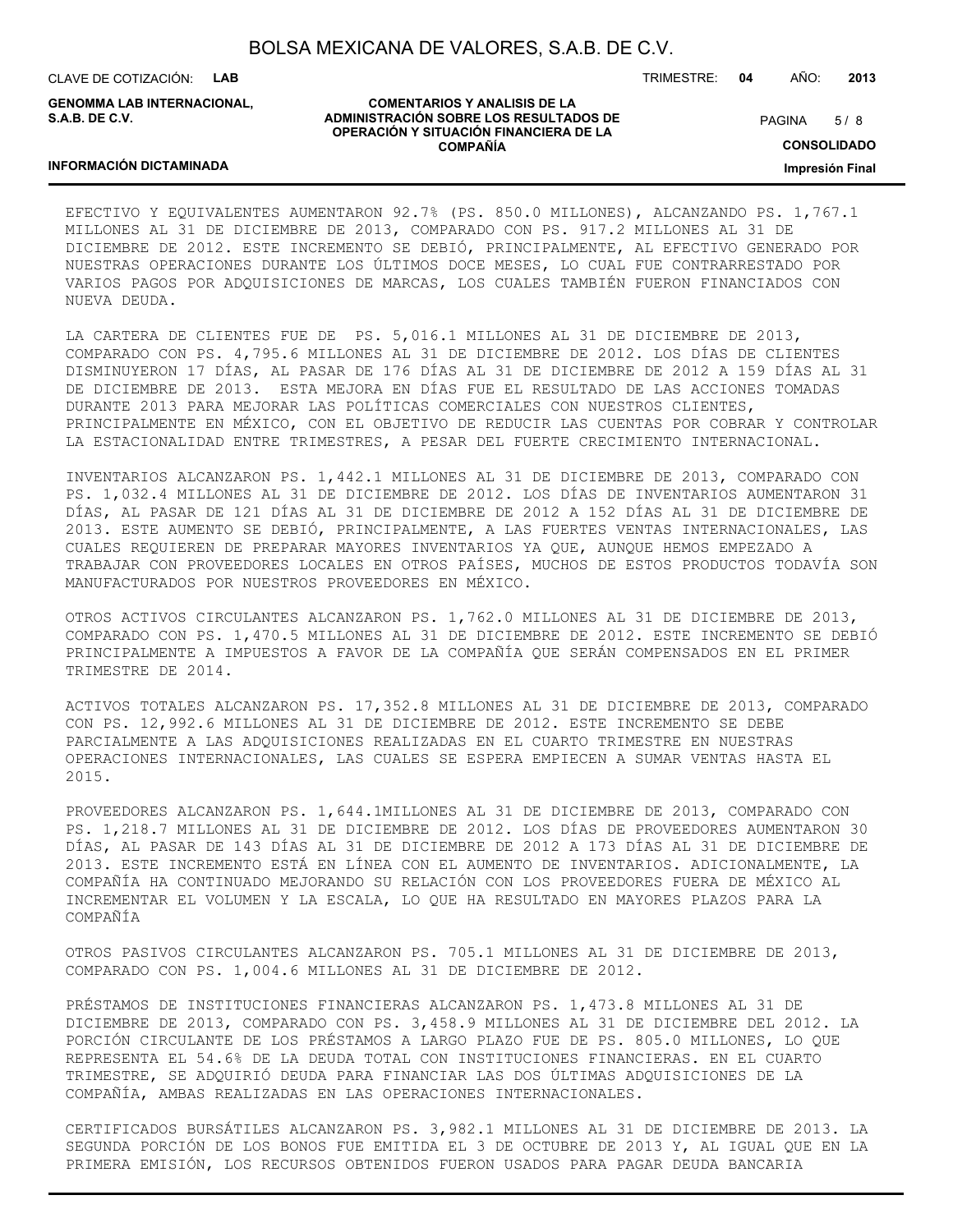CLAVE DE COTIZACIÓN: **LAB**

**INFORMACIÓN DICTAMINADA**

**GENOMMA LAB INTERNACIONAL, S.A.B. DE C.V.**

#### **COMENTARIOS Y ANALISIS DE LA ADMINISTRACIÓN SOBRE LOS RESULTADOS DE OPERACIÓN Y SITUACIÓN FINANCIERA DE LA COMPAÑÍA**

 $6/8$ PAGINA

**CONSOLIDADO**

**Impresión Final**

EXISTENTE, LOGRANDO MEJORAR EL PERFIL DE VENCIMIENTOS A 4.4 AÑOS Y BAJANDO EL COSTO DE LA MISMA.

AL 31 DE DICIEMBRE DE 2013 LA DEUDA BRUTA CON COSTO DE LA COMPAÑÍA ALCANZÓ PS. 5,455.9 MILLONES, LO QUE REPRESENTA UNA RAZÓN DE DEUDA NETA A EBITDA DE 1.23.

CICLO DE CONVERSIÓN DE EFECTIVO ALCANZÓ 138 DÍAS AL FINAL DE CUARTO TRIMESTRE DEL 2013, LO QUE REPRESENTA UNA DISMINUCIÓN DE 16 DÍAS COMPARADO CON 154 DÍAS AL FINAL DEL MISMO PERIODO DEL 2012 Y UNA DISMINUCIÓN DE 6 DÍAS COMPARADO CON EL TERCER TRIMESTRE DE 2013. LA COMPAÑÍA HA ESTADO ENFOCADA EN MEJORAR EL CICLO DE CONVERSIÓN DE EFECTIVO Y REDUCIR SU VOLATILIDAD, TOMANDO ACCIONES IMPORTANTES A LO LARGO DE 2013. LOS RESULTADOS HAN SIDO POSITIVOS Y CONTINUAREMOS TRABAJANDO PARA CONTINUAR CON LA MEJORA.

RESUMEN OPERATIVO

SEGMENTACIÓN DE VENTAS DEL CUARTO TRIMESTRE DE 2013

DURANTE EL CUARTO TRIMESTRE DE 2013, LAS VENTAS EN MÉXICO REPRESENTARON 68.4% DE LAS VENTAS TOTALES, Y LAS VENTAS INTERNACIONALES REPRESENTARON EL 31.6%. PARA EL AÑO COMPLETO, LAS VENTAS EN MÉXICO Y LAS VENTAS INTERNACIONALES REPRESENTARON EL 62.4% Y 37.6%, RESPECTIVAMENTE.

LAS VENTAS NETAS EN MÉXICO AUMENTARON 0.8% A PS 2,514.2 MILLONES DURANTE EL CUARTO TRIMESTRE DE 2013, COMPARADO CON PS. 2,494.9 MILLONES DURANTE EL MISMO PERIODO DE 2012.

DURANTE EL CUARTO TRIMESTRE DE 2013 LOS PRODUCTOS FARMACÉUTICOS REPRESENTARON EL 60.1% DE LAS VENTAS EN MÉXICO Y LOS PRODUCTOS DE CUIDADO PERSONAL REPRESENTARON EL 39.9%. PARA EL AÑO COMPLETO, LOS PRODUCTOS FARMACÉUTICOS REPRESENTARON 59.4% DE LAS VENTAS EN MÉXICO, MIENTRAS QUE LOS PRODUCTOS DE CUIDADO PERSONAL REPRESENTARON 40.6%.

EN EL CUARTO TRIMESTRE DE 2013 LAS VENTAS NETAS DE LOS PRODUCTOS FARMACÉUTICOS EN MÉXICO1 AUMENTARON 33.1%, ALCANZANDO PS. 1,509.9 MILLONES, COMPARADO CON EL MISMO PERIODO DE 2012. PARA EL AÑO COMPLETO, LAS VENTAS NETAS DE LOS PRODUCTOS FARMACÉUTICOS EN MÉXICO AUMENTARON 27.0%, ALCANZANDO PS. 4,210.1 MILLONES, COMPARADO CON 2012.

LAS VENTAS NETAS DE PRODUCTOS DE CUIDADO PERSONAL EN MÉXICO DISMINUYERON 26.2% EN EL CUARTO TRIMESTRE DE 2013, A PS. 1,004.4 MILLONES, COMPARADO CON EL MISMO PERIODO DE 2012. PARA EL AÑO COMPLETO, LAS VENTAS NETAS DE LOS PRODUCTOS DE CUIDADO PERSONAL RESULTARON EN PS. 2,875.8 MILLONES.

LAS VENTAS NETAS DE NUESTRAS OPERACIONES INTERNACIONALES AUMENTARON 30.1%, ALCANZANDO PS. 1,163.3 MILLONES EN EL CUARTO TRIMESTRE DE 2013, COMPARADO CON PS. 894.2 MILLONES PARA EL MISMO PERIODO DE 2012.

(EN MILLONES DE PESOS NOMINALES)

\*FARMA SE REFIERE A MEDICAMENTOS DE LIBRE VENTA (OTC) Y GENÉRICOS EN MÉXICO Y A MEDICAMENTOS DE LIBRE VENTA (OTC) EN LAS OPERACIONES INTERNACIONALES.

LANZAMIENTOS DE NUEVOS PRODUCTOS Y EXTENSIONES DE LÍNEA EN EL CUARTO TRIMESTRE DE 2013 GENOMMA LAB LANZÓ 26 PRODUCTOS COMO EXTENSIONES DE LA LÍNEA BASE Y LANZAMIENTOS DEL AÑO ANTERIOR Y 14 NUEVOS PRODUCTOS BAJO MARCAS NUEVAS.

TRIMESTRE: **04** AÑO: **2013**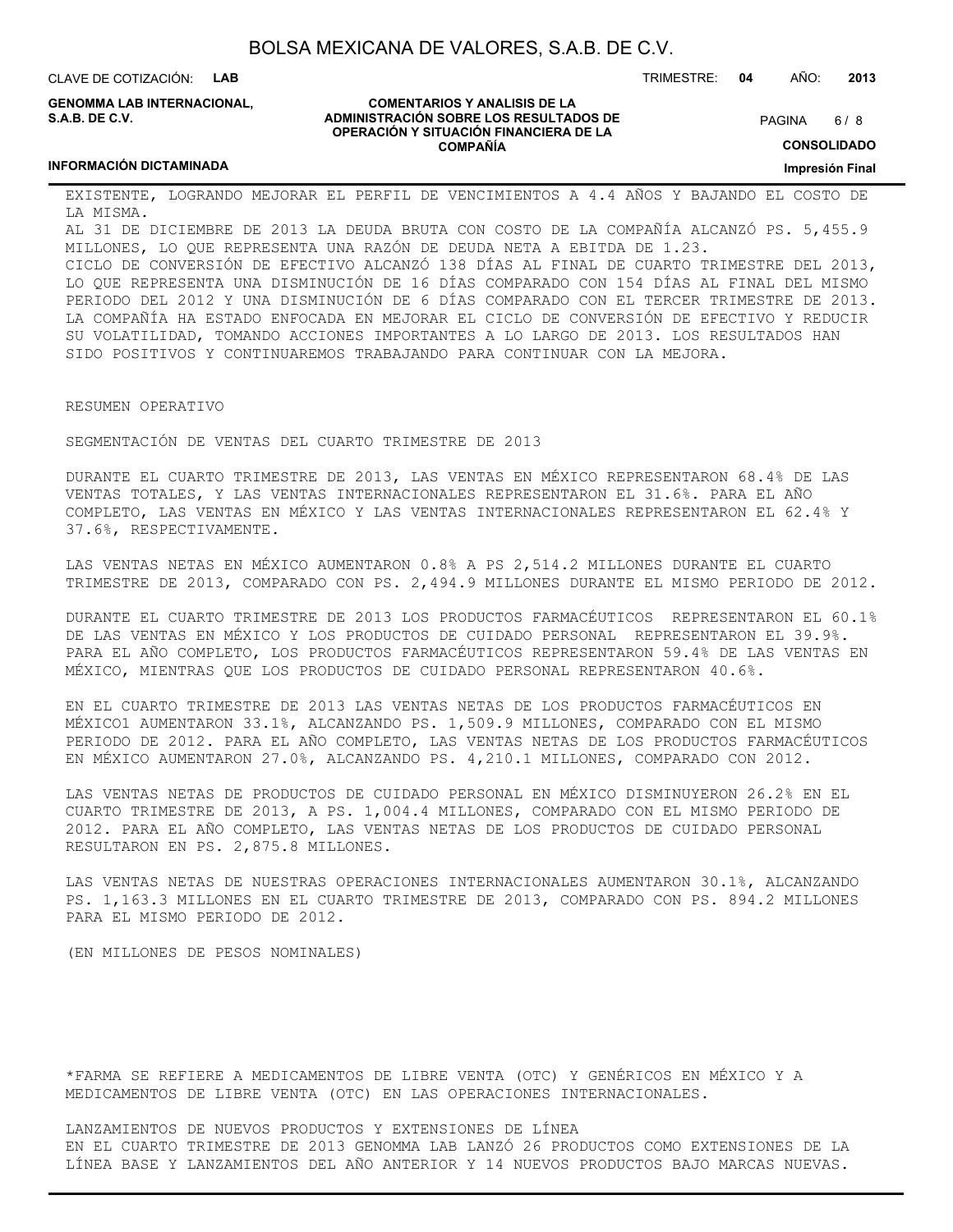CLAVE DE COTIZACIÓN: **LAB**

**GENOMMA LAB INTERNACIONAL, S.A.B. DE C.V.**

#### **COMENTARIOS Y ANALISIS DE LA ADMINISTRACIÓN SOBRE LOS RESULTADOS DE OPERACIÓN Y SITUACIÓN FINANCIERA DE LA COMPAÑÍA**

 $7/8$ PAGINA

TRIMESTRE: **04** AÑO: **2013**

**CONSOLIDADO**

**Impresión Final**

#### **INFORMACIÓN DICTAMINADA**

ALGUNOS DE LOS PRODUCTOS LANZADOS RECIENTEMENTE SON: SISTEMA GB MUJER ES UNA EXTENSIÓN DE LÍNEA DE NUESTRA MARCA DE CUIDADO DEL CABELLO SISTEMA GB. ESTE TRATAMIENTO ESTÁ COMPUESTO POR TRES PRODUCTOS: UNA SOLUCIÓN, SHAMPOO 1 Y SHAMPOO 2, LOS CUALES TRABAJAN CONJUNTAMENTE PARA PREVENIR LA ALOPECIA ANDROGÉNICA, DETENER LA CAÍDA DEL CABELLO, ENGROSARLO Y REGENERAR EL FOLÍCULO.

CICATRICURE ELIXIR ANTIEDAD, EXTENSIÓN DE LÍNEA DE NUESTRA MARCA CICATRICURE, ES UNA CREMA QUE BRINDA UN EFECTO TENSOR INMEDIATO Y DURADERO REDUCIENDO LAS LÍNEAS DE EXPRESIÓN AL INHIBIR LAS CONTRACCIONES MUSCULARES.

ESTOMACUROL, MARCA ADQUIRIDA EN 2013, RELANZADA RECIENTEMENTE, ES UN ANTIÁCIDO QUE BRINDA ALIVIO A LOS SÍNTOMAS CAUSADOS POR INDIGESTIÓN Y PROPORCIONA EFICAZ PROTECCIÓN DE LA MUCOSA GASTROINTESTINAL.

#### OTROS EVENTOS CORPORATIVOS

 EL 13 DE ENERO DE 2014, GENOMMA LAB ANUNCIÓ LA ADQUISICIÓN DE DOS PAQUETES DE MARCAS OTC EN SUS OPERACIONES INTERNACIONALES:

O EL PRIMER PAQUETE DE MARCAS FUE ADQUIRIDO DE MCNEIL-PPC INC., SUBSIDIARIA DE JOHNSON & JOHNSON Y ESTÁ COMPUESTO POR AGAROL®, KAOPECTATE®, MASSE®, TRIATOP®, EMPLASTRO SABIA®, BEBEDERM®, CARLO ERBA® Y DULCORYL®, MISMAS QUE TIENEN PRESENCIA EN DIVERSOS DE LOS SIGUIENTES PAÍSES: BRASIL, MÉXICO, COLOMBIA, ECUADOR, PERÚ, PANAMÁ, GUATEMALA, HONDURAS, EL SALVADOR Y URUGUAY. CON ESTA ADQUISICIÓN GENOMMA LAB AMPLIARÁ SU PRESENCIA A LAS CATEGORÍAS OTC DE ANTI-DIARREICOS Y LAXANTES, Y REFORZARÁ SU PRESENCIA EN LAS CATEGORÍAS DE SHAMPOOS ANTI-CASPA, ANTI-REUMÁTICOS Y CUIDADO DE LA PIEL PARA ADULTOS Y BEBÉS.

O EN EL SEGUNDO PAQUETE, LA COMPAÑÍA HA ADQUIRIDO EL DERECHO, SUJETO A VARIAS CONDICIONES ESTÁNDAR, PARA LA OBTENCIÓN DE 15 MARCAS Y 30 REGISTROS SANITARIOS OTC EN BRASIL EN LAS CATEGORÍAS DE ANTI-GRIPALES, ANTI-ÁCIDOS, ANTI-MICÓTICOS Y MULTI-VITAMÍNICOS, ENTRE OTROS, ASÍ COMO UNA PLANTA FARMACÉUTICA DE PRODUCCIÓN. GENOMMA LAB EJERCERÁ ESTE DERECHO UNA VEZ QUE SE HAYA DESINCORPORADO LA PLANTA CON SUS RESPECTIVOS CONTRATOS DE MAQUILA. EL MONTO PAGADO POR ESTAS ADQUISICIONES FUE DE PS. 1,620.0 MILLONES, REPRESENTANDO UN

MÚLTIPLO DE 3.4 VECES VENTAS. DURANTE EL CUARTO TRIMESTRE, GENOMMA LAB FUE RATIFICADA COMO UNA DE LAS ACCIONES QUE COMPONEN LOS ÍNDICES IPC E IPC SUSTENTABLE DE LA BOLSA MEXICANA DE VALORES, ASÍ COMO EL ÍNDICE MORGAN STANLEY (MSCI). COBERTURA DE ANÁLISIS

ACTINVER CASA DE BOLSA S.A. DE C.V.; BANCO ITAÚ BBA, S.A.; BBVA BANCOMER, S.A. INSTITUCIÓN DE BANCA MÚLTIPLE; BTG PACTUAL US CAPITAL LLC; CASA DE BOLSA CREDIT SUISSE S.A.; GBM GRUPO BURSÁTIL MEXICANO, S.A. DE C.V. CASA DE BOLSA; GRUPO FINANCIERO BANORTE; GRUPO FINANCIERO MONEX; GRUPO FINANCIERO VE POR MÁS, HSBC SECURITIES (USA) INC.; INTERCAM CASA DE BOLSA, S.A. DE C.V.; INVEX GRUPO FINANCIERO S.A. DE C.V.; IXE CASA DE BOLSA S.A. DE C.V. J.P. MORGAN CASA DE BOLSA, S.A. DE C.V.; SANTANDER INVESTMENT SECURITIES INC.; SIGNUM RESEARCH; UBS CASA DE BOLSA S.A., AND VECTOR CASA DE BOLSA.

#### DESCRIPCIÓN DE LA COMPAÑÍA

GENOMMA LAB INTERNACIONAL, S.A.B. DE C.V. ES UNA DE LAS EMPRESAS DE MAYOR CRECIMIENTO EN LA INDUSTRIA DE PRODUCTOS FARMACÉUTICOS Y PARA EL CUIDADO PERSONAL EN MÉXICO CON UNA CRECIENTE PRESENCIA INTERNACIONAL. GENOMMA LAB SE DEDICA AL DESARROLLO, VENTA Y PROMOCIÓN DE UNA GRAN VARIEDAD DE PRODUCTOS DE MARCA PREMIUM, MUCHOS DE LOS CUALES SON LÍDERES DE LA CATEGORÍA EN LA CUAL COMPITEN EN TÉRMINOS DE VENTAS Y PARTICIPACIÓN DE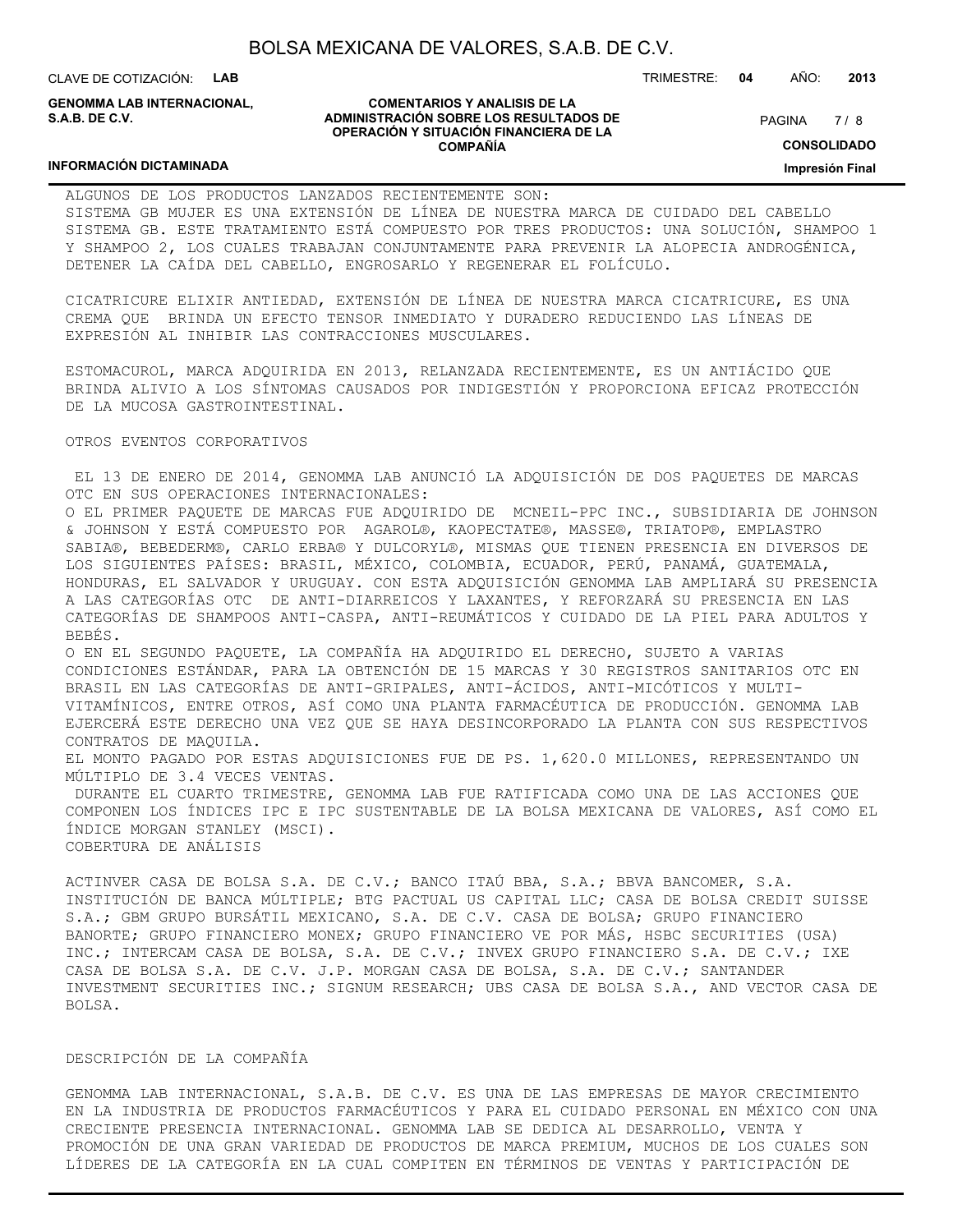CLAVE DE COTIZACIÓN: **LAB**

**INFORMACIÓN DICTAMINADA**

**GENOMMA LAB INTERNACIONAL, S.A.B. DE C.V.**

TRIMESTRE: **04** AÑO: **2013**

8/8 PAGINA

**CONSOLIDADO**

**Impresión Final**

#### MERCADO. GENOMMA LAB TIENE UNA COMBINACIÓN DE DESARROLLO DE NUEVOS Y EXITOSOS PRODUCTOS, UNA MERCADOTECNIA DIRIGIDA AL CLIENTE, UNA AMPLIA RED DE DISTRIBUCIÓN DE PRODUCTOS Y UN MODELO DE OPERACIÓN ALTAMENTE FLEXIBLE Y DE BAJO COSTO. LAS ACCIONES DE GENOMMA LAB COTIZAN EN LA BOLSA MEXICANA DE VALORES BAJO EL SÍMBOLO DE COTIZACIÓN "LAB.B" (BLOOMBERG: LABB.MX).

#### INFORMACIÓN SOBRE ESTIMACIONES Y RIESGOS ASOCIADOS.

LA INFORMACIÓN QUE SE PRESENTA EN ESTE COMUNICADO CONTIENE CIERTAS DECLARACIONES ACERCA DEL FUTURO E INFORMACIÓN RELATIVA A GENOMMA LAB INTERNACIONAL, S.A.B. DE C.V. Y SUS SUBSIDIARIAS (EN CONJUNTO "GENOMMA LAB" O LA "COMPAÑÍA") LAS CUALES ESTÁN BASADAS EN EL ENTENDIMIENTO DE SUS ADMINISTRADORES, ASÍ COMO EN SUPUESTOS E INFORMACIÓN ACTUALMENTE DISPONIBLE PARA LA COMPAÑÍA. TALES DECLARACIONES REFLEJAN LA VISIÓN ACTUAL DE GENOMMA LAB SOBRE EVENTOS FUTUROS Y ESTÁN SUJETAS A CIERTOS RIESGOS, FACTORES INCIERTOS Y PRESUNCIONES. MUCHOS FACTORES PODRÍAN CAUSAR QUE LOS RESULTADOS, DESEMPEÑO, O LOGROS ACTUALES DE LA COMPAÑÍA SEAN MATERIALMENTE DIFERENTES CON RESPECTO A CUALQUIER RESULTADO FUTURO, DESEMPEÑO O LOGRO DE GENOMMA LAB QUE PUDIERA SER INCLUIDA, EN FORMA EXPRESA O IMPLÍCITA DENTRO DE DICHAS DECLARACIONES ACERCA DEL FUTURO, INCLUYENDO, ENTRE OTROS: CAMBIOS EN LAS CONDICIONES GENERALES ECONÓMICAS Y/O POLÍTICAS, CAMBIOS GUBERNAMENTALES Y COMERCIALES A NIVEL GLOBAL Y EN LOS PAÍSES EN LOS QUE LA COMPAÑÍA HACE NEGOCIOS, CAMBIOS EN LAS TASAS DE INTERÉS Y DE INFLACIÓN, VOLATILIDAD CAMBIARIA, CAMBIOS EN LA DEMANDA Y REGULACIÓN DE LOS PRODUCTOS COMERCIALIZADOS POR LA COMPAÑÍA, CAMBIOS EN EL PRECIO DE MATERIAS PRIMAS Y OTROS INSUMOS, CAMBIOS EN LA ESTRATEGIA DE NEGOCIOS Y VARIOS OTROS FACTORES. SI UNO O MÁS DE ESTOS RIESGOS O FACTORES INCIERTOS SE MATERIALIZAN, O SI LOS SUPUESTOS UTILIZADOS RESULTAN SER INCORRECTOS, LOS RESULTADOS REALES PODRÍAN VARIAR MATERIALMENTE DE AQUELLOS DESCRITOS EN EL PRESENTE COMO ANTICIPADOS , CREÍDOS, ESTIMADOS O ESPERADOS. GENOMMA LAB NO PRETENDE Y NO ASUME NINGUNA OBLIGACIÓN DE ACTUALIZAR ESTAS DECLARACIONES ACERCA DEL FUTURO.

ESTADO DE RESULTADOS

BALANCEGENERAL

FLUJO DE EFECTIVO

**COMENTARIOS Y ANALISIS DE LA ADMINISTRACIÓN SOBRE LOS RESULTADOS DE OPERACIÓN Y SITUACIÓN FINANCIERA DE LA COMPAÑÍA**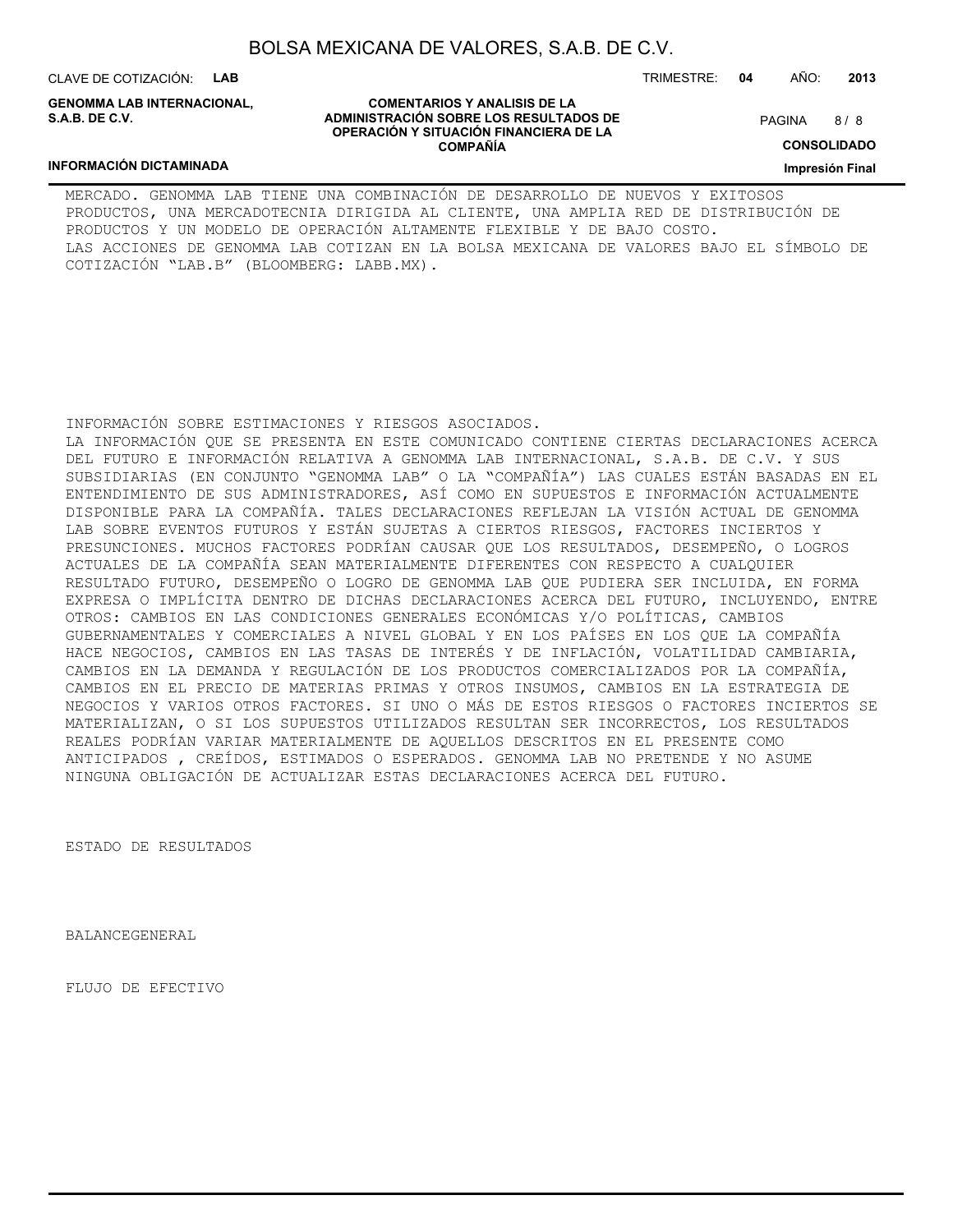**GENOMMA LAB INTERNACIONAL, S.A.B. DE C.V.**

**NOTAS COMPLEMENTARIAS A LA INFORMACIÓN FINANCIERA**

PAGINA 1/40

**CONSOLIDADO**

**Impresión Final**

#### **INFORMACIÓN DICTAMINADA**

NOTAS A LOS ESTADOS FINANCIEROS CONSOLIDADOS POR LOS AÑOS QUE TERMINARON EL 31 DE DICIEMBRE DE 2013 Y 2012 (EN MILES DE PESOS)

1. ACTIVIDADES Y EVENTOS IMPORTANTES

ACTIVIDADES -

GENOMMA LAB INTERNACIONAL, S. A. B. DE C. V. Y SUBSIDIARIAS ("GENOMMA LAB"O LA "ENTIDAD") SE DEDICA A LA VENTA DE PRODUCTOS FARMACÉUTICOS DE LIBRE VENTA (EN ADELANTE PRODUCTOS OTC), DE PRODUCTOS FARMACÉUTICOS GENÉRICOS EN MÉXICO (EN ADELANTE PRODUCTOS GI) Y PRODUCTOS DE CUIDADO PERSONAL (EN ADELANTE PRODUCTOS PC) CON UNA CRECIENTE PRESENCIA EN MERCADOS INTERNACIONALES.

LA ENTIDAD DESARROLLA, VENDE Y COMERCIALIZA UNA AMPLIA GAMA DE PRODUCTOS DE PRIMERA CLASE CON 112 MARCAS PROPIAS, CON PRODUCTOS EN DIVERSAS CATEGORÍAS, ENTRE LOS QUE SE ENCUENTRAN ANTI-ACNÉ, MEDICAMENTOS GENÉRICOS, PROTECCIÓN Y MEJORA SEXUAL, CREMA PARA MEJORAR LA TEXTURA DE PIEL CON CICATRICES, TRATAMIENTO DE HEMORROIDES, CONTRA VARICES, PARA EVITAR LA CAÍDA DEL CABELLO, UNGÜENTO PARA DOLORES MUSCULARES, ANTIÁCIDOS, ANTIMICÓTICOS, PARA EL ALIVIO DE LA COLITIS, PARA CONTRARRESTAR EL NIVEL DE STRESS, JABONES, MULTIVITAMÍNICOS, SHAMPOOS Y ANTIGRIPALES. LA ENTIDAD ESTÁ ENFOCADA EN INCREMENTAR EL VALOR DE LAS MARCAS DE SUS PRODUCTOS POR MEDIO DE CAMPAÑAS MERCADOLÓGICAS, PRINCIPALMENTE A TRAVÉS DE LA TELEVISIÓN. LAS VENTAS DE LAS SUBSIDIARIAS EN EL EXTRANJERO REPRESENTAN APROXIMADAMENTE UN 38% Y 27% DE LAS VENTAS NETAS CONSOLIDADAS AL 31 DE DICIEMBRE DE 2013 Y 2012, RESPECTIVAMENTE.

EVENTOS IMPORTANTES –

COMPRA DE MARCAS Y LICENCIAS

COMO PARTE DE LOS PLANES ESTRATÉGICOS DE EXPANSIÓN INTERNACIONAL, PRINCIPALMENTE EN BRASIL ASÍ COMO EN OTROS PAÍSES DE LATINOAMÉRICA, LA ENTIDAD LLEVÓ A CABO LA ADQUISICIÓN DE DOS PAQUETES DE MARCAS DE PRODUCTOS OTC POR \$1,620 MILLONES DE PESOS, LOS CUALES SE DESCRIBEN A CONTINUACIÓN:

I. EL 8 DE NOVIEMBRE DE 2013 LA ENTIDAD ADQUIRIÓ DEL PAQUETE DE MARCAS DE MCNEIL-PPC INC., SUBSIDIARIA DE JOHNSON AND JOHNSON Y ESTÁ COMPUESTO POR AGAROL, KAOPECTATE, MASSE, TRIATOP EMPLASTRO SABIA, BEBEDERM, CARLO ERBA Y DULCORYL, MISMAS QUE TIENEN PRESENCIA EN VARIOS PAÍSES DE CENTRO Y SUDAMÉRICA.

II. EL 1 DE OCTUBRE DE 2013, LA ENTIDAD ADQUIRIÓ EL DERECHO, SUJETO A VARIAS CONDICIONES ESTÁNDAR, PARA LA OBTENCIÓN DE 15 MARCAS Y 30 REGISTROS SANITARIOS OTC EN BRASIL EN DIVERSAS CATEGORÍAS, ASÍ COMO UNA PLANTA FARMACÉUTICA DE PRODUCCIÓN. LA ENTIDAD EJERCERÁ ESTE DERECHO UNA VEZ QUE SE HAYA DESINCORPORADO LA PLANTA CON SUS RESPECTIVOS CONTRATOS DE MAQUILA.

EL 27 DE SEPTIEMBRE DE 2013, LA ENTIDAD INFORMÓ AL PÚBLICO INVERSIONISTA SOBRE LA ADQUISICIÓN DE SIETE MARCAS DE MEDICAMENTOS DE LIBRE VENTA (OTC) EN MÉXICO A TRAVÉS DE LA FIRMA DE DIVERSOS CONTRATOS DE ADQUISICIÓN Y LICENCIA DE USO DE MARCAS. LAS MARCAS EN CUESTIÓN SON OXIGRICOL, MOPRAL, XYLOPROCT, XYLODERM, ESTOMACUROL, PASSIFLORINE Y AH-MICOL. LA TRANSACCIÓN ASCENDIÓ A \$252.1 MILLONES.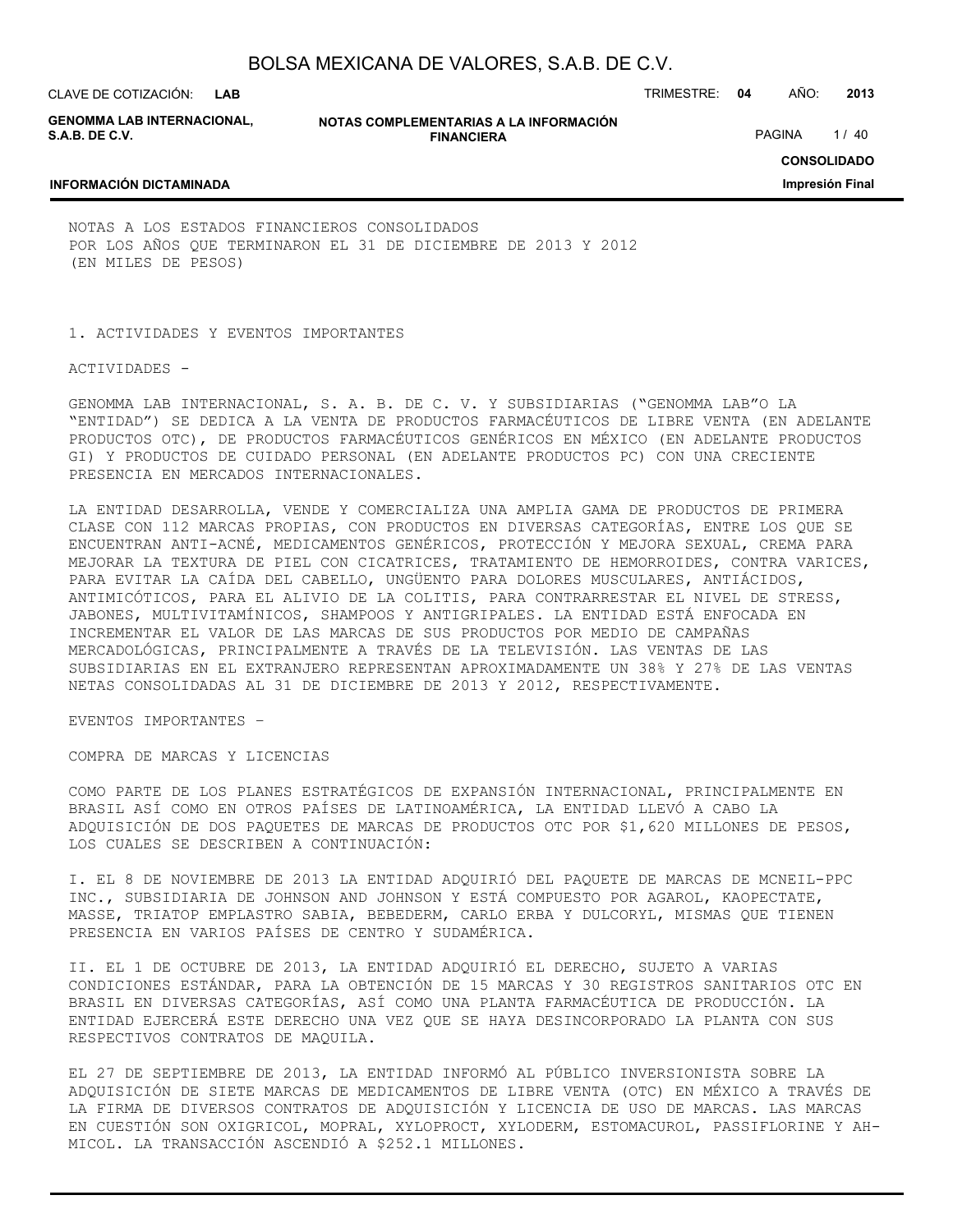| BOLSA MEXICANA DE VALORES, S.A.B. DE C.V. |  |  |  |
|-------------------------------------------|--|--|--|
|-------------------------------------------|--|--|--|

**NOTAS COMPLEMENTARIAS A LA INFORMACIÓN FINANCIERA GENOMMA LAB INTERNACIONAL,**

PAGINA 2/40

## **CONSOLIDADO**

#### **INFORMACIÓN DICTAMINADA**

**S.A.B. DE C.V.**

#### **Impresión Final**

EL 20 DE MAYO DE 2013, LA ENTIDAD LLEVÓ A CABO LA FIRMA DE UN CONTRATO DE LICENCIA PARA USO DE LA MARCA DE MEDICAMENTOS DE LIBRE VENTA LOSEC A. EL CONTRATO TENDRÁ UNA DURACIÓN DE 99 AÑOS Y APLICA PARA PRODUCTOS BAJO LA MARCA MENCIONADA QUE PARTICIPAN EN EL MERCADO DE MEDICAMENTOS DE LIBRE VENTA EN MÉXICO. LA TRANSACCIÓN ASCENDIÓ A \$286 MILLONES.

EL 25 DE ENERO DE 2013, LA ENTIDAD LLEVÓ A CABO EL CIERRE DE LA ADQUISICIÓN DE LA MARCA TAFIROL A TRAVÉS DE SU SUBSIDIARIA EN ARGENTINA. TAFIROL ES UNA MARCA CON ALTO GRADO DE RECORDACIÓN QUE TIENE MÁS DE 14 AÑOS EN EL MERCADO Y SE ENCUENTRA EN LA POSICIÓN NÚMERO UNO DE LA CATEGORÍA DE ANALGÉSICOS EN ARGENTINA, EN TÉRMINOS DE UNIDADES DE ACUERDO CON IMS HEALTH. ADEMÁS DE ANALGÉSICOS, PARTICIPA EN LAS CATEGORÍAS DE ANTI-GRIPALES, DESCONGESTIVOS, ANALGÉSICOS PARA LA MUJER Y ANALGÉSICOS ANTI-INFLAMATORIOS. LA TRANSACCIÓN ASCENDIÓ A \$341.1 MILLONES.

DURANTE 2012 LA ENTIDAD ADQUIRIÓ LAS MARCAS FERMODYL, XL-3, ZANZUSI, ALTIVA, LARISA, BIOSKIN Y AMARA EN \$1,341 MILLONES.

#### EMISIÓN DE DEUDA

EL 3 DE OCTUBRE DE 2013, LA ENTIDAD CONCRETÓ CON ÉXITO LA COLOCACIÓN DE CERTIFICADOS BURSÁTILES LAB'13-2 POR UN MONTO DE \$2,000 MILLONES DE PESOS A UN PLAZO DE 4 AÑOS, SIENDO ÉSTA SU SEGUNDA COLOCACIÓN EN EL MERCADO DE DEUDA MEXICANO. LOS CERTIFICADOS PAGARÁN INTERESES CADA 28 DÍAS A UNA TASA TIIE A 28 DÍAS MÁS 0.70%. LOS RECURSOS NETOS OBTENIDOS POR ESTA COLOCACIÓN ASCIENDEN A \$1,991 MILLONES DE PESOS.

EL 8 DE JULIO DE 2013, LA ENTIDAD CONCRETÓ CON ÉXITO LA COLOCACIÓN DE CERTIFICADOS BURSÁTILES LAB'13-1 POR UN MONTO DE \$2,000 MILLONES DE PESOS A UN PLAZO DE 5 AÑOS, SIENDO ÉSTA SU PRIMERA COLOCACIÓN EN EL MERCADO DE DEUDA MEXICANO. LOS CERTIFICADOS PAGARÁN INTERESES CADA 28 DÍAS A UNA TASA TIIE A 28 DÍAS MÁS 0.70%. LOS RECURSOS NETOS OBTENIDOS POR ESTA COLOCACIÓN ASCIENDEN A \$1,989 MILLONES DE PESOS.

2. BASES DE PRESENTACIÓN

A. NUEVAS Y MODIFICADAS NORMAS INTERNACIONALES DE INFORMACIÓN FINANCIERA (IFRS'S POR SUS SIGLAS EN INGLÉS) QUE AFECTAN SALDOS REPORTADOS Y / O REVELACIONES EN LOS ESTADOS FINANCIEROS

EN EL AÑO EN CURSO, LA ENTIDAD APLICÓ UNA SERIE DE NUEVAS Y MODIFICADAS IFRS EMITIDAS POR EL CONSEJO DE NORMAS INTERNACIONALES DE CONTABILIDAD (IASB) LAS CUALES SON OBLIGATORIAS Y ENTRAN EN VIGOR A PARTIR DE LOS EJERCICIOS QUE INICIEN EN O DESPUÉS DEL 1 DE ENERO DE 2013.

MODIFICACIONES A LA IFRS 7, REVELACIONES – COMPENSACIÓN DE ACTIVOS Y PASIVOS FINANCIEROS –

LA ENTIDAD APLICÓ LAS MODIFICACIONES A LA IFRS 7, REVELACIONES - COMPENSACIÓN DE ACTIVOS Y PASIVOS FINANCIEROS POR PRIMERA VEZ EN EL AÑO ACTUAL. LAS MODIFICACIONES A IFRS 7 REQUIEREN A LAS ENTIDADES REVELAR INFORMACIÓN ACERCA DE LOS DERECHOS DE COMPENSAR Y ACUERDOS RELACIONADOS PARA INSTRUMENTOS FINANCIEROS RECONOCIDOS QUE ESTÁN SUJETOS A UN ACUERDO MAESTRO DE COMPENSACIÓN EXIGIBLE O ACUERDO SIMILAR.

LAS MODIFICACIONES A LA IFRS 7 SE APLICAN RETROACTIVAMENTE. DADO QUE LA ENTIDAD NO TIENE NINGÚN ACUERDO DE COMPENSACIÓN, LA APLICACIÓN DE LAS MODIFICACIONES NO TUVO NINGÚN EFECTO SIGNIFICATIVO EN LAS REVELACIONES O EN LOS SALDOS RECONOCIDOS EN LOS ESTADOS FINANCIEROS CONSOLIDADOS.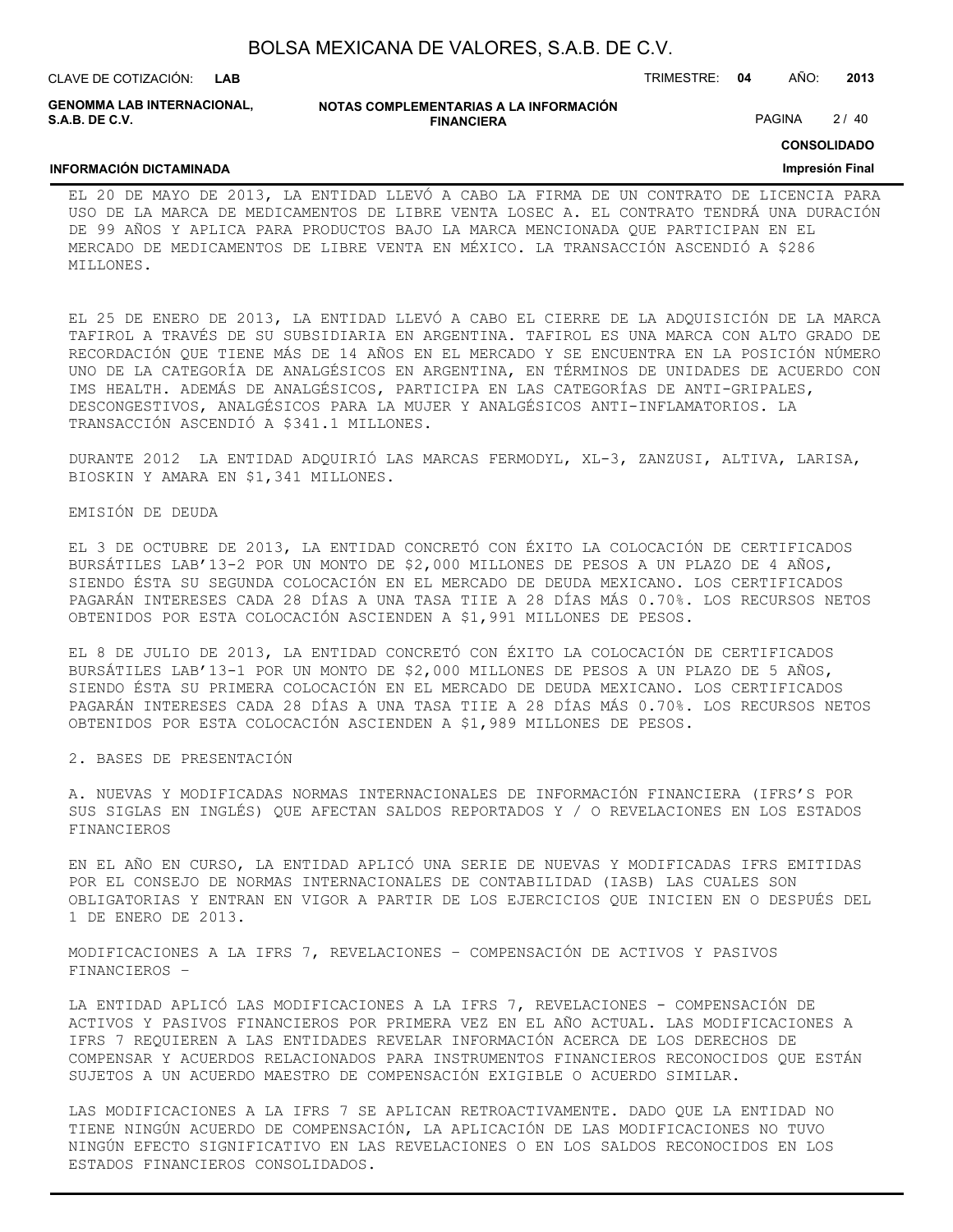| BOLSA MEXICANA DE VALORES, S.A.B. DE C.V. |  |  |  |
|-------------------------------------------|--|--|--|
|-------------------------------------------|--|--|--|

**GENOMMA LAB INTERNACIONAL, S.A.B. DE C.V.**

**NOTAS COMPLEMENTARIAS A LA INFORMACIÓN FINANCIERA**

PAGINA 3/40

**CONSOLIDADO**

#### **INFORMACIÓN DICTAMINADA**

NORMAS NUEVAS Y MODIFICADAS DE CONSOLIDACIÓN, ACUERDOS CONJUNTOS, ASOCIADAS Y REVELACIONES

EN MAYO DE 2011, SE EMITIÓ UN PAQUETE DE CINCO NORMAS DE CONSOLIDACIÓN, ACUERDOS CONJUNTOS, ASOCIADAS Y REVELACIONES QUE COMPRENDE LA IFRS 10, ESTADOS FINANCIEROS CONSOLIDADOS, IFRS 11, ACUERDOS CONJUNTOS, IFRS 12, INFORMACIÓN A REVELAR SOBRE PARTICIPACIONES EN OTRAS ENTIDADES, LA IAS 27 (REVISADA EN 2011), ESTADOS FINANCIEROS SEPARADOS Y LA IAS 28 (REVISADA EN 2011), INVERSIONES EN ASOCIADAS Y NEGOCIOS CONJUNTOS. POSTERIOR, A LA EMISIÓN DE ESTAS NORMAS, LAS MODIFICACIONES DE LA IFRS 10, IFRS 11 E IFRS 12 SE EMITIERON PARA ACLARAR CIERTA ORIENTACIÓN DE TRANSICIÓN EN LA APLICACIÓN POR PRIMERA VEZ DE LAS NORMAS.

EN EL AÑO EN CURSO LA ENTIDAD APLICÓ POR PRIMERA VEZ LAS IFRS 10, IFRS 11, IFRS 12 E IAS 28 (REVISADA EN 2011) JUNTO CON LAS MODIFICACIONES A IFRS 10, IFRS 11 E IFRS 12 EN RELACIÓN A LA GUÍA DE TRANSICIÓN. EL IMPACTO DE LA APLICACIÓN DE ESTAS NORMAS SE MUESTRA A CONTINUACIÓN:

#### IMPACTO DE LA APLICACIÓN DE LA IFRS 10

IFRS 10 ESTADOS FINANCIEROS CONSOLIDADOS - LA IFRS 10 REEMPLAZA LAS PARTES DE LA IAS 27, ESTADOS FINANCIEROS CONSOLIDADOS Y SEPARADOS QUE TIENEN QUE VER CON ESTADOS FINANCIEROS CONSOLIDADOS Y LA SIC-12, CONSOLIDACIÓN - ENTIDADES CON PROPÓSITOS ESPECIALES. IFRS 10 CAMBIA LA DEFINICIÓN DE CONTROL DE TAL MANERA QUE UN INVERSIONISTA TIENE EL CONTROL SOBRE UNA ENTIDAD CUANDO: A) TIENE PODER SOBRE LA ENTIDAD, B) ESTÁ EXPUESTO, O TIENE LOS DERECHOS, A LOS RETORNOS VARIABLES DERIVADOS DE SU PARTICIPACIÓN EN DICHA ENTIDAD Y C) TIENE LA CAPACIDAD DE AFECTAR TALES RENDIMIENTOS A TRAVÉS DE SU PODER SOBRE LA ENTIDAD EN QUE INVIERTE. LOS TRES CRITERIOS DEBEN CUMPLIRSE PARA QUE UN INVERSIONISTA TENGA EL CONTROL SOBRE UNA ENTIDAD. ANTERIORMENTE, EL CONTROL SE DEFINÍA COMO EL PODER PARA DIRIGIR LAS POLÍTICAS FINANCIERAS Y OPERATIVAS DE UNA ENTIDAD, PARA OBTENER BENEFICIOS DE SUS ACTIVIDADES. UNA GUÍA ADICIONAL SE INCLUYÓ EN LA IFRS 10 PARA EXPLICAR CUANDO UN INVERSIONISTA TIENE EL CONTROL SOBRE UNA PARTICIPADA. ALGUNAS GUÍAS ADICIONALES EN LA IFRS 10 SE OCUPAN DE DEFINIR SI UN INVERSIONISTA QUE POSEE MENOS DEL 50% DE LOS DERECHOS DE VOTO DE UNA ENTIDAD TIENE CONTROL SOBRE ESTA.

ESPECÍFICAMENTE, LA ENTIDAD TIENE UNA PARTICIPACIÓN DEL 49% EN TELEVISA CONSUMER PRODUCTS, LLC. (TCP), EMPRESA CONSTITUIDA BAJO LAS LEYES DE LOS ESTADOS UNIDOS DE AMÉRICA. EL PORCENTAJE DE PARTICIPACIÓN DE LA ENTIDAD EN TCP LE PERMITE DISPONER DEL MISMO PORCENTAJE DE LOS DERECHOS DE VOTO. LA PARTICIPACIÓN DE LA ENTIDAD EN TCP SE ADQUIRIÓ EN 2009 Y NO HA HABIDO NINGÚN CAMBIO EN LA PARTICIPACIÓN DE LA ENTIDAD DESDE ENTONCES. LA TOTALIDAD DEL 51% RESTANTE DE LAS ACCIONES ORDINARIAS DE TCP ES PROPIEDAD DE OTRO ACCIONISTA.

LA ADMINISTRACIÓN DE LA ENTIDAD HIZO UNA EVALUACIÓN EN LA FECHA DE LA APLICACIÓN INICIAL DE LA IFRS 10 (ES DECIR, 1 ENERO DE 2013) PARA DETERMINAR SI LA ENTIDAD TIENE CONTROL SOBRE TCP DE ACUERDO CON LA NUEVA DEFINICIÓN DE CONTROL Y LAS GUÍAS CORRESPONDIENTES ESTABLECIDAS EN LA IFRS 10. LA ADMINISTRACIÓN CONCLUYÓ QUE NO SE TIENE CONTROL SOBRE TCP DESDE LA ADQUISICIÓN EN 2009 Y POR LO TANTO, TCP NO ES UNA SUBSIDIARIA DE LA ENTIDAD.

IMPACTO DE LA APLICACIÓN DE LA IFRS 11

LA IFRS 11SUSTITUYE A LA IAS 31, PARTICIPACIONES EN NEGOCIOS CONJUNTOS, ASÍ COMO LA ORIENTACIÓN CONTENIDA EN UNA INTERPRETACIÓN RELACIONADA, SIC- 13, ENTIDADES BAJO CONTROL CONJUNTO - APORTACIONES NO MONETARIAS DE LOS INVERSIONISTAS, SE HA INCORPORADO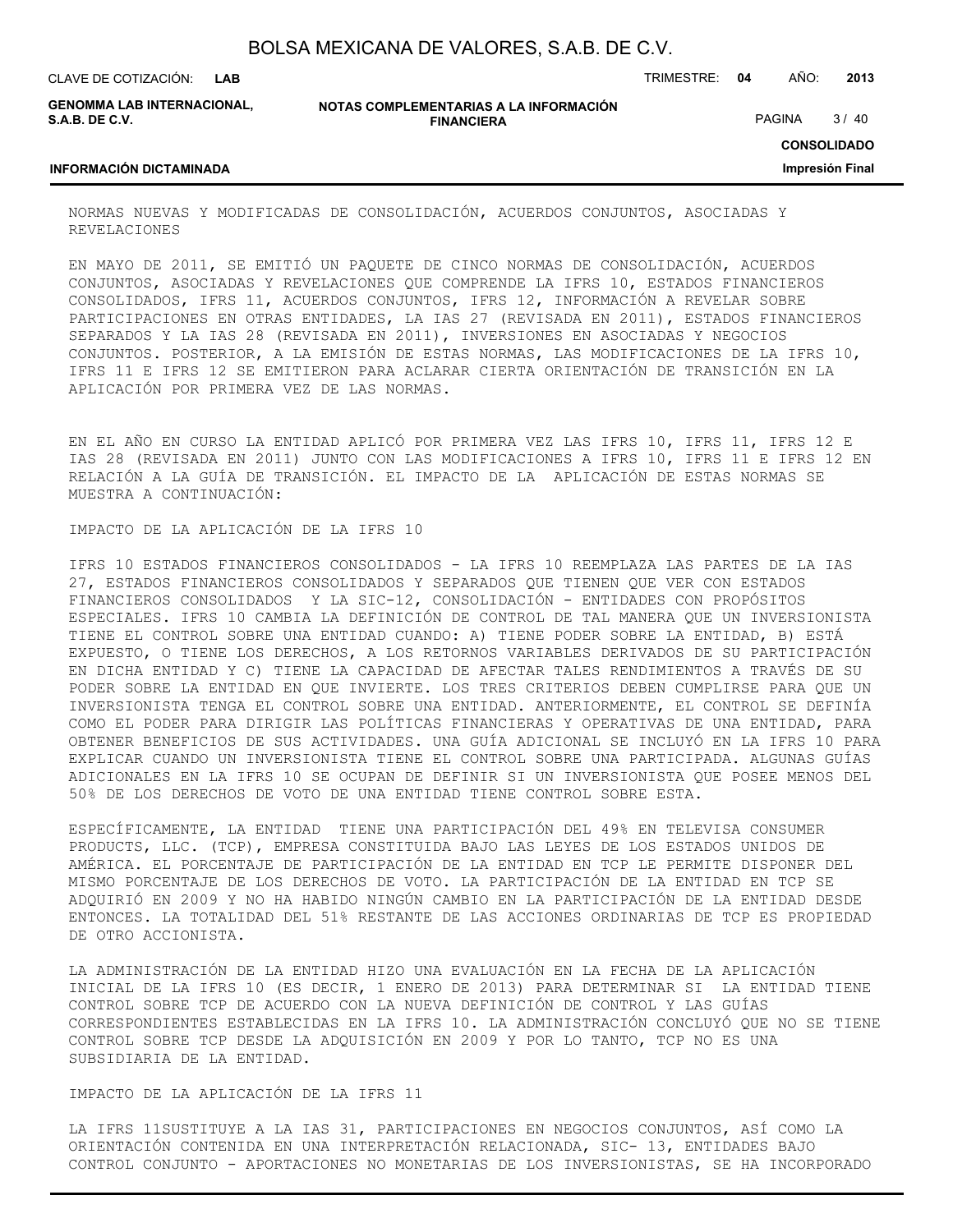CLAVE DE COTIZACIÓN: TRIMESTRE: **04** AÑO: **2013 LAB**

**GENOMMA LAB INTERNACIONAL, S.A.B. DE C.V.**

**NOTAS COMPLEMENTARIAS A LA INFORMACIÓN FINANCIERA**

PAGINA 4/40

**CONSOLIDADO**

**Impresión Final**

## **INFORMACIÓN DICTAMINADA**

EN LA IAS 28.

IMPACTO DE LA APLICACIÓN DE LA IFRS 12

IFRS 12 INFORMACIÓN A REVELAR SOBRE PARTICIPACIONES EN OTRAS ENTIDADES – IFRS 12 ES UN NUEVA NORMA DE REVELACIÓN Y ES APLICABLE A LAS ENTIDADES QUE TIENEN INTERESES EN SUBSIDIARIAS, ACUERDOS CONJUNTOS, ASOCIADAS Y / O ENTIDADES ESTRUCTURADAS NO CONSOLIDADAS. EN GENERAL, LA APLICACIÓN DE LA IFRS 12 HA DADO LUGAR A REVELACIONES MÁS EXTENSAS EN LOS ESTADOS FINANCIEROS CONSOLIDADOS.

#### IFRS 13 MEDICIÓN A VALOR RAZONABLE

LA IFRS 13 ESTABLECE UNA ÚNICA FUENTE DE ORIENTACIÓN PARA LAS MEDICIONES A VALOR RAZONABLE Y LAS REVELACIONES SOBRE LAS MEDICIONES DE VALOR RAZONABLE. EL ALCANCE DE LA IFRS 13 ES AMPLIO; LOS REQUERIMIENTOS DE MEDICIÓN A VALOR RAZONABLE DE LA IFRS 13 SE APLICAN TANTO A INSTRUMENTOS FINANCIEROS COMO A INSTRUMENTOS NO FINANCIEROS PARA LOS CUALES OTRAS IFRS´S REQUIEREN O PERMITEN MEDICIONES A VALOR RAZONABLE Y REVELACIONES SOBRE LAS MEDICIONES DE VALOR RAZONABLE, EXCEPTO POR TRANSACCIONES CON PAGOS BASADOS EN ACCIONES QUE SE ENCUENTRAN DENTRO DEL ALCANCE DE LA IFRS 2, PAGOS BASADOS EN ACCIONES, OPERACIONES DE ARRENDAMIENTO FINANCIERO QUE ESTÁN DENTRO DEL ALCANCE DE LA IAS 17, ARRENDAMIENTOS, Y VALUACIONES QUE TIENEN ALGUNAS SIMILITUDES CON EL VALOR RAZONABLE, PERO QUE NO SON A VALOR RAZONABLE (EJ. VALOR NETO REALIZABLE, PARA EFECTOS DE LA VALUACIÓN DE LOS INVENTARIOS O EL VALOR EN USO PARA LA EVALUACIÓN DE DETERIORO).

LA IFRS 13 DEFINE EL VALOR RAZONABLE COMO EL PRECIO QUE SE RECIBIRÍA POR VENDER UN ACTIVO O EL PRECIO PAGADO PARA TRANSFERIR UN PASIVO EN UNA TRANSACCIÓN ORDENADA EN EL MERCADO PRINCIPAL (O EL MÁS VENTAJOSO) A LA FECHA DE MEDICIÓN, EN LAS CONDICIONES ACTUALES DEL MERCADO. EL VALOR RAZONABLE DE ACUERDO CON LA IFRS 13 ES UN PRECIO DE SALIDA, INDEPENDIENTEMENTE DE SI ESE PRECIO ES OBSERVABLE O PUEDE ESTIMARSE DIRECTAMENTE UTILIZANDO OTRA TÉCNICA DE VALUACIÓN. ASIMISMO, LA IFRS 13 INCLUYE REQUISITOS AMPLIOS DE REVELACIÓN.

IFRS 13 REQUIERE LA APLICACIÓN PROSPECTIVA A PARTIR DEL 1 ENERO DE 2013. ADICIONALMENTE, EXISTEN DISPOSICIONES DE TRANSICIÓN ESPECÍFICAS PARA ESTAS ENTIDADES QUE NO NECESITAN APLICAR LOS REQUISITOS DE REVELACIÓN ESTABLECIDOS EN LA NORMA, A LA INFORMACIÓN COMPARATIVA PROPORCIONADA POR PERÍODOS ANTERIORES A LA APLICACIÓN INICIAL DE LA NORMA. DE ACUERDO CON ESTAS DISPOSICIONES DE TRANSICIÓN, LA ENTIDAD NO HA REVELADO INFORMACIÓN REQUERIDA POR LA IFRS 13 PARA EL PERÍODO COMPARATIVO 2012. ADEMÁS DE LAS REVELACIONES ADICIONALES, LA APLICACIÓN DE LA IFRS 13 NO HA TENIDO IMPACTO SIGNIFICATIVO SOBRE LOS IMPORTES RECONOCIDOS EN LOS ESTADOS FINANCIEROS CONSOLIDADOS.

MODIFICACIONES A IAS 1 PRESENTACIÓN DE LAS PARTIDAS DE OTROS RESULTADOS INTEGRALES

LA ENTIDAD APLICÓ LAS MODIFICACIONES A LA IAS 1, PRESENTACIÓN DE LAS PARTIDAS DE OTROS RESULTADOS INTEGRALES POR PRIMERA VEZ EN EL AÑO ACTUAL. LAS MODIFICACIONES INTRODUCEN UNA NUEVA TERMINOLOGÍA PARA EL ESTADO DE RESULTADO INTEGRAL Y ESTADO DE RESULTADOS. LAS MODIFICACIONES A LA IAS 1 SON: EL "ESTADO DE RESULTADOS INTEGRALES" CAMBIA DE NOMBRE A "ESTADO DE RESULTADOS Y OTROS RESULTADOS INTEGRALES" Y EL "ESTADO DE RESULTADOS" CONTINÚA CON EL NOMBRE DE "ESTADO DE RESULTADOS". LAS MODIFICACIONES A LA IAS 1 RETIENEN LA OPCIÓN DE PRESENTAR RESULTADOS Y OTROS RESULTADOS INTEGRALES EN UN SOLO ESTADO FINANCIERO O BIEN EN DOS ESTADOS SEPARADOS PERO CONSECUTIVOS. SIN EMBARGO, LAS MODIFICACIONES A LA IAS 1 REQUIEREN QUE LAS PARTIDAS DE OTROS RESULTADOS INTEGRALES SE AGRUPEN EN DOS CATEGORÍAS EN LA SECCIÓN DE OTROS RESULTADOS INTEGRALES: (A) LAS PARTIDAS QUE NO SERÁN RECLASIFICADAS POSTERIORMENTE A RESULTADOS Y (B) LAS PARTIDAS QUE PUEDEN SER RECLASIFICADAS POSTERIORMENTE A RESULTADOS CUANDO SE CUMPLAN DETERMINADAS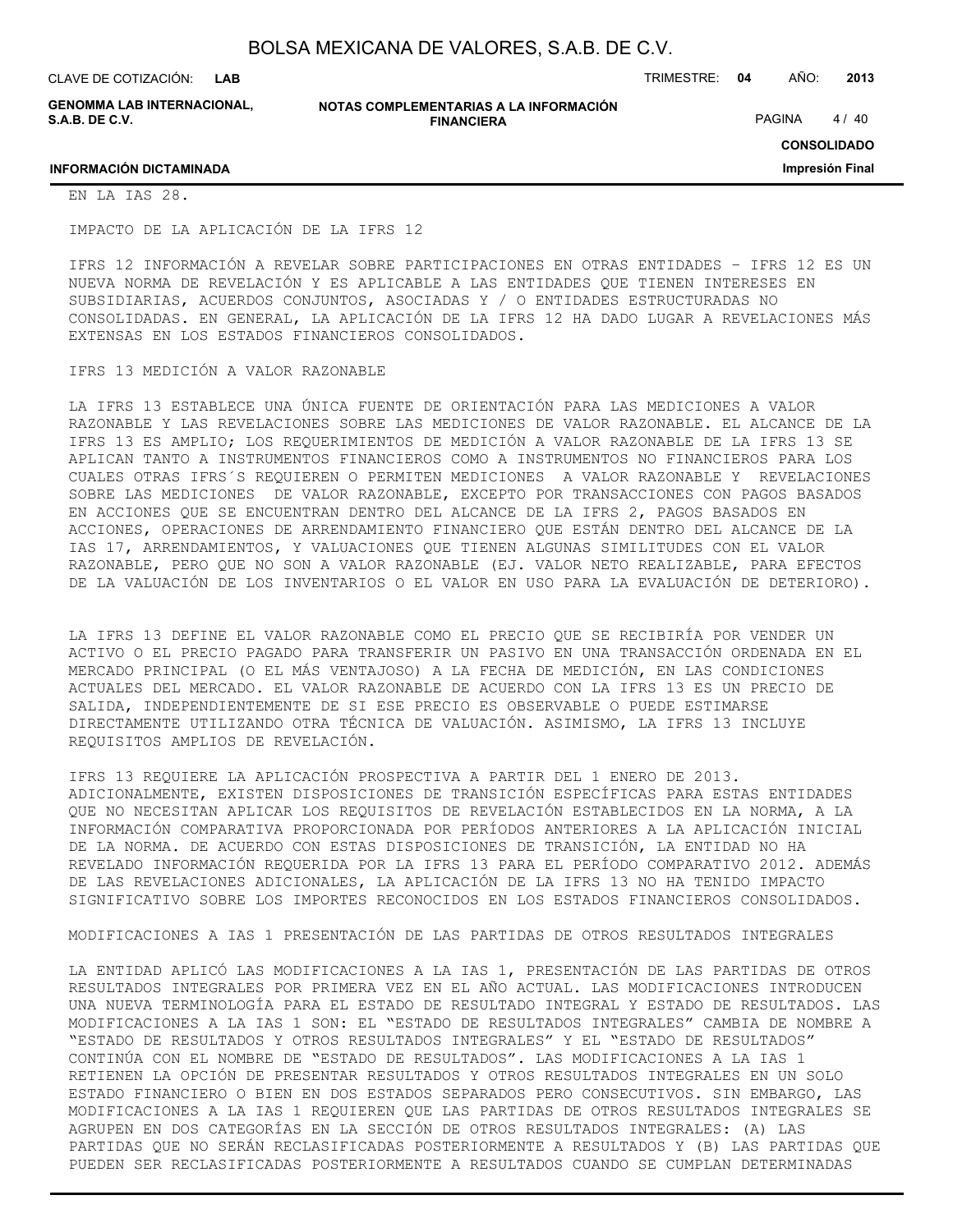| BOLSA MEXICANA DE VALORES, S.A.B. DE C.V. |  |  |
|-------------------------------------------|--|--|
|-------------------------------------------|--|--|

CLAVE DE COTIZACIÓN: TRIMESTRE: **04** AÑO: **2013 LAB GENOMMA LAB INTERNACIONAL,**

**NOTAS COMPLEMENTARIAS A LA INFORMACIÓN FINANCIERA**

PAGINA 5/40

#### **CONSOLIDADO**

#### **INFORMACIÓN DICTAMINADA**

**S.A.B. DE C.V.**

**Impresión Final**

CONDICIONES. SE REQUIERE QUE EL IMPUESTO A LA UTILIDAD SOBRE LAS PARTIDAS DE OTROS RESULTADOS INTEGRALES SE ASIGNE EN LAS MISMAS Y LAS MODIFICACIONES NO CAMBIAN LA OPCIÓN DE PRESENTAR PARTIDAS DE OTROS RESULTADOS INTEGRALES, YA SEA ANTES DE IMPUESTOS O DESPUÉS DE IMPUESTOS. LAS MODIFICACIONES SE HAN APLICADO RETROACTIVAMENTE, Y POR LO TANTO LA PRESENTACIÓN DE LAS PARTIDAS DE OTROS RESULTADOS INTEGRALES SE HA MODIFICADO PARA REFLEJAR LOS CAMBIOS. ADICIONALMENTE A LOS CAMBIOS DE PRESENTACIÓN ANTES MENCIONADOS, LA APLICACIÓN DE LAS MODIFICACIONES A LA IAS 1 NO DA LUGAR A NINGÚN IMPACTO EN RESULTADOS, OTROS RESULTADOS INTEGRALES NI EN EL RESULTADO INTEGRAL TOTAL.

B. IFRS NUEVAS Y MODIFICADAS PERO NO VIGENTES

LA ENTIDAD NO HA APLICADO LAS SIGUIENTES IFRS NUEVAS Y MODIFICADAS QUE HAN SIDO ANALIZADAS PERO AÚN NO SE HAN IMPLEMENTADO:

IFRS 9, INSTRUMENTOS FINANCIEROS2 MODIFICACIONES A LA IFRS 9 E IFRS 7, ENTRADA EN VIGOR DE IFRS 9 Y REVELACIONES DE TRANSICIÓN3 MODIFICACIONES A LA IFRS 10 E IFRS 12 E IAS 27, ENTIDADES DE INVERSIÓN1 MODIFICACIONES A LA IAS 32, – COMPENSACIÓN DE ACTIVOS Y PASIVOS FINANCIEROS1

1 ENTRADA EN VIGOR PARA LOS PERÍODOS ANUALES QUE COMIENCEN A PARTIR DEL 1 DE ENERO DE 2014, SE PERMITE SU APLICACIÓN ANTICIPADA 2 ENTRADA EN VIGOR PARA LOS PERÍODOS ANUALES QUE COMIENCEN A PARTIR DEL 1 DE ENERO DE 2015, SE PERMITE SU APLICACIÓN ANTICIPADA 3 ENTRADA EN VIGOR PARA LOS PERÍODOS ANUALES QUE COMIENCEN A PARTIR DEL 1 DE ENERO DE 2016, SE PERMITE SU APLICACIÓN ANTICIPADA

#### IFRS 9, INSTRUMENTOS FINANCIEROS

LA IFRS 9 EMITIDA EN NOVIEMBRE DE 2009 INTRODUCE NUEVOS REQUERIMIENTOS PARA LA CLASIFICACIÓN Y MEDICIÓN DE ACTIVOS FINANCIEROS. LA IFRS 9 MODIFICADA EN OCTUBRE DE 2010 INCLUYE LOS REQUERIMIENTOS PARA LA CLASIFICACIÓN Y MEDICIÓN DE PASIVOS FINANCIEROS Y PARA SU BAJA.

LOS PRINCIPALES REQUERIMIENTOS DE LA IFRS 9 SE DESCRIBEN A CONTINUACIÓN:

• LA IFRS 9 REQUIERE QUE TODOS LOS ACTIVOS FINANCIEROS RECONOCIDOS QUE ESTÉN DENTRO DEL ALCANCE DE IAS 39, INSTRUMENTOS FINANCIEROS: RECONOCIMIENTO Y MEDICIÓN SEAN MEDIDOS POSTERIORMENTE A COSTO AMORTIZADO O A VALOR RAZONABLE. ESPECÍFICAMENTE, LAS INVERSIONES DE DEUDA EN UN MODELO DE NEGOCIOS CUYO OBJETIVO ES COBRAR LOS FLUJOS DE EFECTIVO CONTRACTUALES Y QUE TENGAN FLUJOS DE EFECTIVO CONTRACTUALES QUE SEAN EXCLUSIVAMENTE PAGOS DE CAPITAL E INTERESES SOBRE EL CAPITAL EN CIRCULACIÓN GENERALMENTE SE MIDEN A COSTO AMORTIZADO AL FINAL DE LOS PERIODOS CONTABLES POSTERIORES. TODAS LAS DEMÁS INVERSIONES DE DEUDA Y DE CAPITAL SE MIDEN A SUS VALORES RAZONABLES AL FINAL DE LOS PERIODOS CONTABLES POSTERIORES. ADICIONALMENTE, BAJO IFRS 9, LAS ENTIDADES PUEDEN HACER LA ELECCIÓN IRREVOCABLE DE PRESENTAR LOS CAMBIOS POSTERIORES EN EL VALOR RAZONABLE DE UNA INVERSIÓN DE CAPITAL (QUE NO ES MANTENIDA CON FINES DE NEGOCIACIÓN) EN OTRAS PARTIDAS DE LA UTILIDAD INTEGRAL, CON INGRESOS POR DIVIDENDOS GENERALMENTE RECONOCIDOS EN LA (PÉRDIDA) UTILIDAD NETA DEL AÑO.

• EL EFECTO MÁS SIGNIFICATIVO DE LA IFRS 9 CON RESPECTO A LA CLASIFICACIÓN Y MEDICIÓN DE ACTIVOS FINANCIEROS SE RELACIONA CON EL TRATAMIENTO CONTABLE DE LOS CAMBIOS EN EL VALOR RAZONABLE DE UN PASIVO FINANCIERO (DESIGNADO COMO A VALOR RAZONABLE A TRAVÉS DE RESULTADOS) ATRIBUIBLE A CAMBIOS EN EL RIESGO DE CRÉDITO DE DICHO PASIVO. ESPECÍFICAMENTE, BAJO LA IFRS 9, PARA LOS PASIVOS FINANCIEROS DESIGNADOS COMO A VALOR RAZONABLE A TRAVÉS DE RESULTADOS, EL MONTO DE LOS CAMBIOS EN EL VALOR RAZONABLE DEL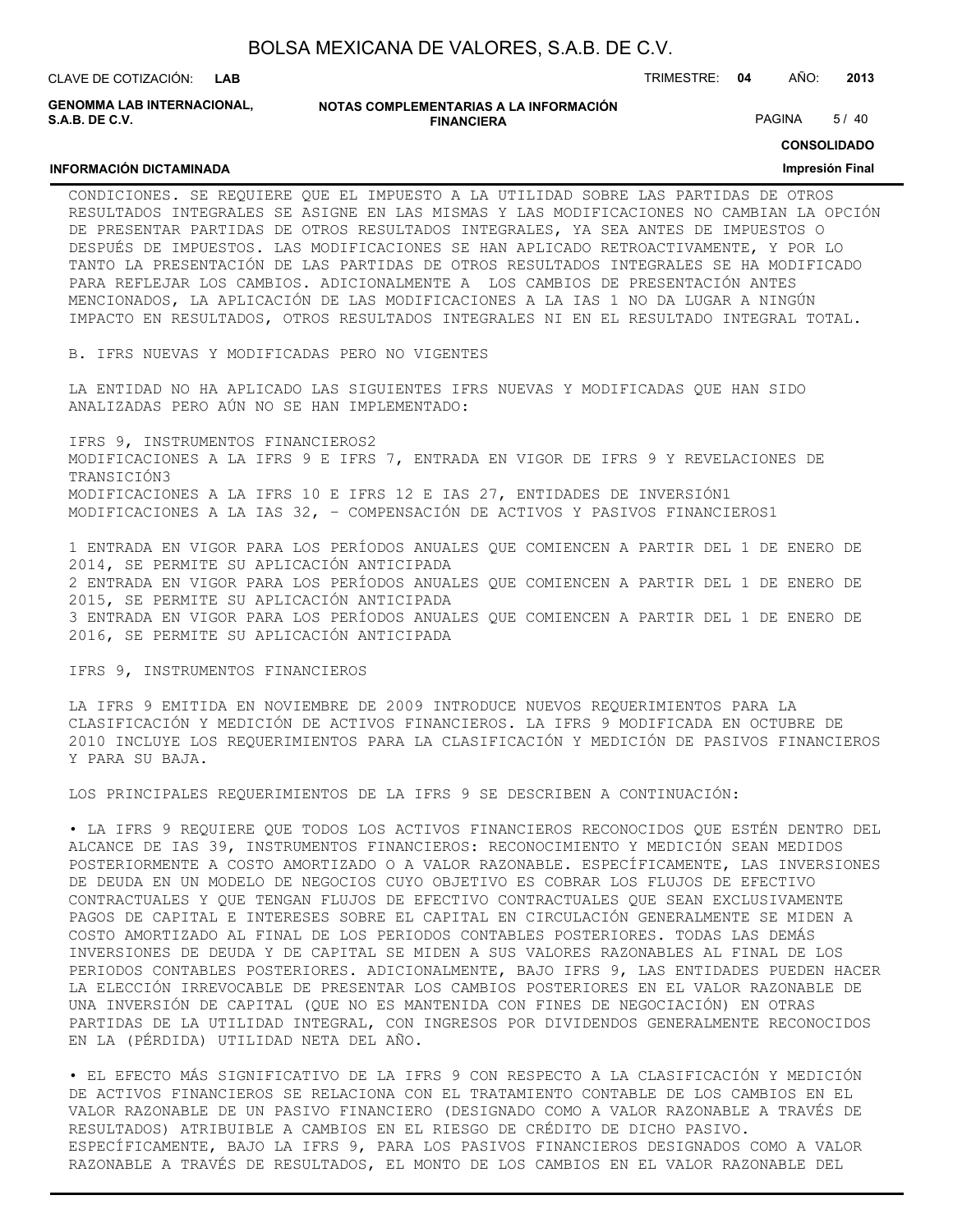| BOLSA MEXICANA DE VALORES, S.A.B. DE C.V. |  |  |
|-------------------------------------------|--|--|
|-------------------------------------------|--|--|

**INFORMACIÓN DICTAMINADA**

**GENOMMA LAB INTERNACIONAL, S.A.B. DE C.V.**

| NOTAS COMPLEMENTARIAS A LA INFORMACIÓN |
|----------------------------------------|
| <b>FINANCIERA</b>                      |

PAGINA 6/40

**CONSOLIDADO**

#### **Impresión Final**

PASIVO FINANCIERO QUE ES ATRIBUIBLE A CAMBIOS EN EL RIESGO DE CRÉDITO DE DICHO PASIVO SE PRESENTA BAJO OTROS RESULTADOS INTEGRALES, SALVO QUE EL RECONOCIMIENTO DE LOS EFECTOS DE LOS CAMBIOS EN EL RIESGO DE CRÉDITO DEL PASIVO DENTRO DE OTROS RESULTADOS INTEGRALES CREARÁ O INCREMENTARÁ UNA DISCREPANCIA CONTABLE EN EL ESTADO DE RESULTADOS. LOS CAMBIOS EN EL VALOR RAZONABLE ATRIBUIBLES AL RIESGO DE CRÉDITO DEL PASIVO FINANCIERO NO SE RECLASIFICAN POSTERIORMENTE AL ESTADO DE RESULTADOS. ANTERIORMENTE, CONFORME A IAS 39, EL MONTO COMPLETO DEL CAMBIO EN EL VALOR RAZONABLE DEL PASIVO FINANCIERO DESIGNADO COMO A VALOR RAZONABLE A TRAVÉS DE LA UTILIDAD O PÉRDIDA SE PRESENTÓ EN EL ESTADO DE RESULTADOS.

LA ADMINISTRACIÓN DE LA ENTIDAD ANTICIPA QUE LA APLICACIÓN DE LA IFRS 9 PUEDA TENER UN IMPACTO IMPORTANTE EN LOS MONTOS REPORTADOS CON RESPECTO A LOS ACTIVOS Y PASIVOS FINANCIEROS DE LA ENTIDAD (POR EJEMPLO, LAS INVERSIONES DE LA ENTIDAD EN DOCUMENTOS REDIMIBLES QUE ACTUALMENTE SE CLASIFICAN COMO INVERSIONES DISPONIBLES PARA LA VENTA TENDRÁN QUE MEDIRSE A VALOR RAZONABLE AL FINAL DE LOS PERIODOS DE REPORTE SUBSIGUIENTES Y LOS CAMBIOS EN EL VALOR RAZONABLE SE RECONOCEN EN EL ESTADO DE RESULTADOS). SIN EMBARGO, NO ES PRÁCTICO PROPORCIONAR UN ESTIMADO RAZONABLE DE DICHO EFECTO HASTA QUE SE HAYA COMPLETADO UNA REVISIÓN DETALLADA.

MODIFICACIONES A LA IFRS 10 E IFRS 12 E IAS 27, ENTIDADES DE INVERSIÓN

LAS MODIFICACIONES A LA IFRS 10 DEFINEN UNA ENTIDAD DE INVERSIÓN Y REQUIEREN QUE LA ENTIDAD CUMPLA CON LA DEFINICIÓN DE UNA ENTIDAD DE INVERSIÓN PARA EFECTOS DE NO CONSOLIDAR SUS SUBSIDIARIAS SINO VALUARLAS A VALOR RAZONABLE CON CAMBIOS EN RESULTADOS, TANTO EN LOS ESTADOS FINANCIEROS CONSOLIDADOS COMO EN LOS SEPARADOS.

PARA CALIFICAR COMO UNA ENTIDAD DE INVERSIÓN, SE REQUIERE QUE LA ENTIDAD:

• OBTENGA FONDOS DE UNO O MÁS INVERSIONISTAS CON EL FIN DE PROPORCIONARLES SERVICIOS DE ADMINISTRACIÓN DE INVERSIONES

• COMPROMISO HACIA SU INVERSIONISTA O INVERSIONISTAS DE QUE EL PROPÓSITO DEL NEGOCIO ES INVERTIR LOS FONDOS EXCLUSIVAMENTE PARA GENERAR RETORNOS MEDIANTE LA APRECIACIÓN DE CAPITAL, INGRESOS POR INVERSIONES, O AMBOS,

• MEDIR Y EVALUAR EL DESEMPEÑO SUSTANCIALMENTE DE TODAS SUS INVERSIONES CON BASE EN EL VALOR RAZONABLE

LA ADMINISTRACIÓN DE LA ENTIDAD NO ESTIMA QUE LAS MODIFICACIONES A ENTIDADES DE INVERSIÓN TENDRÁN ALGÚN EFECTO SOBRE LOS ESTADOS FINANCIEROS CONSOLIDADOS DE LA ENTIDAD COMO ENTIDAD QUE NO ES UNA ENTIDAD DE INVERSIÓN.

LA ADMINISTRACIÓN DE LA ENTIDAD NO ANTICIPA QUE LAS MODIFICACIONES A LAS ENTIDADES DE INVERSIÓN TENDRÁN UN EFECTO EN LOS ESTADOS FINANCIEROS CONSOLIDADOS Y A QUE LA ENTIDAD NO CALIFICA COMO UNA ENTIDAD DE INVERSIÓN.

MODIFICACIONES A LA IAS 32, COMPENSACIÓN DE ACTIVOS Y PASIVOS FINANCIEROS

LAS MODIFICACIONES A LA IAS 32 ACLARAN LA APLICACIÓN DE LOS REQUERIMIENTOS EXISTENTES SOBRE LA COMPENSACIÓN DE ACTIVOS FINANCIEROS Y PASIVOS FINANCIEROS. EN ESPECÍFICO, LAS MODIFICACIONES ACLARAN EL SIGNIFICADO DE "TENGA, EN EL MOMENTO ACTUAL, EL DERECHO, EXIGIBLE LEGALMENTE, DE COMPENSAR LOS IMPORTES RECONOCIDOS" Y "TENGA LA INTENCIÓN DE LIQUIDAR POR EL IMPORTE NETO, O DE REALIZAR EL ACTIVO Y LIQUIDAR EL PASIVO SIMULTÁNEAMENTE".

LA ADMINISTRACIÓN DE LA ENTIDAD ESTIMA QUE LA APLICACIÓN DE ESTA NORMA REVISADA SOBRE LA COMPENSACIÓN DE ACTIVOS Y PASIVOS FINANCIEROS, NO TENDRÁ NINGÚN EFECTO EN LA PRESENTACIÓN DEL ESTADO CONSOLIDADO DE POSICIÓN FINANCIERA.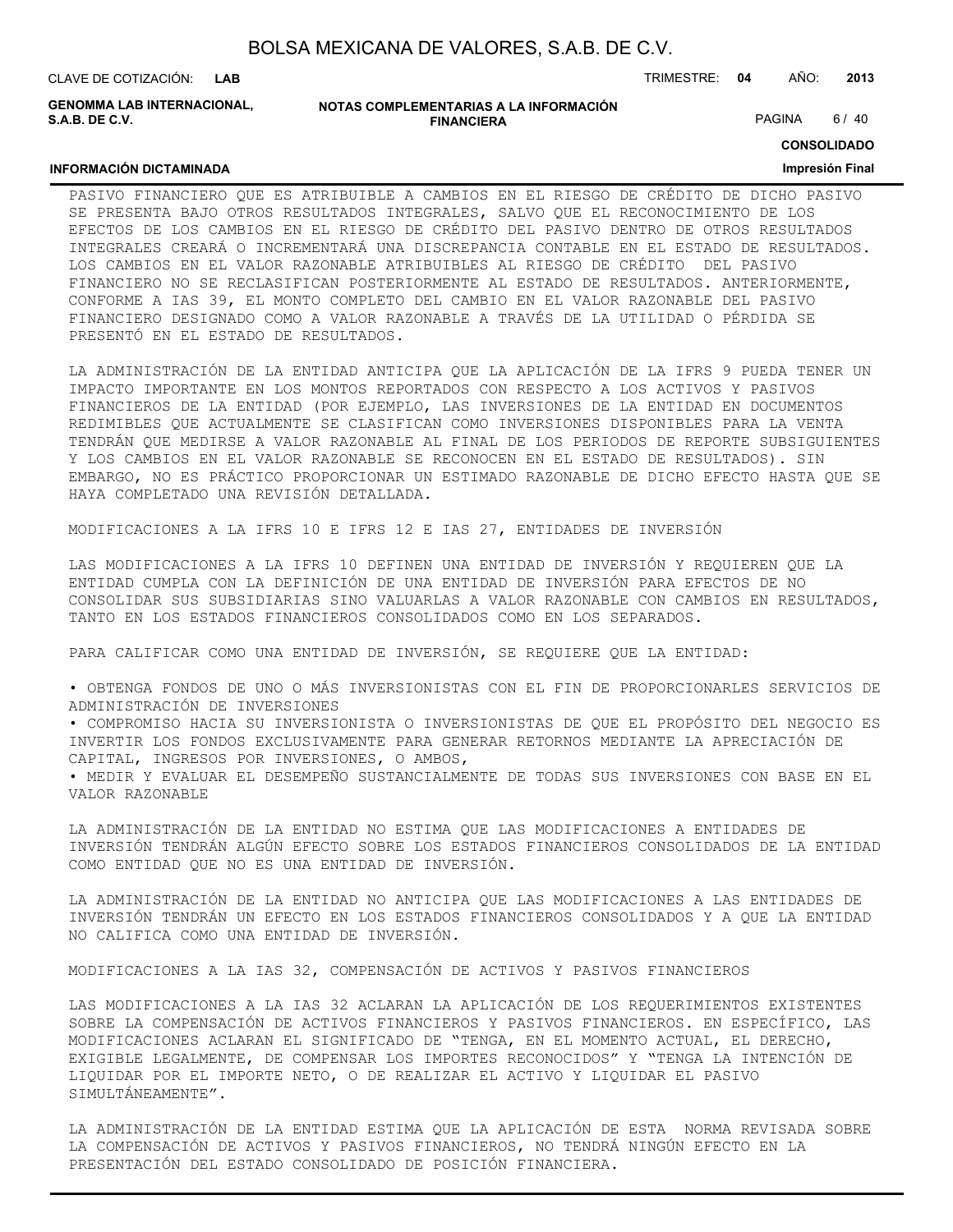**LAB**

CLAVE DE COTIZACIÓN: TRIMESTRE: **04** AÑO: **2013**

**GENOMMA LAB INTERNACIONAL, S.A.B. DE C.V.**

**NOTAS COMPLEMENTARIAS A LA INFORMACIÓN FINANCIERA**

PAGINA 7 / 40

#### **INFORMACIÓN DICTAMINADA**

**CONSOLIDADO Impresión Final**

- 3. PRINCIPALES POLÍTICAS CONTABLES
- A. DECLARACIÓN DE CUMPLIMIENTO

LOS ESTADOS FINANCIEROS CONSOLIDADOS DE LA ENTIDAD HAN SIDO PREPARADOS DE ACUERDO CON LAS IFRSS EMITIDAS POR EL CONSEJO DE NORMAS INTERNACIONALES DE CONTABILIDAD (IASB).

#### B. BASES DE MEDICIÓN

LOS ESTADOS FINANCIEROS CONSOLIDADOS DE LA ENTIDAD HAN SIDO PREPARADOS SOBRE LA BASE DE COSTO HISTÓRICO EXCEPTO POR CIERTOS INSTRUMENTOS FINANCIEROS, QUE SE VALÚAN A SUS VALORES RAZONABLES AL CIERRE DE CADA PERIODO, COMO SE EXPLICA EN LAS POLÍTICAS CONTABLES INCLUIDAS MÁS ADELANTE.

I. COSTO HISTÓRICO

EL COSTO HISTÓRICO GENERALMENTE SE BASA EN EL VALOR RAZONABLE DE LA CONTRAPRESTACIÓN ENTREGADA A CAMBIO DE ACTIVOS.

#### II. VALOR RAZONABLE

EL VALOR RAZONABLE SE DEFINE COMO EL PRECIO QUE SE RECIBIRÍA POR VENDER UN ACTIVO O QUE SE PAGARÍA POR TRANSFERIR UN PASIVO EN UNA TRANSACCIÓN ORDENADA ENTRE PARTICIPANTES EN EL MERCADO A LA FECHA DE VALUACIÓN. INDEPENDIENTEMENTE DE SI ESE PRECIO ES OBSERVABLE O ESTIMADO UTILIZANDO DIRECTAMENTE OTRA TÉCNICA DE VALUACIÓN. AL ESTIMAR EL VALOR RAZONABLE DE UN ACTIVO O UN PASIVO, LA ENTIDAD TIENE EN CUENTA LAS CARACTERÍSTICAS DEL ACTIVO O PASIVO, SI LOS PARTICIPANTES DEL MERCADO TOMARÍAN ESAS CARACTERÍSTICAS AL MOMENTO DE FIJAR EL PRECIO DEL ACTIVO O PASIVO EN LA FECHA DE MEDICIÓN. EL VALOR RAZONABLE PARA PROPÓSITOS DE MEDICIÓN Y / O REVELACIÓN DE ESTOS ESTADOS FINANCIEROS CONSOLIDADOS SE DETERMINA DE FORMA TAL, A EXCEPCIÓN DE LAS TRANSACCIONES CON PAGOS BASADOS EN ACCIONES QUE ESTÁN DENTRO DEL ALCANCE DE LA IFRS 2, LAS OPERACIONES DE ARRENDAMIENTO QUE ESTÁN DENTRO DEL ALCANCE DE LA IAS 17, Y LAS MODIFICACIONES QUE TIENEN ALGUNAS SIMILITUDES CON VALOR RAZONABLE, PERO NO ES UN VALOR RAZONABLE, TALES COMO EL VALOR NETO DE REALIZACIÓN DE LA IAS 2 O EL VALOR EN USO DE LA IAS 36.

ADEMÁS, PARA EFECTOS DE INFORMACIÓN FINANCIERA, LAS MEDICIONES DE VALOR RAZONABLE SE CLASIFICAN EN EL NIVEL 1, 2 Ó 3 CON BASE EN AL GRADO EN QUE SE INCLUYEN DATOS DE ENTRADA OBSERVABLES EN LAS MEDICIONES Y SU IMPORTANCIA EN LA DETERMINACIÓN DEL VALOR RAZONABLE EN SU TOTALIDAD, LAS CUALES SE DESCRIBEN DE LA SIGUIENTE MANERA:

• NIVEL 1 SE CONSIDERAN PRECIOS DE COTIZACIÓN EN UN MERCADO ACTIVO PARA ACTIVOS O PASIVOS IDÉNTICOS;

• NIVEL 2 DATOS DE ENTRADA OBSERVABLES DISTINTOS DE LOS PRECIOS DE COTIZACIÓN DEL NIVEL 1, SEA DIRECTA O INDIRECTAMENTE,

• NIVEL 3 CONSIDERA DATOS DE ENTRADA NO OBSERVABLES.

#### C. BASES DE CONSOLIDACIÓN DE ESTADOS FINANCIEROS

LOS ESTADOS FINANCIEROS CONSOLIDADOS INCLUYEN LOS DE GENOMMA LAB Y LOS DE SUS SUBSIDIARIAS EN LAS QUE TIENE CONTROL. EL CONTROL SE OBTIENE CUANDO LA ENTIDAD CUMPLE CON LOS SIGUIENTES SUPUESTOS: A) TIENE PODER SOBRE LA ENTIDAD, B) ESTÁ EXPUESTO, O TIENE LOS DERECHOS A LOS RETORNOS VARIABLES DERIVADOS DE SU PARTICIPACIÓN EN DICHA ENTIDAD Y C) TIENE LA CAPACIDAD DE AFECTAR TALES RENDIMIENTOS A TRAVÉS DE SU PODER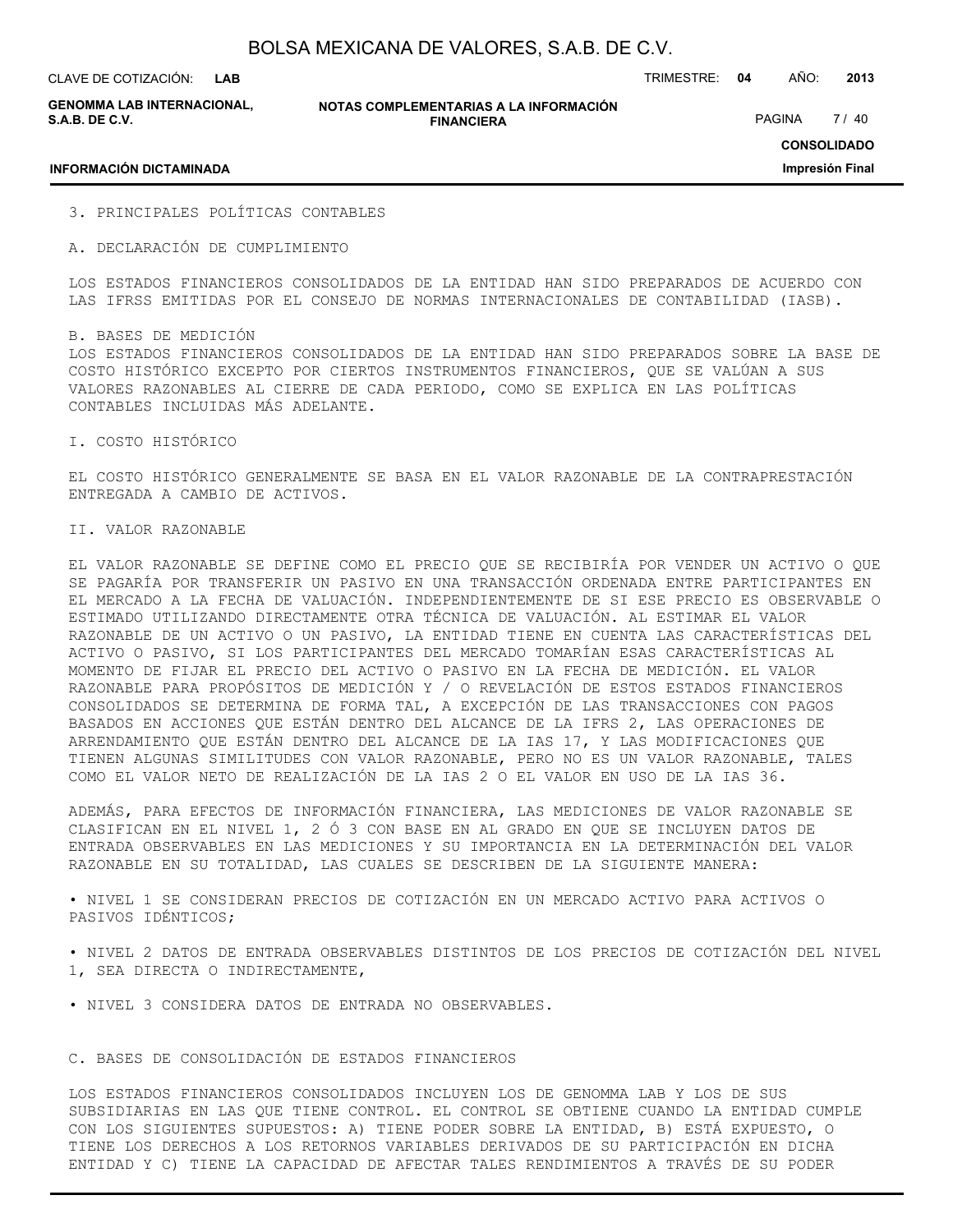**LAB**

CLAVE DE COTIZACIÓN: TRIMESTRE: **04** AÑO: **2013**

**GENOMMA LAB INTERNACIONAL, S.A.B. DE C.V.**

**INFORMACIÓN DICTAMINADA**

**NOTAS COMPLEMENTARIAS A LA INFORMACIÓN FINANCIERA**

PAGINA 8 / 40

**CONSOLIDADO**

#### **Impresión Final**

SOBRE LA ENTIDAD EN QUE INVIERTE. LA PARTICIPACIÓN ACCIONARIA EN SU CAPITAL SOCIAL SE MUESTRA A CONTINUACIÓN:

PARTICIPACIÓN

ENTIDAD 2013 2012 ACTIVIDAD

MÉXICO –

GENOMMA LABORATORIES MÉXICO, S. A. DE C. V. 100% 100% INVESTIGACIÓN Y DESARROLLO DE PRODUCTOS OTC Y PC TELEVISION PRODUCTS RETAIL, S. A. DE C. V. 100% 100% PRESTACIÓN DE SERVICIOS PROFESIONALES MEDICINAS Y MEDICAMENTOS NACIONALES, S. A. DE C. V. 100% 100% VENTA DE MEDICAMENTOS GENÉRICOS INICIATIVAS DE ÉXITO, S. A. DE C. V. 100% 100% VENTA DE PRODUCTOS OTC Y PC AERO LAB, S. A. DE C. V. 100% 100% SERVICIOS DE TRANSPORTACIÓN AÉREA SERVICIOS LOGÍSTICOS GENOMMA, S. A. DE C. V. (1) 100% - SERVICIOS LOGÍSTICOS INTERNACIONAL – GENOMMA LAB USA, INC. 100% 100% VENTA DE PRODUCTOS OTC Y PC LAB BRANDS INTERNATIONAL, LLC 70% 70% INVESTIGACIÓN Y DESARROLLO DE PRODUCTOS OTC Y PC GENOMMA LAB CENTROAMÉRICA, S. A. 100% 100% PRESTACIÓN DE SERVICIOS PROFESIONALES GENOMMA LAB PERÚ, S. A. 100% 100% VENTA DE PRODUCTOS OTC Y PC GENOMMA LAB CHILE, S. A. 100% 100% VENTA DE PRODUCTOS OTC Y PC GENOMMA LAB ECUADOR, S. A. 100% 100% VENTA DE PRODUCTOS OTC Y PC GENOMMA LABORATORIES ARGENTINA, S. A. 85% 85% VENTA DE PRODUCTOS OTC Y PC GENOMMA LAB COLOMBIA, LTDA 100% 100% VENTA DE PRODUCTOS OTC Y PC GENOMMA LABORATORIES DO BRASIL, LTDA 85% 85% VENTA DE PRODUCTOS OTC Y PC GENOMMA LAB DOMINICANA, S.R.L. 100% 100% VENTA DE PRODUCTOS OTC Y PC THE DUTCH-LATEM ROYALTY COMPANY, B. V(2) 100% - INVESTIGACIÓN Y DESARROLLO DE PRODUCTOS OTC Y PC

(1) ESTA ENTIDAD FUE CREADA EL 21 DE NOVIEMBRE DE 2013 Y SE DEDICA A LA LOGÍSTICA DEL CENTRO DE DISTRIBUCIÓN SANTA ROSA. (2) ESTA ENTIDAD SE ADQUIRIÓ JUNTO CON EL PAQUETE DE LA LICENCIA LOSEC A EL 5 DE MAYO DE 2013.

LOS SALDOS Y OPERACIONES ENTRE LAS ENTIDADES CONSOLIDADAS HAN SIDO ELIMINADOS.

LAS PARTICIPACIONES NO CONTROLADORAS EN LAS SUBSIDIARIAS SE IDENTIFICAN DE MANERA SEPARADA RESPECTO A LAS INVERSIONES QUE LA ENTIDAD TIENE EN ELLAS. LAS PARTICIPACIONES NO CONTROLADORAS PUEDEN SER INICIALMENTE VALUADAS YA SEA A SU VALOR RAZONABLE O A LA PARTICIPACIÓN PROPORCIONAL DE LAS PARTICIPACIONES NO CONTROLADORAS SOBRE EL VALOR RAZONABLE DE LOS ACTIVOS NETOS IDENTIFICABLES DE LA ENTIDAD ADQUIRIDA. LA ELECCIÓN DE LA BASE DE VALUACIÓN SE HACE DE MANERA INDIVIDUAL POR CADA OPERACIÓN. POSTERIORMENTE A LA ADQUISICIÓN, EL VALOR EN LIBROS DE LAS PARTICIPACIONES CONTROLADORAS REPRESENTA EL IMPORTE DE DICHAS PARTICIPACIONES AL RECONOCIMIENTO INICIAL MÁS LA PORCIÓN DE LAS PARTICIPACIONES NO CONTROLADORAS POSTERIORES DEL ESTADO DE VARIACIONES EN EL CAPITAL CONTABLE. EL RESULTADO INTEGRAL SE ATRIBUYE A LAS PARTICIPACIONES NO CONTROLADORAS AÚN SI DA LUGAR A UN DÉFICIT EN ÉSTAS.

I. SUBSIDIARIAS - LAS SUBSIDIARIAS SON TODAS LAS ENTIDADES SOBRE LAS QUE LA ENTIDAD TIENE CONTROL AL CUMPLIR CON LAS TRES SIGUIENTES CARACTERÍSTICAS: A) TIENE PODER SOBRE LA ENTIDAD, B) ESTÁ EXPUESTO, O TIENE LOS DERECHOS A LOS RETORNOS VARIABLES DERIVADOS DE SU PARTICIPACIÓN EN DICHA ENTIDAD Y C) TIENE LA CAPACIDAD DE AFECTAR TALES RENDIMIENTOS A TRAVÉS DE SU PODER SOBRE LA ENTIDAD EN QUE INVIERTE. LA EXISTENCIA Y EFECTOS DE LOS DERECHOS POTENCIALES DE VOTO QUE SON ACTUALMENTE EJERCIBLES O CONVERTIBLES SE CONSIDERAN AL EVALUAR SI LA ENTIDAD CONTROLA A OTRA ENTIDAD. LAS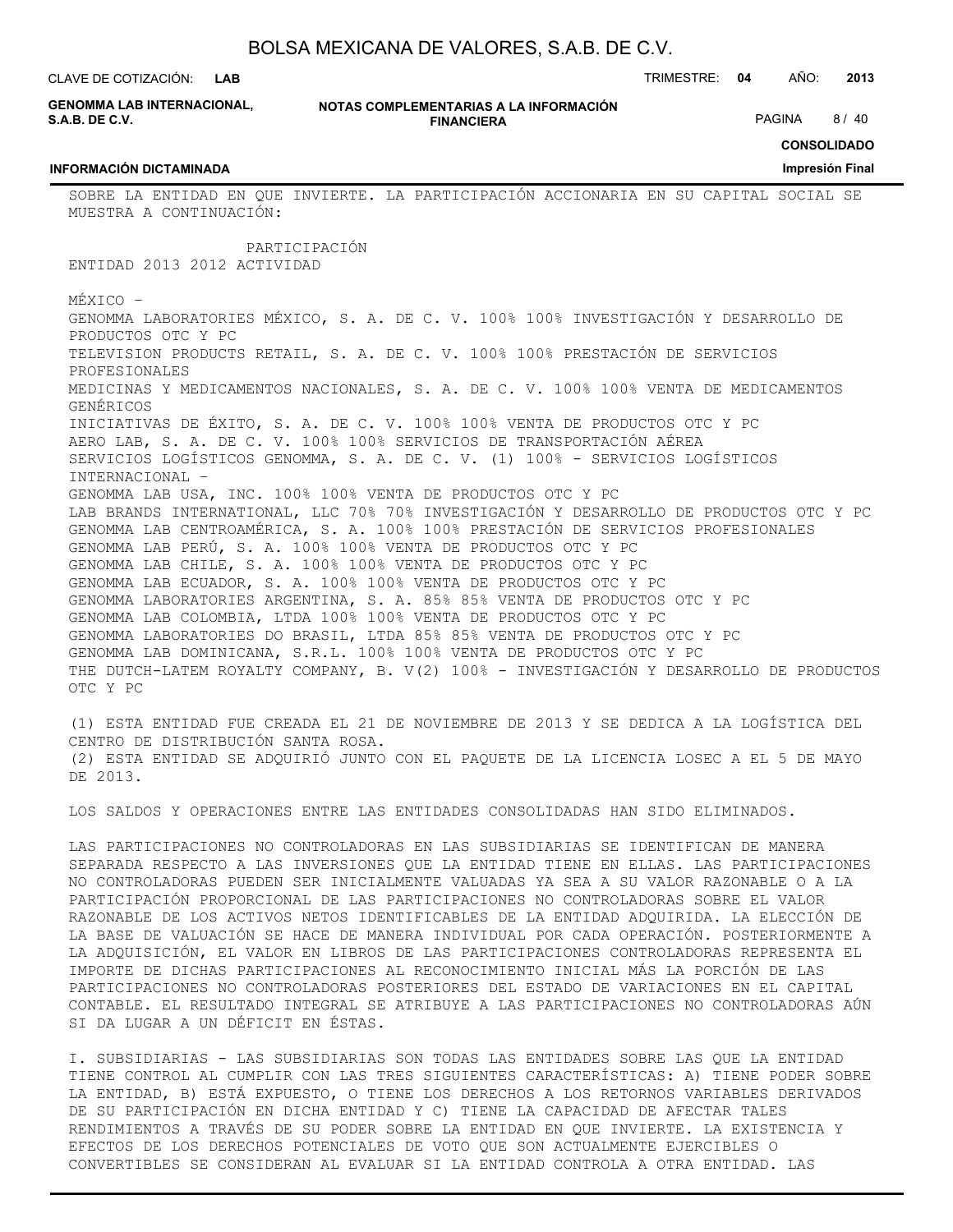CLAVE DE COTIZACIÓN: TRIMESTRE: **04** AÑO: **2013 LAB**

**GENOMMA LAB INTERNACIONAL, S.A.B. DE C.V.**

**NOTAS COMPLEMENTARIAS A LA INFORMACIÓN FINANCIERA**

PAGINA 9/40

**CONSOLIDADO**

#### **INFORMACIÓN DICTAMINADA**

ENTIDAD MONEDA

**Impresión Final**

SUBSIDIARIAS SE CONSOLIDAN DESDE LA FECHA EN QUE SU CONTROL SE TRANSFIERE A LA ENTIDAD, Y SE DEJAN DE CONSOLIDAR DESDE LA FECHA EN LA QUE SE PIERDE EL CONTROL.

LAS POLÍTICAS CONTABLES DE LAS SUBSIDIARIAS HAN SIDO MODIFICADAS CUANDO HA SIDO NECESARIO, PARA ASEGURAR QUE EXISTA UNA CONSISTENCIA CON LAS POLÍTICAS ADOPTADAS POR LA ENTIDAD.

II. ASOCIADA - LA ENTIDAD EJERCE INFLUENCIA SIGNIFICATIVA SOBRE TELEVISA CONSUMER PRODUCTS, LLP PERO NO CUMPLE CON LAS CONDICIONES NECESARIAS PARA EJERCER CONTROL. LA ENTIDAD MANTIENE UNA PARTICIPACIÓN ACCIONARIA DEL 49% DE LOS DERECHOS A VOTO. LA INVERSIÓN EN ASOCIADA SE RECONOCE INICIALMENTE AL COSTO HISTÓRICO Y POSTERIORMENTE A TRAVÉS DEL MÉTODO DE PARTICIPACIÓN.

D. CONVERSIÓN DE ESTADOS FINANCIEROS DE OPERACIONES EXTRANJERAS - PARA CONSOLIDAR LOS ESTADOS FINANCIEROS DE SUBSIDIARIAS EXTRANJERAS, ÉSTOS SE MODIFICAN EN LA MONEDA DE REGISTRO PARA PRESENTARSE EN PESOS MEXICANOS, CONSIDERANDO LAS SIGUIENTES METODOLOGÍAS:

- LAS OPERACIONES EXTRANJERAS CUYA MONEDA DE REGISTRO Y FUNCIONAL ES LA MISMA, CONVIERTEN SUS ESTADOS FINANCIEROS UTILIZANDO LOS SIGUIENTES TIPOS DE CAMBIO:1) DE CIERRE PARA LOS ACTIVOS Y PASIVOS, 2) HISTÓRICO PARA EL CAPITAL CONTABLE Y 3) EL DE LA FECHA DE DEVENGAMIENTO PARA LOS INGRESOS, COSTOS Y GASTOS. LOS EFECTOS DE CONVERSIÓN SE REGISTRAN EN EL CAPITAL CONTABLE.

- LAS OPERACIONES EXTRANJERAS CUYA MONEDA FUNCIONAL NO ES LA MISMA CONVIERTEN SUS ESTADOS FINANCIEROS DE LA MONEDA DE REGISTRO A LA MONEDA FUNCIONAL, UTILIZANDO LOS SIGUIENTES TIPOS DE CAMBIO: 1) DE CIERRE PARA LOS ACTIVOS Y PASIVOS MONETARIOS, 2) HISTÓRICO PARA ACTIVOS NO MONETARIOS, PASIVOS NO MONETARIOS Y CAPITAL CONTABLE Y 3) EL DE LA FECHA DE DEVENGAMIENTO PARA LOS INGRESOS, COSTOS Y GASTOS, EXCEPTO LOS QUE PROVIENEN DE PARTIDAS NO MONETARIAS QUE SE CONVIERTEN AL TIPO DE CAMBIO HISTÓRICO DE LA PARTIDA NO MONETARIA; LOS EFECTOS DE CONVERSIÓN, SE REGISTRAN EN EL RESULTADO INTEGRAL DE FINANCIAMIENTO. POSTERIORMENTE, PARA CONVERTIR LOS ESTADOS FINANCIEROS DE LA MONEDA FUNCIONAL AL PESO MEXICANO, SE UTILIZAN LOS SIGUIENTES TIPOS DE CAMBIO:1) DE CIERRE PARA LOS ACTIVOS Y PASIVOS Y 2) HISTÓRICO PARA EL CAPITAL CONTABLE, Y 3) EL DE LA FECHA DE DEVENGAMIENTO PARA TODOS LOS INGRESOS, COSTOS Y GASTOS. LOS EFECTOS DE CONVERSIÓN SE REGISTRAN EN EL CAPITAL CONTABLE. EN EL CASO DE OPERACIONES EXTRANJERAS QUE OPERAN EN UN ENTORNO ECONÓMICO INFLACIONARIO, PRIMERO REEXPRESAN SUS ESTADOS FINANCIEROS EN MONEDA DE PODER ADQUISITIVO AL CIERRE DEL EJERCICIO, UTILIZANDO EL ÍNDICE DE PRECIOS DEL PAÍS DE ORIGEN DE LA MONEDA FUNCIONAL, Y POSTERIORMENTE LOS CONVIERTEN UTILIZANDO EL TIPO DE CAMBIO DE CIERRE PARA TODAS LAS PARTIDAS; LOS EFECTOS DE CONVERSIÓN, SE REGISTRAN EN EL CAPITAL CONTABLE.¬

LAS MONEDAS DE REGISTRO Y FUNCIONAL DE LAS OPERACIONES EXTRANJERAS Y LOS TIPOS DE CAMBIO UTILIZADOS EN LOS DIFERENTES PROCESOS DE CONVERSIÓN, SON COMO SIGUE:

DE REGISTRO TIPO DE CAMBIO PARA CONVERTIR DE MONEDA DE REGISTRO A MONEDA FUNCIONAL TIPO DE CAMBIO PARA CONVERTIR DE MONEDA FUNCIONAL A PESO MEXICANO

GENOMMA LAB USA, INC. DÓLAR ESTADOUNIDENSE 1.0000 13.0652 LAB BRANDS INTERNATIONAL, LLC DÓLAR ESTADOUNIDENSE 1.0000 13.0652 GENOMMA LAB CENTROAMÉRICA, S. A. DÓLAR ESTADOUNIDENSE 1.0000 13.0652 GENOMMA LAB DOMINICANA, S. R. L. PESO DOMINICANO 0.0237 13.0652 GENOMMA LAB PERÚ, S. A. SOL 0.3622 13.0652 GENOMMA LAB CHILE, S. A. PESO CHILENO 0.0019 13.0652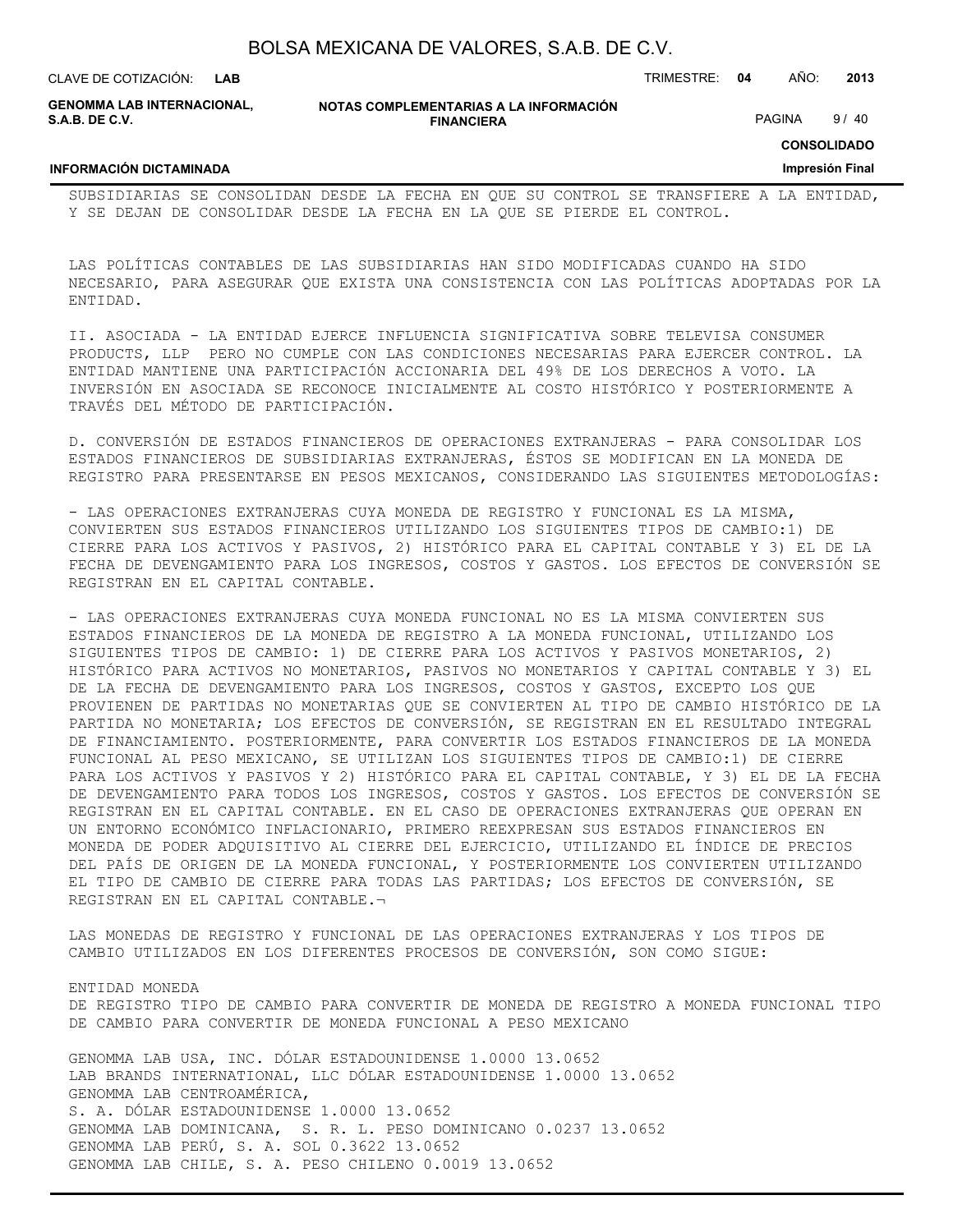CLAVE DE COTIZACIÓN: TRIMESTRE: **04** AÑO: **2013**

**GENOMMA LAB INTERNACIONAL, S.A.B. DE C.V.**

**INFORMACIÓN DICTAMINADA**

#### **NOTAS COMPLEMENTARIAS A LA INFORMACIÓN FINANCIERA**

PAGINA 10 / 40

**CONSOLIDADO**

**Impresión Final**

GENOMMA LAB ECUADOR, S. A. DÓLAR ESTADOUNIDENSE 1.0000 13.0652 GENOMMA LABORATORIES ARGENTINA, S. A. PESO ARGENTINO 0.1540 13.0652 GENOMMA LAB COLOMBIA, LTDA PESO COLOMBIANO 0.0005 13.0652 GENOMMA LABORATORIES DO BRASIL, LTDA REAL 0.4258 13.0652 GENOMMA LABORATORIOS MÉDICOS, S. L. EURO 1.3768 13.0652 THE DUTCH -LATEM ROYALTY COMPANY, B. V. DÓLAR ESTADOUNIDENSE 1.0000 13.0652

LA MONEDA FUNCIONAL DE LA ENTIDAD ES EL PESO MEXICANO Y LA MONEDA FUNCIONAL DE LAS SUBSIDIARIAS DE LA ENTIDAD ES EL DÓLAR ESTADOUNIDENSE. DEBIDO A QUE LA ENTIDAD MANTIENE INVERSIONES EN SUBSIDIARIAS EN EL EXTRANJERO, CUYA MONEDA FUNCIONAL NO ES EL PESO MEXICANO, SE ENCUENTRA EXPUESTA A UN RIESGO DE CONVERSIÓN DE MONEDA EXTRANJERA. ASIMISMO, SE MANTIENEN ACTIVOS Y PASIVOS MONETARIOS DENOMINADOS EN DIVERSAS MONEDAS, PRINCIPALMENTE EL DÓLAR ESTADOUNIDENSE, Y EXISTE UNA EXPOSICIÓN AL RIESGO CAMBIARIO, ATRIBUIBLE A OPERACIONES COMERCIALES Y PROVEEDURÍA DE INSUMOS, DURANTE EL CURSO NORMAL DEL NEGOCIO, ASÍ COMO POR LA POSICIÓN EN MONEDA EXTRANJERA.

#### E. ACTIVOS FINANCIEROS

LOS ACTIVOS FINANCIEROS SE RECONOCEN CUANDO LA ENTIDAD SE CONVIERTE EN UNA PARTE DE LAS DISPOSICIONES CONTRACTUALES DE LOS INSTRUMENTOS.

LOS ACTIVOS FINANCIEROS SE VALÚAN INICIALMENTE A SU VALOR RAZONABLE. LOS COSTOS DE LA TRANSACCIÓN QUE SON DIRECTAMENTE ATRIBUIBLES A LA ADQUISICIÓN O EMISIÓN DE ACTIVOS FINANCIEROS (DISTINTOS DE LOS ACTIVOS FINANCIEROS A VALOR RAZONABLE CON CAMBIOS EN RESULTADOS) SE SUMAN O REDUCEN DEL VALOR RAZONABLE DE LOS ACTIVOS FINANCIEROS, EN SU CASO, EN EL RECONOCIMIENTO INICIAL. LOS COSTOS DE TRANSACCIÓN DIRECTAMENTE ATRIBUIBLES A LA ADQUISICIÓN DE ACTIVOS FINANCIEROS A SU VALOR RAZONABLE CON CAMBIOS EN RESULTADOS SE RECONOCEN INMEDIATAMENTE EN RESULTADOS.

LOS ACTIVOS FINANCIEROS SE CLASIFICAN EN LAS SIGUIENTES CATEGORÍAS: ACTIVOS FINANCIEROS 'A VALOR RAZONABLE CON CAMBIOS A TRAVÉS DE RESULTADOS' COSTO AMORTIZADO, INVERSIONES 'CONSERVADAS AL VENCIMIENTO', ACTIVOS FINANCIEROS 'DISPONIBLES PARA SU VENTA' Y 'PRÉSTAMOS Y CUENTAS POR COBRAR'. LA CLASIFICACIÓN DEPENDE DE LA NATURALEZA Y PROPÓSITO DE LOS ACTIVOS FINANCIEROS Y SE DETERMINA AL MOMENTO DEL RECONOCIMIENTO INICIAL. A LA FECHA DE INFORME DE LOS ESTADOS FINANCIEROS CONSOLIDADOS, LA ENTIDAD SÓLO CONTABA CON INSTRUMENTOS FINANCIEROS CLASIFICADOS COMO PRÉSTAMOS Y CUENTAS POR COBRAR.

#### - MÉTODO DE LA TASA DE INTERÉS EFECTIVA

EL MÉTODO DE TASA DE INTERÉS EFECTIVA ES UN MÉTODO PARA CALCULAR EL COSTO AMORTIZADO DE UN INSTRUMENTO FINANCIERO Y DE ASIGNACIÓN DEL INGRESO O COSTO FINANCIERO DURANTE EL PERIODO RELEVANTE. LA TASA DE INTERÉS EFECTIVA ES LA TASA QUE DESCUENTA LOS INGRESOS FUTUROS DE EFECTIVO ESTIMADOS (INCLUYENDO TODOS LOS HONORARIOS Y PUNTOS BASE PAGADOS O RECIBIDOS QUE FORMAN PARTE INTEGRAL DE LA TASA DE INTERÉS EFECTIVA, COSTOS DE LA TRANSACCIÓN Y OTRAS PRIMAS O DESCUENTOS) DURANTE LA VIDA ESPERADA DEL INSTRUMENTO DE ACTIVO O PASIVO DEUDA O, CUANDO ES APROPIADO, UN PERIODO MENOR, AL VALOR EN LIBROS NETO AL MOMENTO DEL RECONOCIMIENTO INICIAL.

LOS INGRESOS SE RECONOCEN CON BASE EN EL INTERÉS EFECTIVO PARA INSTRUMENTOS DE DEUDA DISTINTOS A AQUELLOS ACTIVOS FINANCIEROS CLASIFICADOS COMO A VALOR RAZONABLE CON CAMBIOS A TRAVÉS DE RESULTADOS.

- PRÉSTAMOS Y CUENTAS POR COBRAR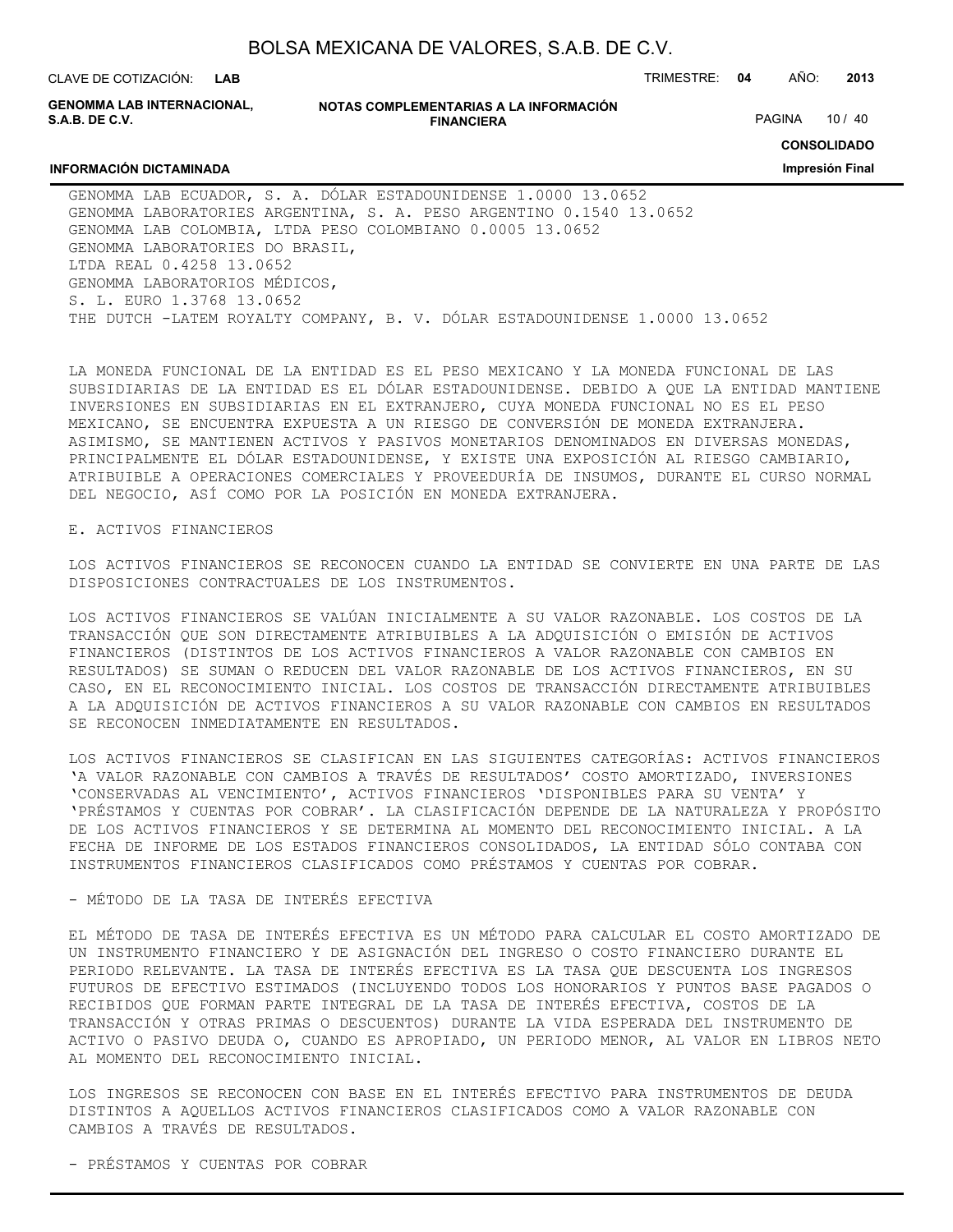| BOLSA MEXICANA DE VALORES, S.A.B. DE C.V. |  |  |
|-------------------------------------------|--|--|
|-------------------------------------------|--|--|

**INFORMACIÓN DICTAMINADA**

**GENOMMA LAB INTERNACIONAL, S.A.B. DE C.V.**

**NOTAS COMPLEMENTARIAS A LA INFORMACIÓN FINANCIERA**

PAGINA 11 / 40

**CONSOLIDADO**

**Impresión Final**

LAS CUENTAS POR COBRAR A CLIENTES, PRÉSTAMOS Y OTRAS CUENTAS POR COBRAR CON PAGOS FIJOS O DETERMINABLES, QUE NO SE NEGOCIAN EN UN MERCADO ACTIVO, SE CLASIFICAN COMO PRÉSTAMOS Y CUENTAS POR COBRAR. LOS PRÉSTAMOS Y CUENTAS POR COBRAR SE VALÚAN AL COSTO AMORTIZADO USANDO EL MÉTODO DE INTERÉS EFECTIVO, MENOS CUALQUIER DETERIORO. LOS INGRESOS POR INTERESES SE RECONOCEN APLICANDO LA TASA DE INTERÉS EFECTIVA, EXCEPTO POR LAS CUENTAS POR COBRAR A CORTO PLAZO EN CASO DE QUE EL RECONOCIMIENTO DE INTERESES SEA POCO IMPORTANTE.

#### - DETERIORO DE ACTIVOS FINANCIEROS

LOS ACTIVOS FINANCIEROS DISTINTOS A LOS ACTIVOS FINANCIEROS A VALOR RAZONABLE CON CAMBIOS A TRAVÉS DE RESULTADOS, SE SUJETAN A PRUEBAS PARA EFECTOS DE DETERIORO AL FINAL DE CADA PERIODO SOBRE EL CUAL SE INFORMA. SE CONSIDERA QUE LOS ACTIVOS FINANCIEROS ESTÁN DETERIORADOS, CUANDO EXISTE EVIDENCIA OBJETIVA QUE, COMO CONSECUENCIA DE UNO O MÁS EVENTOS QUE HAYAN OCURRIDO DESPUÉS DEL RECONOCIMIENTO INICIAL DEL ACTIVO FINANCIERO, LOS FLUJOS DE EFECTIVO FUTUROS ESTIMADOS DEL ACTIVO FINANCIERO HAN SIDO AFECTADOS.

LA EVIDENCIA OBJETIVA DE DETERIORO PODRÍA INCLUIR:

- DIFICULTADES FINANCIERAS SIGNIFICATIVAS DEL EMISOR O CONTRAPARTE;
- INCUMPLIMIENTO EN EL PAGO DE LOS INTERESES O EL PRINCIPAL;
- ES PROBABLE QUE EL PRESTATARIO ENTRE EN QUIEBRA O EN UNA REORGANIZACIÓN FINANCIERA; O

• LA DESAPARICIÓN DE UN MERCADO ACTIVO PARA EL ACTIVO FINANCIERO DEBIDO A DIFICULTADES FINANCIERAS.

PARA CIERTAS CATEGORÍAS DE ACTIVOS FINANCIEROS, COMO CUENTAS POR COBRAR A CLIENTES, LOS ACTIVOS QUE SE HAN SUJETADO A PRUEBAS PARA EFECTOS DE DETERIORO Y QUE NO HAN SUFRIDO DETERIORO EN FORMA INDIVIDUAL, SE INCLUYEN EN LA EVALUACIÓN DE DETERIORO SOBRE UNA BASE COLECTIVA. ENTRE LA EVIDENCIA OBJETIVA DE QUE UNA CARTERA DE CUENTAS POR COBRAR PODRÍA ESTAR DETERIORADA, SE PODRÍA INCLUIR LA EXPERIENCIA PASADA DE LA ENTIDAD CON RESPECTO A LA COBRANZA, UN INCREMENTO EN EL NÚMERO DE PAGOS ATRASADOS EN LA CARTERA QUE SUPEREN EL PERIODO DE CRÉDITO PROMEDIO DE 90 DÍAS, ASÍ COMO CAMBIOS OBSERVABLES EN LAS CONDICIONES ECONÓMICAS NACIONALES Y LOCALES QUE SE CORRELACIONEN CON EL INCUMPLIMIENTO EN LOS PAGOS.

PARA LOS ACTIVOS FINANCIEROS QUE SE REGISTRAN AL COSTO AMORTIZADO, EL IMPORTE DE LA PÉRDIDA POR DETERIORO QUE SE RECONOCE ES LA DIFERENCIA ENTRE EL VALOR EN LIBROS DEL ACTIVO Y EL VALOR PRESENTE DE LOS COBROS FUTUROS, DESCONTADOS A LA TASA DE INTERÉS EFECTIVA ORIGINAL DEL ACTIVO FINANCIERO.

PARA LOS ACTIVOS FINANCIEROS QUE SE CONTABILICEN AL COSTO, EL IMPORTE DE LA PÉRDIDA POR DETERIORO SE CALCULA COMO LA DIFERENCIA ENTRE EL VALOR EN LIBROS DEL ACTIVO Y EL VALOR PRESENTE DE LOS FLUJOS FUTUROS DE EFECTIVO ESTIMADOS, DESCONTADOS A LA TASA ACTUAL DEL MERCADO DE CAMBIO DE UN ACTIVO FINANCIERO SIMILAR. TAL PÉRDIDA POR DETERIORO NO SE REVERTIRÁ EN LOS PERIODOS POSTERIORES.

EL VALOR EN LIBROS DEL ACTIVO FINANCIERO SE REDUCE POR LA PÉRDIDA POR DETERIORO DIRECTAMENTE PARA TODOS LOS ACTIVOS FINANCIEROS, EXCEPTO PARA LAS CUENTAS POR COBRAR A CLIENTES, DONDE EL VALOR EN LIBROS SE REDUCE A TRAVÉS DE UNA CUENTA DE ESTIMACIÓN PARA CUENTAS DE COBRO DUDOSO. CUANDO SE CONSIDERA QUE UNA CUENTA POR COBRAR ES INCOBRABLE,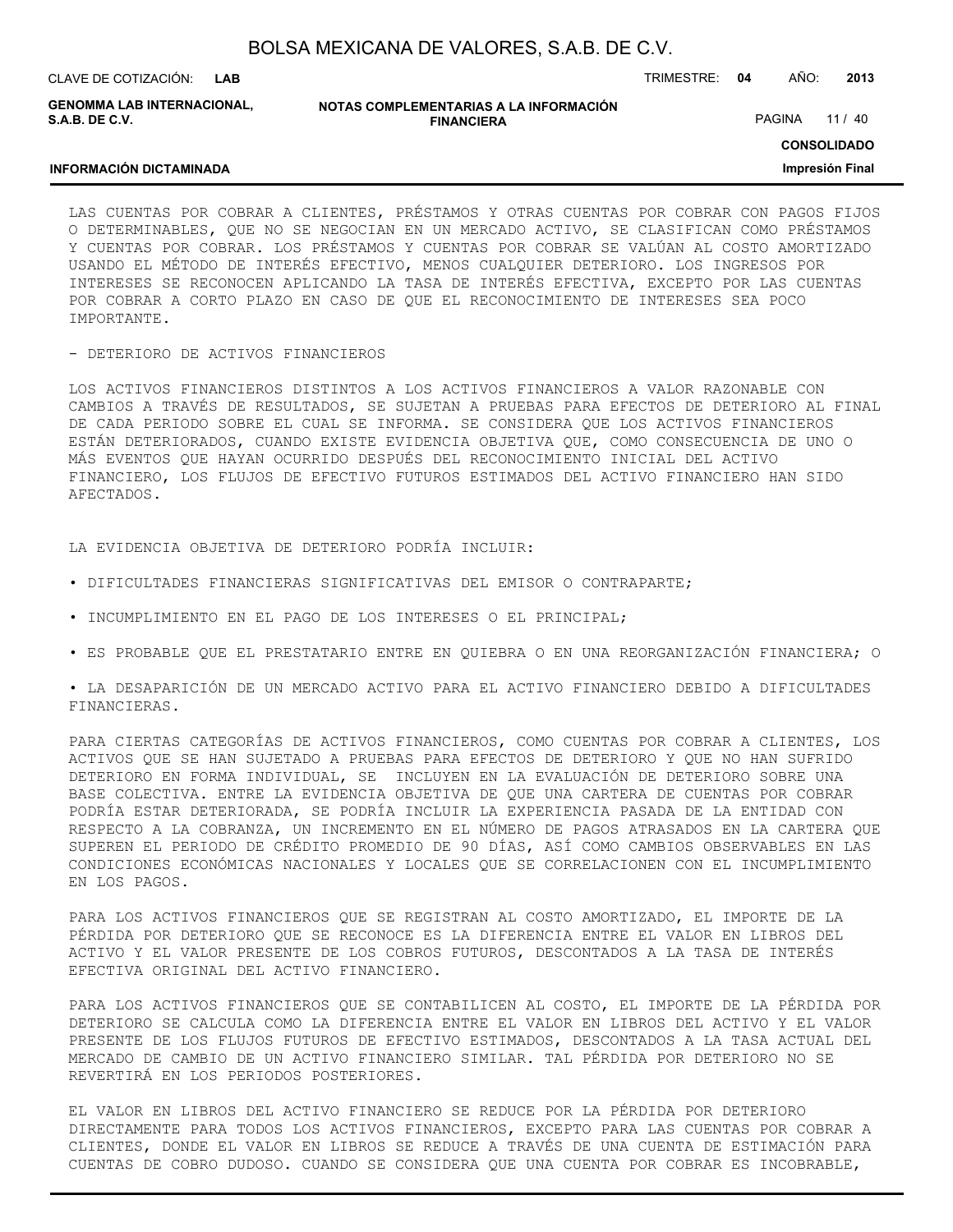| BOLSA MEXICANA DE VALORES, S.A.B. DE C.V. |  |  |
|-------------------------------------------|--|--|
|-------------------------------------------|--|--|

**GENOMMA LAB INTERNACIONAL, S.A.B. DE C.V.**

**NOTAS COMPLEMENTARIAS A LA INFORMACIÓN FINANCIERA**

PAGINA 12 / 40

**CONSOLIDADO**

#### **Impresión Final**

## **INFORMACIÓN DICTAMINADA**

SE ELIMINA CONTRA LA ESTIMACIÓN. LA RECUPERACIÓN POSTERIOR DE LOS MONTOS PREVIAMENTE ELIMINADOS SE CONVIERTE EN CRÉDITOS CONTRA LA ESTIMACIÓN. LOS CAMBIOS EN EL VALOR EN LIBROS DE LA CUENTA DE LA ESTIMACIÓN SE RECONOCEN EN LOS RESULTADOS.

CUANDO SE CONSIDERA QUE UN ACTIVO FINANCIERO DISPONIBLE PARA LA VENTA ESTÁ DETERIORADO, LAS GANANCIAS O PÉRDIDAS ACUMULADAS PREVIAMENTE RECONOCIDAS EN OTROS RESULTADOS INTEGRALES SE RECLASIFICAN A LOS RESULTADOS DEL PERIODO.

EXCEPTO POR LOS INSTRUMENTOS DE CAPITAL DISPONIBLES PARA SU VENTA, SI, EN UN PERIODO SUBSECUENTE, EL IMPORTE DE LA PÉRDIDA POR DETERIORO DISMINUYE Y ESA DISMINUCIÓN SE PUEDE RELACIONAR OBJETIVAMENTE CON UN EVENTO QUE OCURRE DESPUÉS DEL RECONOCIMIENTO DEL DETERIORO, LA PÉRDIDA POR DETERIORO PREVIAMENTE RECONOCIDA SE REVERSA A TRAVÉS DE RESULTADOS HASTA EL PUNTO EN QUE EL VALOR EN LIBROS DE LA INVERSIÓN A LA FECHA EN QUE SE REVERSÓ EL DETERIORO NO EXCEDA EL COSTO AMORTIZADO QUE HABRÍA SIDO SI NO SE HUBIERA RECONOCIDO EL DETERIORO.

#### - BAJA DE ACTIVOS FINANCIEROS

LA ENTIDAD DEJA DE RECONOCER UN ACTIVO FINANCIERO ÚNICAMENTE CUANDO EXPIRAN LOS DERECHOS CONTRACTUALES SOBRE LOS FLUJOS DE EFECTIVO DEL ACTIVO FINANCIERO, Y TRANSFIERE DE MANERA SUSTANCIAL LOS RIESGOS Y BENEFICIOS INHERENTES A LA PROPIEDAD DEL ACTIVO FINANCIERO. SI LA ENTIDAD NO TRANSFIERE NI RETIENE SUBSTANCIALMENTE TODOS LOS RIESGOS Y BENEFICIOS INHERENTES A LA PROPIEDAD Y CONTINÚA RETENIENDO EL CONTROL DEL ACTIVO TRANSFERIDO, LA ENTIDAD RECONOCERÁ SU PARTICIPACIÓN EN EL ACTIVO Y LA OBLIGACIÓN ASOCIADA POR LOS MONTOS QUE TENDRÍA QUE PAGAR. SI LA ENTIDAD RETIENE SUBSTANCIALMENTE TODOS LOS RIESGOS Y BENEFICIOS INHERENTES A LA PROPIEDAD DE UN ACTIVO FINANCIERO TRANSFERIDO, LA ENTIDAD CONTINÚA RECONOCIENDO EL ACTIVO FINANCIERO Y TAMBIÉN RECONOCE UN PRÉSTAMO COLATERAL POR LOS RECURSOS RECIBIDOS.¬

#### F. EFECTIVO, EQUIVALENTES DE EFECTIVO Y EFECTIVO RESTRINGIDO

CONSISTEN PRINCIPALMENTE EN DEPÓSITOS BANCARIOS EN CUENTAS DE CHEQUES E INVERSIONES EN VALORES A CORTO PLAZO DE GRAN LIQUIDEZ, FÁCILMENTE CONVERTIBLES EN EFECTIVO, CON VENCIMIENTO HASTA DE TRES MESES A PARTIR DE LA FECHA DE SU ADQUISICIÓN Y SUJETOS A RIESGOS POCO IMPORTANTES DE CAMBIOS EN VALOR. EL EFECTIVO SE PRESENTA A VALOR NOMINAL Y LOS EQUIVALENTES SE VALÚAN A SU VALOR RAZONABLE. LOS EQUIVALENTES DE EFECTIVO ESTÁN REPRESENTADOS PRINCIPALMENTE POR INVERSIONES EN MESAS DE DINERO. LA ENTIDAD TIENE FONDOS RESTRINGIDOS DESIGNADOS PARA LA RECOMPRA DE ACCIONES PROPIAS DE LA ENTIDAD, LOS CUALES SE ENCUENTRAN INVERTIDOS EN MESAS DE DINERO A CORTO PLAZO EN PAPEL GUBERNAMENTAL.

#### G. INVENTARIOS

LOS INVENTARIOS SE VALÚAN AL COSTO DE ADQUISICIÓN O VALOR NETO DE REALIZACIÓN, EL MENOR UTILIZANDO EL MÉTODO DE COSTOS PROMEDIO. EL VALOR NETO DE REALIZACIÓN REPRESENTA EL PRECIO DE VENTA ESTIMADO MENOS TODOS LOS GASTOS NECESARIOS PARA EFECTUAR SU VENTA.

#### H. PAGOS ANTICIPADOS

LOS PAGOS ANTICIPADOS ESTÁN REPRESENTADOS PRINCIPALMENTE POR GASTOS DE PUBLICIDAD, LOS CUALES SE AMORTIZAN A RESULTADOS CONFORME SE DEVENGA EL SERVICIO.

#### I. INMUEBLES, PROPIEDADES Y EQUIPO

LOS INMUEBLES, PROPIEDADES Y EQUIPO SE REGISTRAN INICIALMENTE AL COSTO DE ADQUISICIÓN.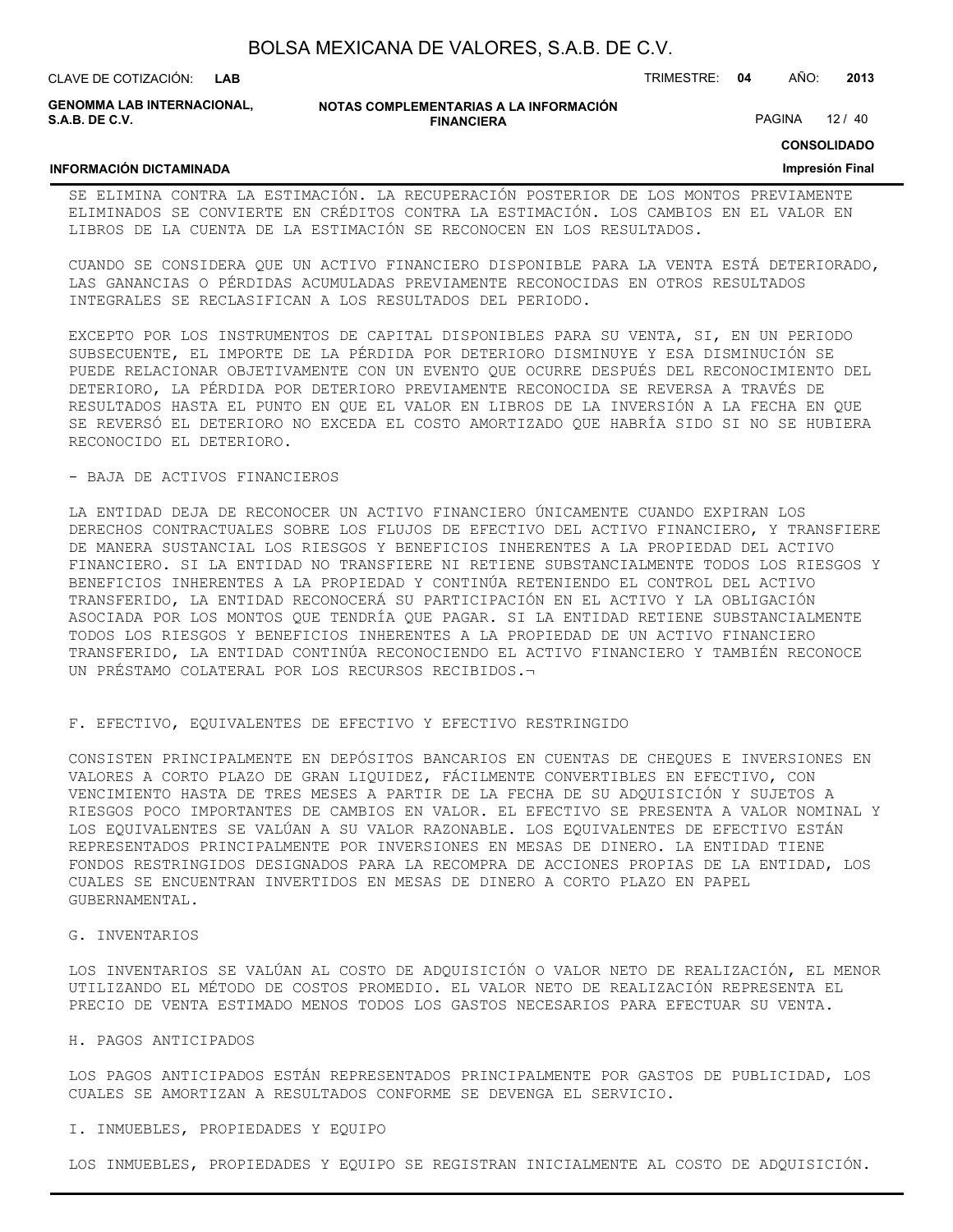**LAB**

CLAVE DE COTIZACIÓN: TRIMESTRE: **04** AÑO: **2013**

**GENOMMA LAB INTERNACIONAL, S.A.B. DE C.V.**

**INFORMACIÓN DICTAMINADA**

**NOTAS COMPLEMENTARIAS A LA INFORMACIÓN FINANCIERA**

PAGINA 13 / 40

**CONSOLIDADO**

#### **Impresión Final**

LOS TERRENOS Y EDIFICIOS MANTENIDOS PARA SU USO PARA FINES ADMINISTRATIVOS, SE PRESENTAN EN EL ESTADO DE POSICIÓN FINANCIERA A COSTO, MENOS CUALQUIER DEPRECIACIÓN ACUMULADA O PÉRDIDAS POR DETERIORO ACUMULADAS.

LAS PROPIEDADES QUE ESTÁN EN PROCESO DE CONSTRUCCIÓN PARA FINES DE PRODUCCIÓN O PARA PROPÓSITOS AÚN NO DETERMINADOS, SE REGISTRAN AL COSTO MENOS CUALQUIER PÉRDIDA POR DETERIORO RECONOCIDA. EL COSTO INCLUYE HONORARIOS PROFESIONALES. LA DEPRECIACIÓN DE ESTOS ACTIVOS, AL IGUAL QUE EN OTRAS PROPIEDADES, SE INICIA CUANDO LOS ACTIVOS ESTÁN LISTOS PARA SU USO PLANEADO.

LOS TERRENOS NO SE DEPRECIAN.

EL MOBILIARIO Y EQUIPO SE PRESENTAN AL COSTO MENOS LA DEPRECIACIÓN ACUMULADA Y CUALQUIER PÉRDIDA ACUMULADA POR DETERIORO.

LA DEPRECIACIÓN SE RECONOCE PARA LLEVAR A RESULTADOS EL COSTO, MENOS SU VALOR RESIDUAL, SOBRE SUS VIDAS ÚTILES UTILIZANDO EL MÉTODO DE LÍNEA RECTA. LA VIDA ÚTIL ESTIMADA, EL VALOR RESIDUAL Y EL MÉTODO DE DEPRECIACIÓN SE REVISAN AL FINAL DE CADA AÑO, Y EL EFECTO DE CUALQUIER CAMBIO EN LA ESTIMACIÓN REGISTRADA SE RECONOCE SOBRE UNA BASE PROSPECTIVA.

LOS AÑOS DE VIDA ÚTIL DETERMINADOS SON COMO SIGUE:

EDIFICIO 40 MEJORAS A LOCALES 10 EQUIPO DE LABORATORIO, MOLDES Y MAQUINARIA 3 EQUIPO DE TRANSPORTE TERRESTRE 4 EQUIPO DE TRANSPORTE AÉREO 6 EQUIPO DE CÓMPUTO 3 EQUIPO DE PRODUCCIÓN Y GRABACIÓN 3 EQUIPO DE OFICINA Y VENTA 10 EQUIPO DE TELECOMUNICACIONES 10

LA GANANCIA O PÉRDIDA QUE SURGE DE LA VENTA O RETIRO DE UNA PARTIDA DE INMUEBLES, PLANTA Y EQUIPO, SE CALCULA COMO LA DIFERENCIA ENTRE LOS RECURSOS QUE SE RECIBEN POR VENTAS Y EL VALOR EN LIBROS DEL ACTIVO, Y SE RECONOCE EN LOS RESULTADOS.

#### J. INVERSIÓN EN ACCIONES DE ASOCIADA

LA ENTIDAD TIENE INVERSIÓN EN TELEVISA CONSUMER PRODUCTS, LLP. UNA ASOCIADA ES UNA ENTIDAD SOBRE LA CUAL LA ENTIDAD TIENE INFLUENCIA SIGNIFICATIVA, Y QUE NO CONSTITUYE UNA SUBSIDIARIA NI UNA PARTICIPACIÓN EN UN NEGOCIO CONJUNTO. INFLUENCIA SIGNIFICATIVA ES EL PODER DE PARTICIPAR EN DECIDIR LAS POLÍTICAS FINANCIERAS Y DE OPERACIÓN DE LA ENTIDAD EN LA QUE SE INVIERTE, PERO NO IMPLICA UN CONTROL O CONTROL CONJUNTO SOBRE ESAS POLÍTICAS.

LOS RESULTADOS Y LOS ACTIVOS Y PASIVOS DE LA ENTIDAD ASOCIADA SON INCORPORADOS A LOS ESTADOS FINANCIEROS UTILIZANDO EL MÉTODO DE PARTICIPACIÓN. CONFORME AL MÉTODO DE PARTICIPACIÓN, LA INVERSIÓN EN ENTIDAD ASOCIADA SE CONTABILIZA EN EL ESTADO CONSOLIDADO DE POSICIÓN FINANCIERA AL COSTO, AJUSTADO POR CAMBIOS POSTERIORES A LA ADQUISICIÓN POR LA PARTICIPACIÓN DE LA ENTIDAD EN LOS ACTIVOS NETOS DE LA ENTIDAD ASOCIADA, MENOS CUALQUIER DETERIORO EN EL VALOR DE LAS INVERSIONES EN LO INDIVIDUAL. LAS PÉRDIDAS DE UNA ENTIDAD ASOCIADA EN EXCESO A LA PARTICIPACIÓN DE LA ENTIDAD EN LA MISMA (LA CUAL INCLUYE CUALQUIER INVERSIÓN A LARGO PLAZO QUE, EN SUSTANCIA, FORME PARTE DE LA INVERSIÓN NETA DE LA ENTIDAD EN LA ENTIDAD ASOCIADA) SE RECONOCEN SIEMPRE Y CUANDO LA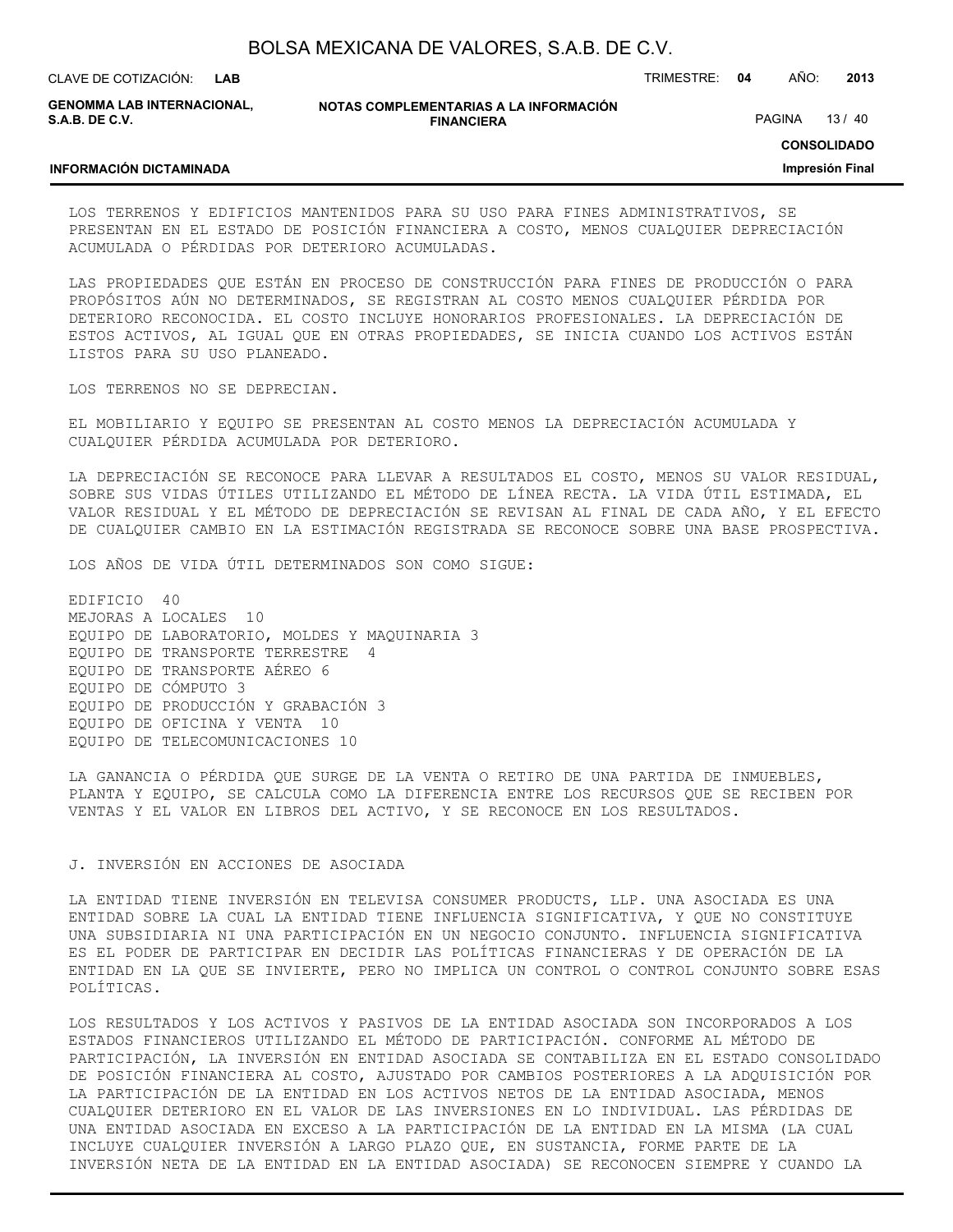| BOLSA MEXICANA DE VALORES, S.A.B. DE C.V. |  |  |  |
|-------------------------------------------|--|--|--|
|-------------------------------------------|--|--|--|

**INFORMACIÓN DICTAMINADA**

**GENOMMA LAB INTERNACIONAL, S.A.B. DE C.V.**

**NOTAS COMPLEMENTARIAS A LA INFORMACIÓN FINANCIERA**

CLAVE DE COTIZACIÓN: TRIMESTRE: **04** AÑO: **2013**

PAGINA 14 / 40

**CONSOLIDADO**

#### **Impresión Final**

ENTIDAD HAYA CONTRAÍDO ALGUNA OBLIGACIÓN LEGAL O IMPLÍCITA O HAYA HECHO PAGOS EN NOMBRE DE LA ASOCIADA.

LOS REQUERIMIENTOS DE IAS 39 SE APLICAN PARA DETERMINAR SI ES NECESARIO RECONOCER UNA PÉRDIDA POR DETERIORO CON RESPECTO A LA INVERSIÓN DE LA ENTIDAD EN UNA ASOCIADA. CUANDO ES NECESARIO, SE PRUEBA EL DETERIORO DEL VALOR EN LIBROS TOTAL DE LA INVERSIÓN DE CONFORMIDAD CON IAS 36 DETERIORO DE ACTIVOS COMO UN ÚNICO ACTIVO, COMPARANDO SU MONTO RECUPERABLE (MAYOR ENTRE VALOR EN USO Y VALOR RAZONABLE MENOS COSTO DE VENTA) CONTRA SU VALOR EN LIBROS. CUALQUIER PÉRDIDA POR DETERIORO RECONOCIDA FORMA PARTE DEL VALOR EN LIBROS DE LA INVERSIÓN. CUALQUIER REVERSIÓN DE DICHA PÉRDIDA POR DETERIORO SE RECONOCE DE CONFORMIDAD CON IAS 36 EN LA MEDIDA EN QUE DICHO MONTO RECUPERABLE DE LA INVERSIÓN INCREMENTA POSTERIORMENTE.

AL DISPONER DE UNA ASOCIADA QUE RESULTA EN QUE LA ENTIDAD PIERDA INFLUENCIA IMPORTANTE SOBRE LA MISMA, CUALQUIER INVERSIÓN RETENIDA SE MIDE A VALOR RAZONABLE A DICHA FECHA Y SE CONSIDERA COMO SU VALOR RAZONABLE AL MOMENTO DEL RECONOCIMIENTO INICIAL COMO ACTIVO FINANCIERO DE CONFORMIDAD CON IAS 39. LA DIFERENCIA ENTRE EL VALOR EN LIBROS ANTERIOR DE LA ASOCIADA ATRIBUIBLE A LA PARTICIPACIÓN RETENIDA Y SU VALOR EN LIBROS SE INCLUYE EN LA DETERMINACIÓN DE LA GANANCIA O PÉRDIDA POR DISPOSICIÓN DE LA ASOCIADA. ADICIONALMENTE, LA ENTIDAD CONTABILIZA TODOS LOS MONTOS PREVIAMENTE RECONOCIDOS EN OTROS RESULTADOS INTEGRALES EN RELACIÓN CON DICHA ASOCIADA CON LA MISMA BASE QUE SE REQUERIRÍA SI DICHA ASOCIADA HUBIESE DISPUESTO DIRECTAMENTE DE LOS ACTIVOS O PASIVOS RELATIVOS. POR LO TANTO, SI UNA GANANCIA O PÉRDIDA PREVIAMENTE RECONOCIDA EN OTROS RESULTADOS INTEGRALES POR DICHA ASOCIADA SE HUBIERE RECLASIFICADO AL ESTADO DE RESULTADOS AL DISPONER DE LOS ACTIVOS O PASIVOS RELATIVOS, LA ENTIDAD RECLASIFICA LA GANANCIA O PÉRDIDA DEL CAPITAL AL ESTADO DE RESULTADOS (COMO UN AJUSTE POR RECLASIFICACIÓN) CUANDO PIERDE LA INFLUENCIA IMPORTANTE SOBRE DICHA ASOCIADA.

CUANDO LA ENTIDAD LLEVA A CABO TRANSACCIONES CON SU ASOCIADA, LA UTILIDAD O PÉRDIDA RESULTANTE DE DICHAS TRANSACCIONES CON LA ASOCIADA SE RECONOCE EN LOS ESTADOS FINANCIEROS CONSOLIDADOS DE LA ENTIDAD SÓLO EN LA MEDIDA DE LA PARTICIPACIÓN EN LA ASOCIADA QUE NO SE RELACIONE CON LA ENTIDAD.

K. OTROS ACTIVOS

ESTOS ACTIVOS REPRESENTAN EROGACIONES QUE DAN ORIGEN A BENEFICIOS ECONÓMICOS FUTUROS PORQUE CUMPLEN CON CIERTOS REQUISITOS PARA SU RECONOCIMIENTO COMO ACTIVOS. LOS COSTOS DE INVESTIGACIÓN, ASÍ COMO LAS EROGACIONES EN FASE DE DESARROLLO QUE NO CUMPLEN CON DICHOS REQUISITOS, SE REGISTRAN EN RESULTADOS EN EL EJERCICIO EN QUE SE INCURREN.

LA ENTIDAD CLASIFICA SUS ACTIVOS INTANGIBLES EN ACTIVOS CON VIDA ÚTIL INDEFINIDA Y ACTIVOS CON VIDA ÚTIL DEFINIDA, DE ACUERDO CON EL PERIODO EN EL CUAL LA ENTIDAD ESPERA RECIBIR LOS BENEFICIOS.

#### - ACTIVOS DE VIDA ÚTIL INDEFINIDA

CORRESPONDEN A MARCAS, LICENCIAS Y OTROS DERECHOS, POR LOS QUE LA ENTIDAD ESPERA GENERAR INGRESOS DE MANERA INDEFINIDA POR LO QUE NO SE AMORTIZAN, PERO SU VALOR SE SUJETA A PRUEBAS DE DETERIORO.

#### ACTIVOS DE VIDA ÚTIL DEFINIDA

CORRESPONDEN PRINCIPALMENTE A COSTOS EROGADOS EN LA FASE DE DESARROLLO DE SISTEMAS DE INFORMACIÓN INTEGRAL Y SE AMORTIZAN CON BASE EN EL MÉTODO DE LÍNEA RECTA DE ACUERDO A LA VIDA ÚTIL DEL PROYECTO Y CON MÁXIMO DE 5 AÑOS. ASIMISMO, SE INCLUYEN DEPÓSITOS EN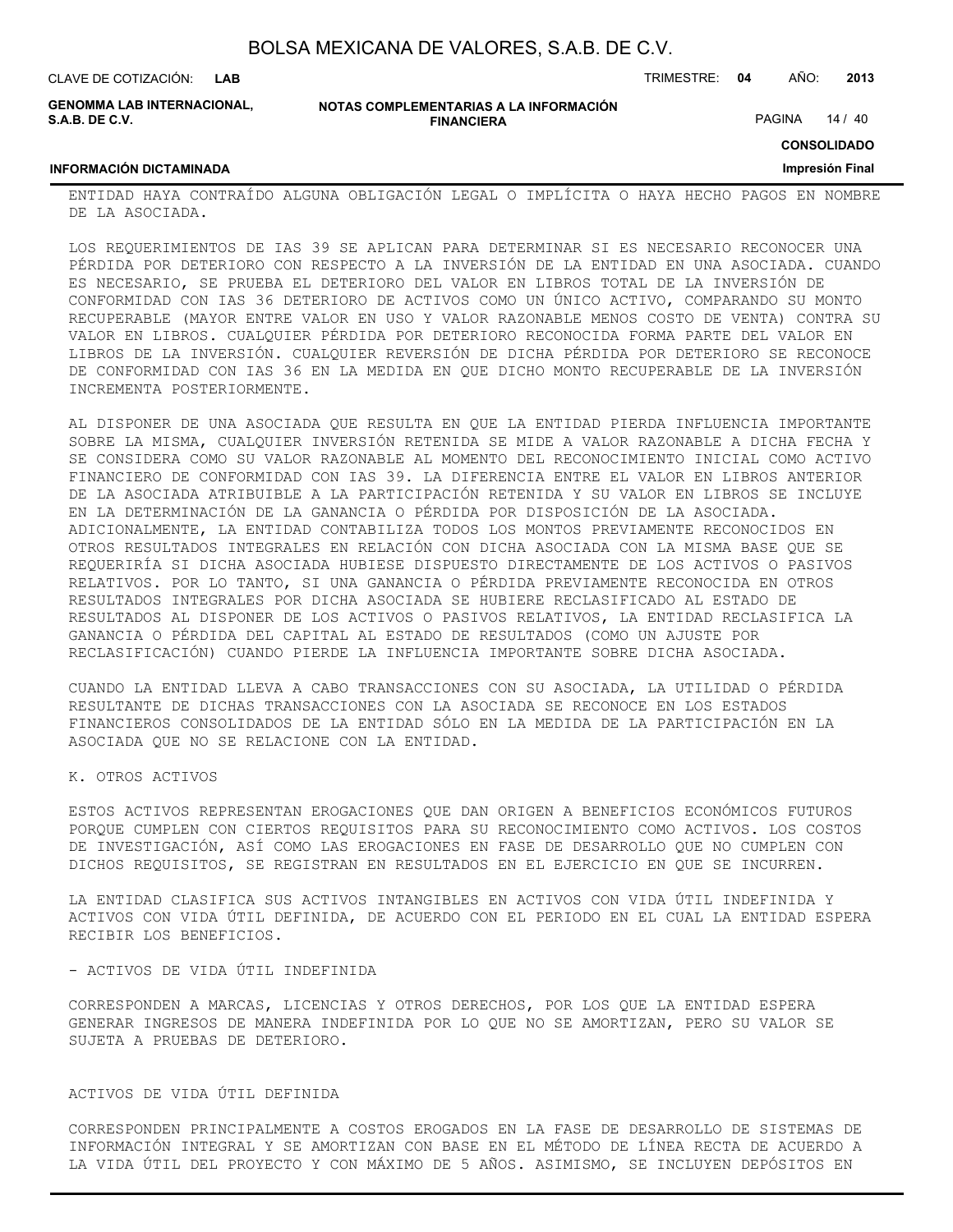**INFORMACIÓN DICTAMINADA**

**GENOMMA LAB INTERNACIONAL, S.A.B. DE C.V.**

#### **NOTAS COMPLEMENTARIAS A LA INFORMACIÓN FINANCIERA**

PAGINA 15 / 40

#### **CONSOLIDADO**

#### **Impresión Final**

GARANTÍA PAGADOS POR RENTA DE INMUEBLES, QUE SE REGISTRAN AL VALOR DEL EFECTIVO DADO EN GARANTÍA Y QUE SE ESTIMA RECUPERAR AL FINAL DEL CONTRATO DE ARRENDAMIENTO; LICENCIAS PARA LA COMERCIALIZACIÓN DE LOS PRODUCTOS DE LA ENTIDAD, LOS CUALES SE AMORTIZAN CON BASE EN EL MÉTODO DE LÍNEA RECTA EN EL PERIODO DE VIGENCIA DE DICHAS LICENCIAS; Y LA INVERSIÓN PARA LA EXPANSIÓN DE LA MARCA SISTEMA GB.

#### - BAJA DE ACTIVOS INTANGIBLES

UN ACTIVO INTANGIBLE SE DARÁ DE BAJA POR VENTA, O CUANDO NO SE ESPERA TENER BENEFICIOS ECONÓMICOS FUTUROS POR SU USO O DISPOSICIÓN. LAS GANANCIAS O PÉRDIDAS QUE SURGEN DE LA BAJA DE UN ACTIVO INTANGIBLE, MEDIDO COMO LA DIFERENCIA ENTRE LOS INGRESOS NETOS Y EL VALOR EN LIBROS DEL ACTIVO, SE RECONOCEN EN RESULTADOS CUANDO EL ACTIVO SEA DADO DE BAJA.

#### L. DETERIORO DE ACTIVOS TANGIBLES E INTANGIBLES

AL FINAL DE CADA PERIODO SOBRE EL CUAL SE INFORMA, LA ENTIDAD REVISA LOS VALORES EN LIBROS DE SUS ACTIVOS TANGIBLES E INTANGIBLES A FIN DE DETERMINAR SI EXISTE UN INDICATIVO DE QUE ESTOS ACTIVOS HAN SUFRIDO ALGUNA PÉRDIDA POR DETERIORO. SI EXISTE ALGÚN INDICIO, SE CALCULA EL MONTO RECUPERABLE DEL ACTIVO A FIN DE DETERMINAR EL ALCANCE DE LA PÉRDIDA POR DETERIORO (DE HABER ALGUNA). CUANDO NO ES POSIBLE ESTIMAR EL MONTO RECUPERABLE DE UN ACTIVO INDIVIDUAL, LA ENTIDAD ESTIMA EL MONTO RECUPERABLE DE LA UNIDAD GENERADORA DE EFECTIVO A LA QUE PERTENECE DICHO ACTIVO. CUANDO SE PUEDE IDENTIFICAR UNA BASE RAZONABLE Y CONSISTENTE DE DISTRIBUCIÓN, LOS ACTIVOS CORPORATIVOS TAMBIÉN SE ASIGNAN A LAS UNIDADES GENERADORAS DE EFECTIVO INDIVIDUALES, O DE LO CONTRARIO, SE ASIGNAN AL GRUPO MÁS PEQUEÑO DE UNIDADES GENERADORAS DE EFECTIVO PARA LOS CUALES SE PUEDE IDENTIFICAR UNA BASE DE DISTRIBUCIÓN RAZONABLE Y CONSISTENTE.

LOS ACTIVOS INTANGIBLES CON UNA VIDA ÚTIL INDEFINIDA O TODAVÍA NO DISPONIBLES PARA SU USO, SE SUJETAN A PRUEBAS PARA EFECTOS DE DETERIORO AL MENOS CADA AÑO, Y SIEMPRE QUE EXISTA UN INDICIO DE QUE EL ACTIVO PODRÍA HABERSE DETERIORADO.

EL MONTO RECUPERABLE ES EL MAYOR ENTRE EL VALOR RAZONABLE MENOS EL COSTO DE VENDERLO Y EL VALOR DE USO. AL EVALUAR EL VALOR DE USO, LOS FLUJOS DE EFECTIVO FUTUROS ESTIMADOS SE DESCUENTAN A SU VALOR PRESENTE UTILIZANDO UNA TASA DE DESCUENTO ANTES DE IMPUESTOS QUE REFLEJE LA EVALUACIÓN ACTUAL DEL MERCADO RESPECTO AL VALOR DEL DINERO EN EL TIEMPO Y LOS RIESGOS ESPECÍFICOS DEL ACTIVO PARA EL CUAL NO SE HAN AJUSTADO LAS ESTIMACIONES DE FLUJOS DE EFECTIVO FUTUROS.

SI SE ESTIMA QUE EL MONTO RECUPERABLE DE UN ACTIVO (O UNIDAD GENERADORA DE EFECTIVO) ES MENOR QUE SU VALOR EN LIBROS, EL VALOR EN LIBROS DEL ACTIVO (O UNIDAD GENERADORA DE EFECTIVO) SE REDUCE A SU MONTO RECUPERABLE. LAS PÉRDIDAS POR DETERIORO SE RECONOCEN INMEDIATAMENTE EN RESULTADOS, SALVO SI EL ACTIVO SE REGISTRA A UN MONTO REVALUADO, EN CUYO CASO SE DEBE CONSIDERAR LA PÉRDIDA POR DETERIORO COMO UNA DISMINUCIÓN DE LA REVALUACIÓN.

CUANDO UNA PÉRDIDA POR DETERIORO SE REVIERTE POSTERIORMENTE, EL VALOR EN LIBROS DEL ACTIVO (O UNIDAD GENERADORA DE EFECTIVO) SE AUMENTA AL VALOR ESTIMADO REVISADO A SU MONTO RECUPERABLE, DE TAL MANERA QUE EL VALOR EN LIBROS INCREMENTADO NO EXCEDE EL VALOR EN LIBROS QUE SE HABRÍA DETERMINADO SI NO SE HUBIERA RECONOCIDO UNA PÉRDIDA POR DETERIORO PARA DICHO ACTIVO (O UNIDAD GENERADORA DE EFECTIVO) EN AÑOS ANTERIORES. LA REVERSIÓN DE UNA PÉRDIDA POR DETERIORO SE RECONOCE INMEDIATAMENTE EN RESULTADOS, A MENOS QUE EL ACTIVO CORRESPONDIENTE SE RECONOZCA A UN MONTO REVALUADO, EN CUYO CASO LA REVERSIÓN DE LA PÉRDIDA POR DETERIORO SE TRATA COMO UN AUMENTO EN LA REVALUACIÓN.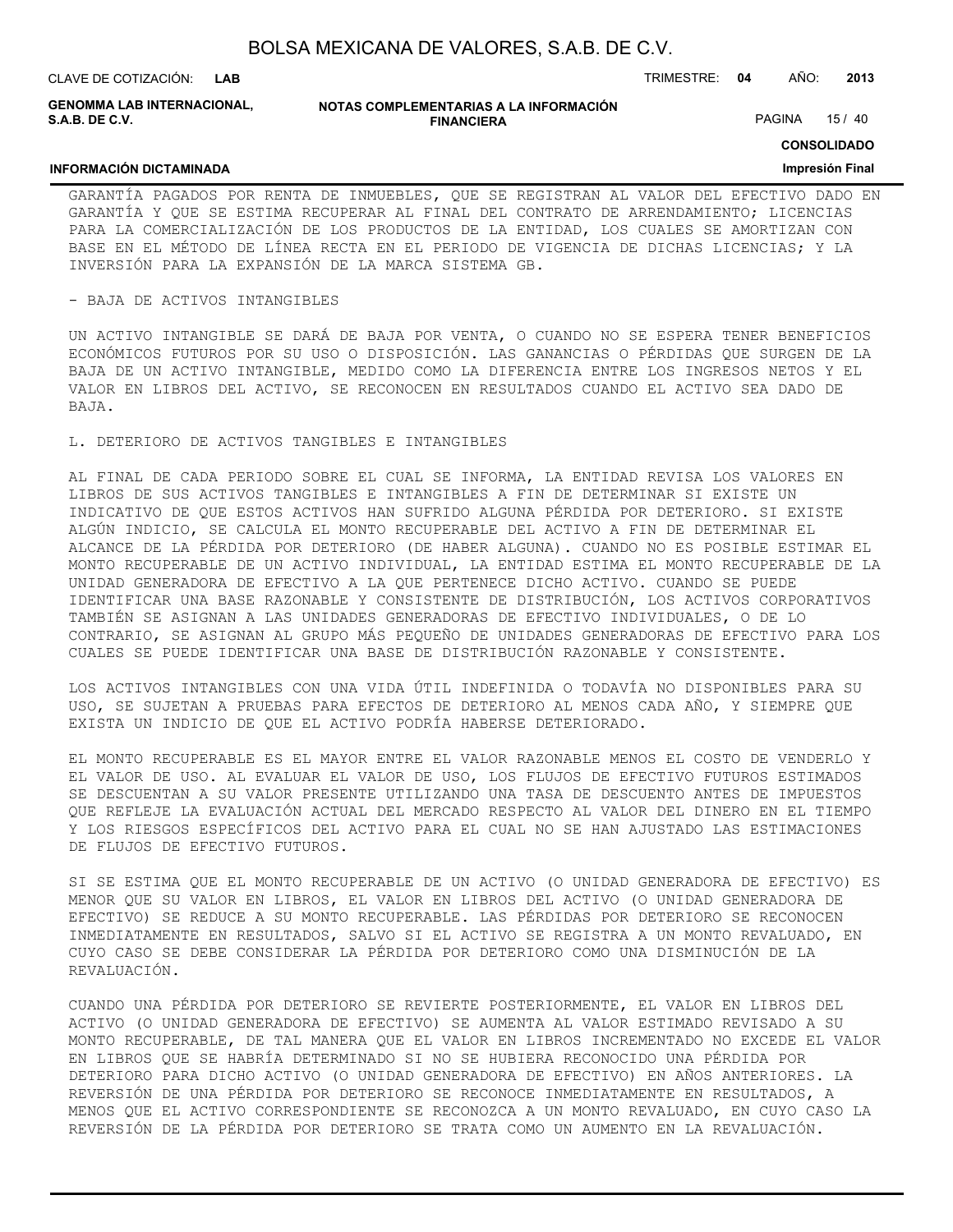| BOLSA MEXICANA DE VALORES, S.A.B. DE C.V. |  |  |
|-------------------------------------------|--|--|
|-------------------------------------------|--|--|

| CLAVE DE COTIZACIÓN: LAB                            |                                                             | TRIMESTRE: 04 | AÑO:          | 2013  |
|-----------------------------------------------------|-------------------------------------------------------------|---------------|---------------|-------|
| <b>GENOMMA LAB INTERNACIONAL,</b><br>S.A.B. DE C.V. | NOTAS COMPLEMENTARIAS A LA INFORMACIÓN<br><b>FINANCIERA</b> |               | <b>PAGINA</b> | 16/40 |

#### **INFORMACIÓN DICTAMINADA**

M. PASIVOS FINANCIEROS E INSTRUMENTOS DE CAPITAL

LOS PASIVOS FINANCIEROS SE RECONOCEN CUANDO LA ENTIDAD SE CONVIERTE EN UNA PARTE DE LAS DISPOSICIONES CONTRACTUALES DE LOS INSTRUMENTOS.

**CONSOLIDADO Impresión Final**

LOS PASIVOS FINANCIEROS SE VALÚAN INICIALMENTE A SU VALOR RAZONABLE. LOS COSTOS DE LA TRANSACCIÓN QUE SON DIRECTAMENTE ATRIBUIBLES A LA ADQUISICIÓN O EMISIÓN DE PASIVOS FINANCIEROS (DISTINTOS DE LOS PASIVOS FINANCIEROS A VALOR RAZONABLE CON CAMBIOS EN RESULTADOS) SE SUMAN O DEDUCEN DEL VALOR RAZONABLE DE LOS PASIVOS FINANCIEROS, EN SU CASO, EN EL RECONOCIMIENTO INICIAL. LOS COSTOS DE LA TRANSACCIÓN DIRECTAMENTE ATRIBUIBLES A LA ADQUISICIÓN DE PASIVOS FINANCIEROS A VALOR RAZONABLE CON CAMBIOS EN RESULTADOS SE RECONOCEN INMEDIATAMENTE EN RESULTADOS.

- CLASIFICACIÓN COMO DEUDA O CAPITAL

LOS INSTRUMENTOS DE DEUDA Y/O CAPITAL SE CLASIFICAN COMO PASIVOS FINANCIEROS O COMO CAPITAL DE CONFORMIDAD CON LA SUSTANCIA DEL ACUERDO CONTRACTUAL.

- INSTRUMENTOS DE CAPITAL

UN INSTRUMENTO DE CAPITAL CONSISTE EN CUALQUIER CONTRATO QUE EVIDENCIE UN INTERÉS RESIDUAL EN LOS ACTIVOS DE LA ENTIDAD LUEGO DE DEDUCIR TODOS SUS PASIVOS. LOS INSTRUMENTOS DE CAPITAL EMITIDOS POR LA ENTIDAD SE RECONOCEN POR LOS RECURSOS RECIBIDOS, NETO DE LOS COSTOS DIRECTOS DE EMISIÓN.

LA RECOMPRA DE INSTRUMENTOS DE CAPITAL PROPIO DE LA ENTIDAD SE RECONOCE Y SE DEDUCE DIRECTAMENTE EN EL CAPITAL. NINGUNA GANANCIA O PÉRDIDA SE RECONOCE EN UTILIDAD O PÉRDIDA EN LA COMPRA, VENTA, EMISIÓN O AMORTIZACIÓN DE LOS INSTRUMENTOS DE CAPITAL PROPIO DE LA ENTIDAD.

- PASIVOS FINANCIEROS

LOS PASIVOS FINANCIEROS SE CLASIFICAN COMO PASIVOS FINANCIEROS A VALOR RAZONABLE CON CAMBIOS A TRAVÉS DE RESULTADOS O COMO OTROS PASIVOS FINANCIEROS.

- PASIVOS FINANCIEROS A VALOR RAZONABLE CON CAMBIOS A TRAVÉS DE RESULTADOS

UN PASIVO FINANCIERO A VALOR RAZONABLE CON CAMBIOS A TRAVÉS DE RESULTADOS ES UN PASIVO FINANCIERO QUE SE CLASIFICA COMO MANTENIDO CON FINES DE NEGOCIACIÓN O SE DESIGNA COMO A VALOR RAZONABLE CON CAMBIOS A TRAVÉS DE RESULTADOS:

UN PASIVO FINANCIERO SE CLASIFICA COMO MANTENIDO CON FINES DE NEGOCIACIÓN SI:

• SE ADQUIERE PRINCIPALMENTE CON EL OBJETIVO DE RECOMPRARLO EN UN FUTURO CERCANO; O

• ES PARTE DE UNA CARTERA DE INSTRUMENTOS FINANCIEROS IDENTIFICADOS QUE SE ADMINISTRAN CONJUNTAMENTE, Y PARA LA CUAL EXISTE EVIDENCIA DE UN PATRÓN RECIENTE DE TOMA DE UTILIDADES A CORTO PLAZO; O

• ES UN DERIVADO QUE NO HA SIDO DESIGNADO COMO INSTRUMENTO DE COBERTURA Y CUMPLE LAS CONDICIONES PARA SER EFECTIVO.

UN PASIVO FINANCIERO QUE NO SEA MANTENIDO CON FINES DE NEGOCIACIÓN PODRÍA SER DESIGNADO A VALOR RAZONABLE CON CAMBIOS A TRAVÉS DE RESULTADOS AL MOMENTO DEL RECONOCIMIENTO INICIAL SI: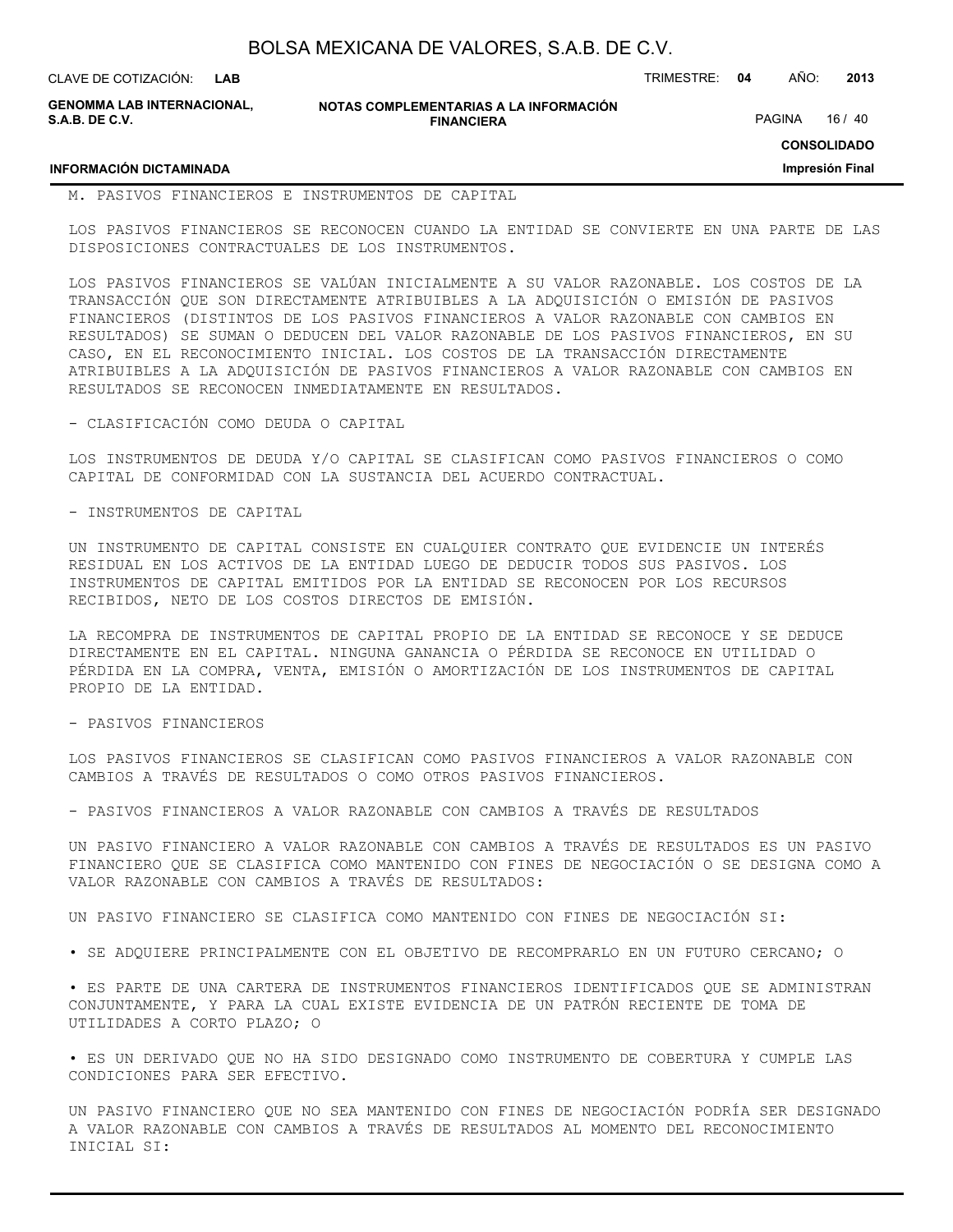| BOLSA MEXICANA DE VALORES, S.A.B. DE C.V. |  |  |
|-------------------------------------------|--|--|
|-------------------------------------------|--|--|

**GENOMMA LAB INTERNACIONAL, S.A.B. DE C.V.**

**NOTAS COMPLEMENTARIAS A LA INFORMACIÓN FINANCIERA**

**CONSOLIDADO**

PAGINA 17 / 40

#### **INFORMACIÓN DICTAMINADA**

**Impresión Final**

• CON ELLO SE ELIMINA O REDUCE SIGNIFICATIVAMENTE ALGUNA INCONSISTENCIA EN LA VALUACIÓN O EN EL RECONOCIMIENTO QUE DE OTRA MANERA SURGIRÍA; O

• EL RENDIMIENTO DE UN GRUPO DE ACTIVOS FINANCIEROS, DE PASIVOS FINANCIEROS O DE AMBOS, SE ADMINISTRE Y EVALÚE SOBRE LA BASE DE SU VALOR RAZONABLE, DE ACUERDO CON UNA ESTRATEGIA DE INVERSIÓN O DE ADMINISTRACIÓN DEL RIESGO QUE LA ENTIDAD TENGA DOCUMENTADA, Y SE PROVEA INTERNAMENTE INFORMACIÓN SOBRE ESE GRUPO, SOBRE LA BASE DE SU VALOR RAZONABLE; O¬

• FORME PARTE DE UN CONTRATO QUE CONTENGA UNO O MÁS INSTRUMENTOS DERIVADOS IMPLÍCITOS, Y LA IAS 39 INSTRUMENTOS FINANCIEROS: RECONOCIMIENTO Y MEDICIÓN PERMITA QUE LA TOTALIDAD DEL CONTRATO HÍBRIDO (ACTIVO O PASIVO) SEA DESIGNADO COMO A VALOR RAZONABLE CON CAMBIOS A TRAVÉS DE RESULTADOS.

LOS PASIVOS FINANCIEROS A VALOR RAZONABLE CON CAMBIOS A TRAVÉS DE RESULTADOS SE REGISTRAN A VALOR RAZONABLE, RECONOCIENDO CUALQUIER GANANCIA O PÉRDIDA SURGIDA DE LA REMEDICIÓN EN EL ESTADO DE RESULTADOS. LA GANANCIA O PÉRDIDA NETA RECONOCIDA EN LOS RESULTADOS INCLUYE CUALQUIER DIVIDENDO O INTERÉS OBTENIDO DEL PASIVO FINANCIERO Y SE INCLUYE EN LA PARTIDA DE 'OTRAS GANANCIAS Y PÉRDIDAS' EN EL ESTADO DE RESULTADO INTEGRAL.

#### - OTROS PASIVOS FINANCIEROS

OTROS PASIVOS FINANCIEROS, (INCLUYENDO LOS PRÉSTAMOS Y CUENTAS POR PAGAR), SON VALUADOS SUBSECUENTEMENTE AL COSTO AMORTIZADO USANDO EL MÉTODO DE TASA DE INTERÉS EFECTIVA.

EL MÉTODO DE TASA DE INTERÉS EFECTIVA ES UN MÉTODO DE CÁLCULO DEL COSTO AMORTIZADO DE UN PASIVO FINANCIERO Y DE ASIGNACIÓN DEL GASTO FINANCIERO A LO LARGO DEL PERIODO PERTINENTE. LA TASA DE INTERÉS EFECTIVA ES LA TASA QUE DESCUENTA EXACTAMENTE LOS FLUJOS ESTIMADOS DE PAGOS EN EFECTIVO A LO LARGO DE LA VIDA ESPERADA DEL PASIVO FINANCIERO (O, CUANDO SEA ADECUADO, EN UN PERIODO MÁS CORTO) CON EL IMPORTE NETO EN LIBROS DEL PASIVO FINANCIERO EN SU RECONOCIMIENTO INICIAL.

#### - BAJA DE PASIVOS FINANCIEROS

LA ENTIDAD DA DE BAJA LOS PASIVOS FINANCIEROS SI, Y SOLO SI LAS OBLIGACIONES DE LA ENTIDAD SE CUMPLEN, CANCELAN O EXPIRAN. LA DIFERENCIA ENTRE EL VALOR EN LIBROS DEL PASIVO FINANCIERO DADO DE BAJA Y LA CONTRAPRESTACIÓN PAGADA Y POR PAGAR SE RECONOCE EN RESULTADOS.

#### N. IMPUESTOS A LA UTILIDAD

EL GASTO POR IMPUESTOS A LA UTILIDAD REPRESENTA LA SUMA DE LOS IMPUESTOS A LA UTILIDAD CAUSADOS Y LOS IMPUESTOS A LA UTILIDAD DIFERIDOS.

#### - IMPUESTOS A LA UTILIDAD CAUSADOS

EL IMPUESTO SOBRE LA RENTA (ISR) Y EL IMPUESTO EMPRESARIAL A TASA ÚNICA (IETU) SE REGISTRAN EN LOS RESULTADOS DEL AÑO EN QUE SE CAUSAN.

#### - IMPUESTOS A LA UTILIDAD DIFERIDOS

LOS IMPUESTOS A LA UTILIDAD DIFERIDOS SE RECONOCEN SOBRE LAS DIFERENCIAS TEMPORALES ENTRE EL VALOR EN LIBROS DE LOS ACTIVOS Y PASIVOS INCLUIDOS EN LOS ESTADOS FINANCIEROS Y LAS BASES FISCALES CORRESPONDIENTES UTILIZADAS PARA DETERMINAR EL RESULTADO FISCAL,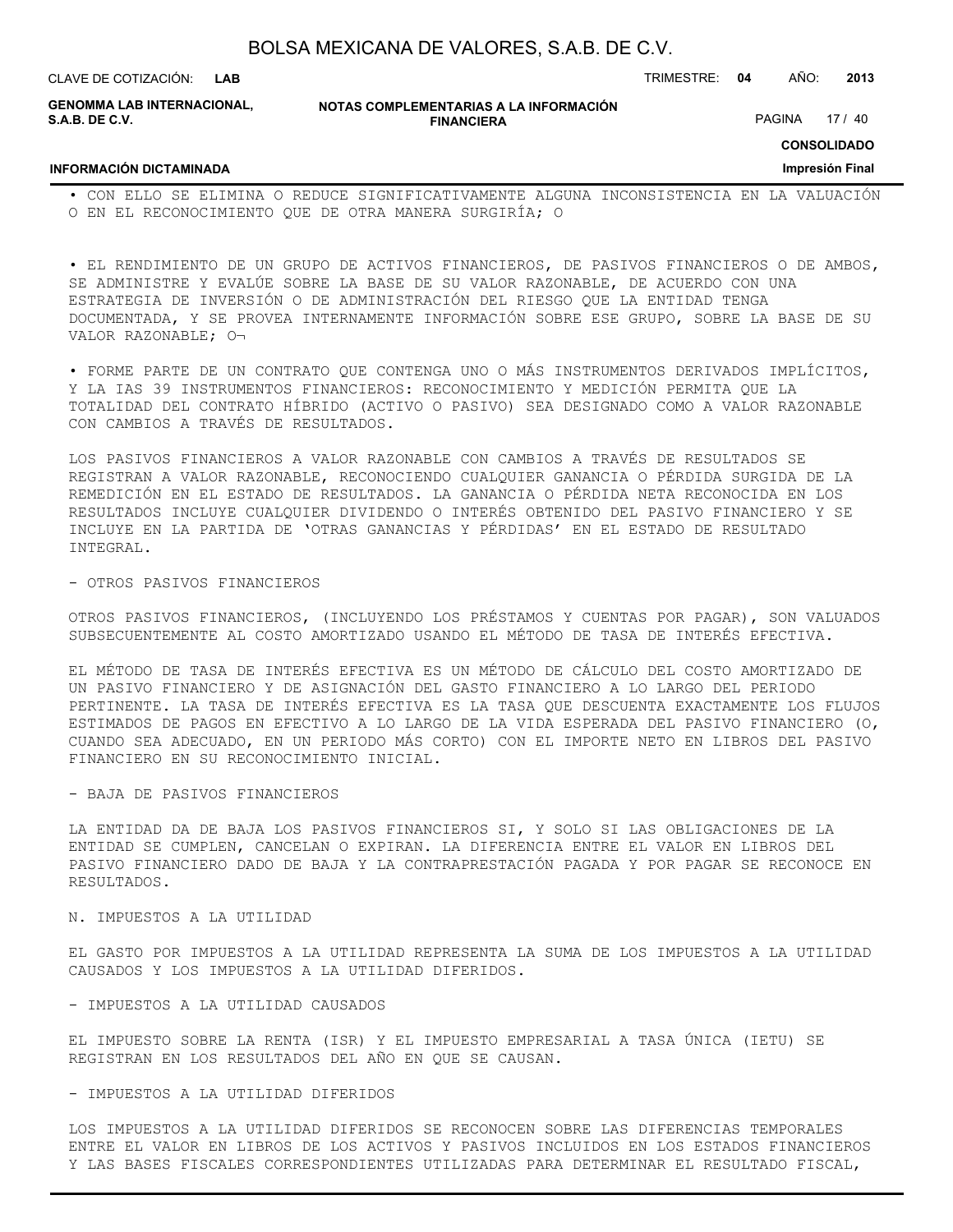**INFORMACIÓN DICTAMINADA**

**GENOMMA LAB INTERNACIONAL, S.A.B. DE C.V.**

| NOTAS COMPLEMENTARIAS A LA INFORMACIÓN |
|----------------------------------------|
| <b>FINANCIERA</b>                      |

PAGINA 18 / 40

**CONSOLIDADO**

#### **Impresión Final**

#### APLICANDO LA TASA CORRESPONDIENTE A ESTAS DIFERENCIAS Y EN SU CASO SE INCLUYEN LOS BENEFICIOS DE LAS PÉRDIDAS FISCALES POR AMORTIZAR Y DE ALGUNOS CRÉDITOS FISCALES. EL PASIVO POR IMPUESTO A LA UTILIDAD DIFERIDO SE RECONOCE GENERALMENTE PARA TODAS LAS DIFERENCIAS FISCALES TEMPORALES. SE RECONOCERÁ UN ACTIVO POR IMPUESTOS DIFERIDOS, POR TODAS LAS DIFERENCIAS TEMPORALES DEDUCIBLES, EN LA MEDIDA EN QUE RESULTE PROBABLE QUE LA ENTIDAD DISPONGA DE UTILIDADES FISCALES FUTURAS CONTRA LAS QUE PUEDA APLICAR ESAS DIFERENCIAS TEMPORALES DEDUCIBLES. ESTOS ACTIVOS Y PASIVOS NO SE RECONOCEN SI LAS DIFERENCIAS TEMPORALES SURGEN DEL RECONOCIMIENTO INICIAL (DISTINTO AL DE LA COMBINACIÓN DE NEGOCIOS) DE OTROS ACTIVOS Y PASIVOS EN UNA OPERACIÓN QUE NO AFECTA EL RESULTADO FISCAL NI EL CONTABLE.

SE RECONOCE UN PASIVO POR IMPUESTOS DIFERIDOS POR DIFERENCIAS TEMPORALES GRAVABLES ASOCIADAS CON INVERSIONES EN SUBSIDIARIAS Y ASOCIADAS Y PARTICIPACIONES EN NEGOCIOS CONJUNTOS, EXCEPTO CUANDO LA ENTIDAD ES CAPAZ DE CONTROLAR LA REVERSIÓN DE LA DIFERENCIA TEMPORAL Y CUANDO SEA PROBABLE QUE LA DIFERENCIA TEMPORAL NO SE REVERSARÁ EN UN FUTURO PREVISIBLE. LOS ACTIVOS POR IMPUESTOS DIFERIDOS QUE SURGEN DE LAS DIFERENCIAS TEMPORALES ASOCIADAS CON DICHAS INVERSIONES Y PARTICIPACIONES SE RECONOCEN ÚNICAMENTE EN LA MEDIDA EN QUE RESULTE PROBABLE QUE HABRÁN UTILIDADES FISCALES FUTURAS SUFICIENTES CONTRA LAS QUE SE UTILICEN ESAS DIFERENCIAS TEMPORALES Y SE ESPERA QUE ÉSTAS SE REVERSARÁN EN UN FUTURO CERCANO.

EL VALOR EN LIBROS DE UN ACTIVO POR IMPUESTOS DIFERIDOS DEBE SOMETERSE A REVISIÓN AL FINAL DE CADA PERIODO SOBRE EL QUE SE INFORMA Y SE DEBE REDUCIR EN LA MEDIDA QUE SE ESTIME PROBABLE QUE NO HABRÁN UTILIDADES GRAVABLES SUFICIENTES PARA PERMITIR QUE SE RECUPERE LA TOTALIDAD O UNA PARTE DEL ACTIVO.

LOS ACTIVOS Y PASIVOS POR IMPUESTOS DIFERIDOS SE VALÚAN EMPLEANDO LAS TASAS FISCALES QUE SE ESPERA APLICAR EN EL PERÍODO EN EL QUE EL PASIVO SE PAGUE O EL ACTIVO SE REALICE, BASÁNDOSE EN LAS TASAS (Y LEYES FISCALES) QUE HAYAN SIDO APROBADAS O SUSTANCIALMENTE APROBADAS AL FINAL DEL PERIODO SOBRE EL QUE SE INFORMA. LA VALUACIÓN DE LOS PASIVOS Y ACTIVOS POR IMPUESTOS DIFERIDOS REFLEJA LAS CONSECUENCIAS FISCALES QUE SE DERIVARÍAN DE LA FORMA EN QUE LA ENTIDAD ESPERA, AL FINAL DEL PERIODO SOBRE EL QUE SE INFORMA, RECUPERAR O LIQUIDAR EL VALOR EN LIBROS DE SUS ACTIVOS Y PASIVOS.

LOS ACTIVOS POR IMPUESTOS DIFERIDOS Y LOS PASIVOS POR IMPUESTOS DIFERIDOS SE COMPENSAN CUANDO EXISTE UN DERECHO LEGAL PARA COMPENSAR ACTIVOS A CORTO PLAZO CON PASIVOS A CORTO PLAZO Y CUANDO SE REFIEREN A IMPUESTOS A LA UTILIDAD CORRESPONDIENTES A LA MISMA AUTORIDAD FISCAL Y LA ENTIDAD TIENE LA INTENCIÓN DE LIQUIDAR SUS ACTIVOS Y PASIVOS SOBRE UNA BASE NETA.

#### - IMPUESTOS CAUSADOS Y DIFERIDOS

LOS IMPUESTOS CAUSADOS Y DIFERIDOS SE RECONOCEN COMO INGRESO O GASTO EN RESULTADOS, EXCEPTO CUANDO SE REFIEREN A PARTIDAS QUE SE RECONOCEN FUERA DE LOS RESULTADOS, YA SEA EN LOS OTROS RESULTADOS INTEGRALES O DIRECTAMENTE EN EL CAPITAL CONTABLE, EN CUYO CASO EL IMPUESTO TAMBIÉN SE RECONOCE FUERA DE LOS RESULTADOS; O CUANDO SURGEN DEL RECONOCIMIENTO INICIAL DE UNA COMBINACIÓN DE NEGOCIOS. EN EL CASO DE UNA COMBINACIÓN DE NEGOCIOS, EL EFECTO FISCAL SE INCLUYE DENTRO DEL RECONOCIMIENTO DE LA COMBINACIÓN DE NEGOCIOS.

#### O. PROVISIONES

LAS PROVISIONES SE RECONOCEN CUANDO LA ENTIDAD TIENE UNA OBLIGACIÓN PRESENTE (YA SEA LEGAL O ASUMIDA) COMO RESULTADO DE UN SUCESO PASADO, ES PROBABLE QUE LA ENTIDAD TENGA QUE LIQUIDAR LA OBLIGACIÓN, Y PUEDE HACERSE UNA ESTIMACIÓN CONFIABLE DEL IMPORTE DE LA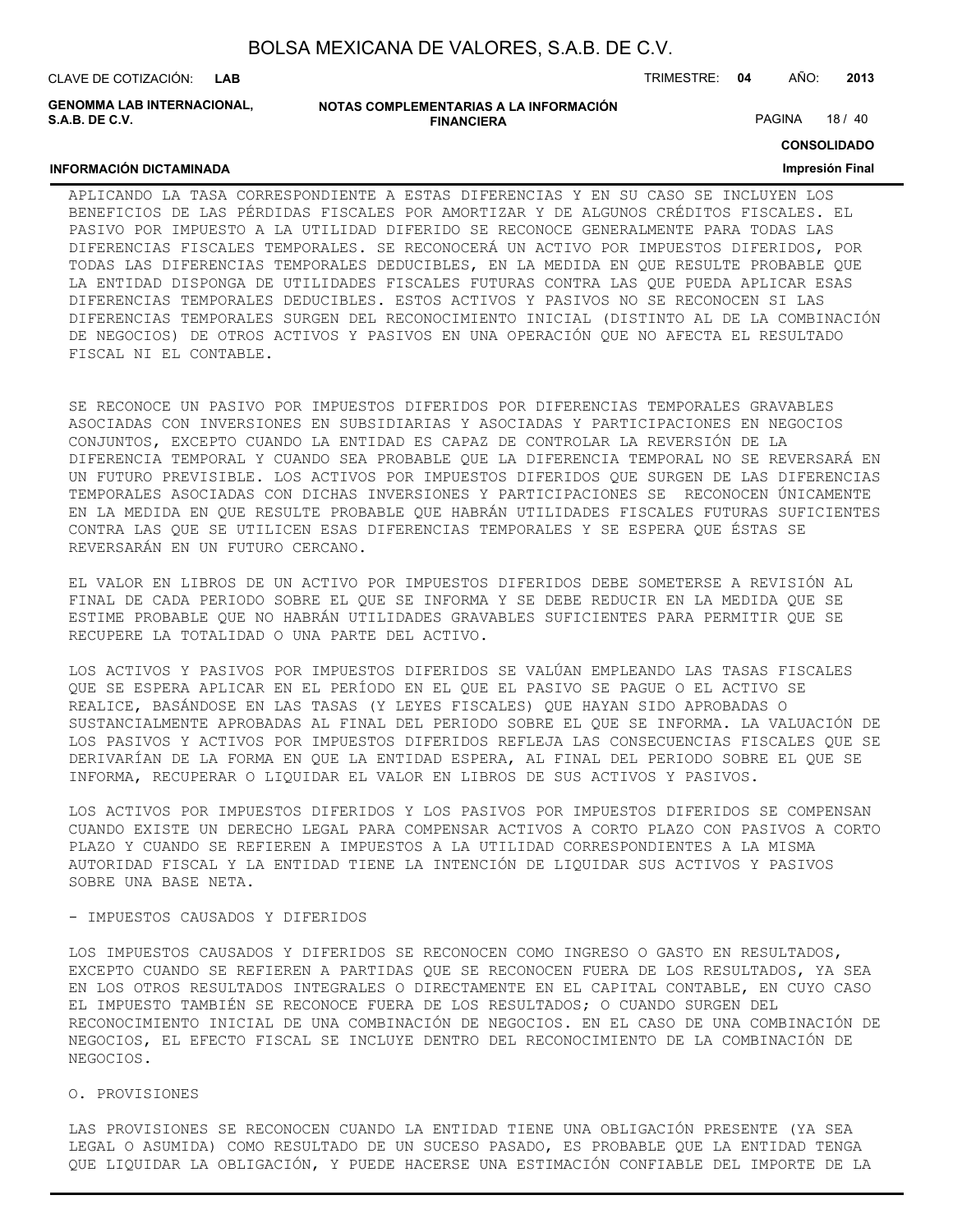| BOLSA MEXICANA DE VALORES, S.A.B. DE C.V. |  |  |  |
|-------------------------------------------|--|--|--|
|-------------------------------------------|--|--|--|

**GENOMMA LAB INTERNACIONAL, S.A.B. DE C.V.**

**NOTAS COMPLEMENTARIAS A LA INFORMACIÓN FINANCIERA**

PAGINA 19 / 40

**CONSOLIDADO**

**Impresión Final**

## **INFORMACIÓN DICTAMINADA**

#### OBLIGACIÓN.

EL IMPORTE RECONOCIDO COMO PROVISIÓN ES LA MEJOR ESTIMACIÓN DEL DESEMBOLSO NECESARIO PARA LIQUIDAR LA OBLIGACIÓN PRESENTE, AL FINAL DEL PERIODO SOBRE EL QUE SE INFORMA, TENIENDO EN CUENTA LOS RIESGOS Y LAS INCERTIDUMBRES QUE RODEAN A LA OBLIGACIÓN. CUANDO SE VALÚA UNA PROVISIÓN USANDO LOS FLUJOS DE EFECTIVO ESTIMADOS PARA LIQUIDAR LA OBLIGACIÓN PRESENTE, SU VALOR EN LIBROS REPRESENTA EL VALOR PRESENTE DE DICHOS FLUJOS DE EFECTIVO.

CUANDO SE ESPERA LA RECUPERACIÓN DE UN TERCERO DE ALGUNOS O TODOS LOS BENEFICIOS ECONÓMICOS REQUERIDOS PARA LIQUIDAR UNA PROVISIÓN, SE RECONOCE UNA CUENTA POR COBRAR COMO UN ACTIVO SI ES VIRTUALMENTE CIERTO QUE SE RECIBIRÁ EL DESEMBOLSO Y EL MONTO DE LA CUENTA POR COBRAR PUEDE SER VALUADO CONFIABLEMENTE.

LAS PROVISIONES SE CLASIFICAN COMO CIRCULANTES O NO CIRCULANTES EN FUNCIÓN DEL PERÍODO ESTIMADO PARA ATENDER LAS OBLIGACIONES QUE CUBREN.

#### P. COSTOS DE BENEFICIOS AL RETIRO

LAS APORTACIONES A LOS PLANES DE BENEFICIOS AL RETIRO DE CONTRIBUCIONES DEFINIDAS SE RECONOCEN COMO GASTOS AL MOMENTO EN QUE LOS EMPLEADOS HAN PRESTADO LOS SERVICIOS QUE LES OTORGAN EL DERECHO A LAS CONTRIBUCIONES.

EN EL CASO DE LOS PLANES DE BENEFICIOS DEFINIDOS, EL COSTO DE TALES BENEFICIOS SE DETERMINA UTILIZANDO EL MÉTODO DE CRÉDITO UNITARIO PROYECTADO, CON VALUACIONES ACTUARIALES QUE SE REALIZAN AL FINAL DE CADA PERÍODO SOBRE EL QUE SE INFORMA. LAS GANANCIAS Y PÉRDIDAS ACTUARIALES SE RECONOCEN AMORTIZADAS EN RESULTADOS CON BASE EN LA VIDA LABORAL ESTIMADA DE LOS EMPLEADOS. LOS COSTOS DE LOS SERVICIOS PASADOS SE RECONOCEN EN LA MEDIDA EN QUE SE ADQUIEREN LOS BENEFICIOS; DE LO CONTRARIO, SE AMORTIZAN UTILIZANDO EL MÉTODO DE LÍNEA RECTA SOBRE EL PERÍODO PROMEDIO HASTA QUE LOS BENEFICIOS SE CONVIERTEN EN ADQUIRIDOS.

LAS OBLIGACIONES POR BENEFICIOS AL RETIRO RECONOCIDAS EN EL ESTADO DE POSICIÓN FINANCIERA, REPRESENTAN EL VALOR PRESENTE DE LA OBLIGACIÓN POR BENEFICIOS DEFINIDOS, AJUSTADO POR LAS GANANCIAS Y PÉRDIDAS ACTUARIALES Y LOS COSTOS DE LOS SERVICIOS PASADOS NO RECONOCIDOS, MENOS EL VALOR RAZONABLE DE LOS ACTIVOS DEL PLAN. CUALQUIER ACTIVO QUE SURJA DE ESTE CÁLCULO SE LIMITA A LAS PÉRDIDAS ACTUARIALES NO RECONOCIDAS Y AL COSTO DE LOS SERVICIOS PASADOS, MÁS EL VALOR PRESENTE DE LOS REEMBOLSOS Y REDUCCIONES DE CONTRIBUCIONES FUTURAS AL PLAN.

#### Q. BENEFICIOS DIRECTOS A LOS EMPLEADOS

SE VALÚAN EN PROPORCIÓN A LOS SERVICIOS PRESTADOS, CONSIDERANDO LOS SUELDOS ACTUALES Y SE RECONOCE EL PASIVO CONFORME SE DEVENGAN. INCLUYE PRINCIPALMENTE PARTICIPACIÓN DE LOS TRABAJADORES EN LAS UTILIDADES POR PAGAR, AUSENCIAS COMPENSADAS, COMO VACACIONES Y PRIMA VACACIONAL, E INCENTIVOS.

R. PARTICIPACIÓN DE LOS TRABAJADORES EN LAS UTILIDADES (PTU)

LA PTU SE REGISTRA EN LOS RESULTADOS DEL AÑO EN QUE SE CAUSA Y SE PRESENTA EN EL RUBRO DE GASTOS DE VENTA, GENERALES Y DE ADMINISTRACIÓN EN EL ESTADO DE RESULTADOS.

S. PAGOS BASADOS EN ACCIONES

LAS TRANSACCIONES CON PAGOS BASADOS EN ACCIONES LIQUIDABLES MEDIANTE INSTRUMENTOS DE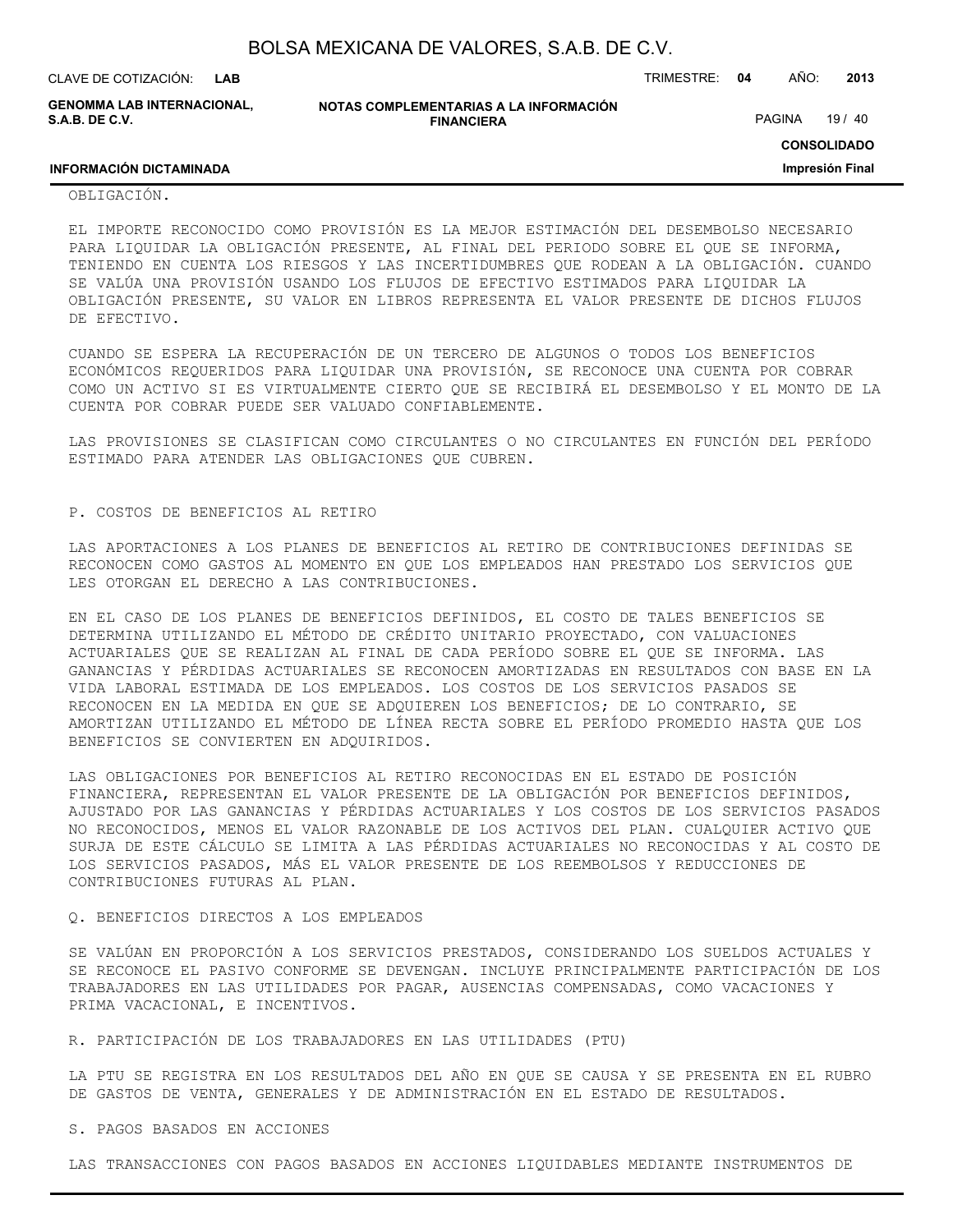| BOLSA MEXICANA DE VALORES, S.A.B. DE C.V. |  |  |  |
|-------------------------------------------|--|--|--|
|-------------------------------------------|--|--|--|

| CLAVE DE COTIZACIÓN:<br>LAB                  |                                                             | TRIMESTRE: 04 | AÑO:          | 2013    |
|----------------------------------------------|-------------------------------------------------------------|---------------|---------------|---------|
| GENOMMA LAB INTERNACIONAL.<br>S.A.B. DE C.V. | NOTAS COMPLEMENTARIAS A LA INFORMACIÓN<br><b>FINANCIERA</b> |               | <b>PAGINA</b> | 20 / 40 |

## **CONSOLIDADO**

#### **Impresión Final**

## **INFORMACIÓN DICTAMINADA**

CAPITAL A EMPLEADOS SE VALÚAN AL VALOR RAZONABLE DE LOS INSTRUMENTOS DE CAPITAL A LA FECHA EN QUE SE OTORGAN.

EL VALOR RAZONABLE DETERMINADO A LA FECHA DE OTORGAMIENTO DE LOS PAGOS BASADOS EN ACCIONES LIQUIDABLES MEDIANTE INSTRUMENTOS DE CAPITAL SE REGISTRAN COMO GASTOS SOBRE LA BASE DE LÍNEA RECTA DURANTE EL PERIODO DE ADJUDICACIÓN, CON BASE EN LA ESTIMACIÓN DE LA ENTIDAD DE LOS INSTRUMENTOS DE CAPITAL QUE EVENTUALMENTE SE ADJUDICARÁN. AL FINAL DE CADA PERIODO SOBRE EL CUAL SE REPORTA, LA ENTIDAD REVISA SUS ESTIMACIONES DEL NÚMERO DE INSTRUMENTOS DE CAPITAL QUE ESPERAN SER ADJUDICADOS. EL EFECTO DE LA REVISIÓN DE LOS ESTIMADOS ORIGINALES, SI HUBIESE, SE RECONOCE EN LOS RESULTADOS DEL PERIODO DE MANERA QUE EL GASTO ACUMULADO REFLEJE EL ESTIMADO REVISADO, CON EL AJUSTE CORRESPONDIENTE A LA RESERVA DE BENEFICIOS A EMPLEADOS LIQUIDABLES MEDIANTE INSTRUMENTOS DE CAPITAL.

PARA LA TRANSACCIÓN DE PAGOS BASADOS EN ACCIONES LIQUIDABLES EN EFECTIVO, SE RECONOCE UN PASIVO POR LOS BIENES O SERVICIOS ADQUIRIDOS, VALUADOS INICIALMENTE AL VALOR RAZONABLE DEL PASIVO. AL FINAL DE CADA PERIODO DE REPORTE, HASTA QUE SE LIQUIDE, ASÍ COMO EN LA FECHA DE LIQUIDACIÓN, LA ENTIDAD REEVALÚA EL VALOR RAZONABLE DEL PASIVO Y CUALQUIER CAMBIO EN SU VALOR RAZONABLE SE RECONOCE EN LOS RESULTADOS DEL PERIODO.

#### T. RECONOCIMIENTO DE INGRESOS

LOS INGRESOS SE CALCULAN AL VALOR RAZONABLE DE LA CONTRAPRESTACIÓN COBRADA O POR COBRAR, TENIENDO EN CUENTA EL IMPORTE ESTIMADO DE DEVOLUCIONES DE CLIENTES, REBAJAS Y OTROS DESCUENTOS SIMILARES.

- VENTA DE BIENES

LOS INGRESOS PROCEDENTES DE LA VENTA DE BIENES DEBEN SER RECONOCIDOS CUANDO SE CUMPLEN TODAS Y CADA UNA DE LAS SIGUIENTES CONDICIONES:

• LA ENTIDAD HA TRANSFERIDO AL COMPRADOR LOS RIESGOS Y BENEFICIOS SIGNIFICATIVOS QUE SE DERIVAN DE LA PROPIEDAD DE LOS BIENES;

• LA ENTIDAD NO CONSERVA PARA SÍ NINGUNA IMPLICACIÓN EN LA GESTIÓN CORRIENTE DE LOS BIENES VENDIDOS, EN EL GRADO USUALMENTE ASOCIADO CON LA PROPIEDAD, NI RETIENE EL CONTROL EFECTIVO SOBRE LOS MISMOS;

• EL IMPORTE DE LOS INGRESOS PUEDA VALUARSE CONFIABLEMENTE;

• SEA PROBABLE QUE LA ENTIDAD RECIBA LOS BENEFICIOS ECONÓMICOS ASOCIADOS CON LA TRANSACCIÓN; Y

• LOS COSTOS INCURRIDOS, O POR INCURRIR, EN RELACIÓN CON LA TRANSACCIÓN PUEDEN SER VALUADOS CONFIABLEMENTE.

- PRESTACIÓN DE SERVICIOS

LOS INGRESOS PROVENIENTES DE CONTRATOS DE SERVICIOS SE RECONOCEN EN EL PERÍODO EN EL QUE SE DEVENGAN DICHOS SERVICIOS.

- INGRESOS POR DIVIDENDOS E INGRESOS POR INTERESES

EL INGRESO POR DIVIDENDOS DE INVERSIONES SE RECONOCE UNA VEZ QUE SE HAN ESTABLECIDO LOS DERECHOS DE LOS ACCIONISTAS PARA RECIBIR ESTE PAGO (SIEMPRE QUE SEA PROBABLE QUE LOS BENEFICIOS ECONÓMICOS FLUIRÁN PARA LA ENTIDAD Y QUE EL INGRESO PUEDA SER VALUADO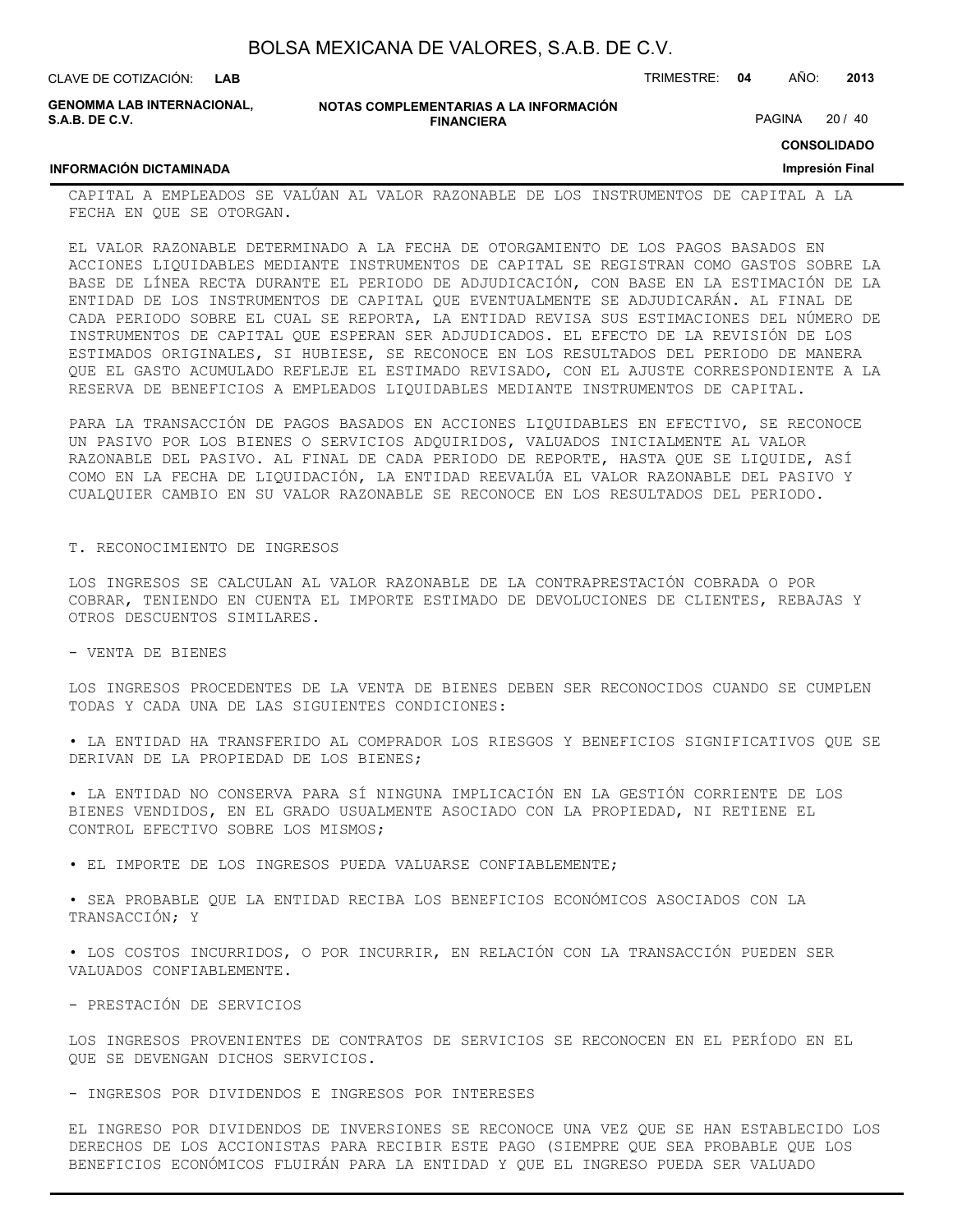| BOLSA MEXICANA DE VALORES, S.A.B. DE C.V. |  |  |
|-------------------------------------------|--|--|
|-------------------------------------------|--|--|

**GENOMMA LAB INTERNACIONAL, S.A.B. DE C.V.**

**NOTAS COMPLEMENTARIAS A LA INFORMACIÓN FINANCIERA**

PAGINA 21 / 40

**CONSOLIDADO**

**Impresión Final**

#### **INFORMACIÓN DICTAMINADA**

#### CONFIABLEMENTE).

LOS INGRESOS POR INTERESES SE RECONOCEN CUANDO ES PROBABLE QUE LOS BENEFICIOS ECONÓMICOS FLUYAN HACIA LA ENTIDAD Y EL IMPORTE DE LOS INGRESOS PUEDA SER VALUADO CONFIABLEMENTE.

#### U. TRANSACCIONES EN MONEDA EXTRANJERA

LAS TRANSACCIONES EN MONEDA EXTRANJERA SE REGISTRAN AL TIPO DE CAMBIO VIGENTE A LA FECHA DE SU CELEBRACIÓN. LOS ACTIVOS Y PASIVOS MONETARIOS EN MONEDA EXTRANJERA SE VALÚAN EN MONEDA NACIONAL AL TIPO DE CAMBIO VIGENTE A LA FECHA DE LOS ESTADOS FINANCIEROS. LAS FLUCTUACIONES CAMBIARIAS SE REGISTRAN EN LOS RESULTADOS DEL AÑO.

#### V. UTILIDAD POR ACCIÓN

LA UTILIDAD BÁSICA POR ACCIÓN ORDINARIA SE CALCULA DIVIDIENDO LA UTILIDAD NETA MAYORITARIA ENTRE EL PROMEDIO PONDERADO DE ACCIONES ORDINARIAS EN CIRCULACIÓN DURANTE EL EJERCICIO.

LA ENTIDAD NO TIENE INSTRUMENTOS POTENCIALMENTE DILUTIVOS POR LO QUE LAS GANANCIAS DILUIDAS POR ACCIÓN SON IGUALES A LAS GANANCIAS BÁSICAS POR ACCIÓN.

4. JUICIOS CONTABLES CRÍTICOS Y FUENTES CLAVE PARA LA ESTIMACIÓN DE INCERTIDUMBRES

EN LA APLICACIÓN DE LAS POLÍTICAS CONTABLES, LA ADMINISTRACIÓN DE LA ENTIDAD REALIZA JUICIOS, ESTIMACIONES Y PRESUNCIONES SOBRE ALGUNOS IMPORTES DE LOS ACTIVOS Y PASIVOS DE LOS ESTADOS FINANCIEROS. LAS ESTIMACIONES Y PRESUNCIONES ASOCIADAS SE BASAN EN LA EXPERIENCIA Y OTROS FACTORES QUE SE CONSIDERAN COMO RELEVANTES. LOS RESULTADOS REALES PODRÍAN DIFERIR DE DICHAS ESTIMACIONES.

LAS ESTIMACIONES Y PRESUNCIONES SUBYACENTES SE REVISAN SOBRE UNA BASE REGULAR. LAS MODIFICACIONES A LAS ESTIMACIONES CONTABLES SE RECONOCEN EN EL PERÍODO DE LA REVISIÓN Y PERÍODOS FUTUROS SI LA REVISIÓN AFECTA TANTO AL PERÍODO ACTUAL COMO A PERÍODOS SUBSECUENTES.

LOS JUICIOS CONTABLES CRÍTICOS Y FUENTES CLAVE DE INCERTIDUMBRE AL APLICAR LAS ESTIMACIONES EFECTUADAS A LA FECHA DE LOS ESTADOS FINANCIEROS CONSOLIDADOS, Y QUE TIENEN UN RIESGO SIGNIFICATIVO DE DERIVAR EN UN AJUSTE EN LOS VALORES EN LIBROS DE ACTIVOS Y PASIVOS TANTO AL PERÍODO ACTUAL COMO A PERÍODOS SUBSECUENTES SON COMO SIGUE:

A) LA ENTIDAD REVISA LA VIDA ÚTIL ESTIMADA DE INMUEBLES, PROPIEDADES Y EQUIPO AL FINAL DE CADA PERÍODO ANUAL. EL GRADO DE INCERTIDUMBRE RELACIONADO CON LAS ESTIMACIONES DE LAS VIDAS ÚTILES ESTÁ RELACIONADO CON LOS CAMBIOS EN EL MERCADO Y LA UTILIZACIÓN DE LOS ACTIVOS POR LOS VOLÚMENES DE COMERCIALIZACIÓN Y DESARROLLO TECNOLÓGICO.

B) AL EFECTUAR LAS PRUEBAS DE DETERIORO DE LOS ACTIVOS, LA ENTIDAD REQUIERE EFECTUAR ESTIMACIONES EN EL VALOR EN USO ASIGNADO A SUS INMUEBLES, PROPIEDADES Y EQUIPO Y A LAS UNIDADES GENERADORAS DE EFECTIVO, EN EL CASO DE CIERTOS ACTIVOS. LOS CÁLCULOS DEL VALOR EN USO REQUIEREN QUE LA ENTIDAD DETERMINE LOS FLUJOS DE EFECTIVO FUTUROS QUE DEBERÍAN SURGIR DE LAS UNIDADES GENERADORAS DE EFECTIVO Y UNA TASA DE DESCUENTO APROPIADA PARA CALCULAR EL VALOR ACTUAL. LA ENTIDAD UTILIZA PROYECCIONES DE FLUJOS DE EFECTIVO DE INGRESOS UTILIZANDO ESTIMACIONES DE CONDICIONES DE MERCADO, DETERMINACIÓN DE PRECIOS, Y VOLÚMENES DE COMERCIALIZACIÓN Y VENTA.

C) LA ENTIDAD UTILIZA ESTIMACIONES PARA DETERMINAR LAS RESERVAS DE INVENTARIOS Y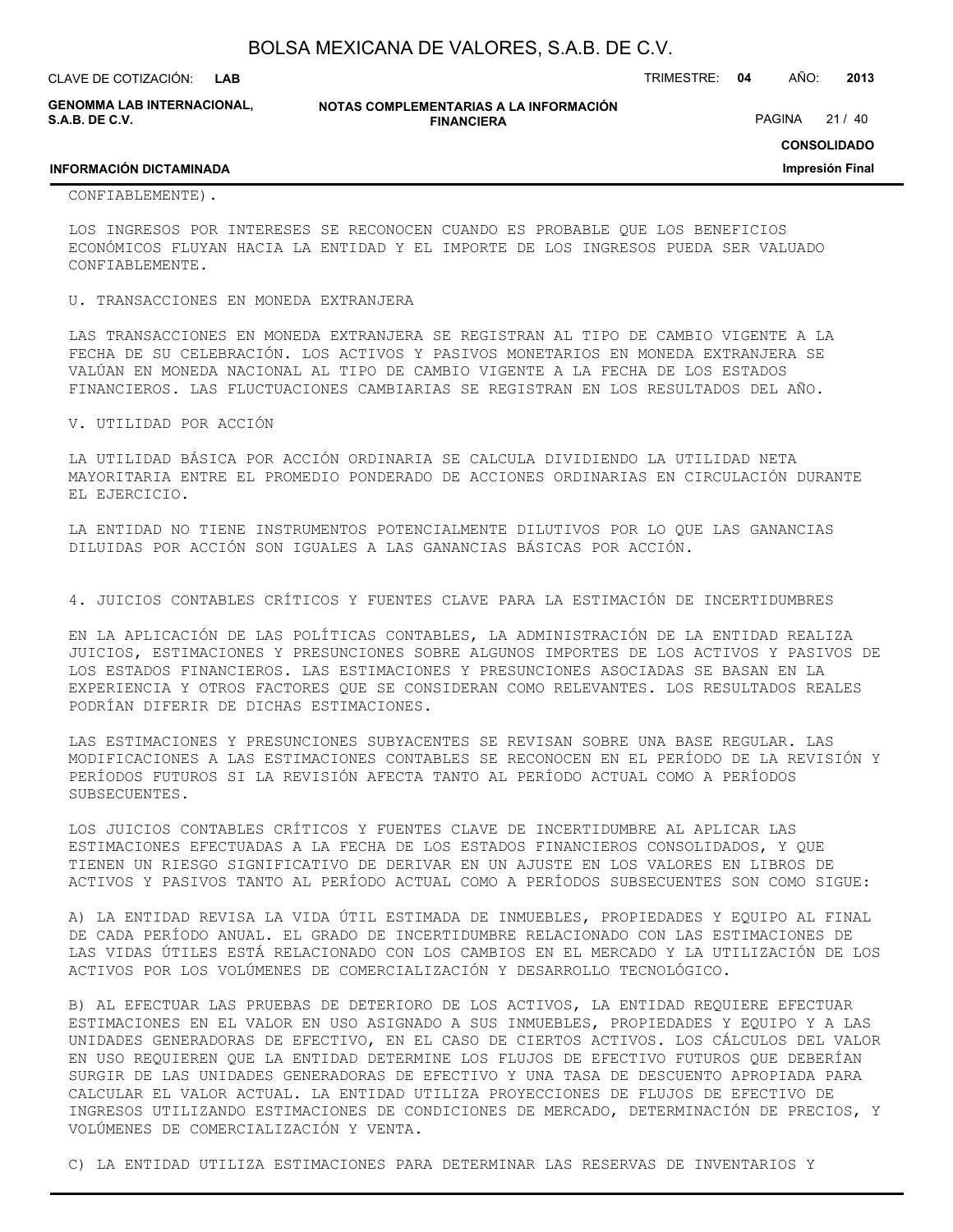| BOLSA MEXICANA DE VALORES, S.A.B. DE C.V. |  |  |
|-------------------------------------------|--|--|
|-------------------------------------------|--|--|

CLAVE DE COTIZACIÓN: TRIMESTRE: **04** AÑO: **2013 LAB GENOMMA LAB INTERNACIONAL,**

**INFORMACIÓN DICTAMINADA**

**S.A.B. DE C.V.**

**NOTAS COMPLEMENTARIAS A LA INFORMACIÓN FINANCIERA**

PAGINA 22 / 40

#### **CONSOLIDADO**

#### **Impresión Final**

#### CUENTAS POR COBRAR. LOS FACTORES QUE CONSIDERA LA ENTIDAD EN LAS ESTIMACIONES DE INVENTARIOS SON LOS VOLÚMENES DE COMERCIALIZACIÓN Y VENTA ASÍ COMO LOS MOVIMIENTOS EN LA DEMANDA DE ALGUNOS PRODUCTOS. LOS FACTORES QUE CONSIDERA LA ENTIDAD EN LA ESTIMACIÓN DE CUENTAS DE COBRO DUDOSO SON PRINCIPALMENTE EL RIESGO DE LA SITUACIÓN FINANCIERA DEL CLIENTE, CUENTAS NO GARANTIZADAS Y RETRASOS CONSIDERABLES EN LA COBRANZA DE ACUERDO CON LOS LÍMITES DE CRÉDITO ESTABLECIDOS.

LA ENTIDAD UTILIZA ESTIMACIONES PARA DETERMINAR LA ESTIMACIÓN DE CUENTAS DE COBRO DUDOSO CONSIDERANDO LOS SIGUIENTES FACTORES:

• LA ENTIDAD REALIZA UN ANÁLISIS DE ANTIGÜEDAD DE SALDOS POR CLIENTE, DONDE SE MUESTRE EL MONTO POR VENCER Y LOS MONTOS VENCIDOS DE ACUERDO A LOS LÍMITES DE CRÉDITOS ESTABLECIDOS Y SEGÚN PARÁMETROS OBTENIDOS CON LA EXPERIENCIA, SE ASIGNA UN PORCENTAJE DE RESERVA QUE LE CORRESPONDE A CADA UNA DE ELLAS, ESTE ANÁLISIS DA UN PRIMER INDICIO DE DETERIORO.

• UNA VEZ QUE SE OBTIENE EL MONTO PRELIMINAR DE LAS CUENTAS POR COBRAR CON DETERIORO, SE DEBERÁ REALIZAR UN ANÁLISIS DE LA SITUACIÓN FINANCIERA DE TODOS LOS CLIENTES INCLUIDOS, PARA DETERMINAR CUÁLES SON LOS QUE PRESENTAN UN DETERIORO RAZONABLE DE LA CUENTA POR COBRAR Y SOBRE ESTOS REGISTRAR LA PROVISIÓN CORRESPONDIENTE.

LA ENTIDAD TIENE LA POLÍTICA DE NO ACEPTAR DEVOLUCIONES, EXCEPTO EN EL CASO DE PRODUCTOS CADUCOS O PRODUCTOS FUERA DE LÍNEA, POR LO QUE EN EL MOMENTO EN EL QUE LA ENTIDAD CONOCE LA EXISTENCIA DE LOS MISMOS, RECONOCE LA RESERVA CORRESPONDIENTE.

CON RESPECTO A LAS BONIFICACIONES, LA ENTIDAD RECONOCE LA ESTIMACIÓN DE LAS MISMAS CON BASE EN LOS PLANES COMERCIALES AUTORIZADOS A LOS CLIENTES.

D) LA ENTIDAD ESTÁ SUJETA A TRANSACCIONES O EVENTOS CONTINGENTES SOBRE LOS CUALES UTILIZA JUICIO PROFESIONAL EN EL DESARROLLO DE ESTIMACIONES DE PROBABILIDAD DE OCURRENCIA, LOS FACTORES QUE SE CONSIDERAN EN ESTAS ESTIMACIONES SON LA SITUACIÓN LEGAL ACTUAL A LA FECHA DE LA ESTIMACIÓN Y, LA OPINIÓN DE LOS ASESORES LEGALES.

5. EFECTIVO, EQUIVALENTES DE EFECTIVO Y EFECTIVO RESTRINGIDO

2013 2012

EFECTIVO \$ 1,278,709 \$ 669,544 EQUIVALENTES DE EFECTIVO: MESA DE DINERO E INVERSIONES EN VALORES 480,309 214,872 EFECTIVO RESTRINGIDO 8,126 32,750

\$ 1,767,144 \$ 917,166

6. CUENTAS POR COBRAR

2013 2012

CLIENTES \$ 5,652,360 \$ 5,372,250 ESTIMACIONES PARA: CUENTAS DE COBRO DUDOSO (13,156) (31,642) DEVOLUCIONES (146,539) (273,876) BONIFICACIONES (476,585) (271,171)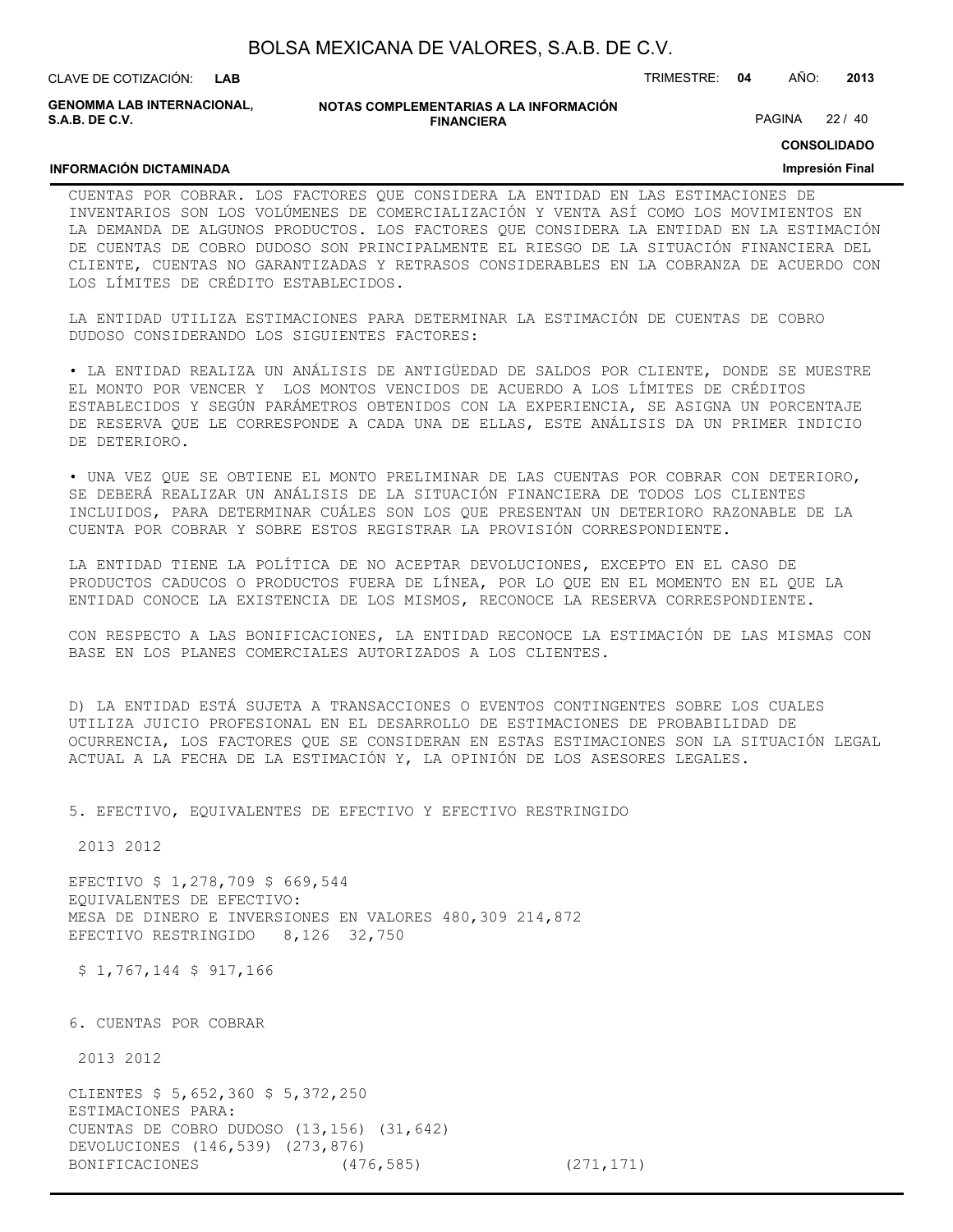CLAVE DE COTIZACIÓN: TRIMESTRE: **04** AÑO: **2013 LAB**

**GENOMMA LAB INTERNACIONAL, S.A.B. DE C.V.**

**NOTAS COMPLEMENTARIAS A LA INFORMACIÓN FINANCIERA**

PAGINA 23 / 40

**CONSOLIDADO**

**Impresión Final**

#### **INFORMACIÓN DICTAMINADA**

 (636,280) (576,689) 5,016,080 4,795,561 IMPUESTOS POR RECUPERAR 364,850 33,458 OTRAS 219,499 242,194

 $$5,600,429$   $$5,071,213$ 

LOS MOVIMIENTOS DE LA ESTIMACIÓN PARA CUENTAS DE COBRO DUDOSO, DEVOLUCIONES Y BONIFICACIONES FUERON COMO SIGUE:

 SALDO PROVISIÓN SALDO AL INICIAL ADICIONES UTILIZADA CIERRE

2013 \$ (576,689) \$ (974,355) \$ 914,764 \$ (636,280)

2012 \$ (454,675) \$ (877,400) \$ 755,386 \$ (576,689)

A. CUENTAS POR COBRAR A CLIENTES

LAS CUENTAS POR COBRAR A CLIENTES QUE SE REVELAN ARRIBA SE CLASIFICAN COMO CUENTAS POR COBRAR Y POR LO TANTO SE VALÚAN AL COSTO AMORTIZADO.

EL PLAZO DE CRÉDITO PROMEDIO SOBRE LA VENTA DE BIENES ES DE 90 DÍAS. NO SE HACE NINGÚN CARGO POR INTERESES SOBRE LAS CUENTAS POR COBRAR A CLIENTES. LA ENTIDAD RECONOCE UNA ESTIMACIÓN PARA CUENTAS DE COBRO DUDOSO CON BASE EN IMPORTES IRRECUPERABLES DETERMINADOS POR EXPERIENCIAS DE INCUMPLIMIENTO DE LA CONTRAPARTE Y UN ANÁLISIS DE SU POSICIÓN FINANCIERA ACTUAL.

ANTES DE ACEPTAR CUALQUIER NUEVO CLIENTE, LA ENTIDAD EVALÚA LA CALIDAD CREDITICIA DEL CLIENTE POTENCIAL Y DEFINE LOS LÍMITES DE CRÉDITO POR CLIENTE. LOS LÍMITES Y CALIFICACIONES ATRIBUIDOS A LOS CLIENTES SE REVISAN PERIÓDICAMENTE. LAS VENTAS A LOS DIEZ CLIENTES PRINCIPALES DE LA ENTIDAD REPRESENTAN EL 52% Y 64% DE LAS VENTAS NETAS CONSOLIDADAS Y EL 77% Y 63% DEL SALDO DE CUENTAS POR COBRAR EN 2013 Y 2012, RESPECTIVAMENTE.

LAS CUENTAS POR COBRAR A CLIENTES REVELADAS EN LOS PÁRRAFOS ANTERIORES INCLUYEN LOS MONTOS QUE ESTÁN VENCIDOS AL FINAL DEL PERIODO SOBRE EL QUE SE INFORMA (VER ABAJO EL ANÁLISIS DE ANTIGÜEDAD), PERO PARA LOS CUALES LA ENTIDAD NO HA RECONOCIDO ESTIMACIÓN ALGUNA PARA CUENTAS DE COBRO DUDOSO DEBIDO A QUE NO HA HABIDO CAMBIO SIGNIFICATIVO EN LA CALIDAD CREDITICIA Y LOS IMPORTES AÚN SE CONSIDERAN RECUPERABLES. LA ENTIDAD NO MANTIENE NINGÚN COLATERAL U OTRAS MEJORAS CREDITICIAS SOBRE ESOS SALDOS, NI TIENE EL DERECHO LEGAL DE COMPENSARLOS CONTRA ALGÚN MONTO QUE ADEUDE LA ENTIDAD A LA CONTRAPARTE.

ANTIGÜEDAD DE LAS CUENTAS POR COBRAR VENCIDAS PERO NO INCOBRABLES

2013 2012

60-90 DÍAS \$ 208,230 \$ 299,240 MÁS DE 90 DÍAS 324,340 560,060

TOTAL \$ 532,570 \$ 859,300

ANTIGÜEDAD PROMEDIO (DÍAS) 78 112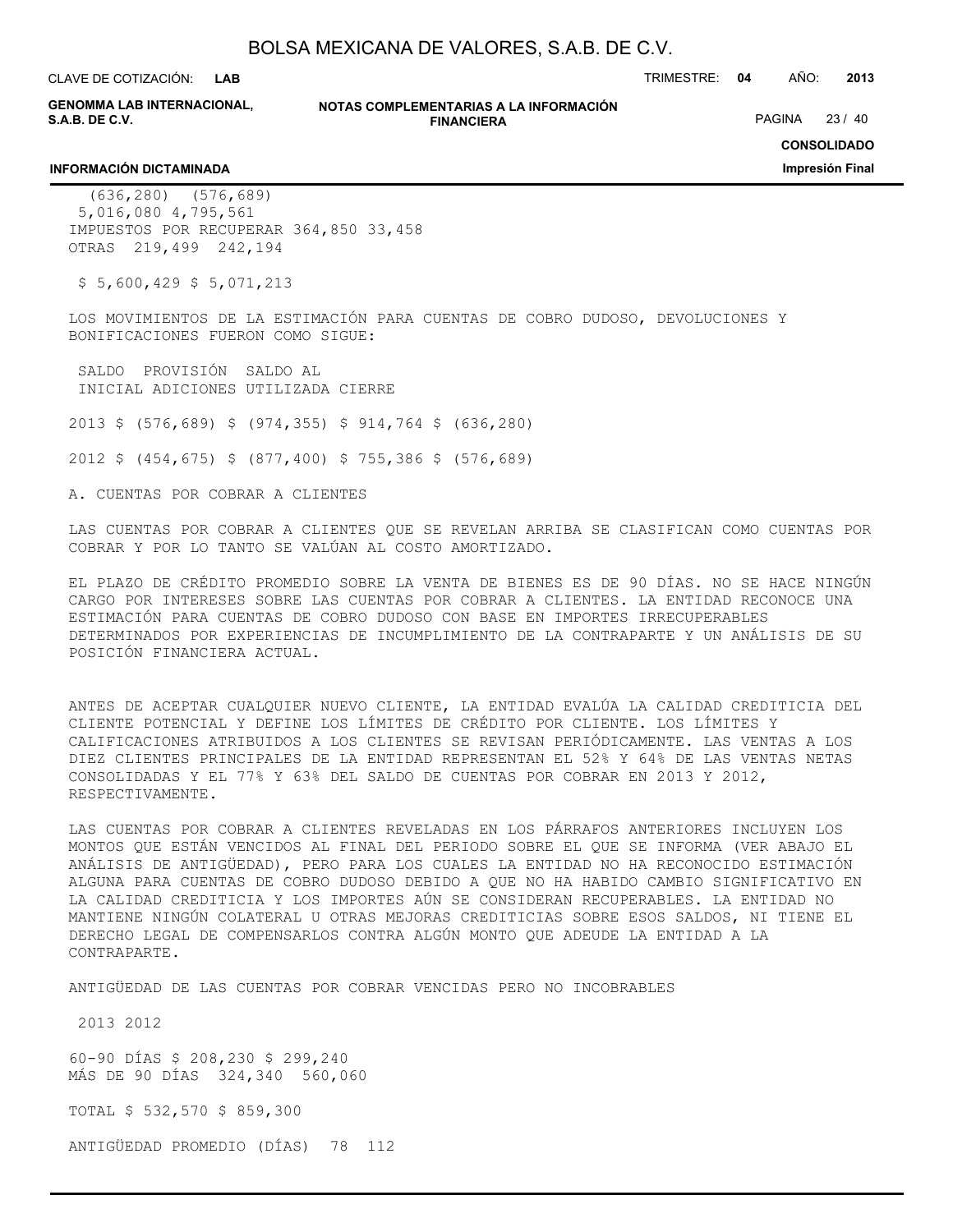| BOLSA MEXICANA DE VALORES, S.A.B. DE C.V. |  |  |
|-------------------------------------------|--|--|
|-------------------------------------------|--|--|

**NOTAS COMPLEMENTARIAS A LA INFORMACIÓN FINANCIERA** CLAVE DE COTIZACIÓN: TRIMESTRE: **04** AÑO: **2013 LAB CONSOLIDADO Impresión Final GENOMMA LAB INTERNACIONAL, S.A.B. DE C.V. INFORMACIÓN DICTAMINADA** PAGINA 24 / 40 AL DETERMINAR LA RECUPERABILIDAD DE UNA CUENTA POR COBRAR, LA ENTIDAD CONSIDERA CUALQUIER CAMBIO EN LA CALIDAD CREDITICIA DE LA CUENTA, A PARTIR DE LA FECHA EN QUE SE OTORGÓ INICIALMENTE EL CRÉDITO HASTA EL FINAL DEL PERIODO SOBRE EL QUE SE INFORMA. 7. INVENTARIOS 2013 2012 PRODUCTOS TERMINADOS \$ 1,326,614 \$ 818,373 MATERIA PRIMA 349,507 388,673 ESTIMACIÓN PARA INVENTARIOS OBSOLETOS (472,667) (448,425) 1,203,454 758,621 MERCANCÍAS EN TRÁNSITO 238,602 273,779 \$ 1,442,056 \$ 1,032,400 8. INMUEBLES, PROPIEDADES Y EQUIPO SALDO AL 31 DE DICIEMBRE DE 2012 ADICIONES DIRECTAS BAJAS POR VENTAS TRASPASOS AL ACTIVO EFECTO DE CONVERSIÓN SALDO AL 31 DE DICIEMBRE DE 2013 EDIFICIO \$ 175,450 \$ - \$ - \$ - \$ - \$ 175,450 MEJORAS A LOCALES 71,061 384 - - 73 71,518 EQUIPO DE LABORATORIO, MOLDES Y MAQUINARIA 47,701 12,162 - 43 59,906 EQUIPO DE TRANSPORTE 99,534 9,444 (24,279) - 25 84,724 EQUIPO DE CÓMPUTO 43,115 2,696 (144) 1,661 41 47,369 EQUIPO DE PRODUCCIÓN Y GRABACIÓN 54,413 2,049 - - - - - 6 56,468 EQUIPO DE OFICINA, VENTA Y TELECOMUNICACIONES 81,481 29,763 (67) 446 50 111,673 572,755 56,498 (24,490) 2,107 238 607,108 DEPRECIACIÓN Y AMORTIZACIÓN ACUMULADA (227,777) (52,233) 12,073 - (100) (268,037) 344,978 4,265 (12,417) 2,107 138 339,071 CONSTRUCCIONES EN PROCESO - 7,031 - 7,031 TERRENOS 58,610 3,549 - - - 122 62,281 \$ 403,588 \$ 14,845 \$ (12,417) \$ 2,107 \$ 260 \$ 408,383 SALDO AL 31 DE DICIEMBRE DE 2011 ADICIONES DIRECTAS BAJAS POR VENTAS TRASPASOS AL ACTIVO EFECTO DE CONVERSIÓN SALDO AL 31 DE DICIEMBRE DE 2012 EDIFICIO \$ 172,282 \$ 94 \$ - \$ 3,074 \$ - \$ 175,450 MEJORAS A LOCALES 56,267 3,010 - 12,491 (707) 71,061 EQUIPO DE LABORATORIO, MOLDES Y MAQUINARIA 43,926 4,054 (15) - (264) 47,701 EQUIPO DE TRANSPORTE 94,265 9,101 (3,830) - (2) 99,534 EQUIPO DE CÓMPUTO 40,473 4,269 (639) (418) (570) 43,115 EQUIPO DE PRODUCCIÓN Y GRABACIÓN 17,360 37,136 - - (83) 54,413 EQUIPO DE OFICINA, VENTA Y TELECOMUNICACIONES 69,723 8,151 (186) 4,201 (408) 81,481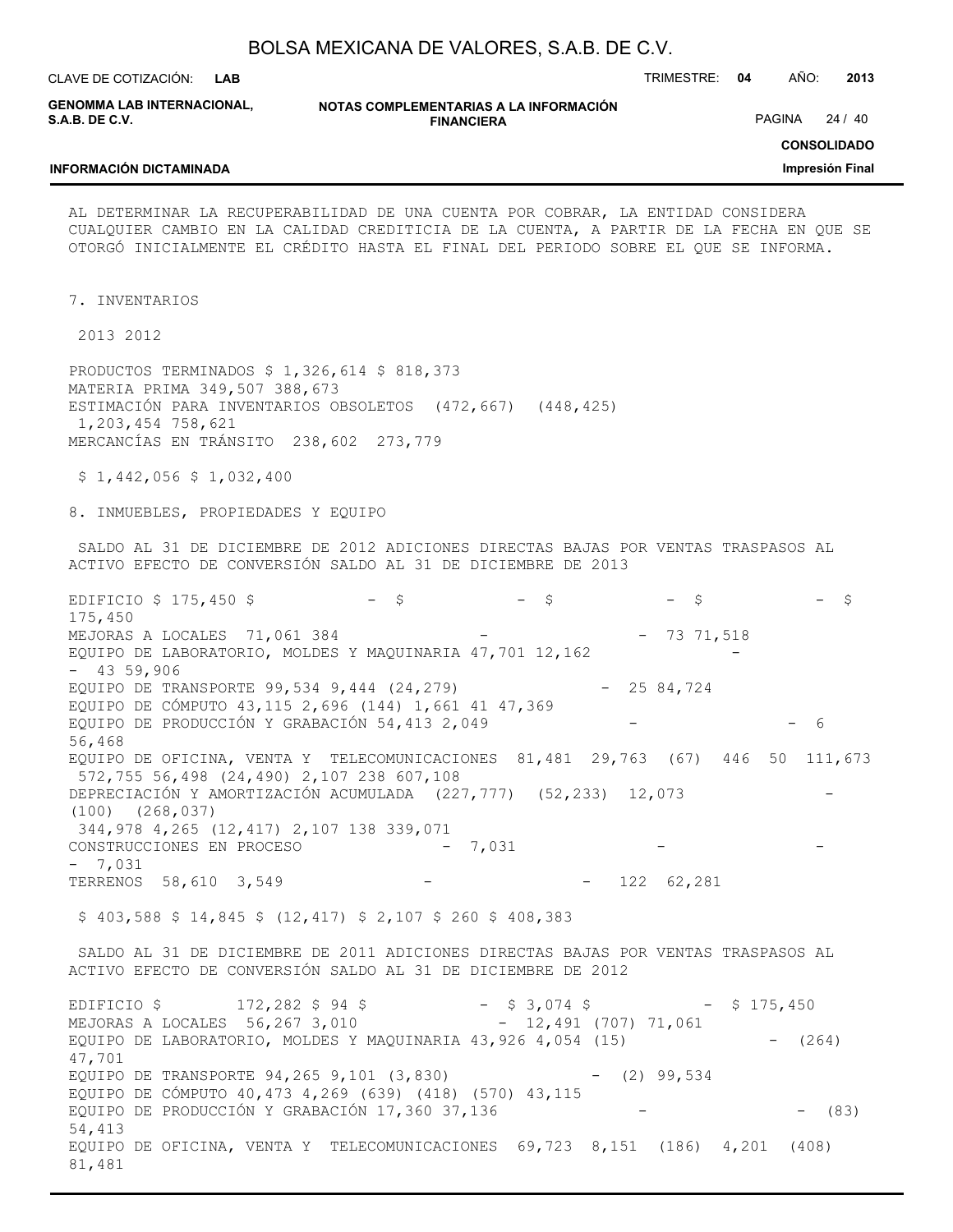| CLAVE DE COTIZACIÓN: L <b>AB</b>                                                                                                                                                                                                            |                   | TRIMESTRE: 04     | AÑO:<br>2013                         |
|---------------------------------------------------------------------------------------------------------------------------------------------------------------------------------------------------------------------------------------------|-------------------|-------------------|--------------------------------------|
| GENOMMA LAB INTERNACIONAL,                   NOTAS COMPLEMENTARIAS A LA INFORMACIÓN<br>S.A.B. DE C.V.                                                                                                                                       | <b>FINANCIERA</b> |                   | PAGINA 25 / 40<br><b>CONSOLIDADO</b> |
| <b>INFORMACIÓN DICTAMINADA</b>                                                                                                                                                                                                              |                   |                   | Impresión Final                      |
| 494,296 65,815 (4,670) 19,348 (2,034) 572,755<br>DEPRECIACIÓN Y AMORTIZACIÓN ACUMULADA (165,857) (66,216) 3,539<br>(227, 777)<br>328,439 (401) (1,131) 19,348 (1,277) 344,978<br>CONSTRUCCIONES EN PROCESO $4, 711$ - $(1, 353)$ $(3, 358)$ |                   |                   | 757                                  |
|                                                                                                                                                                                                                                             |                   |                   |                                      |
| TERRENOS 37,777 20,549                                                                                                                                                                                                                      | $-284$            | $-58,610$         |                                      |
| $$370,927$ $$20,148$ $$(2,484)$ $$16,274$ $$(1,277)$ $$403,588$                                                                                                                                                                             |                   |                   |                                      |
| 9. OTROS ACTIVOS                                                                                                                                                                                                                            |                   |                   |                                      |
| SALDO AL 31 DE DICIEMBRE DE 2012 ADICIONES DIRECTAS DESINVERSIONES TRASPASOS AL ACTIVO<br>EFECTO DE CONVERSIÓN SALDO AL 31 DE DICIEMBRE DE 2013<br>ACTIVOS DE VIDA INDEFINIDA:                                                              |                   |                   |                                      |
| MARCAS \$ 3,366,884 \$ 521,386 \$ - \$ 158,895 \$                                                                                                                                                                                           |                   |                   |                                      |
| $256 \div 4,047,421$<br>LICENCIAS 1,445 6                                                                                                                                                                                                   |                   |                   |                                      |
| DERECHOS 95, 417                                                                                                                                                                                                                            | (11, 667)         | $-1,451$          |                                      |
| 83,750                                                                                                                                                                                                                                      |                   |                   |                                      |
| ANTICIPO DE MARCAS Y OTROS 808,895 1,485,922 - (158,895)<br>$-2,135,922$                                                                                                                                                                    |                   |                   |                                      |
| $4,272,641,2,007,314$ (11,667) - 256 6,268,544                                                                                                                                                                                              |                   |                   |                                      |
| ACTIVOS DE VIDA DEFINIDA:<br>SOFTWARE - COSTOS DE DESARROLLO 56,255 383 - 23,386 (303) 79,721                                                                                                                                               |                   |                   |                                      |
| LICENCIAS 21, 232 551, 989 -<br>AMORTIZACIÓN ACUMULADA (71,779) (12,010)<br>$-$ (83,789)                                                                                                                                                    |                   | $-14,295$ 587,516 |                                      |
| 5,708 540,362 - 23,386 13,992 583,448<br>COSTOS DE DESARROLLO EN PROCESO 29,872 4,958                                                                                                                                                       |                   | $-$ (25,493)      |                                      |
| 9,337<br>DEPÓSITOS EN GARANTÍA Y OTROS 45,345 673 (5,575)                                                                                                                                                                                   |                   |                   | $- 138 40,581$                       |
| $$4,353,566$ $$2,553,307$ $$(17,242)$ $$(2,107)$ $$14,386$ $$6,901,910$                                                                                                                                                                     |                   |                   |                                      |
|                                                                                                                                                                                                                                             |                   |                   |                                      |
| SALDO AL 31 DE DICIEMBRE DE 2011 ADICIONES DIRECTAS DESINVERSIONES TRASPASOS AL ACTIVO<br>EFECTO DE CONVERSIÓN SALDO AL 31 DE DICIEMBRE DE 2012                                                                                             |                   |                   |                                      |
| ACTIVOS DE VIDA INDEFINIDA:<br>MARCAS \$ 1,962,405 \$ 1,404,479 \$                                                                                                                                                                          | $-$ \$            | $-$ \$            | $-$ \$                               |
| 3,366,884<br>LICENCIAS 1,442 3                                                                                                                                                                                                              |                   | $-1,445$          |                                      |
| DERECHOS 75,000 20,417<br>ANTICIPO DE MARCAS Y OTROS                                                                                                                                                                                        | 808,895           |                   | $-95,417$                            |
| $-808,895$                                                                                                                                                                                                                                  |                   |                   |                                      |
| 2,038,847 2,233,794                                                                                                                                                                                                                         |                   |                   | $-4,272,641$                         |
| ACTIVOS DE VIDA DEFINIDA:                                                                                                                                                                                                                   |                   |                   |                                      |
| SOFTWARE - COSTOS DE DESARROLLO 55,409 400<br>LICENCIAS 15,688 5,542                                                                                                                                                                        |                   |                   | $-44656,255$<br>$-21,230$            |
| AMORTIZACIÓN ACUMULADA (53,497) (18,228)                                                                                                                                                                                                    |                   |                   | $- (54)$                             |
| (71, 779)<br>17,600(12,286)                                                                                                                                                                                                                 | $-3925,706$       |                   |                                      |
|                                                                                                                                                                                                                                             |                   |                   |                                      |
| COSTOS DE DESARROLLO EN PROCESO 37,987 8,159                                                                                                                                                                                                |                   | (16, 274)         |                                      |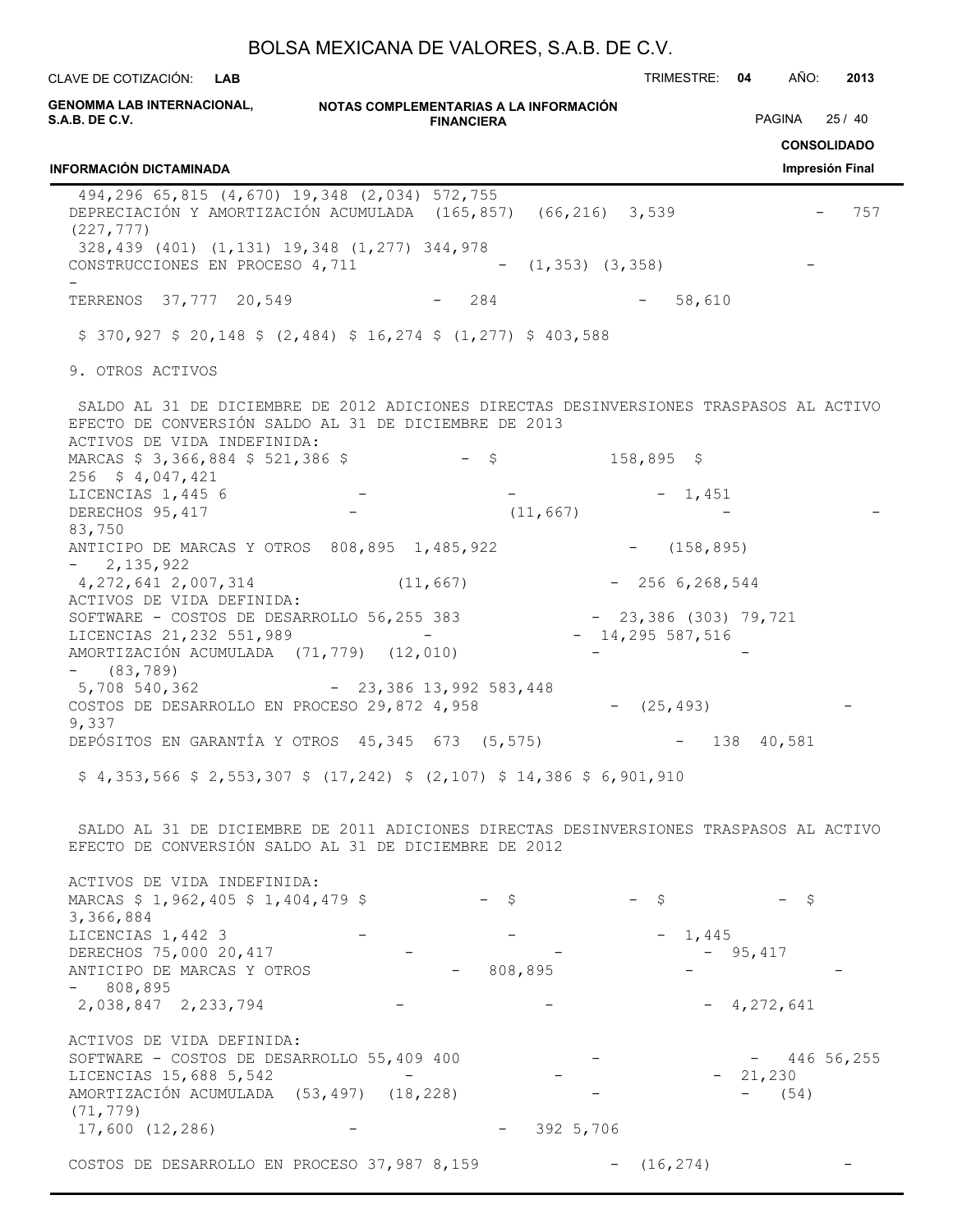CLAVE DE COTIZACIÓN: TRIMESTRE: **04** AÑO: **2013 LAB**

| GENOMMA LAB INTERNACIONAL,<br>S.A.B. DE C.V.                        |  | NOTAS COMPLEMENTARIAS A LA INFORMACIÓN<br><b>FINANCIERA</b> |  | <b>PAGINA</b> | 26/40                                 |
|---------------------------------------------------------------------|--|-------------------------------------------------------------|--|---------------|---------------------------------------|
| <b>INFORMACIÓN DICTAMINADA</b>                                      |  |                                                             |  |               | <b>CONSOLIDADO</b><br>Impresión Final |
| 29,872<br>DEPÓSITOS EN GARANTÍA Y OTROS 29,945 18,203 (2,488)       |  |                                                             |  | (313)         | 45,347                                |
| $$2,124,379$ $$2,247,870$ $$(2,488)$ $$(16,274)$ $$79$ $$4,353,566$ |  |                                                             |  |               |                                       |
|                                                                     |  |                                                             |  |               |                                       |

10. INVERSIÓN EN ACCIONES EN ENTIDAD ASOCIADA

LA INVERSIÓN EN TELEVISA CONSUMER PRODUCTS, LLP, ENTIDAD ASOCIADA CONSTITUIDA EN LOS ESTADOS UNIDOS DE AMÉRICA, ES DEL 49% DE SUS ACCIONES. DICHA SOCIEDAD SE CONSTITUYÓ EN 2009 E INICIÓ OPERACIONES DURANTE 2011. LA INFORMACIÓN FINANCIERA DE LA ASOCIADA DE LA ENTIDAD SE RESUME A CONTINUACIÓN:

 2013 2012 BALANCES GENERALES: ACTIVO CIRCULANTE \$ 122,213 \$ 191,113 ACTIVO NO CIRCULANTE 161 376 TOTAL PASIVO (86,290) (179,897)

CAPITAL CONTABLE \$ 36,084 \$ 11,592

UTILIDAD (PÉRDIDA) NETA \$ 22,947 \$ (2,673)

PARTICIPACIÓN DE LA ENTIDAD EN: CAPITAL CONTABLE \$ 17,681 \$ 5,680

UTILIDAD (PÉRDIDA) NETA \$ 11,244 \$ (1,310)

11. PRÉSTAMOS BURSÁTILES, BANCARIOS, Y PORCIÓN CIRCULANTE DE LA DEUDA A LARGO PLAZO

AL 31 DE DICIEMBRE SE INTEGRAN COMO SIGUE:

2013 2012

#### CERTIFICADOS BURSÁTILES

AL 31 DE DICIEMBRE DE 2013, LA ENTIDAD MANTIENE VIGENTES LAS SIGUIENTES EMISIONES DE CERTIFICADOS BURSÁTILES PAGADEROS AL VENCIMIENTO:

LAB 13-1- EMITIDO EL 8 DE JULIO DE 2013, CON VENCIMIENTO EL 2 DE JULIO DE 2018 CON UNA TASA DE INTERÉS FLOTANTE DE TIIE +  $0.70$ % \$ 2,000,000 \$

LAB 13-2 EMITIDO EL 3 DE OCTUBRE DE 2013, CON VENCIMIENTO EN 28 DE SEPTIEMBRE DE 2017 CON UNA TASA DE INTERÉS FLOTANTE DE TIIE  $+0.70$   $2,000,000$ 

CRÉDITOS BANCARIOS-

CLUB DEAL CON HSBC MÉXICO, S. A. Y BANCO SANTANDER, S. A.: CRÉDITO SIMPLE POR \$ 1,300 MILLONES DOCUMENTADO CON PAGARÉS, QUE CAUSA INTERESES TRIMESTRALMENTE A LA TASA TIIE MÁS 2.15 %. LOS PAGOS DEL PRINCIPAL SE HARÁN MEDIANTE TRECE AMORTIZACIONES TRIMESTRALES IGUALES CON VENCIMIENTO A PARTIR DE MARZO DE 2013  $-1,300,000$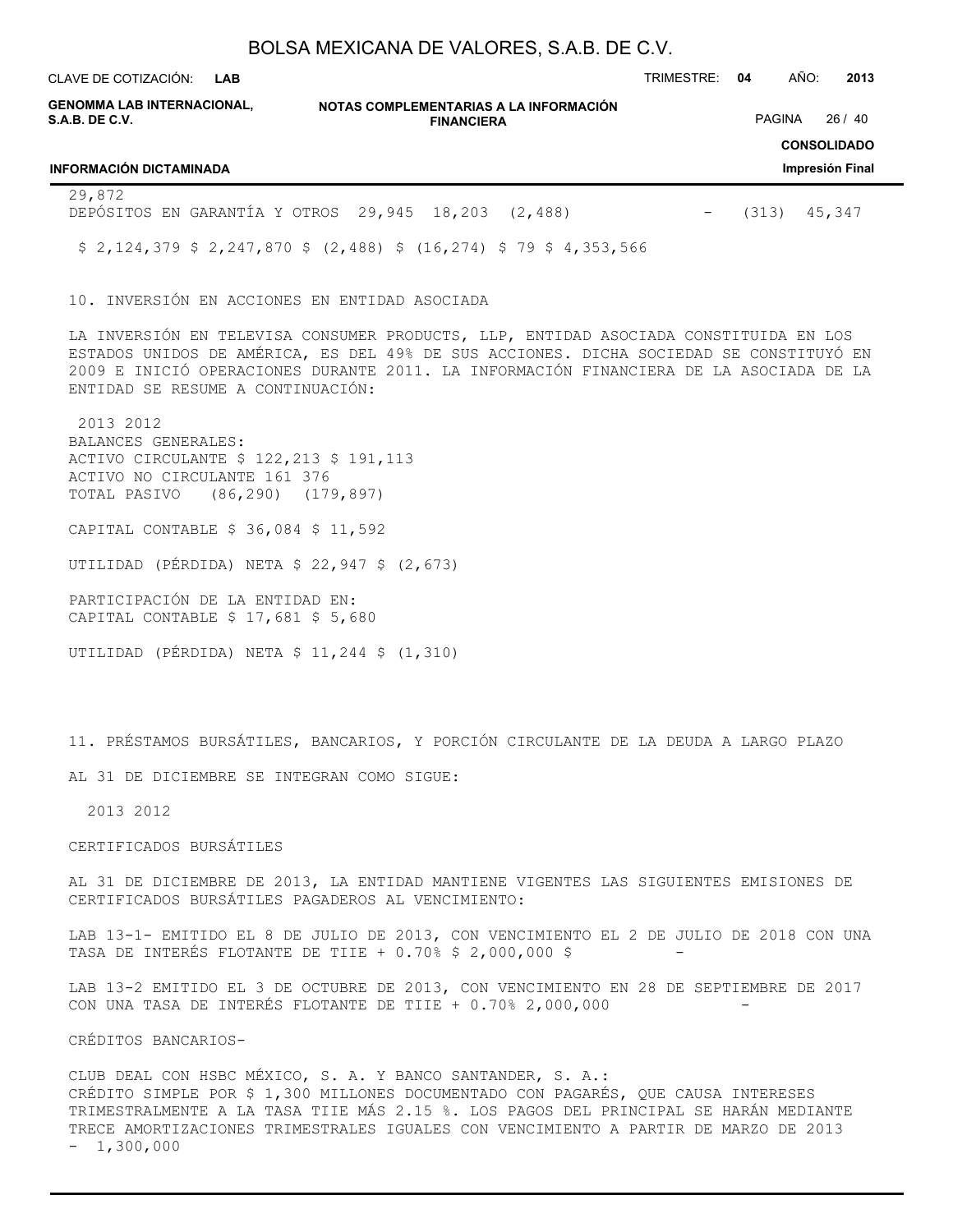| BOLSA MEXICANA DE VALORES, S.A.B. DE C.V. |  |  |
|-------------------------------------------|--|--|
|-------------------------------------------|--|--|

| CLAVE DE COTIZACIÓN: LAB                     |                                                             | TRIMESTRE: | 04     | AÑO: | 2013    |
|----------------------------------------------|-------------------------------------------------------------|------------|--------|------|---------|
| GENOMMA LAB INTERNACIONAL,<br>S.A.B. DE C.V. | NOTAS COMPLEMENTARIAS A LA INFORMACIÓN<br><b>FINANCIERA</b> |            | PAGINA |      | 27 / 40 |

#### **INFORMACIÓN DICTAMINADA**

**CONSOLIDADO**

#### **Impresión Final**

CLUB DEAL CON HSBC MÉXICO, S. A. Y BANCO SANTANDER, S. A.: CRÉDITO REVOLVENTE POR UN MÁXIMO DE \$ 700 MILLONES DOCUMENTADO CON PAGARÉS, QUE CAUSA INTERESES TRIMESTRALMENTE A LA TASA TIIE MÁS 1.875 %. EL PAGO DEL PRINCIPAL SE HARÁ MEDIANTE UNA ÚNICA EXHIBICIÓN AL VENCIMIENTO EL 31 DE MARZO DE 2014 500,000 700,000

#### BANCO NACIONAL DE MÉXICO, S. A.:

CRÉDITO REVOLVENTE POR \$ 600 MILLONES DOCUMENTADO CON PAGARÉS, QUE HASTA EL 22 DE DICIEMBRE DE 2013, CAUSÓ INTERESES TRIMESTRALMENTE A LA TASA FIJA DE 6.23%. EL PAGO DEL PRINCIPAL ESTABA CONTEMPLADO EL 14 DE JUNIO DE 2016 MEDIANTE UNA ÚNICA EXHIBICIÓN. SIN EMBARGO, EL 23 DE DICIEMBRE DE 2013, LAS CONDICIONES DEL CRÉDITO FUERON RENEGOCIADAS. DESDE LA FECHA DE RENEGOCIACIÓN Y HASTA EL 21 DE DICIEMBRE DE 2015 SE DEVENGARÁN INTERESES A UNA TASA FIJA DE 5.97% Y POSTERIORMENTE Y HASTA EL 14 DE ENERO DE 2019, FECHA DE VENCIMIENTO, LOS INTERESES SE CALCULARÁN A LA TASA FLOTANTE DE TIIE MÁS 0.85%. EL CAPITAL SE AMORTIZARÁ MEDIANTE SEIS AMORTIZACIONES TRIMESTRALES IGUALES POR \$66.6 MILLONES COMENZANDO EL 22 DE JULIO DE 2017 Y TERMINANDO EL 22 DE OCTUBRE DE 2018 Y UNA AMORTIZACIÓN FINAL DE \$200.4 MILLONES EN LA FECHA DE VENCIMIENTO 600,000 600,000

#### BBVA BANCOMER, S. A.:

CRÉDITO SIMPLE POR \$ 700 MILLONES DOCUMENTADO CON PAGARÉS, QUE CAUSAN INTERESES TRIMESTRALMENTE A LA TASA TIIE MÁS 1.30%. EL PAGO DEL PRINCIPAL SE HARÁ MEDIANTE UNA ÚNICA EXHIBICIÓN AL VENCIMIENTO EL 27 DE JUNIO DE 2015 - 700,000

#### BANCO PATAGONIA, S. A.:

CRÉDITO SIMPLE CON BANCO PATAGONIA, S. A. (INSTITUCIÓN FINANCIERA ARGENTINA) POR \$ 60 MILLONES DE PESOS ARGENTINOS DOCUMENTADO CON PAGARÉS, QUE CAUSA INTERESES MENSUALMENTE A LA TASA FIJA DE 21.5% LOS PRIMEROS 12 MESES DEL CRÉDITO. LOS 24 MESES RESTANTES, CAUSARÁ INTERESES A TASA FLOTANTE BADLAR + 4.50%. EL PAGO DEL PRINCIPAL SE HARÁ MEDIANTE 24 AMORTIZACIONES MENSUALES COMENZANDO EN DICIEMBRE DE 2013 HASTA EL VENCIMIENTO EL 22 DE NOVIEMBRE DE 2015 115,692 158,896

#### BANCO PATAGONIA, S. A.:

CRÉDITO REVOLVENTE CON BANCO PATAGONIA (INSTITUCIÓN FINANCIERA ARGENTINA) POR \$ 15 MILLONES DE PESOS ARGENTINOS DOCUMENTADO CON PAGARÉS, QUE CAUSA INTERESES MENSUALMENTE A LA TASA FIJA DE 18.5%. EL PAGO DEL PRINCIPAL SE HARÁ EN UNA SOLA EXHIBICIÓN AL VENCIMIENTO EL 31 DE ENERO DE 2014 15,431

#### BANCO SANTANDER RÍO, S. A.:

CRÉDITO SIMPLE CON BANCO SANTANDER RÍO (INSTITUCIÓN FINANCIERA ARGENTINA) POR \$ 10 MILLONES DE PESOS ARGENTINOS DOCUMENTADO CON PAGARÉS, QUE CAUSA INTERESES MENSUALMENTE A LA TASA FIJA DE 15.25%. EL PAGO DEL PRINCIPAL SE HARÁ MEDIANTE 9 AMORTIZACIONES TRIMESTRALES IGUALES CON VENCIMIENTO A PARTIR DEL 11 DE JUNIO DE 2014 Y HASTA EL 10 DE JUNIO DE 2016 20,120 -

#### BANCO SANTANDER BRASIL, S. A.:

CRÉDITO SIMPLE CON BANCO SANTANDER BRASIL (INSTITUCIÓN FINANCIERA BRASILEÑA) POR \$ 40 MILLONES DE REALES BRASILEÑOS DOCUMENTADO CON PAGARÉS, QUE CAUSA INTERESES MENSUALMENTE A LA TASA FIJA DE 14.9%. EL PAGO DEL PRINCIPAL SE HARÁ MEDIANTE 6 AMORTIZACIONES MENSUALES IGUALES CON VENCIMIENTO A PARTIR DEL 20 DE ENERO DE 2014 Y HASTA EL 20 DE JUNIO DE 2014 222,527

5,473,770 3,458,896

MENOS:

PRÉSTAMOS BANCARIOS A CORTO PLAZO Y PORCIÓN CIRCULANTE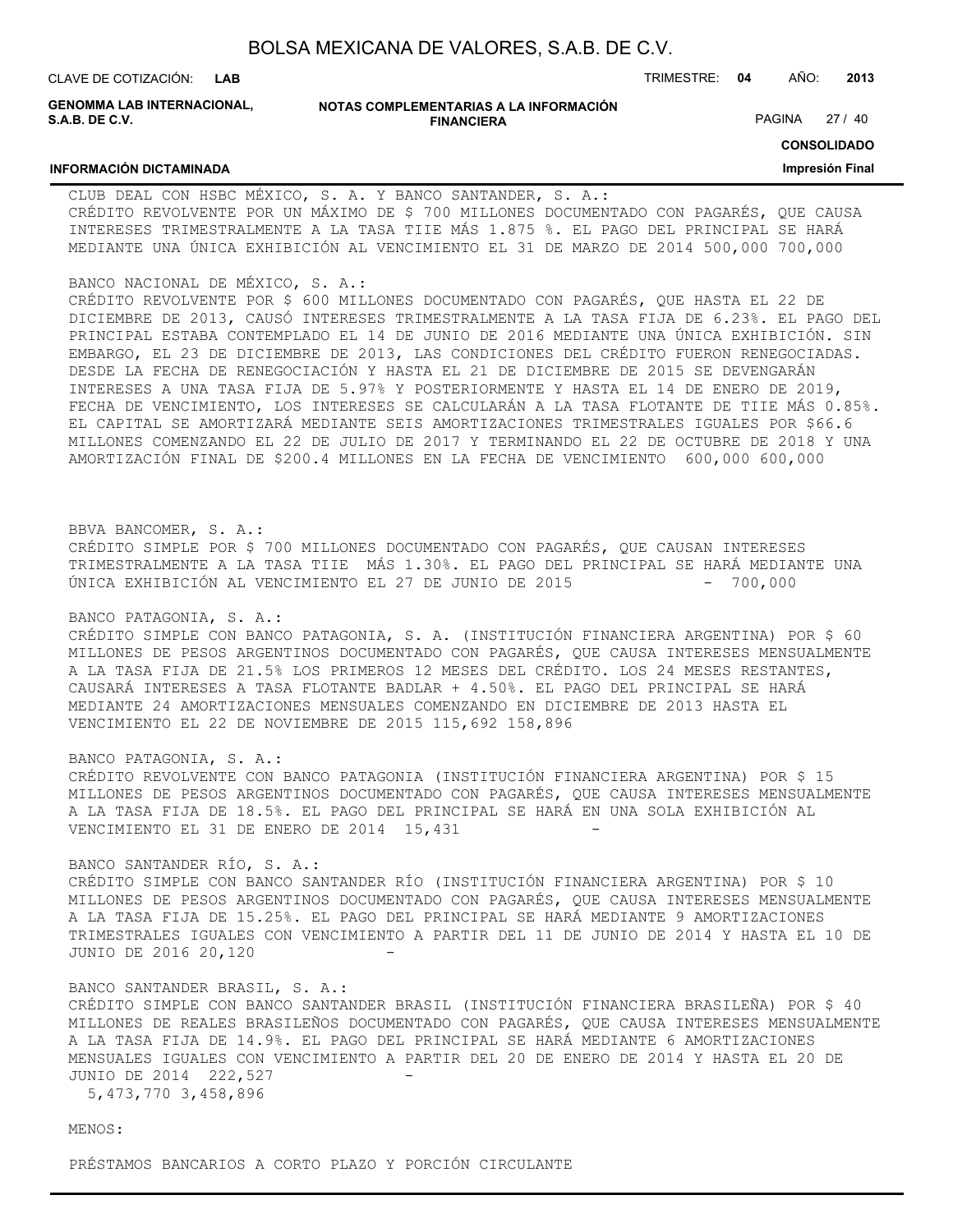**LAB**

CLAVE DE COTIZACIÓN: TRIMESTRE: **04** AÑO: **2013**

| <b>GENOMMA LAB INTERNACIONAL.</b> |  |
|-----------------------------------|--|
| <b>S.A.B. DE C.V.</b>             |  |

**NOTAS COMPLEMENTARIAS A LA INFORMACIÓN FINANCIERA**

PAGINA 28 / 40

**CONSOLIDADO**

**Impresión Final**

#### **INFORMACIÓN DICTAMINADA**

DE LA DEUDA A LARGO PLAZO 805,025 406,621 GASTO POR EMISIÓN DE DEUDA 17,893

DEUDA A LARGO PLAZO \$ 4,650,852 \$ 3,052,275

LOS VENCIMIENTOS DE LA DEUDA A LARGO PLAZO AL 31 DE DICIEMBRE DE 2013 SERÁN COMO SIGUE:

A PAGAR DURANTE

2015 \$ 64,273 2016 604,473 2017 1,992,073 2018 1,990,033

\$ 4,650,852

LOS CONTRATOS DE LOS CRÉDITOS ESTABLECEN OBLIGACIONES DE HACER Y NO HACER PARA LA ENTIDAD, ADICIONALMENTE REQUIEREN QUE CON BASE EN LOS ESTADOS FINANCIEROS CONSOLIDADOS, SE MANTENGAN DETERMINADAS RAZONES Y PROPORCIONES FINANCIERAS. TODOS ESTOS REQUERIMIENTOS SE CUMPLEN A LA FECHA DE EMISIÓN DE ESTOS ESTADOS FINANCIEROS CONSOLIDADOS.

#### 12. BENEFICIOS AL RETIRO

EL COSTO NETO DEL PERIODO POR LAS OBLIGACIONES DERIVADAS POR INDEMNIZACIONES AL PERSONAL POR TERMINACIÓN DE LA RELACIÓN LABORAL, BENEFICIOS POR RETIRO Y PRIMAS DE ANTIGÜEDAD, ASCENDIÓ A \$229 Y \$487 EN 2013 Y 2012, RESPECTIVAMENTE. OTRAS REVELACIONES QUE REQUIEREN LAS DISPOSICIONES CONTABLES SE CONSIDERAN POCO IMPORTANTES.

#### 13. ADMINISTRACIÓN DEL RIESGO

LA ENTIDAD TIENE EXPOSICIÓN A RIESGOS DE MERCADO, OPERACIÓN Y FINANCIEROS DERIVADOS DEL USO DE INSTRUMENTOS FINANCIEROS TALES COMO TASA DE INTERÉS, CRÉDITO, LIQUIDEZ Y RIESGO CAMBIARIO, LOS CUALES SE ADMINISTRAN EN FORMA CENTRALIZADA. EL CONSEJO DE ADMINISTRACIÓN ESTABLECE Y VIGILA LAS POLÍTICAS Y PROCEDIMIENTOS PARA MEDIR Y ADMINISTRAR ESTOS RIESGOS, LOS CUALES SE DESCRIBEN A CONTINUACIÓN:

A. ADMINISTRACIÓN DEL RIESGO DE CAPITAL – LA ENTIDAD ADMINISTRA SU CAPITAL PARA ASEGURAR QUE CONTINUARÁ COMO NEGOCIO EN MARCHA MIENTRAS QUE MAXIMIZA EL RENDIMIENTO A SUS ACCIONISTAS A TRAVÉS DE LA OPTIMIZACIÓN DE LOS SALDOS DE CAPITAL, MEDIANTE UN MONITOREO CONTINUO DE LA ESTRUCTURA DEUDA Y CAPITAL.

LA ESTRUCTURA DE CAPITAL DE LA ENTIDAD CONSISTE EN LA DEUDA NETA (LOS PRÉSTAMOS COMO SE DETALLAN EN LA NOTA 11 COMPENSADOS POR SALDOS DE EFECTIVO Y BANCOS) Y EL CAPITAL DE LA ENTIDAD (COMPUESTO POR CAPITAL SOCIAL EMITIDO, RESERVAS Y UTILIDADES ACUMULADAS COMO SE REVELA EN LA NOTA 16).

#### ÍNDICE DE ENDEUDAMIENTO

EL ÍNDICE DE ENDEUDAMIENTO DEL PERIODO SOBRE EL QUE SE INFORMA ES EL SIGUIENTE:

2013 2012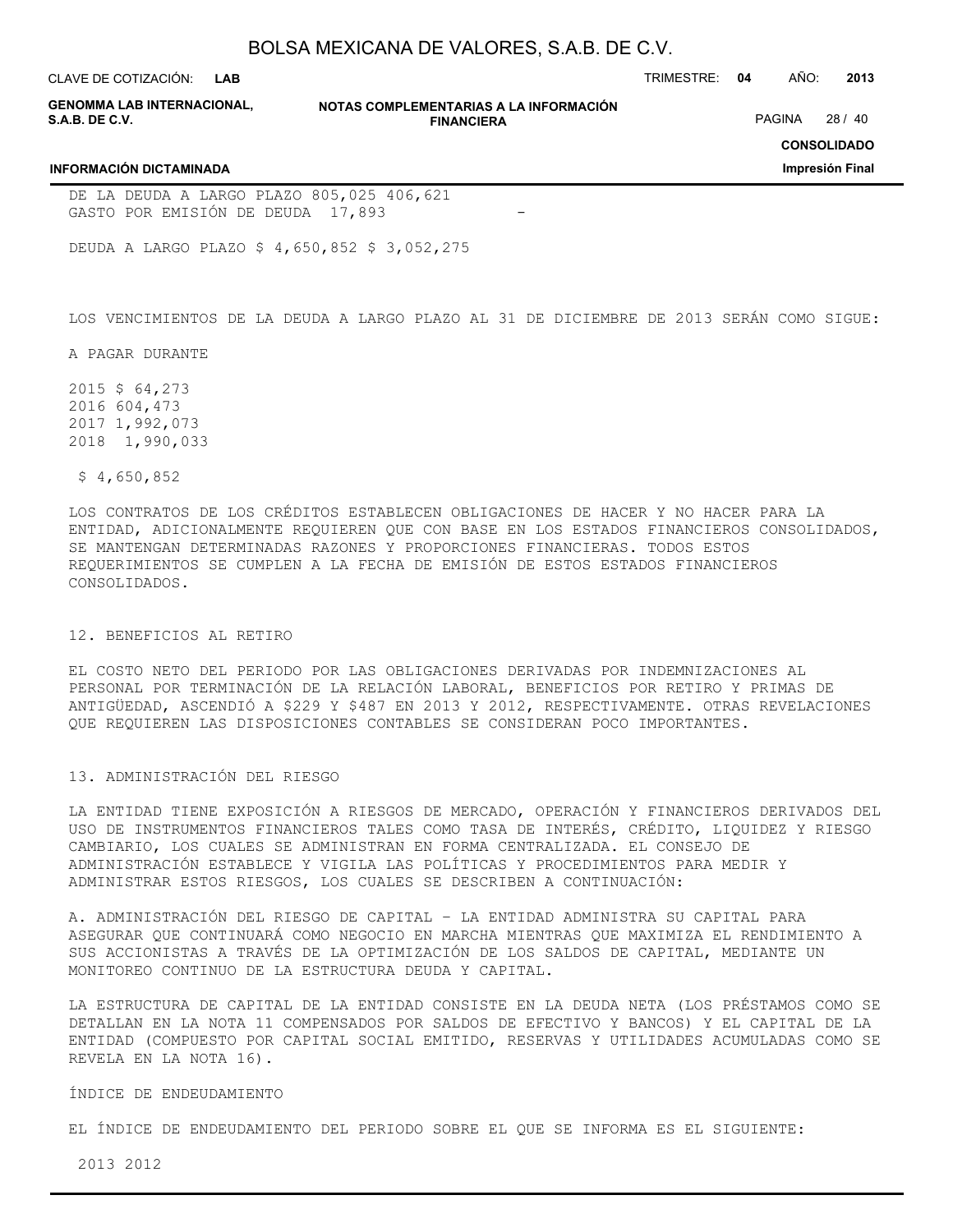**LAB**

CLAVE DE COTIZACIÓN: TRIMESTRE: **04** AÑO: **2013**

**GENOMMA LAB INTERNACIONAL, S.A.B. DE C.V.**

**NOTAS COMPLEMENTARIAS A LA INFORMACIÓN FINANCIERA**

PAGINA 29 / 40

**CONSOLIDADO Impresión Final**

#### **INFORMACIÓN DICTAMINADA**

DEUDA (I) \$ 5,431,379 \$ 3,458,856 EFECTIVO Y BANCOS 1,767,144 884,416

DEUDA NETA \$ 3,664,235 \$ 2,574,440

CAPITAL CONTABLE (II) \$ 8,835,444 \$ 7,018,824

ÍNDICE DE DEUDA NETA A CAPITAL CONTABLE 41% 37%

(I) LA DEUDA SE DEFINE COMO EL VALOR RAZONABLE DE LOS PRÉSTAMOS A LARGO Y CORTO PLAZO, COMO SE DESCRIBE EN LA NOTA 11.

(II) EL CAPITAL CONTABLE INCLUYE TODAS LAS RESERVAS Y EL CAPITAL SOCIAL DE LA ENTIDAD QUE SON ADMINISTRADOS COMO CAPITAL.

B. ADMINISTRACIÓN DEL RIESGO DE TASA DE INTERÉS - LA ENTIDAD SE ENCUENTRA EXPUESTA A RIESGOS EN LA TASA DE INTERÉS DEBIDO A QUE TIENE DEUDA CONTRATADA A TASAS VARIABLES.

LAS EXPOSICIONES DE LA ENTIDAD POR RIESGO DE TASAS DE INTERÉS SE ENCUENTRAN PRINCIPALMENTE EN TASAS DE INTERÉS TIIE SOBRE LOS PASIVOS FINANCIEROS. EL ANÁLISIS DE SENSIBILIDAD QUE DETERMINA LA ENTIDAD SE PREPARA CON BASE EN LA EXPOSICIÓN A LAS TASAS DE INTERÉS DE SU DEUDA FINANCIERA TOTAL NO CUBIERTA SOSTENIDA EN TASAS VARIABLES, SE PREPARA UN ANÁLISIS ASUMIENDO QUE EL IMPORTE DEL PASIVO PENDIENTE AL FINAL DEL PERÍODO SOBRE EL QUE SE INFORMA HA SIDO EL PASIVO PENDIENTE PARA TODO EL AÑO. LA ENTIDAD INFORMA INTERNAMENTE AL CONSEJO DE ADMINISTRACIÓN SOBRE EL RIESGO EN LAS TASAS DE INTERÉS.

- ANÁLISIS DE SENSIBILIDAD PARA LAS TASAS DE INTERÉS

LOS SIGUIENTES ANÁLISIS DE SENSIBILIDAD HAN SIDO DETERMINADOS CON BASE EN LA EXPOSICIÓN A LAS TASAS DE INTERÉS AL FINAL DEL PERIODO SOBRE EL QUE SE INFORMA. PARA LOS PASIVOS A TASA VARIABLE, SE PREPARA UN ANÁLISIS SUPONIENDO QUE EL IMPORTE DEL PASIVO VIGENTE AL FINAL DEL PERIODO SOBRE EL QUE SE INFORMA HA SIDO EL PASIVO VIGENTE PARA TODO EL AÑO. AL MOMENTO DE INFORMAR INTERNAMENTE AL PERSONAL CLAVE DE LA ADMINISTRACIÓN SOBRE EL RIESGO EN LAS TASAS DE INTERÉS, SE UTILIZA UN INCREMENTO O DECREMENTO DE 50 PUNTOS, LO CUAL REPRESENTA LA EVALUACIÓN DE LA ADMINISTRACIÓN SOBRE EL POSIBLE CAMBIO RAZONABLE EN LAS TASAS DE INTERÉS.

SI LAS TASAS DE INTERÉS HUBIERAN ESTADO 50 PUNTOS POR ENCIMA/POR DEBAJO Y TODAS LAS OTRAS VARIABLES PERMANECIERAN CONSTANTES:

• EL RESULTADO DEL AÑO QUE TERMINÓ EL 31 DE DICIEMBRE DE 2013 AUMENTARÍA EN \$23,613 (2012: AUMENTO POR \$13,500). ESTO ES PRINCIPALMENTE ATRIBUIBLE A LA EXPOSICIÓN DE LA ENTIDAD A LAS TASAS DE INTERÉS SOBRE SUS PRÉSTAMOS A TASA VARIABLE.

C. ADMINISTRACIÓN DEL RIESGO DE CRÉDITO - EL RIESGO DE CRÉDITO SE REFIERE AL RIESGO DE QUE UNA DE LAS PARTES INCUMPLA CON SUS OBLIGACIONES CONTRACTUALES RESULTANDO EN UNA PÉRDIDA FINANCIERA PARA LA ENTIDAD. LA ENTIDAD HA ADOPTADO UNA POLÍTICA DE ÚNICAMENTE INVOLUCRARSE CON PARTES SOLVENTES Y OBTENER SUFICIENTES GARANTÍAS, CUANDO SEA APROPIADO, COMO FORMA DE MITIGAR EL RIESGO DE LA PÉRDIDA FINANCIERA OCASIONADA POR LOS INCUMPLIMIENTOS. LA ENTIDAD ÚNICAMENTE REALIZA TRANSACCIONES CON ENTIDADES QUE CUENTAN CON UNA CALIFICACIÓN DE RIESGO EQUIVALENTE AL GRADO DE INVERSIÓN O SUPERIOR. ESTA INFORMACIÓN LA SUMINISTRAN AGENCIAS CALIFICADORAS INDEPENDIENTES Y, DE NO ESTAR DISPONIBLE, LA ENTIDAD UTILIZA OTRA INFORMACIÓN FINANCIERA DISPONIBLE Y SUS PROPIOS REGISTROS COMERCIALES PARA CALIFICAR A SUS PRINCIPALES CLIENTES. LA EXPOSICIÓN DE LA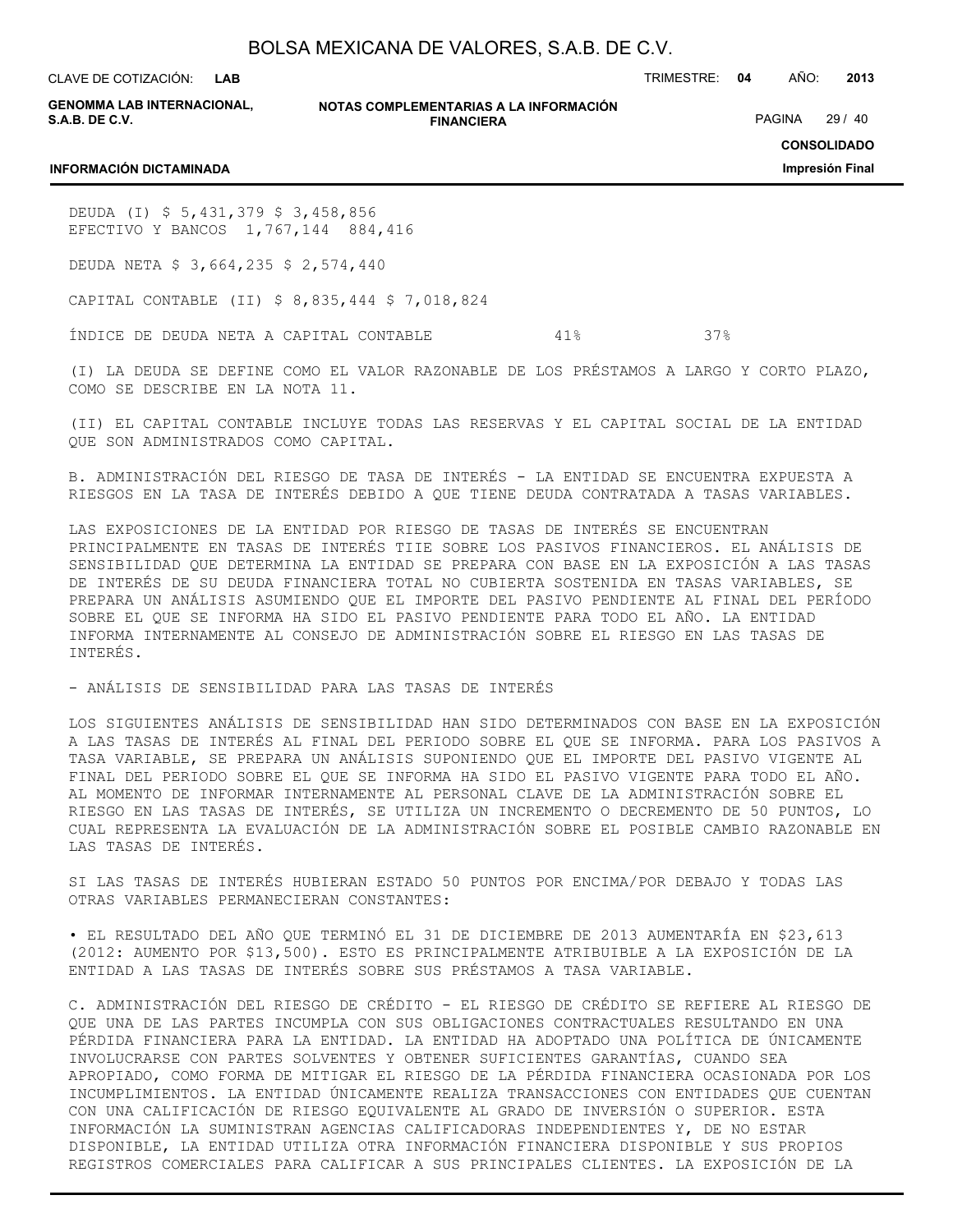| BOLSA MEXICANA DE VALORES, S.A.B. DE C.V. |  |  |  |
|-------------------------------------------|--|--|--|
|-------------------------------------------|--|--|--|

**INFORMACIÓN DICTAMINADA**

**GENOMMA LAB INTERNACIONAL, S.A.B. DE C.V.**

**NOTAS COMPLEMENTARIAS A LA INFORMACIÓN FINANCIERA**

PAGINA 30 / 40

**CONSOLIDADO**

#### **Impresión Final**

ENTIDAD Y LAS CALIFICACIONES DE CRÉDITO DE SUS CONTRAPARTES SE SUPERVISAN CONTINUAMENTE Y EL VALOR ACUMULADO DE LAS TRANSACCIONES CONCLUIDAS SE DISTRIBUYE ENTRE LAS CONTRAPARTES APROBADAS. LA EXPOSICIÓN DE CRÉDITO ES CONTROLADA POR LOS LÍMITES DE LA CONTRAPARTE QUE SON REVISADAS Y APROBADAS POR EL COMITÉ DE CRÉDITO DE LA ENTIDAD.

ANTES DE OTORGAR CRÉDITO A CUALQUIER CLIENTE, SE REALIZA UNA EVALUACIÓN FINANCIERA Y SE SOLICITAN REFERENCIAS CREDITICIAS. FINALMENTE, LA EVALUACIÓN CONTINUA DEL CRÉDITO SE REALIZA DE SOBRE LA CONDICIÓN FINANCIERA DE LAS CUENTAS POR COBRAR Y, CUANDO SEA APROPIADO.

D. ADMINISTRACIÓN DEL RIESGO DE LIQUIDEZ – EL CONSEJO DE ADMINISTRACIÓN DE LA ENTIDAD ES EL ÓRGANO QUE TIENE LA RESPONSABILIDAD FINAL POR LA GESTIÓN DE LIQUIDEZ, QUIEN HA ESTABLECIDO LAS POLÍTICAS APROPIADAS PARA EL CONTROL DE ÉSTA, A TRAVÉS DEL SEGUIMIENTO DEL CAPITAL DE TRABAJO, LO QUE PERMITE QUE LA GERENCIA PUEDA ADMINISTRAR LOS REQUERIMIENTOS DE FINANCIAMIENTO A CORTO, MEDIANO Y LARGO PLAZO DE LA ENTIDAD, MANTENIENDO RESERVAS DE EFECTIVO, DISPOSICIÓN DE LÍNEAS DE CRÉDITO, MONITOREANDO CONTINUAMENTE LOS FLUJOS DE EFECTIVO, PROYECTADOS Y REALES, CONCILIANDO LOS PERFILES DE VENCIMIENTO DE LOS ACTIVOS Y PASIVOS FINANCIEROS.

LA SIGUIENTE TABLA DETALLA LOS VENCIMIENTOS CONTRACTUALES DE LA ENTIDAD PARA SUS PASIVOS FINANCIEROS CONSIDERANDO LOS PERÍODOS DE REMBOLSO ACORDADOS. LA TABLA HA SIDO DISEÑADA CON BASE EN LOS FLUJOS DE EFECTIVO PROYECTADOS MENOS LOS PASIVOS FINANCIEROS CON BASE EN LA FECHA EN LA CUAL LA ENTIDAD DEBERÁ HACER LOS PAGOS. LA TABLA INCLUYE TANTO LOS FLUJOS DE EFECTIVO DE INTERESES PROYECTADOS COMO LOS DESEMBOLSOS DE CAPITAL DE LA DEUDA FINANCIERA INCLUIDOS EN LOS ESTADOS CONSOLIDADOS DE POSICIÓN FINANCIERA. EN LA MEDIDA EN QUE LOS INTERESES SEAN A LA TASA VARIABLE, EL IMPORTE NO DESCONTADO SE DERIVA DE LAS CURVAS EN LA TASA DE INTERÉS AL FINAL DEL PERÍODO SOBRE EL QUE SE INFORMA. EL VENCIMIENTO CONTRACTUAL SE BASA EN LA FECHA MÍNIMA EN LA CUAL LA ENTIDAD DEBERÁ HACER EL PAGO.

AL 31 DE DICIEMBRE DE 2013 MENOS DE UN AÑO DE UNO A TRES AÑOS MÁS DE TRES AÑOS TOTAL

PRÉSTAMOS BURSÁTILES Y BANCARIOS INCLUYENDO PORCIÓN CIRCULANTE DE LA DEUDA A LARGO PLAZO \$ 805,025 \$ 668,745 \$ 4,000,000 \$ 5,473,770 CUENTAS Y DOCUMENTOS POR

PAGAR A PROVEEDORES 1,644,125 - - 1,644,125 OTRAS CUENTAS POR PAGAR Y PASIVOS ACUMULADOS, ACREEDORES DIVERSOS Y BENEFICIOS A LOS EMPLEADOS 664,144 26,140 25,930 716,214

TOTAL \$ 3,113,294 \$ 694,885 \$ 4,025,930 \$ 7,834,109

AL 31 DE DICIEMBRE DE 2012 MENOS DE UN AÑO DE UNO A TRES AÑOS MÁS DE TRES AÑOS TOTAL

PRÉSTAMOS BANCARIOS INCLUYENDO PORCIÓN CIRCULANTE DE LA DEUDA A LARGO PLAZO \$ 406,621 \$ 2,352,275 \$ 700,000 \$ 3,458,896 CUENTAS Y DOCUMENTOS POR PAGAR A PROVEEDORES 1,218,663 - - - - 1,218,663 OTRAS CUENTAS POR PAGAR Y PASIVOS ACUMULADOS, ACREEDORES DIVERSOS Y BENEFICIOS A LOS EMPLEADOS 909,060 24,572 37,649 971,281 CUENTAS POR PAGAR A PARTES RELACIONADAS 9,480

TOTAL \$ 2,543,824 \$ 2,376,847 \$ 737,649 \$ 5,648,840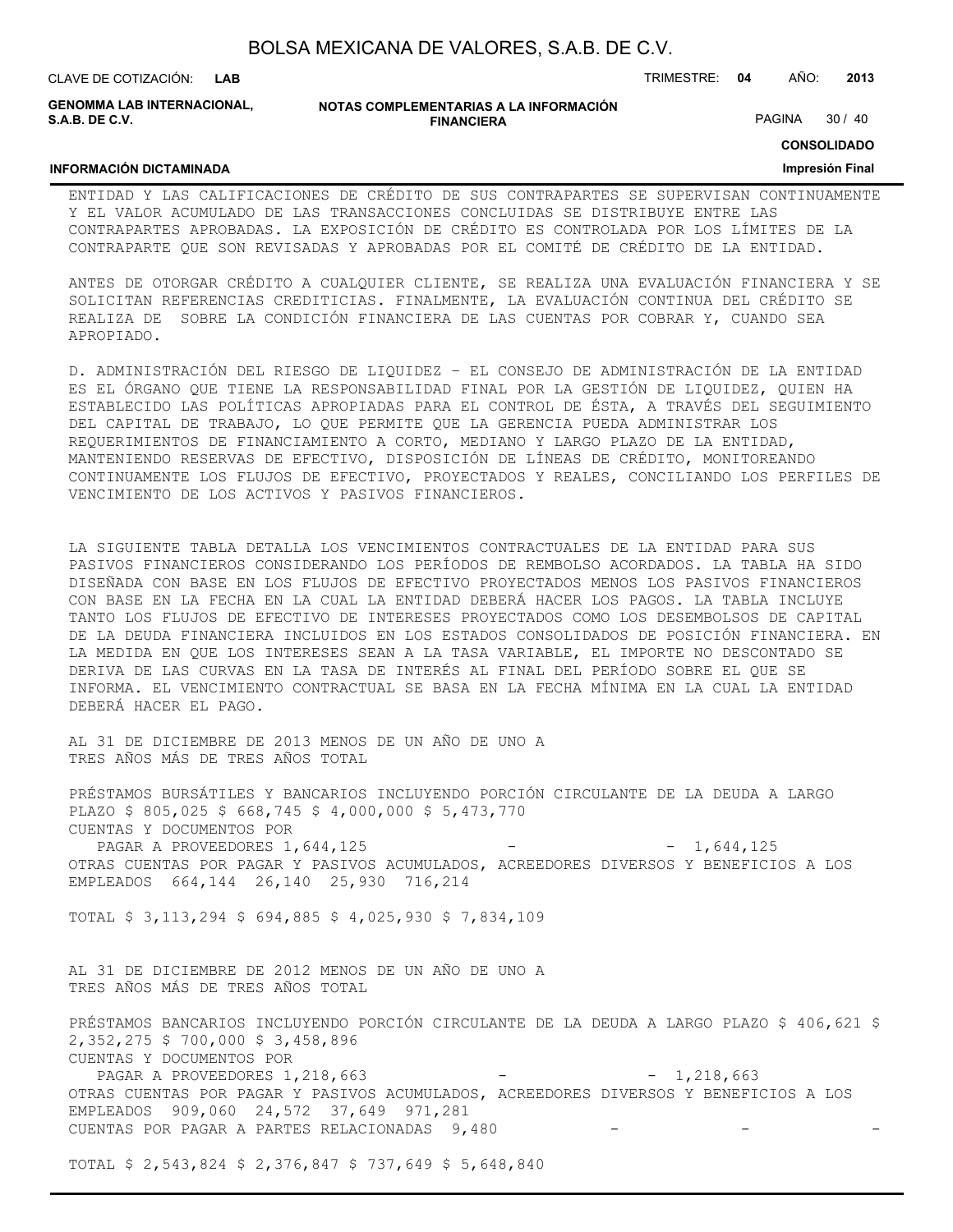**NOTAS COMPLEMENTARIAS A LA INFORMACIÓN FINANCIERA** CLAVE DE COTIZACIÓN: TRIMESTRE: **04** AÑO: **2013 LAB GENOMMA LAB INTERNACIONAL, S.A.B. DE C.V.** PAGINA 31 / 40

**CONSOLIDADO**

**Impresión Final**

LOS IMPORTES INCLUIDOS EN LA DEUDA CON INSTITUCIONES DE CRÉDITO, INCLUYEN INSTRUMENTOS A TASAS DE INTERÉS FIJA Y VARIABLE. LOS PASIVOS FINANCIEROS A TASA DE INTERÉS VARIABLE ESTÁN SUJETOS A CAMBIO, SI LOS CAMBIOS EN LAS TASAS DE INTERÉS VARIABLE DIFIEREN DE AQUELLOS ESTIMADOS DE TASAS DE INTERÉS DETERMINADOS AL FINAL DEL PERÍODO SOBRE EL QUE SE INFORMA SE PRESENTA A VALOR RAZONABLE.

E. ADMINISTRACIÓN DEL RIESGO CAMBIARIO - LA ENTIDAD REALIZA TRANSACCIONES DENOMINADAS EN MONEDA EXTRANJERA; CONSECUENTEMENTE ESTÁ EXPUESTA A FLUCTUACIONES EN EL TIPO DE CAMBIO, LAS CUALES SON MANEJADAS DENTRO DE LOS PARÁMETROS DE LAS POLÍTICAS APROBADAS.

LOS VALORES EN LIBROS DE LOS ACTIVOS Y PASIVOS MONETARIOS DENOMINADOS EN MONEDA EXTRANJERA A LOS QUE LA ENTIDAD SE ENCUENTRA EXPUESTA PRINCIPALMENTE AL FINAL DEL PERÍODO SOBRE EL QUE SE INFORMA, SON LOS SIGUIENTES (CIFRAS EN MILES):

2013 2012

ACTIVOS PASIVOS ACTIVOS PASIVOS

**INFORMACIÓN DICTAMINADA**

DÓLAR ESTADOUNIDENSE 55,466 8,672 38,166 1,202 OTRAS DIVISAS VALUADAS EN DÓLARES ESTADOUNIDENSES 115,995 53,359 115,234 40,418

14. VALOR RAZONABLE DE LOS INSTRUMENTOS FINANCIEROS

EL VALOR RAZONABLE DE LOS INSTRUMENTOS FINANCIEROS QUE POSTERIORMENTE SE PRESENTAN, HA SIDO DETERMINADO POR LA ENTIDAD USANDO LA INFORMACIÓN DISPONIBLE EN EL MERCADO U OTRAS TÉCNICAS DE VALUACIÓN QUE REQUIEREN DE JUICIO PARA DESARROLLAR E INTERPRETAR LAS ESTIMACIONES DE VALORES RAZONABLES. ASIMISMO, UTILIZA SUPUESTOS QUE SE BASAN EN LAS CONDICIONES DE MERCADO EXISTENTES A CADA UNA DE LAS FECHAS DE LOS ESTADOS CONSOLIDADOS DE POSICIÓN FINANCIERA. CONSECUENTEMENTE, LOS MONTOS ESTIMADOS QUE SE PRESENTAN NO NECESARIAMENTE SON INDICATIVOS DE LOS MONTOS QUE LA ENTIDAD PODRÍA REALIZAR EN UN INTERCAMBIO DE MERCADO ACTUAL. EL USO DE DIFERENTES SUPUESTOS Y/O MÉTODOS DE ESTIMACIÓN PODRÍAN TENER UN EFECTO MATERIAL EN LOS MONTOS ESTIMADOS DE VALOR RAZONABLE.

EN LA SIGUIENTE TABLA SE PRESENTA UN ANÁLISIS DE LOS INSTRUMENTOS FINANCIEROS QUE SE MIDEN CON POSTERIORIDAD AL RECONOCIMIENTO INICIAL POR SU VALOR RAZONABLE, AGRUPADOS EN NIVELES 1 A 3 EN FUNCIÓN DEL GRADO EN QUE SE OBSERVA EL VALOR RAZONABLE:

 $\tilde{N}$  NIVEL 1 SON AQUELLOS DERIVADOS DE LOS PRECIOS COTIZADOS (NO AJUSTADOS) EN LOS MERCADOS ACTIVOS PARA PASIVOS O ACTIVOS IDÉNTICOS;

 NIVEL 2 SON AQUELLOS DERIVADOS DE INDICADORES DISTINTOS A LOS PRECIOS COTIZADOS INCLUIDOS DENTRO DEL NIVEL 1, PERO QUE INCLUYEN INDICADORES QUE SON OBSERVABLES PARA UN ACTIVO O PASIVO, YA SEA DIRECTAMENTE A PRECIOS COTIZADOS O INDIRECTAMENTE, ES DECIR DERIVADOS DE ESTOS PRECIOS; Y

 NIVEL 3 SON AQUELLOS DERIVADOS DE LAS TÉCNICAS DE VALUACIÓN QUE INCLUYEN LOS INDICADORES PARA LOS ACTIVOS O PASIVOS, QUE NO SE BASAN EN INFORMACIÓN OBSERVABLE DEL MERCADO (INDICADORES NO OBSERVABLES).

LOS IMPORTES DE EFECTIVO Y EQUIVALENTES DE EFECTIVO DE LA ENTIDAD, ASÍ COMO LAS CUENTAS POR COBRAR Y POR PAGAR DE TERCEROS Y PARTES RELACIONADAS, Y LA PORCIÓN CIRCULANTE DE PRÉSTAMOS BANCARIOS Y DEUDA A LARGO PLAZO SE APROXIMAN A SU VALOR RAZONABLE PORQUE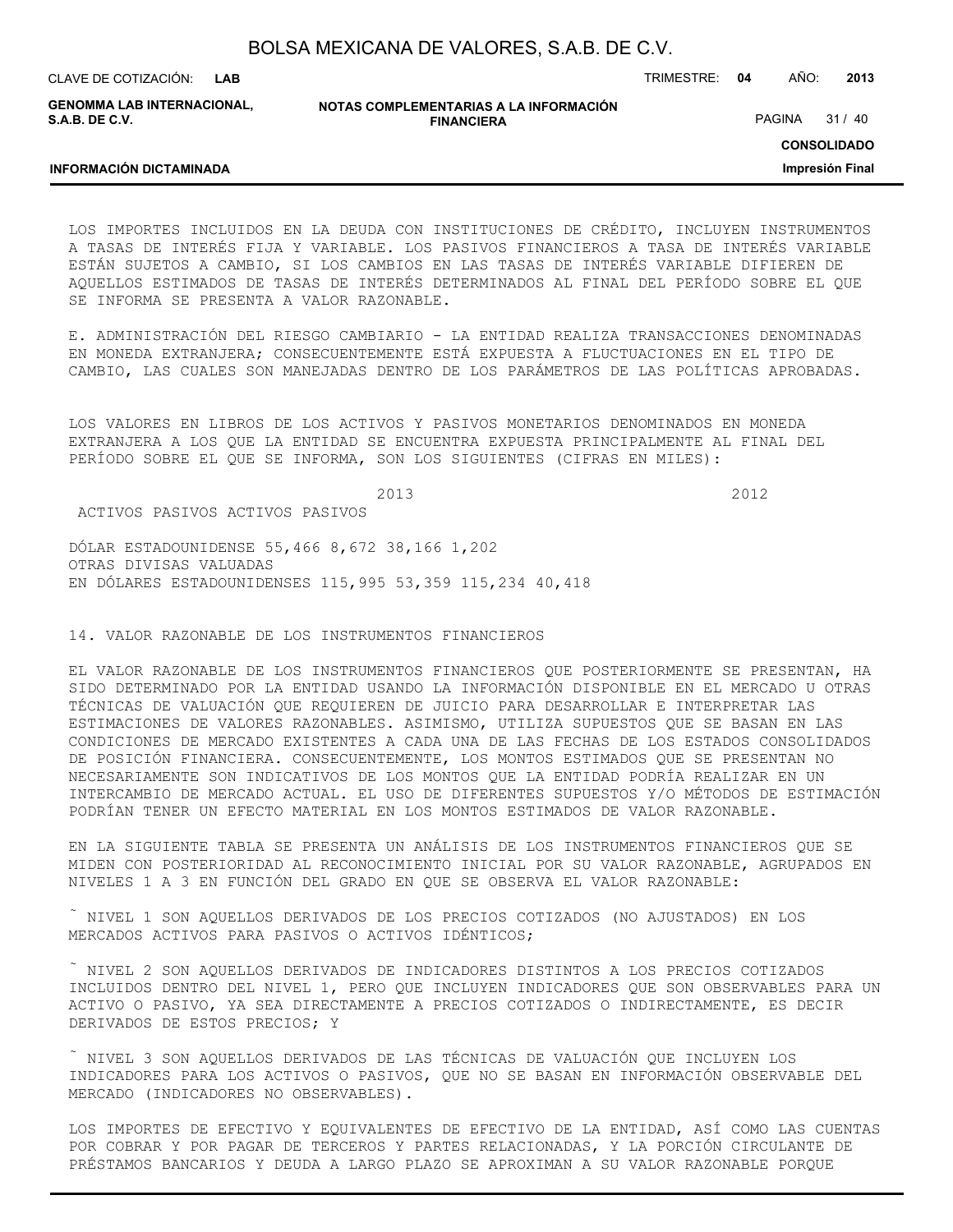BOLSA MEXICANA DE VALORES, S.A.B. DE C.V. **NOTAS COMPLEMENTARIAS A LA INFORMACIÓN FINANCIERA** CLAVE DE COTIZACIÓN: TRIMESTRE: **04** AÑO: **2013 CONSOLIDADO Impresión Final LAB GENOMMA LAB INTERNACIONAL, S.A.B. DE C.V. INFORMACIÓN DICTAMINADA** PAGINA 32 / 40 TIENEN VENCIMIENTOS A CORTO PLAZO. LA DEUDA A LARGO PLAZO DE LA ENTIDAD SE REGISTRA A SU COSTO AMORTIZADO Y, CONSISTE EN DEUDA QUE GENERA INTERESES A TASAS FIJAS Y VARIABLES QUE ESTÁN RELACIONADAS A INDICADORES DE MERCADO. LOS IMPORTES EN LIBROS DE LOS INSTRUMENTOS FINANCIEROS POR CATEGORÍA Y SUS VALORES RAZONABLES ESTIMADOS AL 31 DE DICIEMBRE DE 2013 Y 2012SON COMO SIGUE: 2013 2012 VALOR EN LIBROS VALOR RAZONABLE VALOR EN LIBROS VALOR RAZONABLE ACTIVOS FINANCIEROS EFECTIVO, EQUIVALENTES DE EFECTIVO Y EFECTIVO RESTRINGIDO \$ 1,767,144 \$ 1,767,144 \$ 917,166 \$ 917,166 CUENTAS POR COBRAR 5,600,429 5,600,429 5,071,123 5,071,123 CUENTAS POR COBRAR A PARTES RELACIONADAS 93,126 93,126 195,624 195,624 PASIVOS FINANCIEROS PRÉSTAMOS BANCARIOS Y PORCIÓN CIRCULANTE DE LA DEUDA A LARGO PLAZO (5,473,770) (5,431,379) (3,458,896) (3,458,896) CUENTAS Y DOCUMENTOS POR PAGAR A PROVEEDORES (1,644,125) (1,644,125) (1,218,663) (1,218,663)

OTRAS CUENTAS POR PAGAR Y PASIVOS ACUMULADOS (716,214) (716,214) (980,761) (980,761)

TOTAL \$ (373,410) \$ (331,019) \$ 525,593 \$ 525,593

EL VALOR RAZONABLE DE LA DEUDA CONTRAÍDA CON LAS INSTITUCIONES DE CRÉDITO SE APROXIMA A LA CANTIDAD REGISTRADA EN LA CONTABILIDAD DEBIDO A LA NATURALEZA DE CORTO PLAZO DE ALGUNOS DE LOS VENCIMIENTOS.

DURANTE EL PERÍODO NO EXISTIERON TRANSFERENCIAS ENTRE EL NIVEL 1 Y 2.

15. PAGOS BASADOS EN ACCIONES

EN FEBRERO DE 2012, LA ENTIDAD OTORGÓ UN PLAN DE BENEFICIO EN ACCIONES VOLUNTARIO A SUS EMPLEADOS. LAS CARACTERÍSTICAS DEL PLAN ESTABLECEN UN PORCENTAJE DE AHORRO A DISCRECIÓN DE CADA PARTICIPANTE POR EL 5, 10, 15 O 20% SUJETO A CAMBIO SEMESTRALMENTE. ESTA APORTACIÓN SE DESTINA EN SU TOTALIDAD A LA COMPRA DE ACCIONES DE LA ENTIDAD Y CONSISTE EN LA APORTACIÓN DE UNA ACCIÓN POR CADA TRES ACCIONES ADQUIRIDAS. TANTO LAS ACCIONES ADQUIRIDAS POR EL EMPLEADO COMO LAS APORTADAS POR LA ENTIDAD SON DEPOSITADAS EN EL CONTRATO INDIVIDUAL DE INTERMEDIACIÓN BURSÁTIL DE CADA PARTICIPANTE UNA VEZ CUMPLIDO UN AÑO DE HABER SIDO ADQUIRIDAS. AL 31 DE DICIEMBRE DE 2013 Y 2012, EL GASTO RECONOCIDO EN LOS RESULTADOS DE UTILIDAD INTEGRAL CONSOLIDADOS ES \$4,477 Y \$1,854 RESPECTIVAMENTE.

DURANTE 2008, LA ENTIDAD OTORGÓ UN PLAN DE PAGOS BASADOS EN ACCIONES A ALGUNOS DE SUS EJECUTIVOS. LAS CARACTERÍSTICAS DE ESTE PLAN ESTABLECEN QUE SE OTORGARÁN ACCIONES NETAS DE LA ENTIDAD A LOS EJECUTIVOS QUE CUMPLAN CON EL CRITERIO DE ADJUDICACIÓN DE PERMANECER EN FORMA ININTERRUMPIDA EMPLEADOS EN LA ENTIDAD DURANTE LAS FECHAS DE ADJUDICACIÓN DEL PLAN. LAS FECHAS DE ADJUDICACIÓN ESTABLECIDAS SON: 18 DE JUNIO DE 2009, 2010, 2011 Y 2012. DICHO PLAN SE REGISTRÓ VALUANDO LAS ACCIONES SUJETAS AL PLAN POR CADA UNO DE LOS EJECUTIVOS, AL VALOR DE MERCADO A LA FECHA DE OTORGAMIENTO, Y RECONOCIENDO EN RESULTADOS LOS SERVICIOS QUE PRESTAN LOS EJECUTIVOS CONFORME SE DEVENGAN. AL 31 DE DICIEMBRE DE 2012, EL GASTO RECONOCIDO EN LOS ESTADOS DE UTILIDAD INTEGRAL CONSOLIDADOS ES \$24,117. LOS SIGUIENTES ACUERDOS DE PAGOS BASADOS EN ACCIONES SE ENCUENTRAN VIGENTES DURANTE EL PERIODO ACTUAL Y PERIODOS ANTERIORES: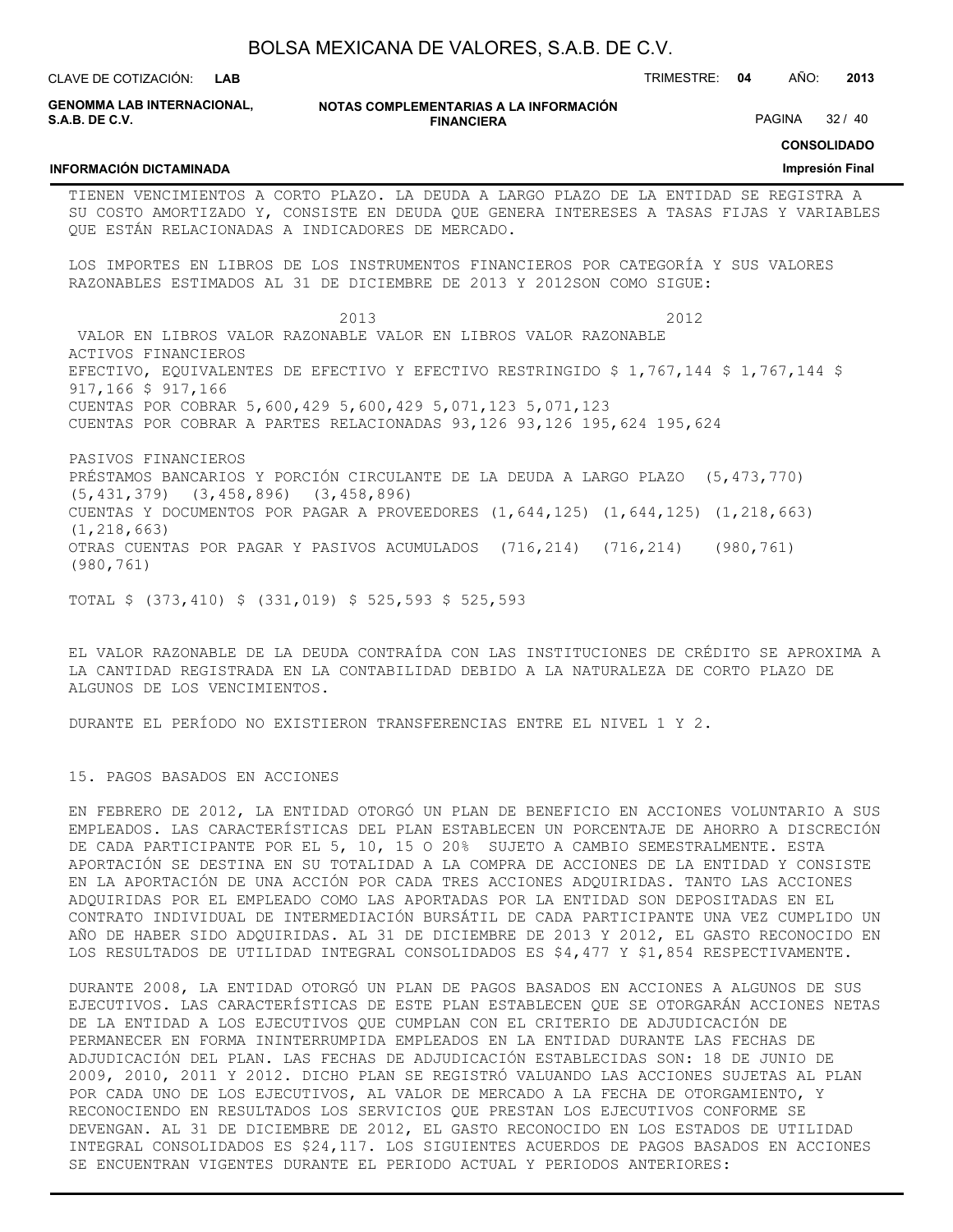| BOLSA MEXICANA DE VALORES, S.A.B. DE C.V. |  |  |
|-------------------------------------------|--|--|
|-------------------------------------------|--|--|

**GENOMMA LAB INTERNACIONAL, S.A.B. DE C.V.**

**NOTAS COMPLEMENTARIAS A LA INFORMACIÓN FINANCIERA**

**CONSOLIDADO**

PAGINA 33 / 40

**Impresión Final**

#### **INFORMACIÓN DICTAMINADA**

NÚMERO FECHA DE OTORGAMIENTO PRECIO DE EJERCICIO VALOR RAZONABLE A LA FECHA DE OTORGAMIENTO

3,116,880 18/06/09 \$7.5 \$ 9,319 4,659,920 18/06/10 \$7.5 \$ 54,568 3,585,065 18/06/11 \$7.5 \$ 104,863 2,931,750 18/06/12 \$7.5 \$ 72,293

16. CAPITAL CONTABLE

A. EL CAPITAL SOCIAL A VALOR NOMINAL AL 31 DE DICIEMBRE DE 2013 Y 2012 SE INTEGRA COMO SIGUE:

 NÚMERO DE ACCIONES IMPORTE 2013 2012 2013 2012

CAPITAL FIJO SERIE B 82,176 82,176 \$ 150 \$ 150

CAPITAL VARIABLE SERIE B 1,048,651,194 1,052,667,250 1,914,156 1,921,510

1,048,733,370 1,052,749,426 \$ 1,914,306 \$ 1,921,660

EL CAPITAL SOCIAL ESTÁ INTEGRADO POR ACCIONES COMUNES NOMINATIVAS SIN VALOR NOMINAL. EL CAPITAL VARIABLE ES ILIMITADO.

B. EN ASAMBLEA GENERAL ORDINARIA DE ACCIONISTAS CELEBRADA EL 20 DE MARZO DE 2013, SE ACORDÓ LO SIGUIENTE:

I. LA RECOMPRA DE ACCIONES PROPIAS DE LA ENTIDAD HASTA POR UN MONTO MÁXIMO EQUIVALENTE A LAS UTILIDADES RETENIDAS DE LA ENTIDAD AL 31 DE DICIEMBRE DE 2012 ES DECIR, \$5,156,955.

II. EL TOTAL DE ACCIONES RECOMPRADAS NETAS DURANTE 2013 FUE DE 262,449 ACCIONES Y EQUIVALE AL 0.02% DEL TOTAL DE ACCIONES DEL CAPITAL SOCIAL DE LA ENTIDAD. LAS ACCIONES RECOMPRADAS CORRESPONDEN AL PLAN DE BENEFICIO EN ACCIONES PARA EMPLEADOS DESCRITO EN LA NOTA 15. EL VALOR DE MERCADO DE LAS ACCIONES AL 31 DE DICIEMBRE DE 2013 ES DE \$36.62 PESOS POR ACCIÓN. EL MONTO NETO DE ACCIONES RECOMPRADAS DURANTE 2013 FUE DE \$2,763.

III. LA CANCELACIÓN DE 4,016,056 ACCIONES ORDINARIAS, NOMINATIVAS, SIN EXPRESIÓN DE VALOR NOMINAL, SERIE B, REPRESENTATIVAS DEL CAPITAL VARIABLE DE LA SOCIEDAD ASÍ COMO LA CONSECUENTE DISMINUCIÓN DE LA PARTE VARIABLE DEL CAPITAL SOCIAL DE LA SOCIEDAD EN LA CANTIDAD DE \$7,354.

IV. SE AUTORIZA A LA SOCIEDAD PARA QUE EMITA CERTIFICADOS BURSÁTILES BAJO UN PROGRAMA CON VIGENCIA DE HASTA 10 AÑOS CONTADOS A PARTIR DE SU INSCRIPCIÓN EN EL REGISTRO NACIONAL DE VALORES (RNV), HASTA POR UN MONTO TOTAL DE \$8,000,000 O SU EQUIVALENTE EN UNIDADES DE INVERSIÓN Y SE AUTORIZA A LA SOCIEDAD PARA QUE SOLICITE A LA COMISIÓN LA INSCRIPCIÓN PREVENTIVA DE LOS CERTIFICADOS BURSÁTILES EN EL RNV, BAJO EL PROGRAMA CON VIGENCIA DE HASTA 10 AÑOS CONTADOS A PARTIR DE SU INSCRIPCIÓN EN EL RNV, HASTA POR UN MONTO TOTAL DE \$8,000,000 O SU EQUIVALENTE EN UNIDADES DE INVERSIÓN, ASÍ COMO A LA BOLSA EL LISTADO DE DICHOS CERTIFICADOS BURSÁTILES EN SU LISTADO DE VALORES AUTORIZADOS PARA COTIZAR Y, PARA QUE REALICE, AL AMPARO DE DICHO PROGRAMA, UNA O MÁS EMISIONES DE CERTIFICADOS BURSÁTILES ; O, EN SU CASO, PARA QUE LLEVE A CABO LA OFERTA PÚBLICA EN EL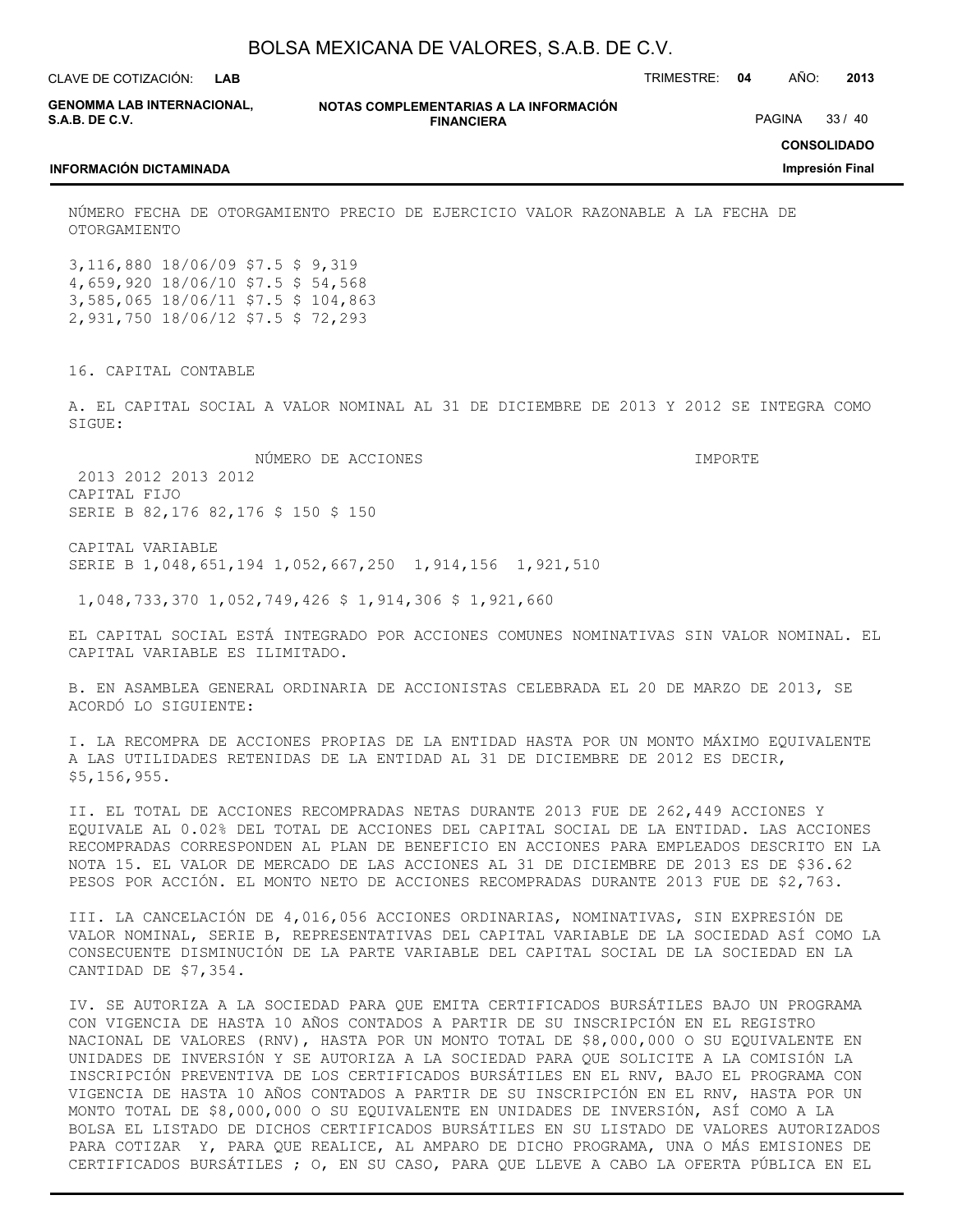| BOLSA MEXICANA DE VALORES, S.A.B. DE C.V. |  |  |
|-------------------------------------------|--|--|
|-------------------------------------------|--|--|

CLAVE DE COTIZACIÓN: TRIMESTRE: **04** AÑO: **2013**

**GENOMMA LAB INTERNACIONAL, S.A.B. DE C.V.**

| NOTAS COMPLEMENTARIAS A LA INFORMACIÓN |
|----------------------------------------|
| <b>FINANCIERA</b>                      |

PAGINA 34 / 40

**CONSOLIDADO**

#### **INFORMACIÓN DICTAMINADA**

#### **Impresión Final**

EXTRANJERO BAJO LA REGLA 144ª Y LA REGULACIÓN S DE LA LEY DE VALORES DE LOS ESTADOS UNIDOS DE AMÉRICA (SECURITIES ACT OF 1933) Y LA NORMATIVIDAD APLICABLE A LOS DEMÁS PAÍSES EN QUE SE REALICE Y/O, EN SU CASO, PARA QUE CONTRATE LOS INSTRUMENTOS DE COBERTURA QUE SEAN NECESARIOS.

C. EN ASAMBLEA GENERAL ORDINARIA DE ACCIONISTAS CELEBRADA EL 29 DE MARZO DE 2012, SE ACORDÓ LA RECOMPRA DE ACCIONES PROPIAS DE LA ENTIDAD HASTA POR UN MONTO MÁXIMO EQUIVALENTE A LAS UTILIDADES RETENIDAS DE LA ENTIDAD AL 31 DE DICIEMBRE DE 2011 ES DECIR, \$3,592,019.

I. EL TOTAL DE ACCIONES RECOMPRADAS NETAS DURANTE 2012 FUE DE 3,521,056 ACCIONES RESPECTIVAMENTE Y EQUIVALE AL 0.33% DEL TOTAL DE ACCIONES DEL CAPITAL SOCIAL DE LA ENTIDAD. DE LAS ACCIONES RECOMPRADAS, CORRESPONDEN AL FONDO PARA EL PAGO BASADO EN ACCIONES DE LOS EJECUTIVOS DE LA ENTIDAD Y CORRESPONDEN AL FONDO DE RECOMPRA QUE SE MENCIONA EN EL INCISO ANTERIOR. EL VALOR DE MERCADO DE LAS ACCIONES AL 31 DE DICIEMBRE DE 2012 ES DE \$26.59 PESOS POR ACCIÓN Y EL PLAZO MÁXIMO PARA RECOLOCAR DICHAS ACCIONES EN EL MERCADO ES DE UN AÑO A PARTIR DE LA FECHA DE RECOMPRA. EL MONTO NETO DE ACCIONES RECOMPRADAS DURANTE 2012 FUE DE \$219,440.

D. LAS UTILIDADES RETENIDAS INCLUYEN LA RESERVA LEGAL. DE ACUERDO CON LA LEY GENERAL DE SOCIEDADES MERCANTILES, DE LAS UTILIDADES NETAS DEL EJERCICIO DEBE SEPARARSE UN 5% COMO MÍNIMO PARA FORMAR LA RESERVA LEGAL, HASTA QUE SU IMPORTE ASCIENDA AL 20% DEL CAPITAL SOCIAL A VALOR NOMINAL. LA RESERVA LEGAL PUEDE CAPITALIZARSE, PERO NO DEBE REPARTIRSE A MENOS QUE SE DISUELVA LA SOCIEDAD, Y DEBE SER RECONSTITUIDA CUANDO DISMINUYA POR CUALQUIER MOTIVO. AL 31 DE DICIEMBRE DE 2013 Y AL 31 DE DICIEMBRE DE 2012, SU IMPORTE A VALOR NOMINAL ASCIENDE A \$249,609 Y \$187,192, RESPECTIVAMENTE.

E. LA DISTRIBUCIÓN DEL CAPITAL CONTABLE, EXCEPTO POR LOS IMPORTES ACTUALIZADOS DEL CAPITAL SOCIAL APORTADO Y DE LAS UTILIDADES RETENIDAS FISCALES, CAUSARÁ EL ISR A CARGO DE LA ENTIDAD A LA TASA VIGENTE AL MOMENTO DE LA DISTRIBUCIÓN. EL IMPUESTO QUE SE PAGUE POR DICHA DISTRIBUCIÓN, SE PODRÁ ACREDITAR CONTRA EL ISR DEL EJERCICIO EN EL QUE SE PAGUE EL IMPUESTO SOBRE DIVIDENDOS Y EN LOS DOS EJERCICIOS INMEDIATOS SIGUIENTES, CONTRA EL IMPUESTO DEL EJERCICIO Y LOS PAGOS PROVISIONALES DE LOS MISMOS.

#### 17. SALDOS Y TRANSACCIONES EN MONEDA EXTRANJERA

A. LA POSICIÓN MONETARIA EN MONEDA EXTRANJERA AL 31 DE DICIEMBRE DE 2013 Y 2012 ES:

 2013 2012 MILES DE DÓLARES ESTADOUNIDENSES: ACTIVOS 55,466 38,166 PASIVOS (8,672) (1,202)

POSICIÓN LARGA 46,794 36,964

EQUIVALENTES EN PESOS \$ 611,373 \$ 480,088

OTRAS DIVISAS EN MILES DE DÓLARES ESTADOUNIDENSES: ACTIVOS 115,995 115,234 PASIVOS (53,359) (40,418)

POSICIÓN LARGA 62,636 74,816

EQUIVALENTES EN PESOS \$ 818,352 \$ 971,710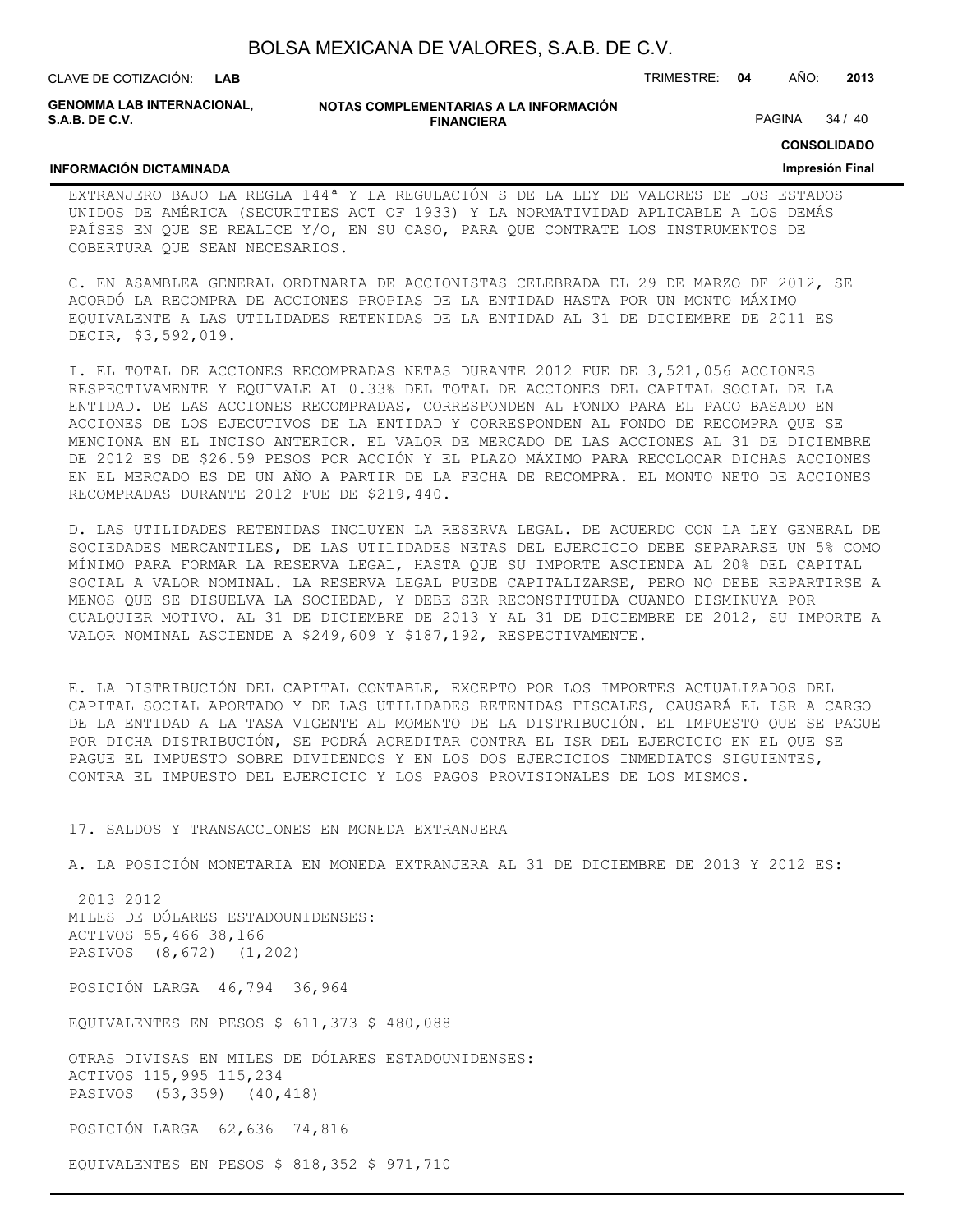| BOLSA MEXICANA DE VALORES, S.A.B. DE C.V. |  |  |  |
|-------------------------------------------|--|--|--|
|-------------------------------------------|--|--|--|

CLAVE DE COTIZACIÓN: TRIMESTRE: **04** AÑO: **2013**

**GENOMMA LAB INTERNACIONAL, S.A.B. DE C.V.**

**INFORMACIÓN DICTAMINADA**

**NOTAS COMPLEMENTARIAS A LA INFORMACIÓN FINANCIERA**

PAGINA 35 / 40

**CONSOLIDADO**

#### **Impresión Final**

B. LAS TRANSACCIONES EN MONEDA EXTRANJERA AL 31 DE DICIEMBRE DE 2013 Y 2012 FUERON COMO SIGUE:

 EN MILES DE DÓLARES ESTADOUNIDENSES 2013 2012

VENTAS DE EXPORTACIÓN 208 51 COMPRAS DE IMPORTACIÓN 5,448 6,178 COMPRAS DE ACTIVOS 16,132 205 OTROS GASTOS 4,671 1,047

C. LOS TIPOS DE CAMBIO EN PESOS, VIGENTES A LA FECHA DE LOS ESTADOS FINANCIEROS, FUERON COMO SIGUE:

 31 DE DICIEMBRE DE 7 DE ABRIL DE 2013 2012 2014

DÓLAR ESTADOUNIDENSE 13.0652 12.9880 13.0345

18. SALDOS Y TRANSACCIONES CON PARTES RELACIONADAS

LOS SALDOS Y TRANSACCIONES ENTRE LA ENTIDAD Y SUS SUBSIDIARIAS, LAS CUALES SON PARTES RELACIONADAS DE LA ENTIDAD, HAN SIDO ELIMINADOS EN LA CONSOLIDACIÓN Y NO SE REVELAN EN ESTA NOTA. MÁS ADELANTE SE DETALLAN LAS TRANSACCIONES ENTRE LA ENTIDAD Y OTRAS PARTES RELACIONADAS.

A. LOS SALDOS POR COBRAR Y POR PAGAR CON PARTES RELACIONADAS SON:

 2013 2012 POR COBRAR – TELEVISA CONSUMER PRODUCTS USA, LLC \$ 93,126 \$ 185,614 FUNCIONARIOS - 10,010

 \$ 93,126 \$ 195,624 POR PAGAR – DIVIDENDOS  $$$  -  $$9,480$ 

B. TRANSACCIONES COMERCIALES

DURANTE 2013, LAS SUBSIDIARIAS DE LA ENTIDAD REALIZARON LAS SIGUIENTES TRANSACCIONES COMERCIALES CON PARTES RELACIONADAS QUE NO SON MIEMBROS DE LA ENTIDAD:

2013 2012

VENTAS \$ 343,445 \$ 156,851 SERVICIOS PROFESIONALES PAGADOS (128,479) (100,806) REGALÍAS 12,572 6,619

C. COMPENSACIÓN DEL PERSONAL CLAVE DE LA ADMINISTRACIÓN

LA COMPENSACIÓN A LA ADMINISTRACIÓN Y OTROS MIEMBROS CLAVE DE LA ADMINISTRACIÓN DURANTE EL AÑO FUE LA SIGUIENTE:

2013 2012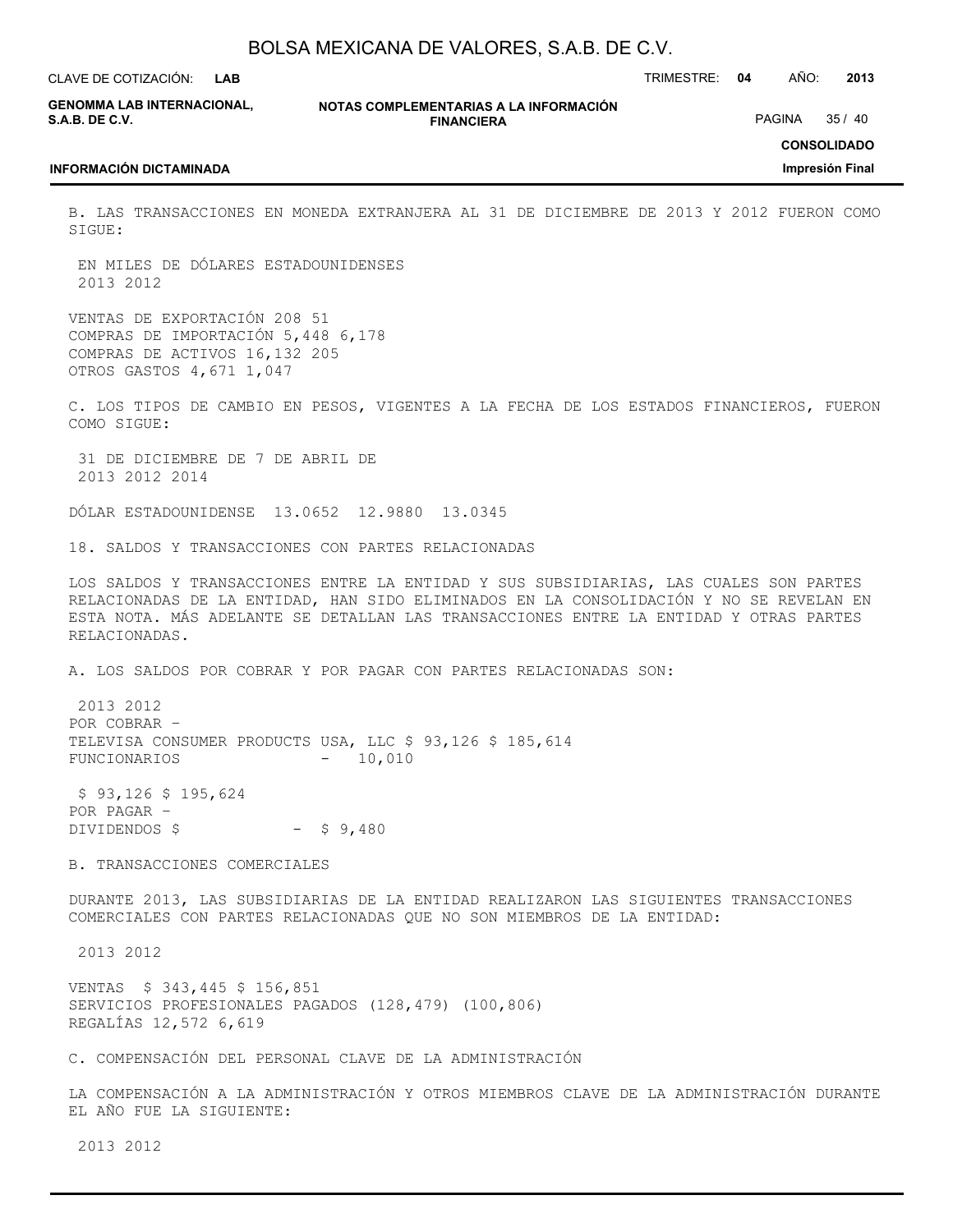**GENOMMA LAB INTERNACIONAL, S.A.B. DE C.V.**

**INFORMACIÓN DICTAMINADA**

**NOTAS COMPLEMENTARIAS A LA INFORMACIÓN FINANCIERA**

CLAVE DE COTIZACIÓN: TRIMESTRE: **04** AÑO: **2013**

PAGINA 36 / 40

**CONSOLIDADO**

**Impresión Final**

BENEFICIOS DIRECTOS A CORTO PLAZO \$ 128,479 \$ 100,806

19. OTROS (INGRESOS) GASTOS, NETO

SE INTEGRAN COMO SIGUE:

2013 2012

GANANCIA POR BAJAS DE EQUIPO \$ 6,353 \$ 479 ACTUALIZACIÓN SALDOS A FAVOR DE IMPUESTOS 280 1,084 OTROS, NETO 3,086 (1,963)

 $$ (9, 719) $ $402$ 

20. IMPUESTOS A LA UTILIDAD

LA ENTIDAD EN MÉXICO ESTÁ SUJETA AL ISR Y HASTA 2013 AL IETU.

ISR - LA TASA FUE 30% PARA 2013 Y 2012 Y CONFORME A LA NUEVA LEY DE ISR 2014 (LEY 2014 CONTINUARÁ AL 30% PARA 2014 Y AÑOS POSTERIORES).

IETU - A PARTIR DE 2014 SE ABROGÓ LA LEY DE IETU. POR LO TANTO, HASTA EL 31 DE DICIEMBRE DE 2013 SE CAUSÓ ESTE IMPUESTO, TANTO PARA LOS INGRESOS COMO LAS DEDUCCIONES Y CIERTOS CRÉDITOS FISCALES CON BASE EN FLUJOS DE EFECTIVO DE CADA EJERCICIO. LA TASA FUE 17.5%.

HASTA EL AÑO 2013, EL IMPUESTO A LA UTILIDAD CAUSADO ES EL QUE RESULTA MAYOR ENTRE EL ISR Y EL IETU.

HASTA 2012, CON BASE EN PROYECCIONES FINANCIERAS, LA ENTIDAD IDENTIFICÓ QUE ESENCIALMENTE PAGARÁ ISR EN MÉXICO, POR LO TANTO, RECONOCE ÚNICAMENTE ISR DIFERIDO. A PARTIR DE 2013, SE CALCULA ÚNICAMENTE ISR DIFERIDO DEBIDO A LA ABROGACIÓN DEL IETU.

LAS TASAS DE ISR APLICABLES EN EL AÑO DE 2013, EN LOS PAÍSES EN DONDE LA ENTIDAD TIENE SUBSIDIARIAS, SE MENCIONAN A CONTINUACIÓN:

 $\approx$ 

ARGENTINA 35 BRASIL 34 CHILE 20 COLOMBIA 34 COSTA RICA 30 ECUADOR 22 ESTADOS UNIDOS DE AMÉRICA 35 PERÚ 30 REPÚBLICA DOMINICANA 29

LAS TASAS DE ISR EN LOS PAÍSES DE CENTRO Y SUDAMÉRICA EN DONDE LA ENTIDAD OPERA VAN DE UN RANGO ENTRE EL 20% Y EL 35% COMO SE MENCIONA ANTERIORMENTE. ADICIONALMENTE, LOS PERIODOS EN LOS QUE PUEDEN SER APLICADAS LAS PÉRDIDAS FISCALES EN DICHOS PAÍSES VAN DE TRES A OCHO AÑOS.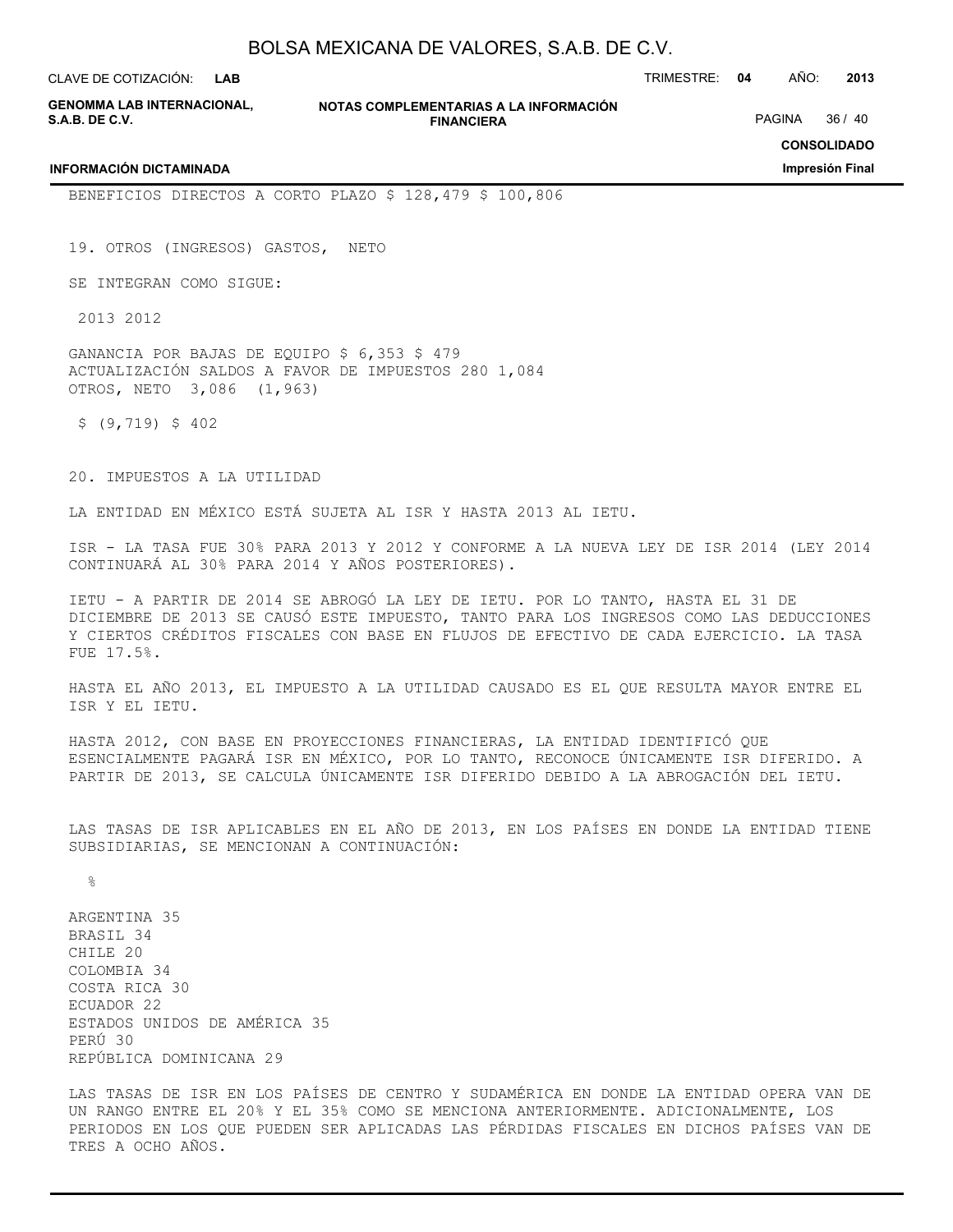| BOLSA MEXICANA DE VALORES, S.A.B. DE C.V. |  |  |
|-------------------------------------------|--|--|
|-------------------------------------------|--|--|

| CLAVE DE COTIZACIÓN: L <b>AB</b>             |                                                             | TRIMESTRE: 04 | AÑO:   | 2013  |
|----------------------------------------------|-------------------------------------------------------------|---------------|--------|-------|
| GENOMMA LAB INTERNACIONAL.<br>S.A.B. DE C.V. | NOTAS COMPLEMENTARIAS A LA INFORMACIÓN<br><b>FINANCIERA</b> |               | PAGINA | 37/40 |

#### **CONSOLIDADO**

#### **Impresión Final**

LAS OPERACIONES EN COLOMBIA Y ARGENTINA ESTÁN SUJETAS AL IMPUESTO AL ACTIVO.

EN COLOMBIA A PARTIR DE 2011 SE CAUSA EL IMPUESTO AL CAPITAL CONTABLE, QUE RESULTA DE APLICAR LA TASA DEL 4.8% MÁS UNA SOBRETASA DEL 1.2% AL NETO DE LOS ACTIVOS FISCALES POSEÍDOS AL 1 DE ENERO DE 2011; ESTE IMPUESTO NO ES DEDUCIBLE DEL ISR. EL PAGO SE DIFIERE EN 8 CUOTAS IGUALES PAGADERAS EN LOS PERIODOS 2011 A 2014.

EN ARGENTINA EXISTE UN IMPUESTO A LAS GANANCIAS MÍNIMAS PRESUNTAS (IGMP) QUE RESULTA DE APLICAR LA TASA DEL 1% SOBRE CIERTOS ACTIVOS PRODUCTIVOS, Y SE PAGA ÚNICAMENTE POR EL MONTO EN QUE EXCEDA AL ISR DEL EJERCICIO. SI EN ALGÚN AÑO SE EFECTUARA UN PAGO, ESTE IMPUESTO ES ACREDITADO CONTRA EL EXCESO DEL IMPUESTO SOBRE LA RENTA SOBRE EL IGMP EN LOS PRÓXIMOS DIEZ AÑOS.

A. A LA UTILIDAD SE INTEGRAN COMO SIGUE:

 2013 2012 ISR: CAUSADO \$ 408,719 \$ 662,878 DIFERIDO 386,264 53,845

\$ 794,983 \$ 716,723

**INFORMACIÓN DICTAMINADA**

LA CONCILIACIÓN DE LA TASA LEGAL DEL ISR Y LA TASA EFECTIVA EXPRESADA COMO UN PORCENTAJE DE LA UTILIDAD ANTES DE IMPUESTOS A LA UTILIDAD ES:

2013 2012 % %

TASA LEGAL 30 30

MÁS (MENOS) EFECTO DE DIFERENCIAS PERMANENTES, PRINCIPALMENTE GASTOS NO DEDUCIBLES, DIFERENCIAS EN TASAS LEGALES EN OPERACIONES DEL EXTRANJERO Y EFECTO DE DESGRAVACIÓN DE TASAS EN 2012 1 1 1 1 1

TASA EFECTIVA 31 31

B. IMPUESTOS DIFERIDOS EN BALANCE

EL SIGUIENTE ES EL ANÁLISIS DE LOS IMPUESTOS DIFERIDOS ACTIVOS (PASIVOS) PRESENTADOS EN EL ESTADO CONSOLIDADO DE SITUACIÓN FINANCIERA:

 2013 2012 ISR DIFERIDO ACTIVO: ESTIMACIONES PARA CUENTAS DE COBRO DUDOSO, DEVOLUCIONES Y BONIFICACIONES \$ 189,621 \$ 170,227 GASTOS ACUMULADOS 37,384 25,931 PÉRDIDAS FISCALES POR AMORTIZAR 34,895 12,005 RESERVA DE INVENTARIOS Y OTROS, NETO 189,341 180,005 ISR DIFERIDO ACTIVO 451,241 388,168

ISR DIFERIDO (PASIVO): INVENTARIO FISCAL ACTUALIZADO DE 2004 PENDIENTE POR ACUMULAR (8,084) (12,270) PAGOS ANTICIPADOS (382,917) (225,263)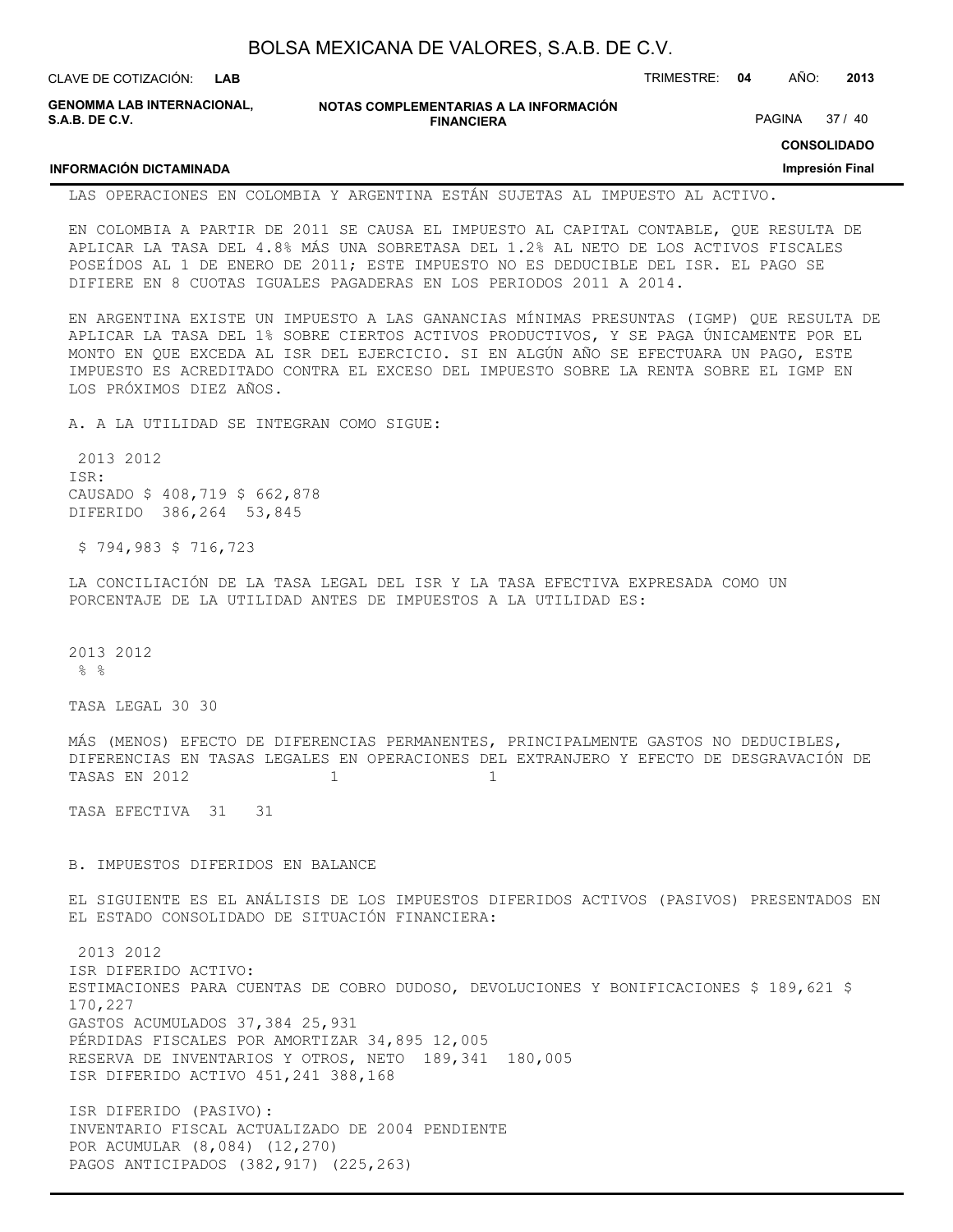**LAB**

CLAVE DE COTIZACIÓN: TRIMESTRE: **04** AÑO: **2013**

**GENOMMA LAB INTERNACIONAL, S.A.B. DE C.V.**

**NOTAS COMPLEMENTARIAS A LA INFORMACIÓN FINANCIERA**

PAGINA 38 / 40

**CONSOLIDADO**

**Impresión Final**

#### **INFORMACIÓN DICTAMINADA**

OTROS ACTIVOS (683,015) (365,913) ISR DIFERIDO PASIVO (1,074,016) (603,446)

TOTAL ACTIVO (PASIVO) NETO \$ (622,775) \$ (215,278)

TOTAL ACTIVO \$ 37,641 \$ 14,092

TOTAL (PASIVO) \$ (660,416) \$ (229,370)

LOS SALDOS DE IMPUESTOS QUE CORRESPONDEN A REGÍMENES FISCALES DIFERENTES NO SE COMPENSAN ENTRE SÍ, Y SE MUESTRAN POR SEPARADO EN LOS BALANCES GENERALES ADJUNTOS.

#### 21. CONTINGENCIAS

LA ENTIDAD Y SUS ACTIVOS NO ESTÁN SUJETOS A ACCIÓN ALGUNA DE TIPO LEGAL QUE NO SEAN LOS DE RUTINA Y PROPIOS DE SU ACTIVIDAD.

#### 22. COMPROMISOS

LOS GASTOS POR RENTA ASCENDIERON A \$87,942 Y \$74,413 EN 2013 Y 2012, RESPECTIVAMENTE; LOS CONTRATOS DE ARRENDAMIENTO VIGENTES SON POR UN PLAZO FORZOSO DE HASTA 4 AÑOS Y CORRESPONDEN PRINCIPALMENTE A DIVERSOS INMUEBLES EN DONDE ESTÁN UBICADOS SUS ALMACENES. LOS CONTRATOS REQUIEREN LOS SIGUIENTES PAGOS MÍNIMOS:

AÑOS IMPORTE

2014 \$ 49,341 2015 44,389 2016 40,067 2017 39,581

\$ 173,378

23. INFORMACIÓN POR SEGMENTOS

LA INFORMACIÓN POR SEGMENTOS OPERATIVOS SE PRESENTA CON BASE EN LA CLASIFICACIÓN DE LA ADMINISTRACIÓN Y SE PRESENTA INFORMACIÓN GENERAL POR ÁREA GEOGRÁFICA.

LAS OPERACIONES ENTRE SEGMENTOS HAN SIDO ELIMINADAS. LOS ACTIVOS TOTALES SON AQUELLOS UTILIZADOS EN LAS OPERACIONES DE CADA SEGMENTO. LOS ACTIVOS CORPORATIVOS INCLUIDOS EN EL SEGMENTO DE SERVICIOS SON: EFECTIVO, INVERSIONES DISPONIBLES Y A LARGO PLAZO, IMPUESTOS POR RECUPERAR Y CIERTOS ACTIVOS FIJOS.

LA ADMINISTRACIÓN HA IDENTIFICADO DOS SEGMENTOS OPERATIVOS DIVIDIDOS EN NACIONAL E INTERNACIONAL, PARA LO CUAL CONSIDERÓ LAS SIGUIENTES PREMISAS:

A) LA ACTIVIDAD DE NEGOCIOS O UN ENTORNO ECONÓMICO PARTICULAR, DE LA CUAL OBTIENE INGRESOS, MANTIENE ACTIVOS O INCURRE EN PASIVOS.

B) POR SU IMPORTANCIA REQUIERE LA ATENCIÓN DE LA DIRECCIÓN DE LA ENTIDAD ECONÓMICA, PARA EVALUAR SU DESARROLLO Y TOMAR DECISIONES RESPECTO DE LA ASIGNACIÓN DE RECURSOS PARA SU OPERACIÓN.

C) SE ENCUENTRA DISPONIBLE INFORMACIÓN ADICIONAL A LA FINANCIERA Y ESTÁ BASADA EN UN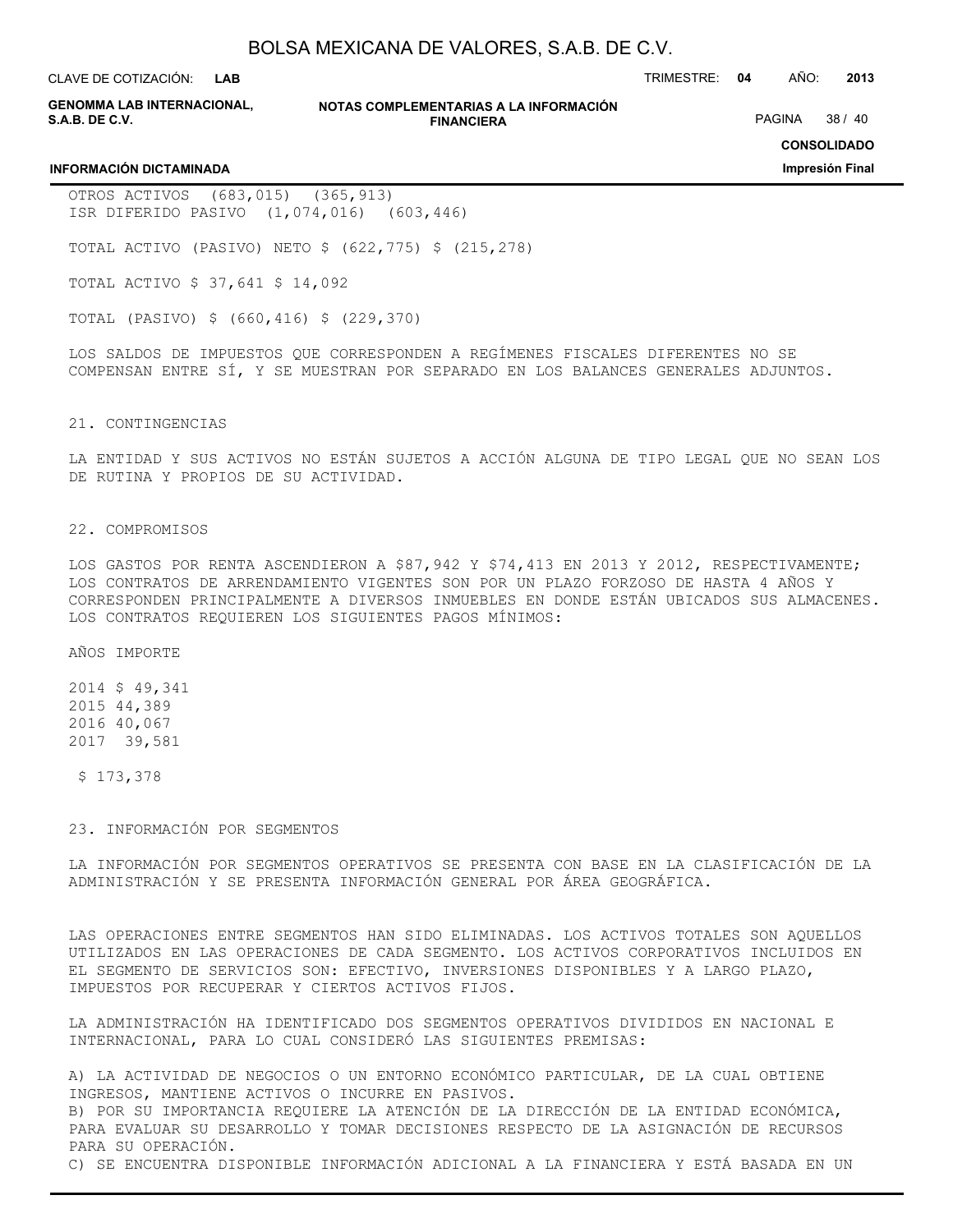**GENOMMA LAB INTERNACIONAL, S.A.B. DE C.V.**

**NOTAS COMPLEMENTARIAS A LA INFORMACIÓN FINANCIERA**

PAGINA 39 / 40

**CONSOLIDADO**

**Impresión Final**

#### **INFORMACIÓN DICTAMINADA**

CRITERIO DE ENFOQUE GERENCIAL. D) LOS RIESGOS INHERENTES DE NEGOCIO Y DE RENDIMIENTOS SON DIFERENTES A LOS DE OTROS SEGMENTOS OPERATIVOS.

A DICIEMBRE DE 2013, LA ENTIDAD OPERA EN 15 PAÍSES ADEMÁS DE MÉXICO: ARGENTINA, BOLIVIA, BRASIL, CHILE, COLOMBIA, COSTA RICA, ECUADOR, EL SALVADOR, ESTADOS UNIDOS, GUATEMALA, HONDURAS, NICARAGUA, PANAMÁ, PERÚ Y REPÚBLICA DOMINICANA.

LAS DECISIONES DE LA DIRECCIÓN GENERAL SON TOMADAS EVALUANDO LOS RESULTADOS DE LOS SECTORES, ASÍ COMO SUS PRINCIPALES INDICADORES. LA SEGREGACIÓN DE LOS SEGMENTOS SE REALIZA EN BASE A LA NATURALEZA DE LOS PRODUCTOS Y SUS SERVICIOS.

LOS SEGMENTOS OPERATIVOS SON REPORTADOS DE MANERA CONSISTENTE CON LOS REPORTES INTERNOS ELABORADOS PARA PROVEER INFORMACIÓN A LA DIRECCIÓN GENERAL. EL DIRECTOR GENERAL ES EL RESPONSABLE DE LA ASIGNACIÓN DE RECURSOS, ASÍ COMO LA EVALUACIÓN DE LOS SEGMENTOS OPERATIVOS, POR TANTO, SE CONSIDERA LA PERSONA QUE TOMA LAS DECISIONES ESTRATÉGICAS.

A. LOS SIGUIENTES CUADROS MUESTRAN LA INFORMACIÓN FINANCIERA POR SEGMENTO DE NEGOCIO. LAS OPERACIONES ENTRE SEGMENTOS HAN SIDO ELIMINADAS. LOS ACTIVOS TOTALES SON AQUELLOS UTILIZADOS EN LAS OPERACIONES DE CADA SEGMENTO, PRINCIPALMENTE:

2 0 13

 INGRESOS ACTIVOS TOTALES INVERSIONES EN ACTIVOS PRODUCTIVOS

MÉXICO \$ 7,085,856 \$ 13,427,708 \$ 1,913,337 INTERNACIONAL 4,274,833 3,925,160 808,910

TOTAL SEGMENTOS \$ 11,360,689 \$ 17,352,868 \$ 2,722,247

2 0 12

 INGRESOS ACTIVOS TOTALES INVERSIONES EN ACTIVOS PRODUCTIVOS

MÉXICO \$ 7,169,408 \$ 10,546,308 \$ 2,450,123 INTERNACIONAL 2,630,282 2,446,282 237,584

TOTAL SEGMENTOS \$ 9,799,690 \$ 12,992,590 \$ 2,687,707

24. HECHOS POSTERIORES AL PERIODO SOBRE EL QUE SE INFORMA

EL 10 DE MARZO DE 2014, LA ENTIDAD INFORMÓ AL PÚBLICO INVERSIONISTA DE LA FIRMA DE UN ACUERDO MEDIANTE EL CUAL ADQUIRIÓ UNA PARTICIPACIÓN DEL 50% CON LA OPCIÓN DE ADQUIRIR EL 100% DE GRUPO COMERCIAL E INDUSTRIAL MARZAM, S. A. DE C. V., UNO DE LOS PRINCIPALES DISTRIBUIDORES DE MEDICAMENTOS EN MÉXICO, ASÍ COMO DE PRODUCTOS DE CUIDADO PERSONAL.

LA TRANSACCIÓN ESTÁ SUJETA AL CUMPLIMIENTO DE DIVERSAS CONDICIONES USUALES EN ESTA CLASE DE OPERACIONES, INCLUYENDO LA APROBACIÓN DE LA COMISIÓN FEDERAL DE COMPETENCIA ECONÓMICA. LA ENTIDAD ESPERA CERRAR ESTA OPERACIÓN DURANTE EL SEGUNDO TRIMESTRE DEL AÑO EN CURSO.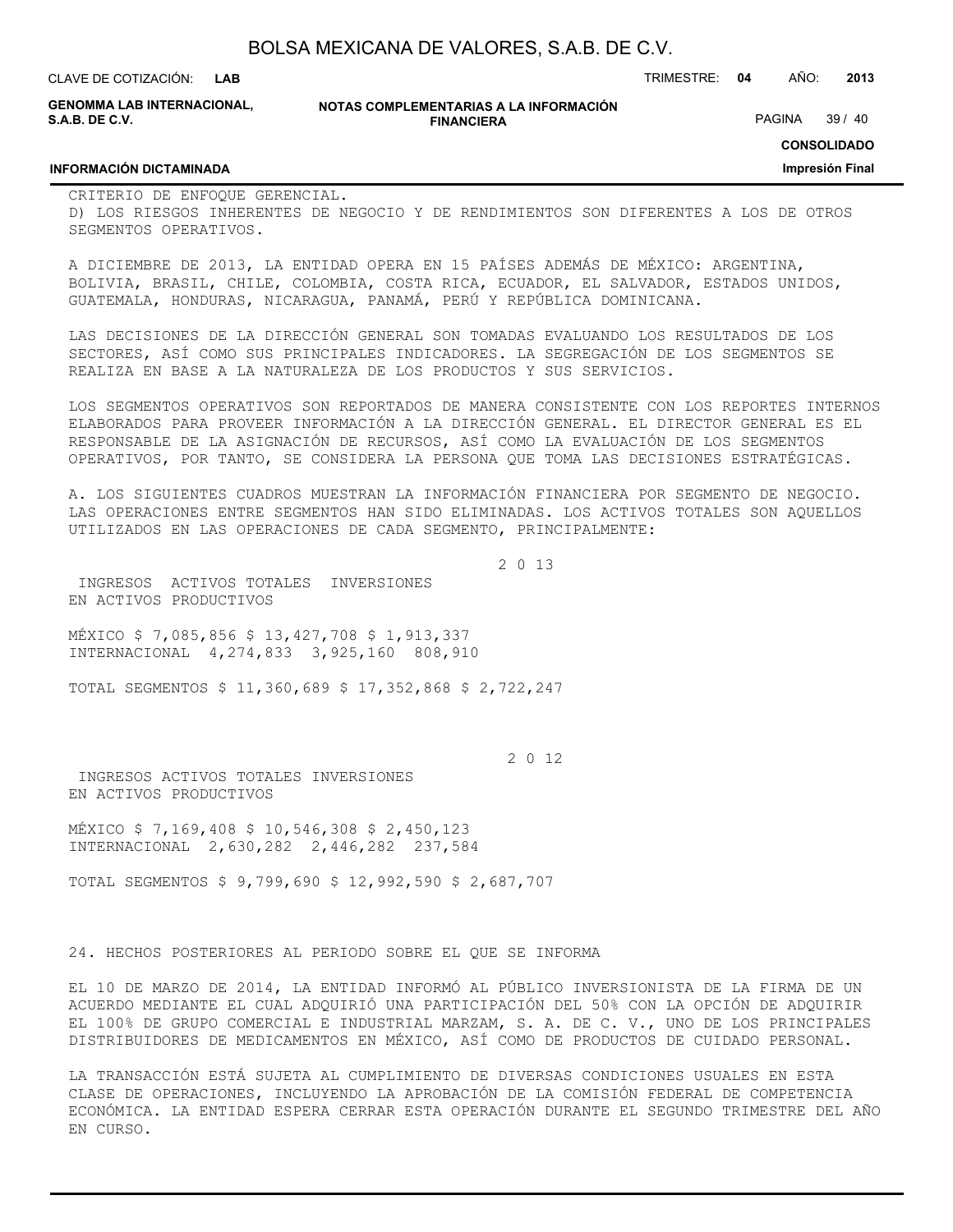| CLAVE DE COTIZACIÓN:                                | LAB |                                                             | TRIMESTRE: | 04 | AÑO:   | 2013               |
|-----------------------------------------------------|-----|-------------------------------------------------------------|------------|----|--------|--------------------|
| <b>GENOMMA LAB INTERNACIONAL.</b><br>S.A.B. DE C.V. |     | NOTAS COMPLEMENTARIAS A LA INFORMACIÓN<br><b>FINANCIERA</b> |            |    | PAGINA | 40 / 40            |
|                                                     |     |                                                             |            |    |        | <b>CONSOLIDADO</b> |
| <b>INFORMACIÓN DICTAMINADA</b>                      |     |                                                             |            |    |        | Impresión Final    |

#### 25. AUTORIZACIÓN DE LA EMISIÓN DE LOS ESTADOS FINANCIEROS

LOS ESTADOS FINANCIEROS CONSOLIDADOS ADJUNTOS FUERON AUTORIZADOS PARA SU EMISIÓN EL 24 DE FEBRERO DE 2014 (CIFRAS YA AUDITADAS), POR EL LIC. OSCAR VILLALOBOS TORRES, VICEPRESIDENTE EJECUTIVO DE FINANZAS Y ADMINISTRACIÓN, CONSECUENTEMENTE, SALVO LO ESTABLECIDO EN LA NOTA 24, ESTOS NO REFLEJAN LOS HECHOS OCURRIDOS DESPUÉS DE ESA FECHA, Y ESTÁN SUJETOS A LA APROBACIÓN DE LA ASAMBLEA ORDINARIA DE ACCIONISTAS DE LA ENTIDAD, QUIEN PUEDE DECIDIR SU MODIFICACIÓN DE ACUERDO CON LO DISPUESTO EN LA LEY GENERAL DE SOCIEDADES MERCANTILES.

\* \* \* \* \* \*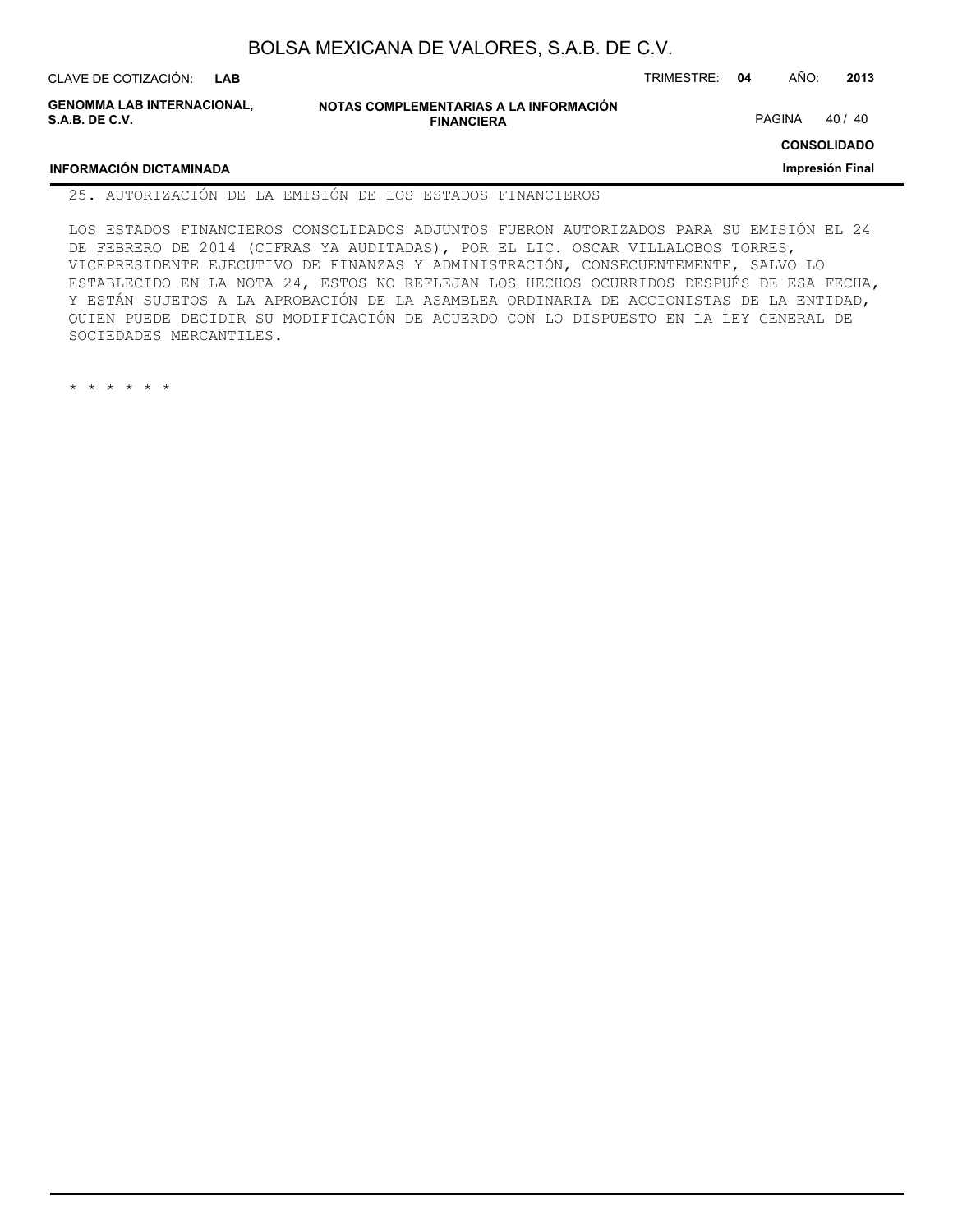CLAVE DE COTIZACIÓN TRIMESTRE **04** AÑO **2013 LAB**

**GENOMMA LAB INTERNACIONAL, S.A.B. DE C.V.**

## **INVERSIONES EN ASOCIADAS Y NEGOCIOS CONJUNTOS INFORMACIÓN DICTAMINADA (MILES DE PESOS)**

**CONSOLIDADO**

**Impresión Final**

| <b>NOMBRE DE LA EMPRESA</b>              | <b>ACTIVIDAD PRINCIPAL</b> | <b>NO. DE ACCIONES</b> | $%$ DE<br><b>TENEN</b> | <b>MONTO TOTAL</b>                    |                               |  |  |
|------------------------------------------|----------------------------|------------------------|------------------------|---------------------------------------|-------------------------------|--|--|
|                                          |                            |                        | <b>CIA</b>             | <b>COSTO DE</b><br><b>ADQUISICION</b> | <b>VALOR</b><br><b>ACTUAL</b> |  |  |
| TELEVISA CONSUMER PRODUCTS<br>USA. LLC   | VENTA DE PRODUCTOS OTC/PC  |                        | 49.00                  | 25.653                                | 17.681                        |  |  |
| <b>TOTAL DE INVERSIONES EN ASOCIADAS</b> |                            |                        |                        | 25.653                                | 17.681                        |  |  |

#### **OBSERVACIONES**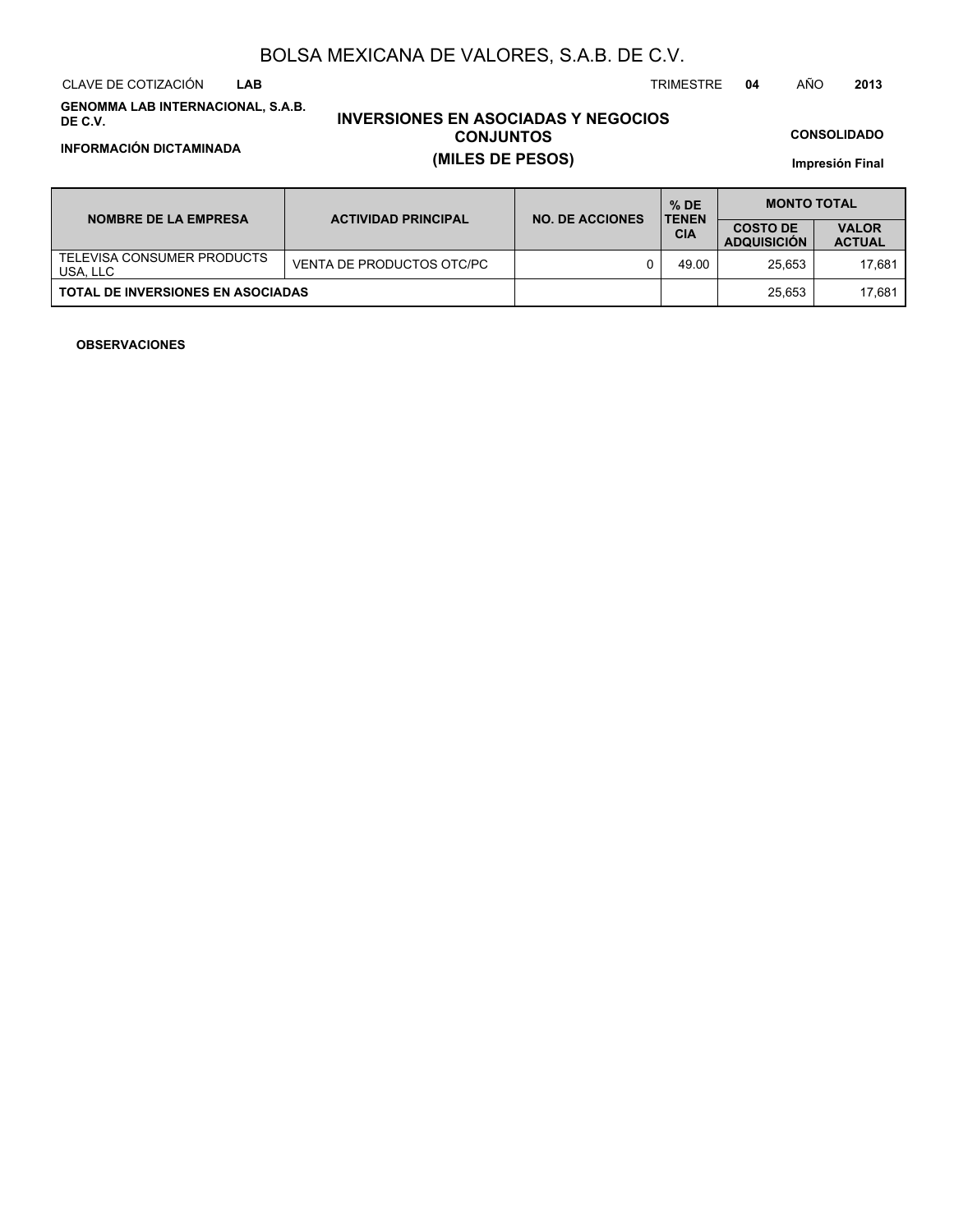#### CLAVE DE COTIZACIÓN**LAB**

**INFORMACIÓN DICTAMINADA**

#### **GENOMMA LAB INTERNACIONAL, S.A.B. DE C.V.**

## **DESGLOSE DE CRÉDITOS**

## (MILES DE PESOS)

**CONSOLIDADO**

**<sup>2013</sup>**

TRIMESTRE **<sup>04</sup>** AÑO

**Impresión Final**

|                               |                                                    |                                            |                                       |                                                          |                   |                            |                     | VENCTOS. O AMORT. DENOMINADOS EN MONEDA NACIONAL |                     |                              |                            |                    | VENCTOS. O AMORT. DENOMINADOS EN MONEDA EXTRANJERA |                     |                     |                       |
|-------------------------------|----------------------------------------------------|--------------------------------------------|---------------------------------------|----------------------------------------------------------|-------------------|----------------------------|---------------------|--------------------------------------------------|---------------------|------------------------------|----------------------------|--------------------|----------------------------------------------------|---------------------|---------------------|-----------------------|
| TIPO DE CRÉDITO / INSTITUCIÓN | <b>INSTITUCION</b><br><b>EXTRANJERA</b><br>(SI/NO) | <b>FECHA DE FIRMA /</b><br><b>CONTRATO</b> | <b>FECHA DE</b><br><b>VENCIMIENTO</b> | <b>TASA DE</b><br><b>INTERÉS Y/O</b><br><b>SOBRETASA</b> |                   | <b>INTERVALO DE TIEMPO</b> |                     |                                                  |                     |                              | <b>INTERVALO DE TIEMPO</b> |                    |                                                    |                     |                     |                       |
|                               |                                                    |                                            |                                       |                                                          | <b>AÑO ACTUAL</b> | <b>HASTA 1 AÑO</b>         | <b>HASTA 2 AÑOS</b> | <b>HASTA 3 AÑOS</b>                              | <b>HASTA 4 AÑOS</b> | HASTA 5 AÑOS O<br><b>MÁS</b> | AÑO ACTUAL                 | <b>HASTA 1 AÑO</b> | <b>HASTA 2 AÑOS</b>                                | <b>HASTA 3 AÑOS</b> | <b>HASTA 4 AÑOS</b> | HASTA 5 AÑOS O<br>MÁS |
| <b>BANCARIOS</b>              |                                                    |                                            |                                       |                                                          |                   |                            |                     |                                                  |                     |                              |                            |                    |                                                    |                     |                     |                       |
| <b>COMERCIO EXTERIOR</b>      |                                                    |                                            |                                       |                                                          |                   |                            |                     |                                                  |                     |                              |                            |                    |                                                    |                     |                     |                       |
| <b>CON GARANTÍA</b>           |                                                    |                                            |                                       |                                                          |                   |                            |                     |                                                  |                     |                              |                            |                    |                                                    |                     |                     |                       |
| <b>BANCA COMERCIAL</b>        |                                                    |                                            |                                       |                                                          |                   |                            |                     |                                                  |                     |                              |                            |                    |                                                    |                     |                     |                       |
| BANAMEX, S.A.                 | <b>NO</b>                                          | 15/06/2012                                 | 14/01/2019                            | 5.97%yTilE+0.85                                          | N/A               | $\Omega$                   |                     |                                                  | 199,800             | 400,200                      |                            |                    |                                                    |                     |                     |                       |
| CLUB DEAL SANTANDER-HSBC      | <b>NO</b>                                          | 31/03/2011                                 | 31/03/2014                            | TIIE + 1.875%                                            | N/A               | 500,000                    |                     |                                                  |                     |                              |                            |                    |                                                    |                     |                     |                       |
| <b>BANCO PATAGONIA</b>        | SI                                                 | 09/01/2013                                 | 31/01/2014                            | 18.5%                                                    |                   |                            |                     |                                                  |                     |                              | N/A                        | 15,431             |                                                    |                     |                     |                       |
| <b>BANCO PATAGONIA</b>        | SI                                                 | 22/11/2012                                 | 22/11/2015                            | <b>BADLAR + 4.5%</b>                                     |                   |                            |                     |                                                  |                     |                              | N/A                        | 60,361             | 55,331                                             |                     |                     |                       |
| <b>BANCO SANTANDER RIO</b>    | SI                                                 | 10/06/2013                                 | 10/06/2016                            | 15.25%                                                   |                   |                            |                     |                                                  |                     |                              | N/A                        | 6,706              | 8,942                                              | 4,472               |                     |                       |
| <b>BANCO SANTANDER BRASIL</b> | SI                                                 | 20/12/2013                                 | 20/06/2014                            | 14.9%                                                    |                   |                            |                     |                                                  |                     |                              | N/A                        | 222,527            |                                                    |                     |                     |                       |
| <b>OTROS</b>                  |                                                    |                                            |                                       |                                                          |                   |                            |                     |                                                  |                     |                              |                            |                    |                                                    |                     |                     |                       |
| <b>TOTAL BANCARIOS</b>        |                                                    |                                            |                                       |                                                          |                   | 500,000                    |                     |                                                  | 199,800             | 400,200                      |                            | 305,025            | 64,273                                             | 4,472               | $\mathbf{0}$        |                       |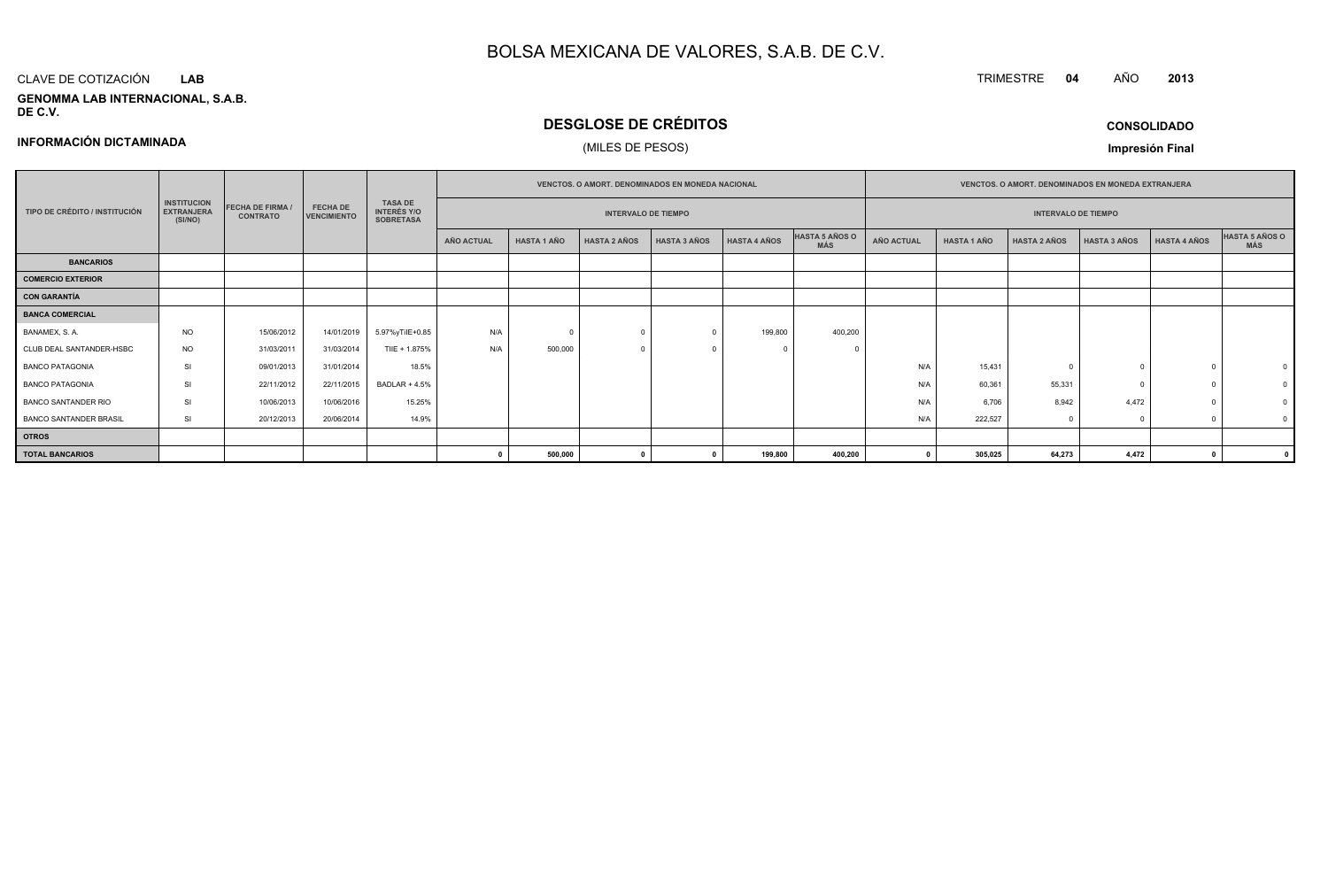#### CLAVE DE COTIZACIÓN TRIMESTRE **<sup>04</sup>** AÑO **<sup>2013</sup> LAB**

**GENOMMA LAB INTERNACIONAL, S.A.B. DE C.V.**

## **DESGLOSE DE CRÉDITOS**(MILES DE PESOS)

**INFORMACIÓN DICTAMINADA**

#### **TIPO DE CRÉDITO / INSTITUCIÓN FECHA DE VENCIMIENTO EXTRANJERA TASA DE INTERÉS Y/O SOBRETASAAÑO ACTUAL HASTA 1 AÑO HASTA 2 AÑOS HASTA 3 AÑOS HASTA 4 AÑOS HASTA 5 AÑOS O MÁS AÑO ACTUAL HASTA 1 AÑO HASTA 2 AÑOS HASTA 3 AÑOS HASTA 4 AÑOS HASTA 5 AÑOS O MÁS INTERVALO DE TIEMPOVENCTOS. O AMORT. DENOMINADOS EN MONEDA EXTRANJERAINTERVALO DE TIEMPOVENCTOS. O AMORT. DENOMINADOS EN MONEDA NACIONALINSTITUCION(SI/NO) FECHA DE FIRMA /CONTRATOQUIROGRAFARIOSLISTADAS EN BOLSA (MÉXICO Y/O EXTRANJERO)BURSÁTILES**EMISIÓN CEBURES LAB 13-1 NO08/07/2013 02/07/2018 TILE 28 + 0.7% % | N/A | 0 0 0 0 0 0 1,990,033 EMISIÓN CEBURES LAB 13-2 NO03/10/2013 28/09/2017 TILE 28 + 0.7%  $\%$  N/A 0 0 0 0 1,992,074 0 **CON GARANTÍAQUIROGRAFARIOSCOLOCACIONES PRIVADASCON GARANTÍATOTAL BURSÁTILES<sup>0</sup> <sup>0</sup> <sup>0</sup> <sup>0</sup> 1,992,074 1,990,033 <sup>0</sup> <sup>0</sup> <sup>0</sup> <sup>0</sup> <sup>0</sup> <sup>0</sup>**

**CONSOLIDADOImpresión Final**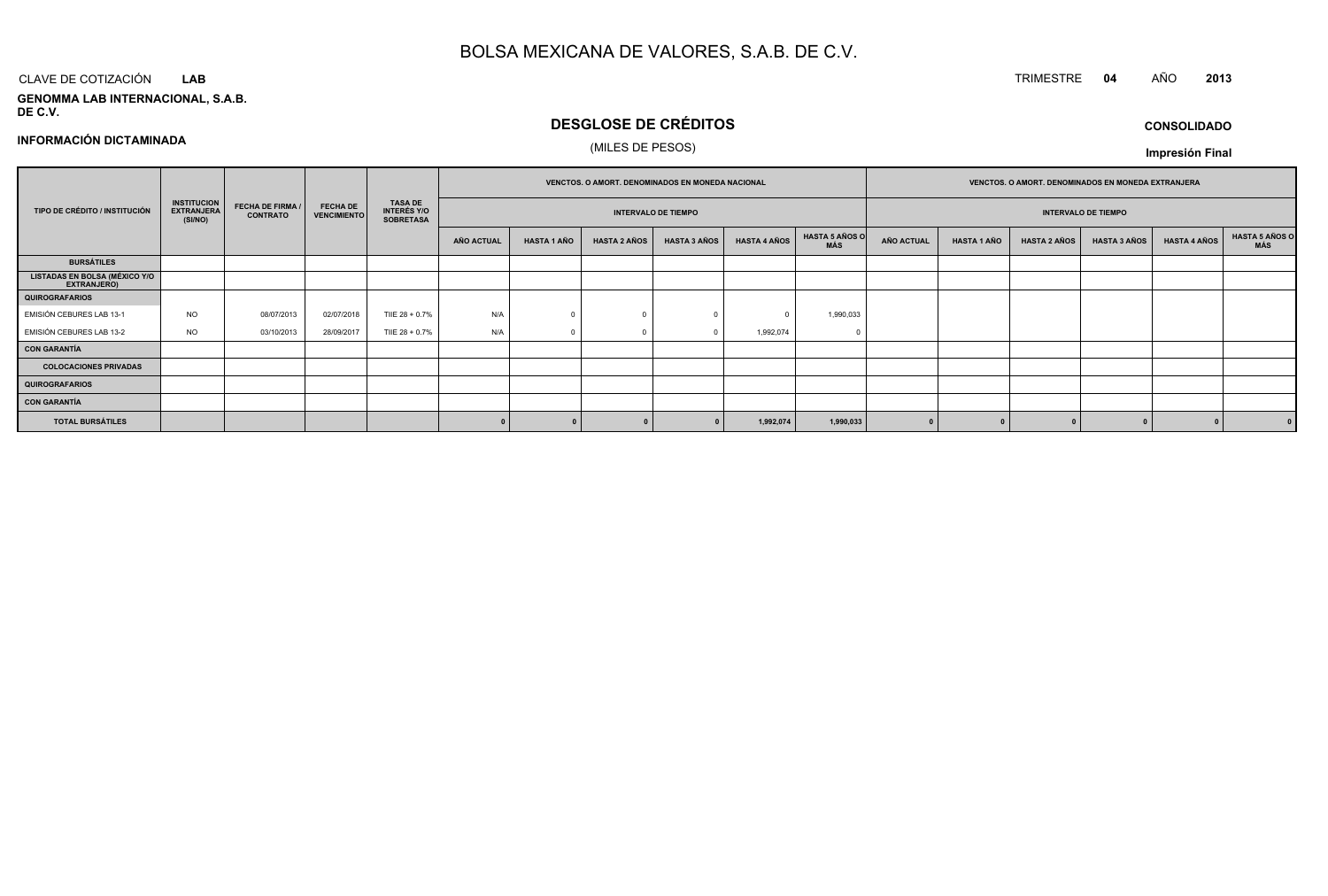#### CLAVE DE COTIZACIÓN**LAB**

#### **GENOMMA LAB INTERNACIONAL, S.A.B.DE C.V.**

## **DESGLOSE DE CRÉDITOS**

#### (MILES DE PESOS)

|                                                                                       |                                                    |                              |                                       |                         |                    | <b>VENCTOS, O AMORT, DENOMINADOS EN MONEDA NACIONAL</b> |                     |                     |                              |                   |                            |                     | <b>VENCTOS, O AMORT, DENOMINADOS EN MONEDA EXTRANJERA</b> |                         |                              |
|---------------------------------------------------------------------------------------|----------------------------------------------------|------------------------------|---------------------------------------|-------------------------|--------------------|---------------------------------------------------------|---------------------|---------------------|------------------------------|-------------------|----------------------------|---------------------|-----------------------------------------------------------|-------------------------|------------------------------|
| TIPO DE CRÉDITO / INSTITUCIÓN                                                         | <b>INSTITUCION</b><br><b>EXTRANJERA</b><br>(SI/NO) | <b>FECHA</b><br>CONCERTACIÓN | <b>FECHA DE</b><br><b>VENCIMIENTO</b> |                         |                    | <b>INTERVALO DE TIEMPO</b>                              |                     |                     |                              |                   | <b>INTERVALO DE TIEMPO</b> |                     |                                                           |                         |                              |
|                                                                                       |                                                    |                              |                                       | <b>AÑO ACTUAL</b>       | <b>HASTA 1 AÑO</b> | <b>HASTA 2 AÑOS</b>                                     | <b>HASTA 3 AÑOS</b> | <b>HASTA 4 AÑOS</b> | <b>HASTA 5 AÑOS O</b><br>MÁS | <b>AÑO ACTUAL</b> | <b>HASTA 1 AÑO</b>         | <b>HASTA 2 AÑOS</b> | <b>HASTA 3 AÑOS</b>                                       | <b>HASTA 4 AÑOS</b>     | <b>HASTA 5 AÑOS O</b><br>MÁS |
| OTROS PASIVOS CIRCULANTES Y<br>NO CIRCULANTES CON COSTO                               |                                                    |                              |                                       |                         |                    |                                                         |                     |                     |                              |                   |                            |                     |                                                           |                         |                              |
| <b>TOTAL OTROS PASIVOS</b><br><b>CIRCULANTES Y NO CIRCULANTES</b><br><b>CON COSTO</b> |                                                    |                              |                                       | $\Omega$                | $\overline{0}$     | $\overline{0}$                                          | $\Omega$            | $\overline{0}$      | $\Omega$                     | $\circ$           | $\Omega$                   | $\mathbf 0$         | $\Omega$                                                  | $\circ$                 |                              |
|                                                                                       |                                                    |                              |                                       |                         |                    |                                                         |                     |                     |                              |                   |                            |                     |                                                           |                         |                              |
| <b>PROVEEDORES</b>                                                                    |                                                    |                              |                                       |                         |                    |                                                         |                     |                     |                              |                   |                            |                     |                                                           |                         |                              |
| PROV CONCENTRADO AGO 13                                                               | <b>NO</b>                                          | 31/08/2013                   | 31/12/2013                            | N/A                     | 25,766             |                                                         |                     |                     |                              |                   |                            |                     |                                                           |                         |                              |
| PROV CONCENTRADO SEP 13                                                               | <b>NO</b>                                          | 30/09/2013                   | 31/01/2014                            | N/A                     | 177,265            |                                                         |                     |                     |                              |                   |                            |                     |                                                           |                         |                              |
| PROV CONCENTRADO OCT 13                                                               | SI                                                 | 31/10/2013                   | 28/02/2014                            | N/A                     | 298,323            |                                                         |                     |                     |                              |                   |                            |                     |                                                           |                         |                              |
| PROV CONCENTRADO NOV 13                                                               | SI                                                 | 30/11/2013                   | 31/03/2014                            | N/A                     | 577,561            |                                                         |                     |                     |                              |                   |                            |                     |                                                           |                         |                              |
| PROV CONCENTRADO DIC 13                                                               | SI                                                 | 31/12/2013                   | 30/04/2013                            | N/A                     | 453,961            |                                                         |                     |                     |                              |                   |                            |                     |                                                           |                         |                              |
| PROV CONCENTRADO AGO 13                                                               | <b>NO</b>                                          | 31/08/2013                   | 31/12/2013                            |                         |                    |                                                         |                     |                     |                              | N/A               | 16,975                     |                     |                                                           |                         |                              |
| PROV CONCENTRADO SEP 13                                                               | <b>NO</b>                                          | 30/09/2013                   | 31/01/2014                            |                         |                    |                                                         |                     |                     |                              | N/A               | 7,224                      |                     |                                                           |                         |                              |
| PROV CONCENTRADO OCT 13                                                               | <b>NO</b>                                          | 31/10/2013                   | 28/02/2014                            |                         |                    |                                                         |                     |                     |                              | N/A               | 6,923                      |                     |                                                           |                         |                              |
| PROV CONCENTRADO NOV 13                                                               | <b>NO</b>                                          | 30/11/2013                   | 31/03/2014                            |                         |                    |                                                         |                     |                     |                              | N/A               | 10,053                     |                     |                                                           |                         |                              |
| PROV CONCENTRADO DIC 13                                                               | <b>NO</b>                                          | 31/12/2013                   | 30/04/2014                            |                         |                    |                                                         |                     |                     |                              | N/A               | 70,074                     |                     |                                                           |                         |                              |
| <b>TOTAL PROVEEDORES</b>                                                              |                                                    |                              |                                       | $\overline{\mathbf{0}}$ | 1,532,876          |                                                         |                     |                     |                              | $\circ$           | 111,249                    |                     |                                                           |                         |                              |
|                                                                                       |                                                    |                              |                                       |                         |                    |                                                         |                     |                     |                              |                   |                            |                     |                                                           |                         |                              |
| OTROS PASIVOS CIRCULANTES Y<br><b>NO CIRCULANTES</b>                                  |                                                    |                              |                                       |                         |                    |                                                         |                     |                     |                              |                   |                            |                     |                                                           |                         |                              |
| <b>VARIOS</b>                                                                         | <b>NO</b>                                          |                              |                                       | N/A                     | 270,635            | 11,937                                                  | 11,948              | 11,940              | 13,990                       |                   |                            |                     |                                                           |                         |                              |
| <b>VARIOS</b>                                                                         | <b>NO</b>                                          |                              |                                       |                         |                    |                                                         |                     |                     |                              | N/A               | 323,183                    | 2,255               | $\mathbf 0$                                               | $\mathbf 0$             | $\mathfrak{c}$               |
| <b>TOTAL OTROS PASIVOS</b><br><b>CIRCULANTES Y NO CIRCULANTES</b>                     |                                                    |                              |                                       | $\mathbf 0$             | 270,635            | 11,937                                                  | 11,948              | 11,940              | 13,990                       | $\mathbf{0}$      | 323,183                    | 2,255               | $\mathbf 0$                                               | $\Omega$                |                              |
|                                                                                       |                                                    |                              |                                       |                         |                    |                                                         |                     |                     |                              |                   |                            |                     |                                                           |                         |                              |
| <b>TOTAL GENERAL</b>                                                                  |                                                    |                              |                                       | $\mathbf{0}$            | 2,303,511          | 11,937                                                  | 11,948              | 2,203,814           | 2,404,223                    | $\mathbf{0}$      | 739,457                    | 66.528              | 4,472                                                     | $\overline{\mathbf{0}}$ |                              |

**<sup>0</sup> 2,303,511 11,937 11,948 2,203,814 2,404,223 <sup>0</sup> 739,457 66,528 4,472 <sup>0</sup> <sup>0</sup>**

#### **INFORMACIÓN DICTAMINADA**

**OBSERVACIONES**



**CONSOLIDADO**

**Impresión Final**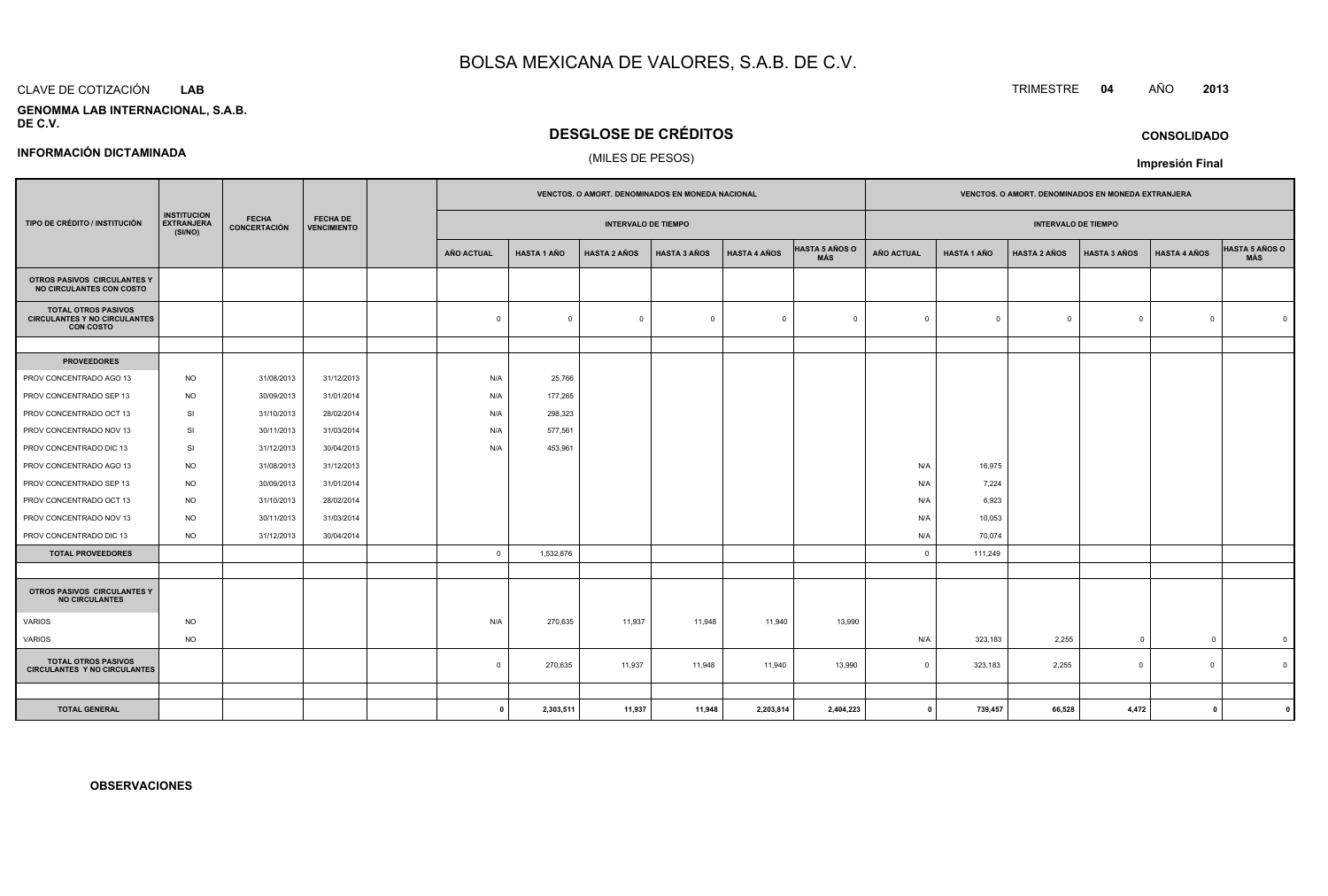#### CLAVE DE COTIZACIÓN: **LAB GENOMMA LAB INTERNACIONAL, S.A.B. DE C.V.**

#### **POSICIÓN MONETARIA EN MONEDA EXTRANJERA**

#### **CONSOLIDADO**

TRIMESTRE: **04** AÑO: **2013**

#### **INFORMACIÓN DICTAMINADA**

**(MILES DE PESOS)**

#### **Impresión Final**

| POSICIÓN EN MONEDA EXTRANJERA | <b>DÓLARES</b>          |                       | <b>OTRAS MONEDAS</b>    | <b>TOTAL MILES DE</b> |              |
|-------------------------------|-------------------------|-----------------------|-------------------------|-----------------------|--------------|
| (MILES DE PESOS)              | <b>MILES DE DÓLARES</b> | <b>MILES DE PESOS</b> | <b>MILES DE DÓLARES</b> | <b>MILES DE PESOS</b> | <b>PESOS</b> |
| <b>ACTIVO MONETARIO</b>       | 55,466                  | 724,674               | 115,995                 | 1,515,495             | 2,240,169    |
| <b>CIRCULANTE</b>             | 55,466                  | 724,674               | 115,995                 | 1,515,495             | 2,240,169    |
| NO CIRCULANTE                 | 0                       | 0                     | $\mathbf 0$             | 0                     | $\mathbf 0$  |
| <b>PASIVO</b>                 | 8,672                   | 113,303               | 53,359                  | 697,154               | 810,457      |
| <b>CIRCULANTE</b>             | 8,672                   | 113,303               | 47,925                  | 626,154               | 739,457      |
| NO CIRCULANTE                 | 0                       | 0                     | 5,434                   | 71,000                | 71,000       |
| <b>SALDO NETO</b>             | 46,794                  | 611,371               | 62,636                  | 818,341               | 1,429,712    |

#### **OBSERVACIONES**

LAS MONEDAS UTILIZADAS PARA LA CONVERSIÓN DE ESTADOS FINANCIEROS DE SUBSIDIARIAS EXTRANJERAS Y LOS TIPOS DE CAMBIO UTILIZADOS SON LOS SIGUIENTES, (SE INCLUYE PAÍS, MONEDA DE REGISTRO, TIPO DE CAMBIO MONEDA DE REGISTRO A MONEDA FUNCIONAL (USD)Y TIPO DE CAMBIO MONEDA FUNCIONAL A MONEDA DE INFORME.

BALANCE GENERAL

ARGENTINA;PESO ARGENTINO;0.1540;13.06520 BRASIL;REAL;0.4258;13.06520 CHILE;DOLAR ESTADOUNIDENSE;1.000;13.06520 COLOMBIA;PESO COLOMBIANO;0.0005;13.06520 COSTA RICA;DOLAR ESTADOUNIDENSE;1.000;13.06520 ECUADOR;DOLAR ESTADOUNIDENSE;1.000;13.06520 ESPAÑA;EURO;1.3768;13.06520 EUA;DOLAR ESTADOUNIDENSE;1.000;13.06520 REPÚBLICA DOMINICANA;PESO DOMINICANO;0.0236;13.06520 PERÚ;SOL;0.3622;13.06520

ESTADO DE RESULTADOS

ARGENTINA;PESO ARGENTINO;0.1587;13.0059 BRASIL;REAL;0.4271;13.0059 CHILE;DOLAR ESTADOUNIDENSE;1.000;13.0059 COLOMBIA;PESO COLOMBIANO;0.0005;13.0059 COSTA RICA;DOLAR ESTADOUNIDENSE;1.000;13.0059 ECUADOR;DOLAR ESTADOUNIDENSE;1.000;13.0059 ESPAÑA;EURO;1.3697;13.0059 EUA;DOLAR ESTADOUNIDENSE;1.000;13.0059 REPÚBLICA DOMINICANA;PESO DOMINICANO;0.0238;13.0059 PERÚ;SOL;0.3641;13.0059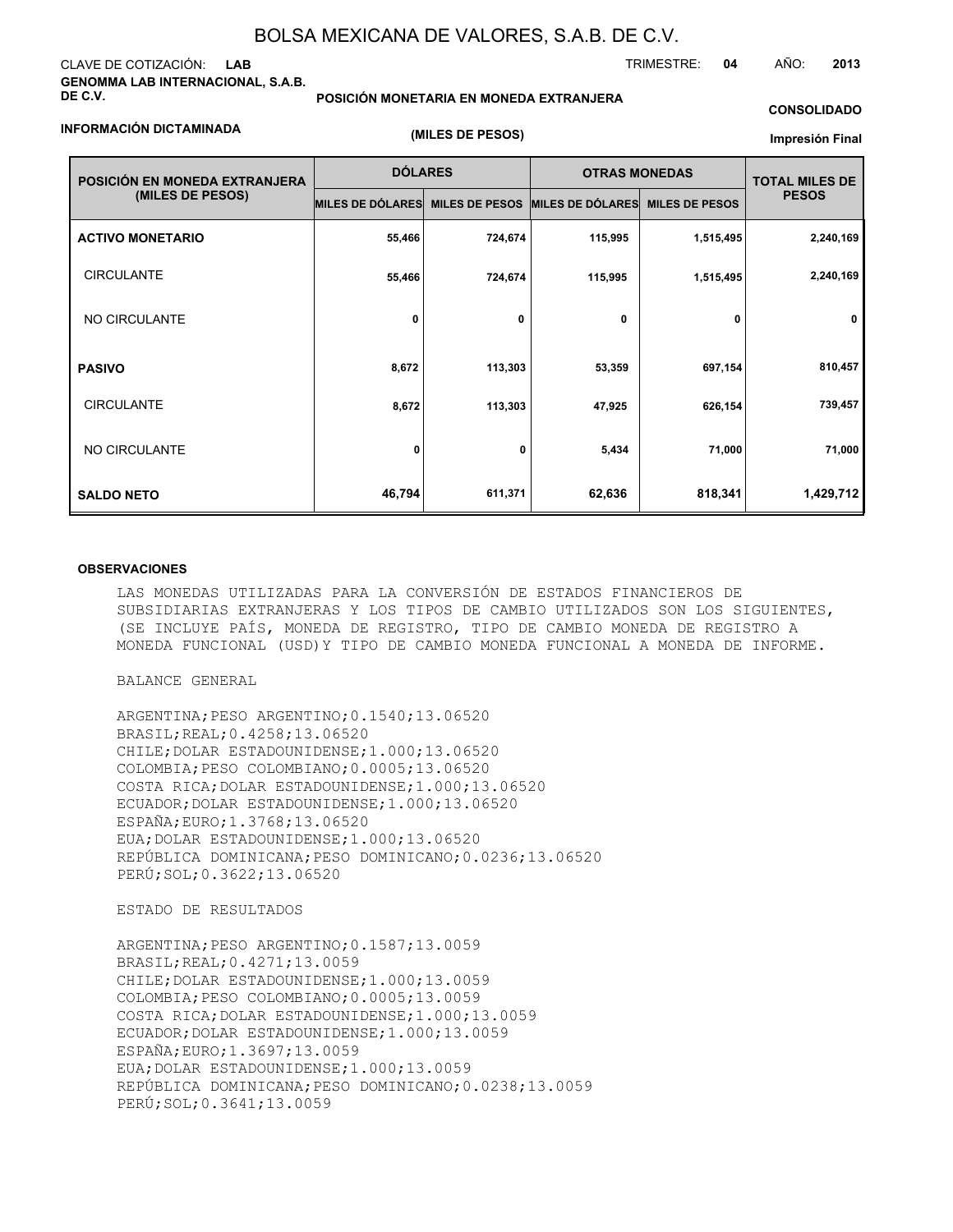| CLAVE DE COTIZACIÓN: LAB<br><b>GENOMMA LAB INTERNACIONAL, S.A.B.</b> |                                         | TRIMESTRE:<br>04 | AÑO:               | 2013 |
|----------------------------------------------------------------------|-----------------------------------------|------------------|--------------------|------|
| DE C.V.                                                              | POSICIÓN MONETARIA EN MONEDA EXTRANJERA |                  | <b>CONSOLIDADO</b> |      |
| INFORMACIÓN DICTAMINADA                                              | (MILES DE PESOS)                        |                  | Impresión Final    |      |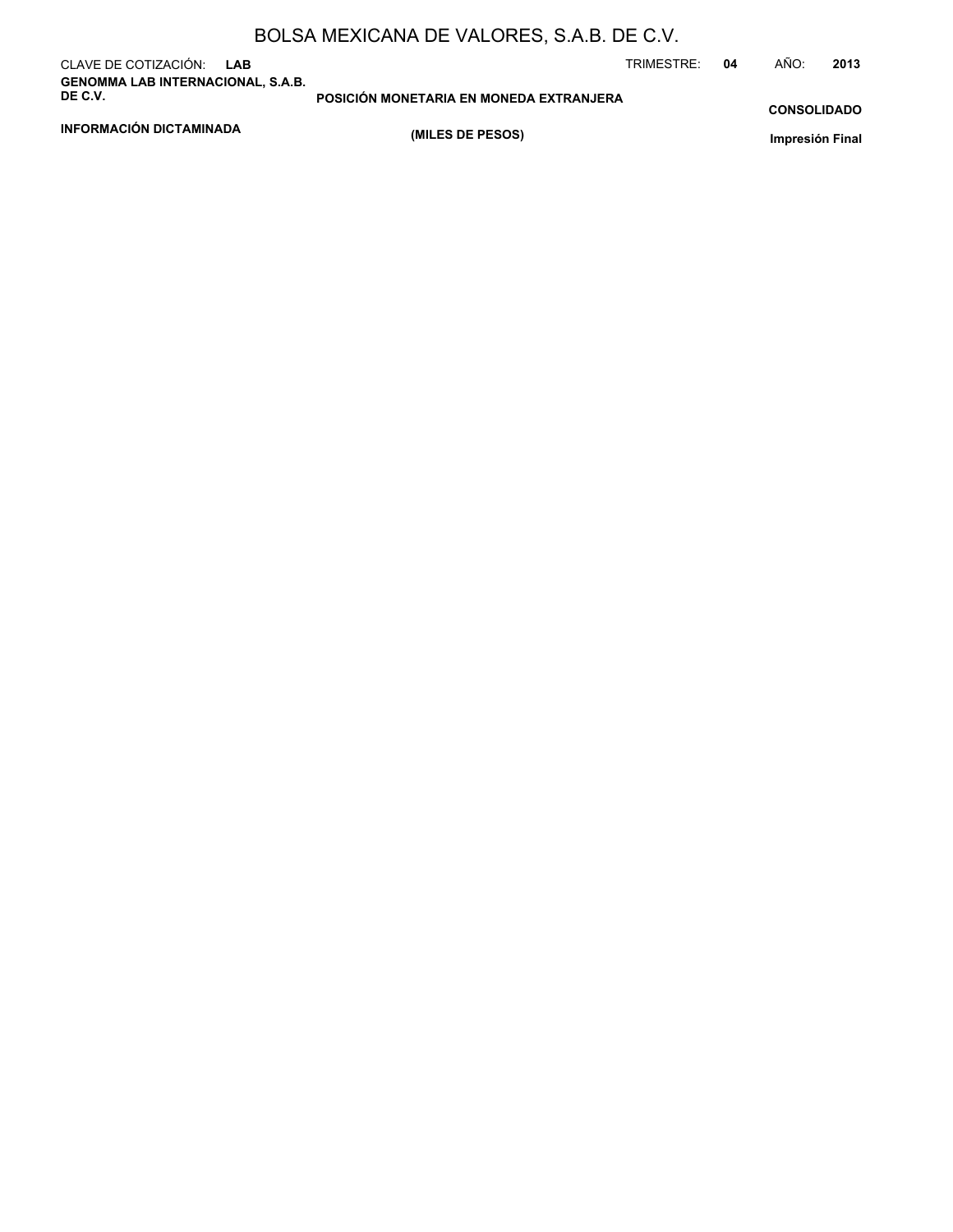| BOLSA MEXICANA DE VALORES, S.A.B. DE C.V. |  |  |  |  |  |
|-------------------------------------------|--|--|--|--|--|
|-------------------------------------------|--|--|--|--|--|

| CLAVE DE COTIZACIÓN:                                | LAB |                              | TRIMESTRE: | 04 | AÑO:          | 2013               |
|-----------------------------------------------------|-----|------------------------------|------------|----|---------------|--------------------|
| <b>GENOMMA LAB INTERNACIONAL, S.A.B.</b><br>DE C.V. |     | <b>INSTRUMENTOS DE DEUDA</b> |            |    | <b>PAGINA</b> | 1/2                |
| <b>INFORMACIÓN DICTAMINADA</b>                      |     |                              |            |    |               | <b>CONSOLIDADO</b> |
|                                                     |     |                              |            |    |               | Impresión Final    |

#### **LIMITACIONES FINANCIERAS SEGÚN CONTRATO, ESCRITURAS DE LA EMISION Y/O TITULO**

CON RESPECTO A LA EMISIÓN DE CERTIFICADOS BURSÁTILES LAB 13-1 Y 13-2, LA COMPAÑÍA TIENE LAS SIGUIENTES OBLIGACIONES DE HACER Y NO HACER:

#### OBLIGACIONES DE HACER

1. DIVULGACIÓN Y ENTREGA DE INFORMACIÓN. LA EMISORA DEBERÁ CUMPLIR CON LAS OBLIGACIONES CONTRAÍDAS CON EL REPRESENTANTE COMÚN, ASÍ COMO CUMPLIR CON TODOS LOS REQUERIMIENTOS DE PRESENTACIÓN O DIVULGACIÓN DE INFORMACIÓN A QUE ESTÉ OBLIGADA EN TÉRMINOS DE LA LMV, LA CIRCULAR ÚNICA DE EMISORAS Y LAS DEMÁS DISPOSICIONES APLICABLES.

2. DESTINO DE FONDOS. LA EMISORA DEBERÁ UTILIZAR LOS RECURSOS DERIVADOS DE LA SEGUNDA EMISIÓN EXCLUSIVAMENTE PARA LOS FINES QUE SE SEÑALAN EN LA SECCIÓN II.- "DESTINO DE LOS FONDOS" DEL PRESENTE SUPLEMENTO.

3. PRELACIÓN DE PAGO. REALIZAR TODOS LOS ACTOS QUE SEAN NECESARIOS A EFECTO DE ASEGURAR QUE EN TODO MOMENTO, LAS OBLIGACIONES DE LA EMISORA DE CONFORMIDAD CON LOS CERTIFICADOS BURSÁTILES CONSTITUYAN OBLIGACIONES GENERALES CON UNA PRELACIÓN DE PAGO EQUIVALENTE Y NO SUBORDINADA RESPECTO DE CUALQUIER OTRO PASIVO CON COSTO.

4. GIRO DEL NEGOCIO. MANTENER MEDIANTE EL DESARROLLO HABITUAL DE NEGOCIOS, SU GIRO PREPONDERANTE DE NEGOCIOS Y EL DE SUS SUBSIDIARIAS CONSIDERADAS EN CONJUNTO.

#### OBLIGACIONES DE NO HACER

1. FUSIONES. LA EMISORA PODRÁ FUSIONARSE SIEMPRE QUE (I) DICHA FUSIÓN NO ORIGINE UNA CAUSA DE VENCIMIENTO ANTICIPADO, Y (II) SI LA EMISORA ES LA SOCIEDAD FUSIONADA, LA SOCIEDAD FUSIONANTE ASUMA TODAS LAS OBLIGACIONES DE LA EMISORA DERIVADAS DE LOS CERTIFICADOS BURSÁTILES.

2. LIMITACIONES AL PAGO DE DIVIDENDOS. EL EMISOR SE ABSTENDRÁ DE PAGAR DIVIDENDOS EN EFECTIVO O EN ESPECIE SI HUBIERE OCURRIDO Y CONTINÚA UNA CAUSA DE VENCIMIENTO ANTICIPADO O SI COMO CONSECUENCIA DE DICHO PAGO, OCURRE UNA CAUSA DE VENCIMIENTO ANTICIPADO.

3. GRAVÁMENES. CONSTITUIR O PERMITIR LA EXISTENCIA DE CUALQUIER HIPOTECA, PRENDA O GRAVAMEN DE CUALQUIER NATURALEZA SOBRE ACTIVOS DE LA EMISORA CUYO VALOR EXCEDA DEL VEINTICINCO POR CIENTO (25%) DEL VALOR DE LOS ACTIVOS TOTALES DE LA EMISORA, EXCEPTO POR AQUELLOS (I) OTORGADOS EN EL CURSO ORDINARIO DE SUS NEGOCIOS, CONFORME A LAS CONDICIONES PREVALECIENTES EN EL MERCADO Y CONFORME A SU OBJETO SOCIAL, (II) DERIVADOS DE CUALQUIER OBLIGACIÓN DE CARÁCTER FISCAL, LABORAL O DE SEGURIDAD SOCIAL O CREADOS POR MINISTERIO DE LEY, Y (III) EXISTENTES PREVIAMENTE.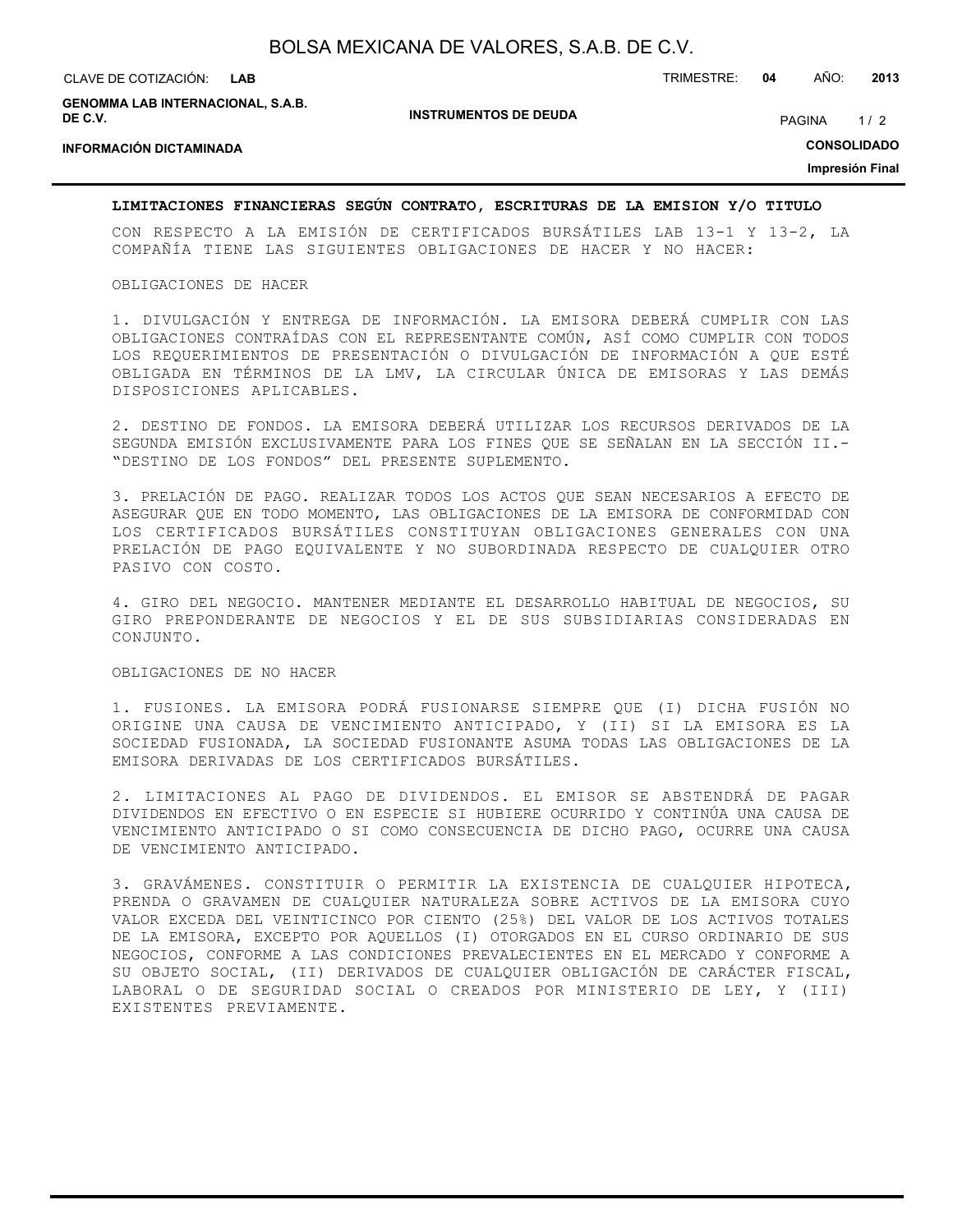| CLAVE DE COTIZACIÓN:<br><b>LAB</b>                  |                              | TRIMESTRE: | 04 | AÑO:          | 2013               |
|-----------------------------------------------------|------------------------------|------------|----|---------------|--------------------|
| <b>GENOMMA LAB INTERNACIONAL, S.A.B.</b><br>DE C.V. | <b>INSTRUMENTOS DE DEUDA</b> |            |    | <b>PAGINA</b> | 2/2                |
| INFORMACIÓN DICTAMINADA                             |                              |            |    |               | <b>CONSOLIDADO</b> |
|                                                     |                              |            |    |               | Impresión Final    |

#### **SITUACIÓN ACTUAL DE LAS LIMITACIONES FINANCIERAS**

A LA FECHA, LA COMPAÑÍA SE ENCUENTRA EN CUMPLIMIENTO DE LAS DIVERSAS OBLIGACIONES CONTRAÍDAS DE HACER Y NO HACER.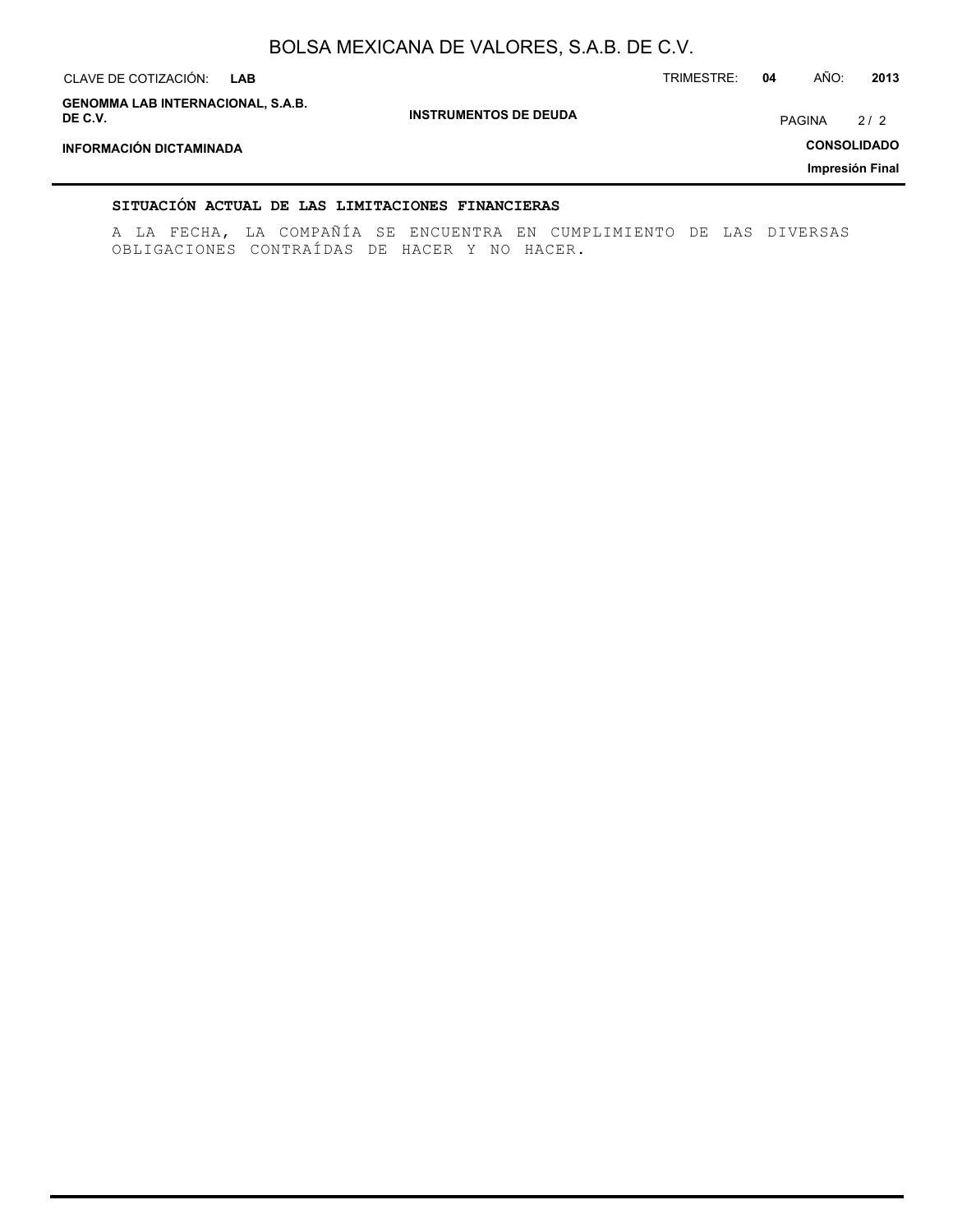CLAVE DE COTIZACIÓN TRIMESTRE **04** AÑO **2013 LAB**

**GENOMMA LAB INTERNACIONAL, S.A.B. DE C.V.**

## **DISTRIBUCIÓN DE INGRESOS POR PRODUCTO INGRESOS TOTALES (MILES DE PESOS)**

**CONSOLIDADO**

**Impresión Final**

| <b>PRINCIPALES PRODUCTOS O LINEA</b>             | <b>VENTAS</b>  |                | $%$ DE<br><b>PARTICIPACION EN</b> | <b>PRINCIPALES</b> |                 |  |  |
|--------------------------------------------------|----------------|----------------|-----------------------------------|--------------------|-----------------|--|--|
| <b>DE PRODUCTOS</b>                              | <b>VOLUMEN</b> | <b>IMPORTE</b> | <b>EL MERCADO</b>                 | <b>MARCAS</b>      | <b>CLIENTES</b> |  |  |
| <b>INGRESOS NACIONALES</b>                       |                |                |                                   |                    |                 |  |  |
| <b>FARMA</b>                                     | 90,403,982     | 4,207,291      | $\mathbf 0$                       | <b>VARIAS</b>      | <b>VARIOS</b>   |  |  |
| <b>PC</b>                                        | 124,633,447    | 2,872,954      | 0                                 | <b>VARIAS</b>      | <b>VARIOS</b>   |  |  |
| <b>SERVICIOS</b>                                 | $\mathbf 0$    | 6,347          | 0                                 | <b>VARIAS</b>      | <b>VARIOS</b>   |  |  |
| <b>INGRESOS POR EXPORTACIÓN</b>                  |                |                |                                   |                    |                 |  |  |
| FARMA / PC                                       | 200,074        | 2,688          | 0                                 | <b>VARIAS</b>      | <b>VARIOS</b>   |  |  |
| <b>INGRESOS DE SUBSIDIARIAS EN EL EXTRANJERO</b> |                |                |                                   |                    |                 |  |  |
| FARMA / PC                                       | 0              | 4,259,010      | 0                                 | <b>VARIAS</b>      | <b>VARIOS</b>   |  |  |
| <b>SERVICIOS</b>                                 | $\mathbf 0$    | 12,399         | 0.00                              | <b>VARIAS</b>      | <b>VARIOS</b>   |  |  |
| <b>TOTAL</b>                                     | 215,237,503    | 11,360,689     |                                   |                    |                 |  |  |

**OBSERVACIONES**

#### **INFORMACIÓN DICTAMINADA**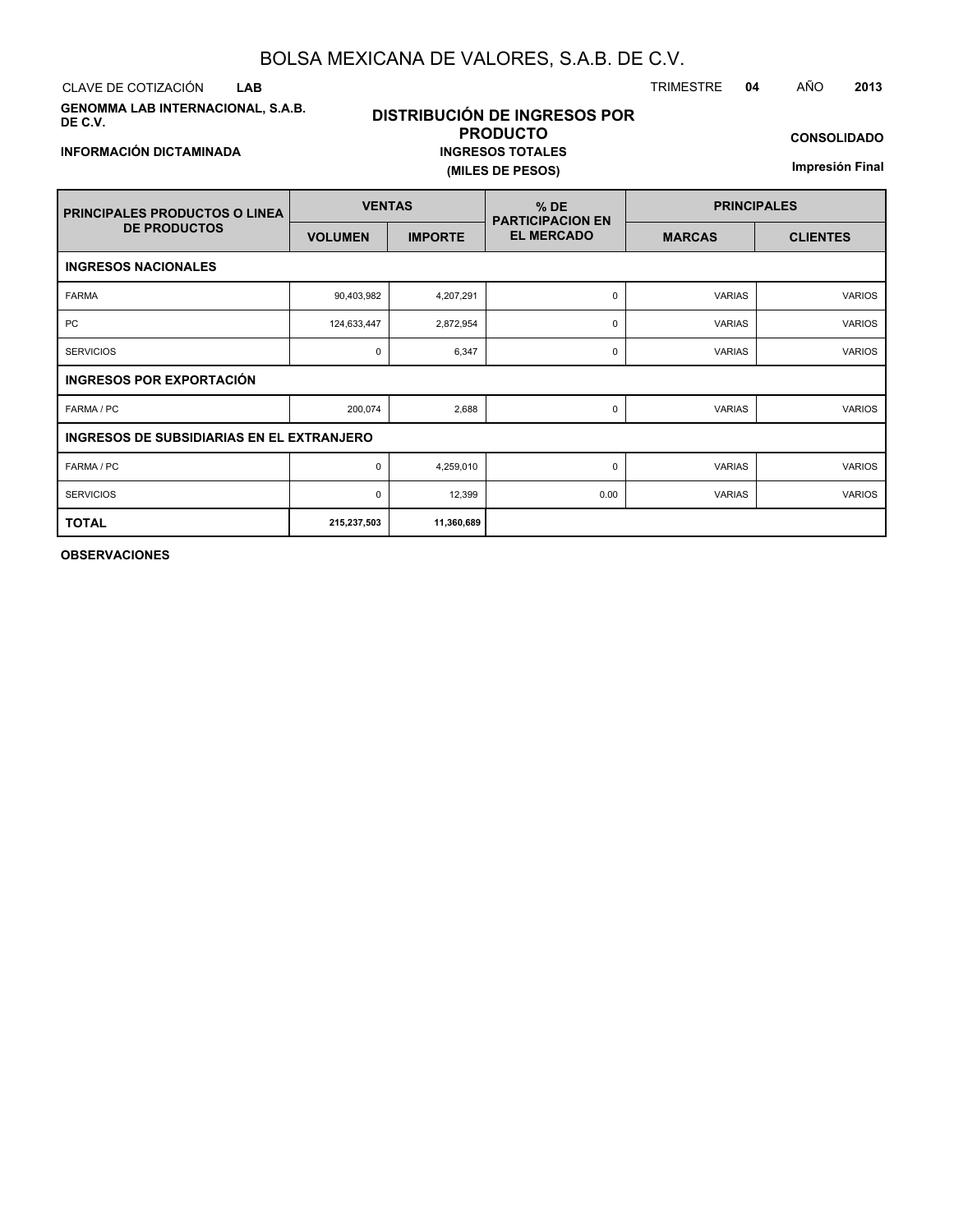**GENOMMA LAB INTERNACIONAL, S.A.B. DE C.V.**CLAVE DE COTIZACIÓN**LAB**

## **INTEGRACIÓN DEL CAPITAL SOCIALPAGADOCARACTERISTICAS DE LAS ACCIONES**

#### **CONSOLIDADO**

**INFORMACIÓN DICTAMINADA**

**Impresión Final**

| <b>SERIES</b>             |         | <b>CUPÓN</b>        |                         | <b>NUMERO DE ACCIONES</b> | <b>CAPITAL SOCIAL</b>    |             |                  |           |
|---------------------------|---------|---------------------|-------------------------|---------------------------|--------------------------|-------------|------------------|-----------|
| VALOR NOMINAL(\$) VIGENTE |         | <b>PORCIÓN FIJA</b> | <b>PORCIÓN VARIABLE</b> | <b>MEXICANOS</b>          | <b>LIBRE SUSCRIPCIÓN</b> | <b>FIJO</b> | <b>VARIABLE</b>  |           |
| lв                        | 0.00000 | 0                   | 82,176                  | 1,048,651,194             | 311,243,553              | 737,407,641 | 150 <sub>1</sub> | 1,914,156 |
| <b>TOTAL</b>              |         |                     | 82.176                  | 1,048,651,194             | 311,243,553              | 737,407,641 | 150              | 1,914,156 |

**TOTAL DE ACCIONES QUE REPRESENTAN EL CAPITAL SOCIAL PAGADO A LA FECHA DE ENVIO DE LA INFORMACIÓN:**

1,048,733,370

TRIMESTRE

**OBSERVACIONES**

 **<sup>04</sup>** AÑO**<sup>2013</sup>**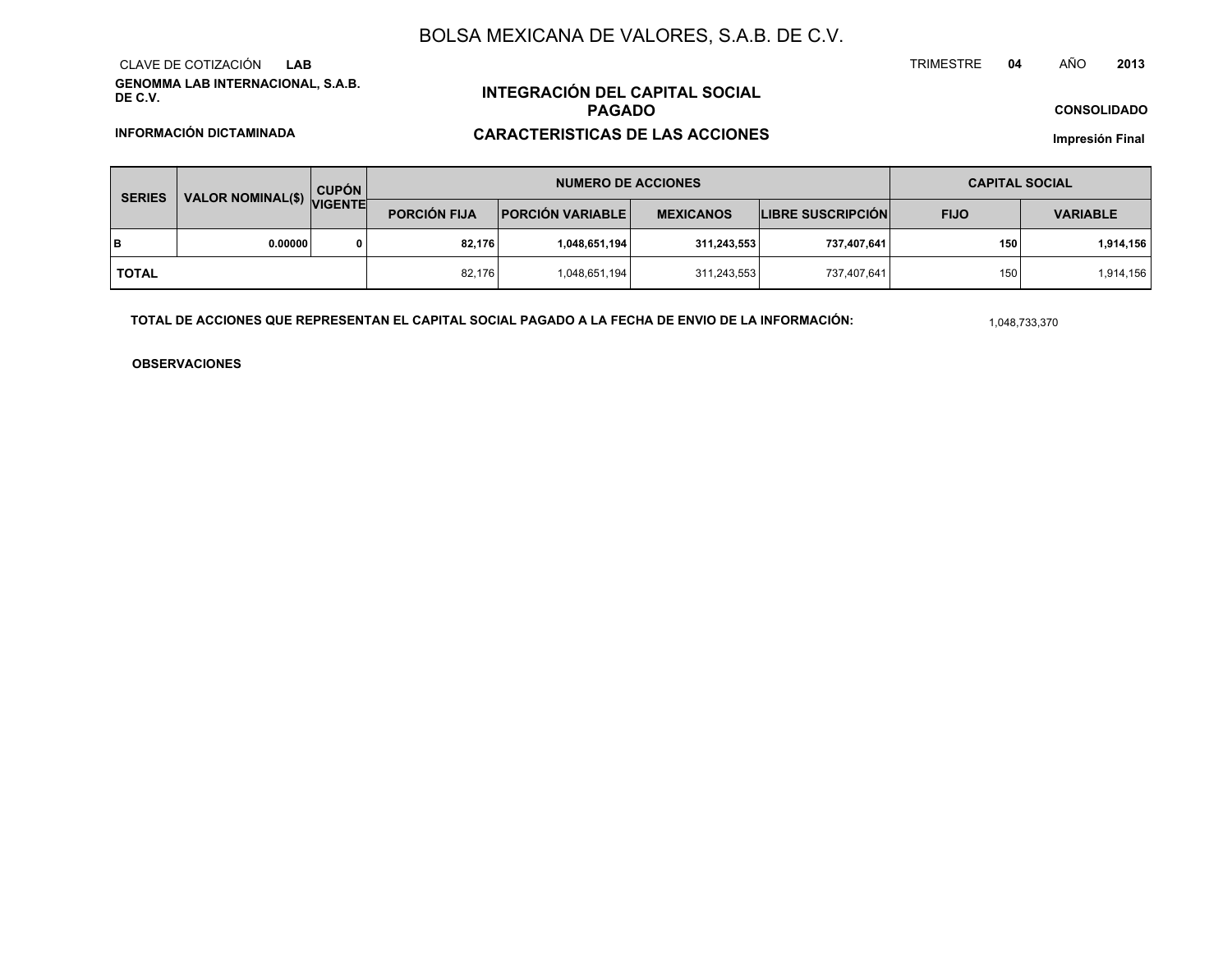CLAVE DE COTIZACIÓN: **LAB**

**INFORMACIÓN DICTAMINADA**

**GENOMMA LAB INTERNACIONAL, S.A.B. DE C.V.**

**INSTRUMENTOS FINANCIEROS DERIVADOS**

TRIMESTRE: **04** AÑO: **2013**

 $1/2$ PAGINA **/ 2**

**CONSOLIDADO**

**Impresión Final**

GENOMMA LAB INTERNACIONAL, S. A. B. DE C. V.

DURANGO NO. 332-102, COLONIA ROMA C. P. 06700, MÉXICO, D. F. R.F.C.: GLI-961030-TU5

MÉXICO, D. F. A 30 DE ABRIL DE 2014

ASUNTO: SE PRESENTA ESCRITO EN ATENCIÓN AL REQUERIMIENTO SEGÚN OFICIO NO. 151- 2/76211/2009 DE FECHA 20 DE ENERO DE 2009, MEDIANTE EL CUAL SE SOLICITA DE DIVERSA INFORMACIÓN Y DOCUMENTACIÓN RESPECTO A LAS OPERACIONES CON INSTRUMENTOS FINANCIEROS DERIVADOS EN LAS QUE PUDO HABER PARTICIPADO EN SU CASO LA EMPRESA: GENOMMA LAB INTERNACIONAL, S. A. B. DE C. V. R.F.C.: GLI-961030-TU5

VICEPRESIDENCIA DE SUPERVISIÓN BURSATIL. VICEPRESIDENCIA DE NORMATIVIDAD. DIRECCIÓN GENERAL DE SUPERVISIÓN DE MERCADOS. DIRECCIÓN GENERAL DE AUTORIZACIONES.

PRESENTE

OSCAR VILLALOBOS TORRES (R.F.C.: VITO-701004-1Y4), EN REPRESENTACIÓN DE GENOMMA LAB INTERNACIONAL, S. A. B. DE C. V. (R.F.C.: GLI-961030-TU5), PERSONALIDAD QUE ACREDITO CON COPIA DEL INSTRUMENTO NOTARIAL QUE SE ACOMPAÑA AL PRESENTE COMO ANEXO 1 (SE INCLUYE ORIGINAL PARA COTEJO), CON DOMICILIO FISCAL EN DURANGO 332-102, COLONIA ROMA, C. P. 06700, MÉXICO, D. F., TEL.:5081-0000, Y SEÑALANDO EL MISMO DOMICILIO PARA OÍR Y RECIBIR TODA CLASE DE NOTIFICACIONES QUE A ESTE ASUNTO SE REFIERAN, ATENTAMENTE COMPAREZCO Y EXPONGO QUE:

1. MEDIANTE OFICIO NO. 151-2/76211/2009 DE FECHA 20 DE ENERO DE 2009, ASÍ COMO DEL ANEXO 1 QUE FORMA PARTE INTEGRANTE DE DICHO OFICIO, LA DIRECCIÓN GENERAL DE SUPERVISIÓN DE MERCADOS DE LA COMISIÓN NACIONAL BANCARIA Y DE VALORES, A EFECTO DE CONOCER LA PARTICIPACIÓN DE LAS EMPRESAS PÚBLICAS EN OPERACIONES CON INSTRUMENTOS FINANCIEROS DERIVADOS YA SEA PARA INCREMENTAR SU RENTABILIDAD O CONTAR CON DETERMINADA COBERTURA RESPECTO A ALGÚN RIESGO, REQUIERE QUE GENOMMA LAB INTERNACIONAL, S. A. B. DE C. V. (EN ADELANTE MI REPRESENTADA), DIVULGUE DE CONFORMIDAD CON EL CITADO OFICIO Y COMO COMPLEMENTO A SU REPORTE TRIMESTRAL, INFORMACIÓN CUALITATIVA Y CUANTITATIVA SOBRE LAS POSICIONES QUE EN SU CASO TUVO EN INSTRUMENTOS FINANCIEROS DERIVADOS, RECONOCIDOS O NO COMO ACTIVOS O PASIVOS EN EL ESTADO DE SITUACIÓN FINANCIERA O BALANCE GENERAL.

2. A FIN DE CUMPLIR CON EL REQUERIMIENTO DE INFORMACIÓN Y DOCUMENTACIÓN QUE SE SOLICITA SEGÚN EL OFICIO NO. 151-2/76211/2009 DE FECHA 20 DE ENERO DE 2009, SE HACE DEL CONOCIMIENTO DE ESA H. DIRECCIÓN GENERAL DE SUPERVISIÓN DE MERCADOS DE LA COMISIÓN NACIONAL BANCARIA Y DE VALORES, QUE MI REPRESENTADA A LA FECHA NO CUENTA CON LA INFORMACIÓN CUALITATIVA Y CUANTITATIVA RESPECTO A CUALQUIERA DE LOS ASPECTOS SOLICITADOS EN EL OFICIO 151-2/76211/2009, YA QUE NO HA CELEBRADO OPERACIONES QUE INVOLUCREN LA CONTRATACIÓN DE INSTRUMENTOS FINANCIEROS DERIVADOS DE ACUERDO A LO ESTABLECIDO EN LA NIIF 9 "INSTRUMENTOS FINANCIEROS" Y LA NIC 39 "INSTRUMENTOS FINANCIEROS RECONOCIMIENTO Y VALUACIÓN", DE LAS NORMAS INTERNACIONALES DE INFORMACIÓN FINANCIERA (IFRS, POR SUS SIGLAS EN INGLÉS).